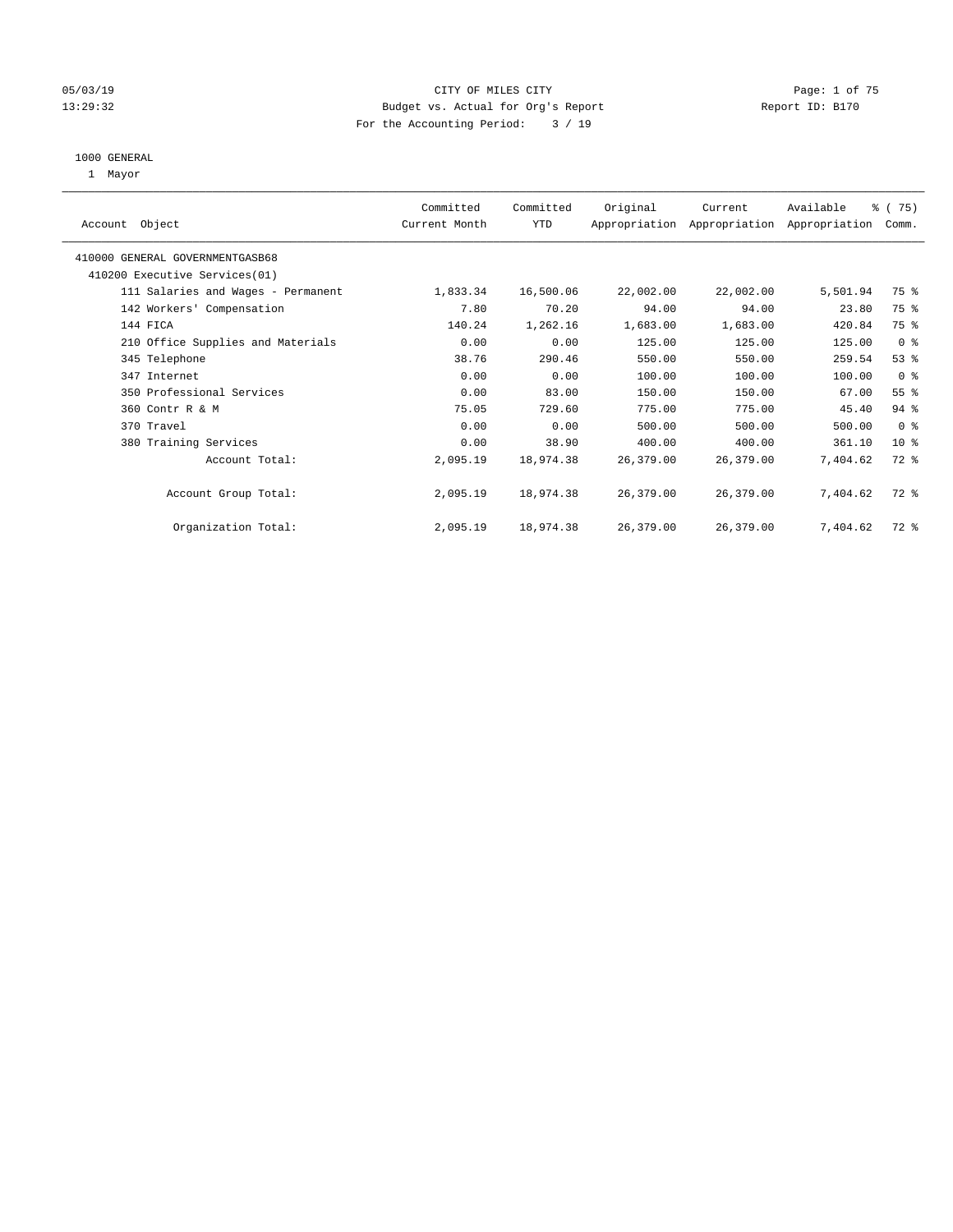#### 05/03/19 Page: 2 of 75 13:29:32 Budget vs. Actual for Org's Report Report ID: B170 For the Accounting Period: 3 / 19

#### 1000 GENERAL

2 City Council

| Account Object                           | Committed<br>Current Month | Committed<br><b>YTD</b> | Original  | Current<br>Appropriation Appropriation Appropriation Comm. | Available | % (75)          |
|------------------------------------------|----------------------------|-------------------------|-----------|------------------------------------------------------------|-----------|-----------------|
| 410000 GENERAL GOVERNMENTGASB68          |                            |                         |           |                                                            |           |                 |
| 410100 Legislative Services(02)          |                            |                         |           |                                                            |           |                 |
| 111 Salaries and Wages - Permanent       | 2,666.72                   | 24,000.48               | 31,968.00 | 31,968.00                                                  | 7,967.52  | 75 %            |
| 142 Workers' Compensation                | 11.36                      | 102.24                  | 137.00    | 137.00                                                     | 34.76     | 75 %            |
| 144 FICA                                 | 204.00                     | 1,836.00                | 2,445.00  | 2,445.00                                                   | 609.00    | 75 %            |
| 145 PERS                                 | 28.56                      | 257.04                  | 339.00    | 339.00                                                     | 81.96     | 76 %            |
| 220 Operating Expenses                   | 0.00                       | 0.00                    | 200.00    | 200.00                                                     | 200.00    | 0 <sup>8</sup>  |
| 370 Travel                               | 92.80                      | 180.00                  | 100.00    | 100.00                                                     | $-80.00$  | 180 %           |
| 380 Training Services                    | 0.00                       | 0.00                    | 500.00    | 500.00                                                     | 500.00    | 0 <sup>8</sup>  |
| Account Total:                           | 3,003.44                   | 26, 375.76              | 35,689.00 | 35,689.00                                                  | 9,313.24  | 74 %            |
| 410105 Safety Culture-Supplies           |                            |                         |           |                                                            |           |                 |
| 230 Repair and Maintenance Supplies      | 0.00                       | 0.00                    | 250.00    | 250.00                                                     | 250.00    | 0 <sup>8</sup>  |
| Account Total:                           | 0.00                       | 0.00                    | 250.00    | 250.00                                                     | 250.00    | 0 <sup>8</sup>  |
| Account Group Total:                     | 3,003.44                   | 26, 375.76              | 35,939.00 | 35,939.00                                                  | 9,563.24  | 73 %            |
| 470000 Housing and Community Development |                            |                         |           |                                                            |           |                 |
| 470300 Ecomonic Development              |                            |                         |           |                                                            |           |                 |
| 350 Professional Services                | 0.00                       | 15,604.00               | 15,604.00 | 15,604.00                                                  | 0.00      | $100*$          |
| Account Total:                           | 0.00                       | 15,604.00               | 15,604.00 | 15,604.00                                                  | 0.00      | $100*$          |
| Account Group Total:                     | 0.00                       | 15,604.00               | 15,604.00 | 15,604.00                                                  | 0.00      | $100*$          |
| 520000 OTHER FINANCING USES              |                            |                         |           |                                                            |           |                 |
| 521000 Interfund Operating Transfers Out |                            |                         |           |                                                            |           |                 |
| 820 Transfers to Other Funds             | 0.00                       | 0.00                    | 0.00      | 19,099.00                                                  | 19,099.00 | 0 <sup>8</sup>  |
| Account Total:                           | 0.00                       | 0.00                    | 0.00      | 19,099.00                                                  | 19,099.00 | 0 <sup>8</sup>  |
| Account Group Total:                     | 0.00                       | 0.00                    | 0.00      | 19,099.00                                                  | 19,099.00 | 0 <sup>8</sup>  |
| Organization Total:                      | 3,003.44                   | 41,979.76               | 51,543.00 | 70,642.00                                                  | 28,662.24 | 59 <sub>8</sub> |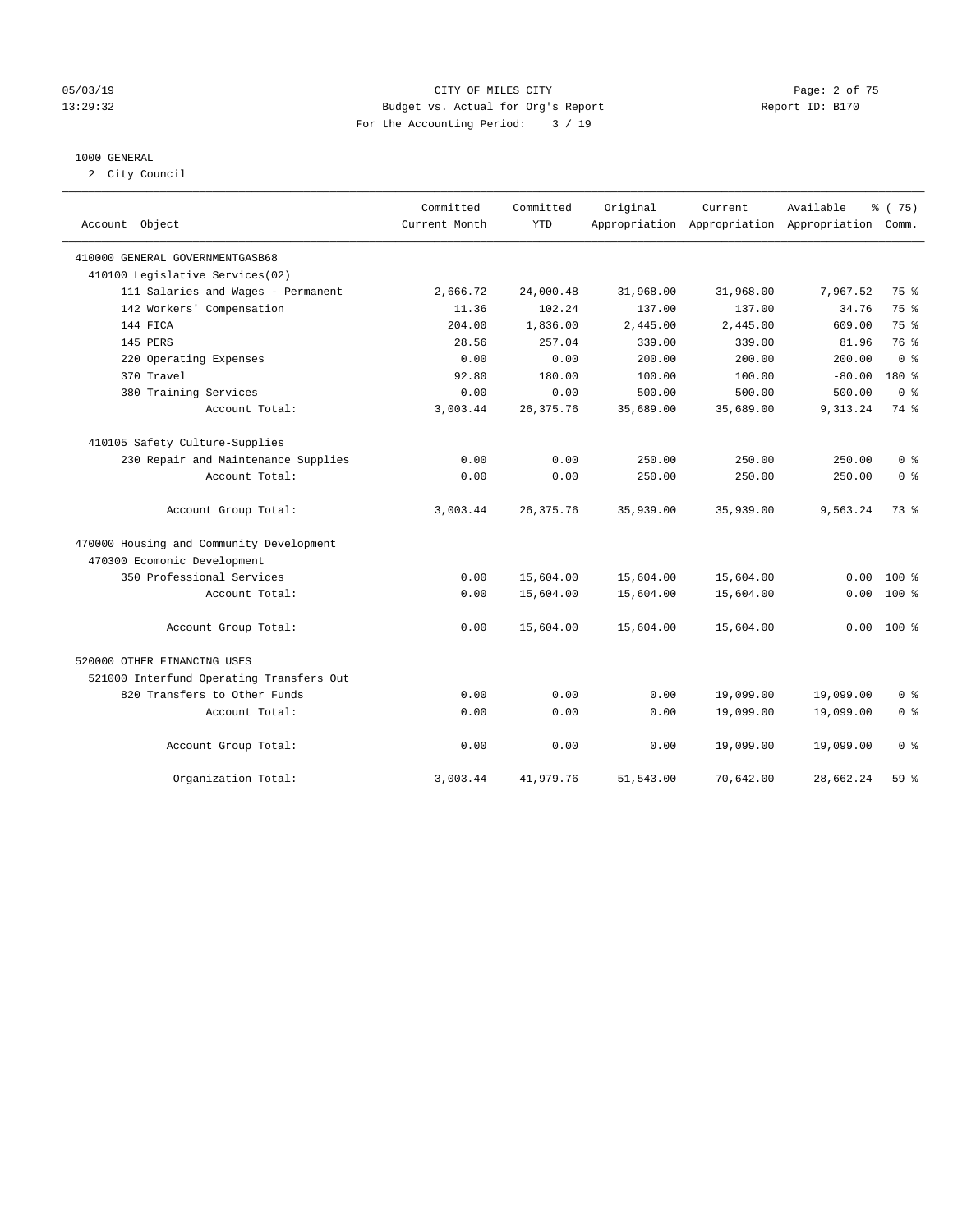#### 05/03/19 CITY OF MILES CITY Page: 3 of 75 13:29:32 Budget vs. Actual for Org's Report Report ID: B170 For the Accounting Period: 3 / 19

### 1000 GENERAL

3 City Clerk

| Account Object                             | Committed<br>Current Month | Committed<br><b>YTD</b> | Original   | Current    | Available<br>Appropriation Appropriation Appropriation Comm. | % (75)           |
|--------------------------------------------|----------------------------|-------------------------|------------|------------|--------------------------------------------------------------|------------------|
| 410000 GENERAL GOVERNMENTGASB68            |                            |                         |            |            |                                                              |                  |
| 410500 Financial Services(03)              |                            |                         |            |            |                                                              |                  |
| 111 Salaries and Wages - Permanent         | 8,151.34                   | 80,210.18               | 126,452.00 | 126,452.00 | 46, 241.82                                                   | 63 %             |
| 131 VACATION                               | 1,496.99                   | 6,535.04                | 7,100.00   | 7,100.00   | 564.96                                                       | 92%              |
| 132 SICK LEAVE                             | 141.89                     | 3,678.15                | 4,100.00   | 4,100.00   | 421.85                                                       | $90*$            |
| 133 OTHER LEAVE PAY                        | 20.25                      | 610.30                  | 3,327.00   | 3,327.00   | 2,716.70                                                     | 18 <sup>8</sup>  |
| 141 Unemployment Insurance                 | 34.34                      | 320.80                  | 212.00     | 212.00     | $-108.80$                                                    | 151 %            |
| 142 Workers' Compensation                  | 123.35                     | 1,151.82                | 1,731.00   | 1,731.00   | 579.18                                                       | 67 <sup>°</sup>  |
| 143 Health Insurance                       | 2,144.44                   | 18,426.48               | 25,742.00  | 25,742.00  | 7,315.52                                                     | $72$ $%$         |
| 144 FICA                                   | 748.12                     | 6,986.56                | 10,785.00  | 10,785.00  | 3,798.44                                                     | 65 %             |
| 145 PERS                                   | 840.76                     | 7,801.77                | 11,941.00  | 11,941.00  | 4,139.23                                                     | 65 %             |
| 196 CLOTHING ALLOTMENT                     | 0.00                       | 573.74                  | 525.00     | 525.00     | $-48.74$                                                     | 109 <sub>8</sub> |
| 210 Office Supplies and Materials          | 66.46                      | 912.95                  | 2,500.00   | 2,500.00   | 1,587.05                                                     | 37 <sup>8</sup>  |
| 214 Small Items of Equipment               | 305.33                     | 431.66                  | 3,000.00   | 3,000.00   | 2,568.34                                                     | $14*$            |
| 220 Operating Expenses                     | 138.39                     | 1,470.11                | 2,800.00   | 2,800.00   | 1,329.89                                                     | 53%              |
| 311 Postage, Box Rent, Etc.                | $-261.59$                  | 592.60                  | 3,000.00   | 3,000.00   | 2,407.40                                                     | $20*$            |
| 320 Printing, Duplicating, Typing &        | 0.00                       | 64.71                   | 100.00     | 100.00     | 35.29                                                        | 65 %             |
| 330 Publicity, Subscriptions & Dues        | 98.59                      | 644.64                  | 2,200.00   | 2,200.00   | 1,555.36                                                     | 29%              |
| 334 Memberships, Registrations & Dues      | 50.00                      | 3,226.45                | 3,200.00   | 3,200.00   | $-26.45$                                                     | $101$ %          |
| 345 Telephone                              | 55.28                      | 458.29                  | 650.00     | 650.00     | 191.71                                                       | 71 %             |
| 347 Internet                               | 19.52                      | 175.68                  | 250.00     | 250.00     | 74.32                                                        | 70 %             |
| 350 Professional Services                  | 0.00                       | 24,663.11               | 35,000.00  | 35,000.00  | 10,336.89                                                    | 70 %             |
| 360 Contr R & M                            | 257.40                     | 10,345.27               | 19,100.00  | 19,100.00  | 8,754.73                                                     | 54 %             |
| 370 Travel                                 | 0.00                       | 1,091.11                | 2,500.00   | 2,500.00   | 1,408.89                                                     | 44 %             |
| 380 Training Services                      | 690.00                     | 1,090.00                | 1,500.00   | 1,500.00   | 410.00                                                       | 73%              |
| 382 Books                                  | 0.00                       | 0.00                    | 100.00     | 100.00     | 100.00                                                       | 0 <sup>8</sup>   |
| 390 Other Purchased Services (Recorded     | 0.00                       | 0.00                    | 150.00     | 150.00     | 150.00                                                       | 0 <sup>8</sup>   |
| 513 Liability                              | 0.00                       | 81,904.09               | 81,904.00  | 81,904.00  | $-0.09$                                                      | $100*$           |
| 521 Surety Bonds for Officials & Employees | 0.00                       | 862.51                  | 863.00     | 863.00     | 0.49                                                         | $100*$           |
| 555 Bank Service Charges                   | 20.00                      | 180.00                  | 300.00     | 300.00     | 120.00                                                       | 60 %             |
| Account Total:                             | 15,140.86                  | 254,408.02              | 351,032.00 | 351,032.00 | 96,623.98                                                    | 72 %             |
| 411101 Labor Negotiations                  |                            |                         |            |            |                                                              |                  |
| 350 Professional Services                  | 420.00                     | 7,631.25                | 7,000.00   | 7,000.00   | $-631.25$                                                    | $109$ %          |
| Account Total:                             | 420.00                     | 7,631.25                | 7,000.00   | 7,000.00   | $-631.25$ 109 %                                              |                  |
| Account Group Total:                       | 15,560.86                  | 262,039.27              | 358,032.00 | 358,032.00 | 95,992.73                                                    | 73 %             |
| Organization Total:                        | 15,560.86                  | 262,039.27              | 358,032.00 | 358,032.00 | 95,992.73                                                    | 73.8             |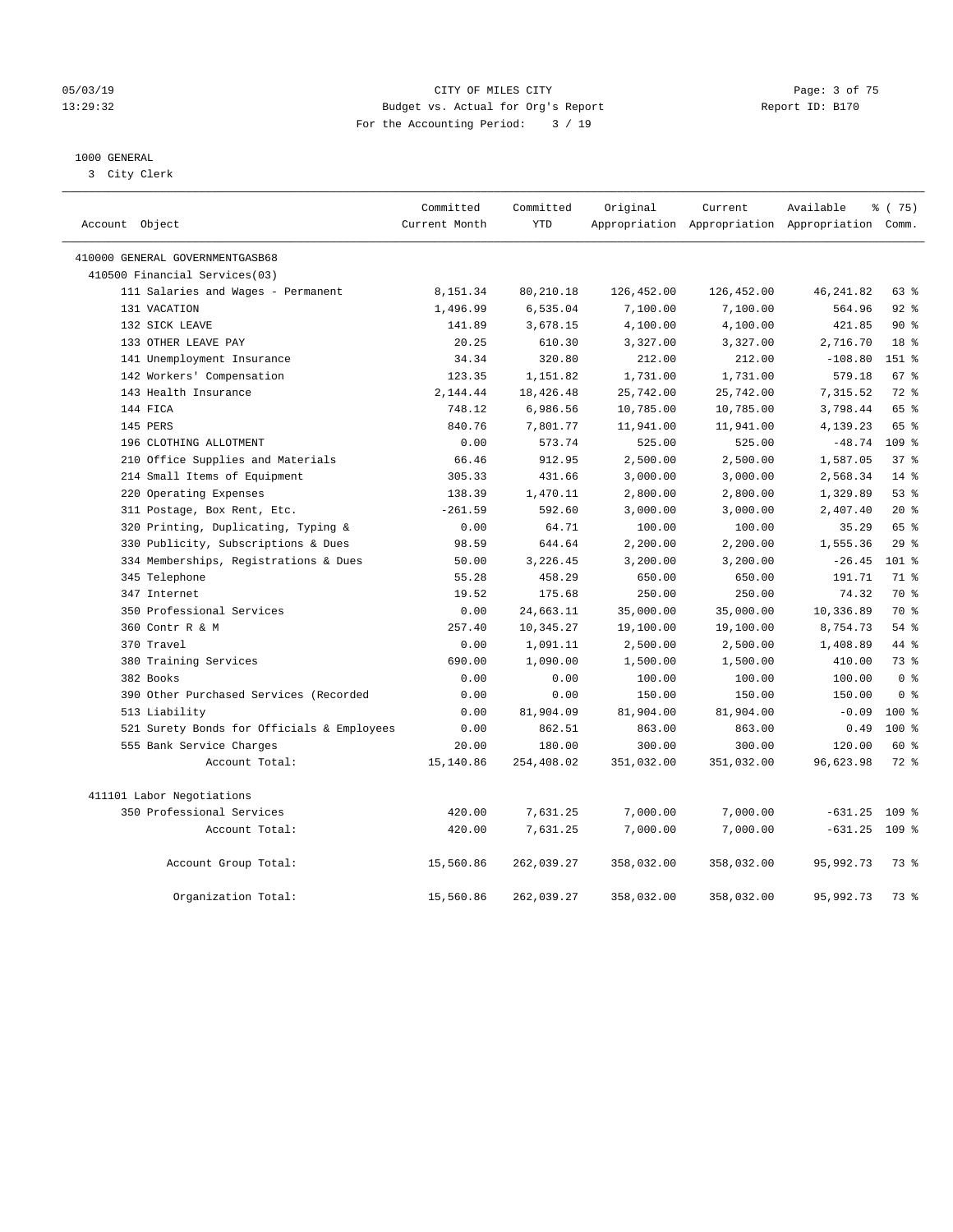#### 05/03/19 CITY OF MILES CITY Page: 4 of 75 13:29:32 Budget vs. Actual for Org's Report Report ID: B170 For the Accounting Period: 3 / 19

## 1000 GENERAL

4 Attorney

| Account Object                     | Committed<br>Current Month | Committed<br>YTD | Original   | Current<br>Appropriation Appropriation Appropriation | Available    | % (75)<br>Comm. |  |
|------------------------------------|----------------------------|------------------|------------|------------------------------------------------------|--------------|-----------------|--|
| 410000 GENERAL GOVERNMENTGASB68    |                            |                  |            |                                                      |              |                 |  |
| 411100 Legal Services(04)          |                            |                  |            |                                                      |              |                 |  |
| 111 Salaries and Wages - Permanent | 7,375.29                   | 72,024.03        | 103,724.00 | 103,724.00                                           | 31,699.97    | 69 %            |  |
| 131 VACATION                       | 0.00                       | 2,834.04         | 2,700.00   | 2,700.00                                             | $-134.04$    | 105%            |  |
| 132 SICK LEAVE                     | 156.51                     | 478.23           | 1,900.00   | 1,900.00                                             | 1,421.77     | 25%             |  |
| 141 Unemployment Insurance         | 26.36                      | 264.21           | 163.00     | 163.00                                               | $-101.21$    | $162$ %         |  |
| 142 Workers' Compensation          | 49.43                      | 491.91           | 688.00     | 688.00                                               | 196.09       | 71.8            |  |
| 143 Health Insurance               | 739.70                     | 6,657.30         | 8,876.00   | 8,876.00                                             | 2,218.70     | 75 %            |  |
| 144 FICA                           | 570.68                     | 5,725.13         | 8,287.00   | 8,287.00                                             | 2,561.87     | 69 %            |  |
| 145 PERS                           | 645.47                     | 6,456.29         | 9,175.00   | 9,175.00                                             | 2,718.71     | 70 %            |  |
| 196 CLOTHING ALLOTMENT             | 0.00                       | 150.00           | 150.00     | 150.00                                               | 0.00         | 100 %           |  |
| 210 Office Supplies and Materials  | 0.00                       | 217.46           | 1,000.00   | 1,000.00                                             | 782.54       | $22$ %          |  |
| 214 Small Items of Equipment       | 0.00                       | 217.00           | 1,000.00   | 1,000.00                                             | 783.00       | $22$ $%$        |  |
| 220 Operating Expenses             | 78.90                      | 705.44           | 1,500.00   | 1,500.00                                             | 794.56       | 47 %            |  |
| 311 Postage, Box Rent, Etc.        | 20.70                      | 278.46           | 500.00     | 500.00                                               | 221.54       | 56%             |  |
| 345 Telephone                      | 7.51                       | 28.10            | 100.00     | 100.00                                               | 71.90        | $28$ $%$        |  |
| 350 Professional Services          | 149.00                     | 15,880.36        | 5,000.00   | 5,000.00                                             | $-10,880.36$ | 318 %           |  |
| 360 Contr R & M                    | 0.00                       | 0.00             | 207.00     | 207.00                                               | 207.00       | 0 <sup>8</sup>  |  |
| 370 Travel                         | 154.78                     | 696.34           | 700.00     | 700.00                                               | 3.66         | 99 <sub>8</sub> |  |
| Account Total:                     | 9,974.33                   | 113,104.30       | 145,670.00 | 145,670.00                                           | 32,565.70    | 78 %            |  |
| Account Group Total:               | 9,974.33                   | 113,104.30       | 145,670.00 | 145,670.00                                           | 32,565.70    | 78 %            |  |
| Organization Total:                | 9,974.33                   | 113,104.30       | 145,670.00 | 145,670.00                                           | 32,565.70    | 78 %            |  |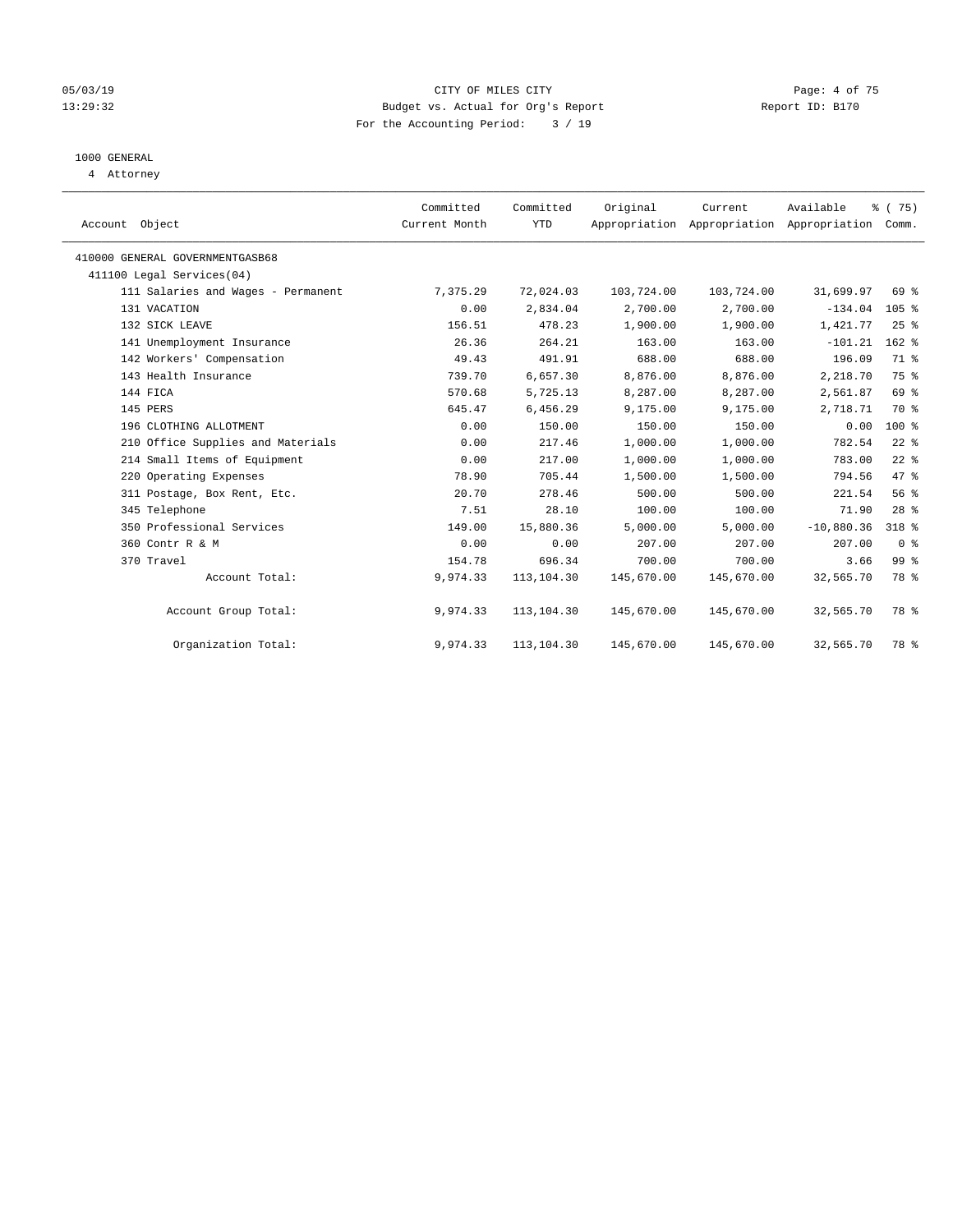#### 1000 GENERAL

5 Police

| Account Object                                               | Committed<br>Current Month | Committed<br>YTD           | Original                | Current                 | Available<br>Appropriation Appropriation Appropriation Comm. | % (75)             |
|--------------------------------------------------------------|----------------------------|----------------------------|-------------------------|-------------------------|--------------------------------------------------------------|--------------------|
| 420000 PUBLIC SAFETY-GASB68                                  |                            |                            |                         |                         |                                                              |                    |
| 420140 Crime Control and Investigation (05)                  |                            |                            |                         |                         |                                                              |                    |
|                                                              |                            | 503,670.36                 |                         |                         | 247,837.64                                                   | $67$ %             |
| 111 Salaries and Wages - Permanent<br>121 OVERTIME-PERMANENT | 56,591.04                  |                            | 751,508.00<br>30,000.00 | 751,508.00<br>30,000.00 | $-37,588.49$                                                 | $225$ $%$          |
| 131 VACATION                                                 | 12,668.26<br>4,235.58      | 67,588.49<br>51,039.45     | 51,000.00               | 51,000.00               | $-39.45$                                                     | $100$ %            |
| 132 SICK LEAVE                                               | 2,400.41                   | 26,922.79                  | 25,000.00               | 25,000.00               | $-1,922.79$                                                  | 108 %              |
| 133 OTHER LEAVE PAY                                          | 1,713.47                   | 12,481.86                  | 39,010.00               | 39,010.00               | 26,528.14                                                    | $32$ $%$           |
| 134 HOLIDAY PAY                                              |                            | 39,588.52                  | 10,100.00               |                         | $-29,488.52$                                                 | $392$ %            |
| 141 Unemployment Insurance                                   | 0.00<br>291.18             | 2,493.64                   | 1,360.00                | 10,100.00<br>1,360.00   | $-1, 133.64$                                                 | 183 %              |
| 142 Workers' Compensation                                    | 3,877.74                   | 32,997.92                  | 42,967.00               | 42,967.00               | 9,969.08                                                     | $77$ $\frac{6}{9}$ |
| 143 Health Insurance                                         | 11,093.75                  | 98,396.95                  | 142,022.00              | 142,022.00              | 43,625.05                                                    | 69 %               |
| 144 FICA                                                     | 1,261.72                   | 10,580.91                  | 13,146.00               | 13,146.00               | 2,565.09                                                     | $80*$              |
| 145 PERS                                                     | 77.72                      | 740.14                     | 600.00                  | 600.00                  | $-140.14$                                                    | $123$ %            |
| 146 Police Pension                                           | 8,292.14                   | 78,966.19                  | 123,400.00              | 123,400.00              | 44, 433.81                                                   | 64 %               |
| 196 CLOTHING ALLOTMENT                                       | 5,491.80                   | 11,100.00                  | 11,960.00               | 11,960.00               | 860.00                                                       | $93$ $%$           |
| 210 Office Supplies and Materials                            | 15.58                      | 6,683.39                   | 6,000.00                | 6,000.00                | $-683.39$                                                    | 111 %              |
| 214 Small Items of Equipment                                 | 682.09                     | 3,575.54                   | 7,500.00                | 7,500.00                | 3,924.46                                                     | 48 %               |
| 220 Operating Expenses                                       | 808.73                     | 18,922.25                  | 15,000.00               | 15,000.00               | $-3,922.25$                                                  | $126$ %            |
| 226 Clothing and Uniforms                                    | 0.00                       | 629.82                     | 500.00                  | 500.00                  | $-129.82$                                                    | $126$ %            |
| 227 Firearm Supplies                                         | 0.00                       | 181.47                     | 3,800.00                | 3,800.00                | 3,618.53                                                     | 5 <sup>°</sup>     |
| 230 Repair and Maintenance Supplies                          | 1,465.12                   | 7,082.86                   | 10,000.00               | 10,000.00               | 2,917.14                                                     | 71 %               |
| 231 Gas, Oil, Diesel Fuel, Grease, etc.                      | 3,105.99                   | 22,781.70                  | 25,000.00               | 25,000.00               | 2,218.30                                                     | 91 %               |
| 311 Postage, Box Rent, Etc.                                  | 21.48                      | 504.47                     | 1,000.00                | 1,000.00                | 495.53                                                       | 50%                |
| 320 Printing, Duplicating, Typing &                          | 0.00                       | 56.42                      | 0.00                    | 0.00                    | $-56.42$                                                     | $***$ $%$          |
| 330 Publicity, Subscriptions & Dues                          | 0.00                       | 0.00                       | 200.00                  | 200.00                  | 200.00                                                       | 0 <sup>8</sup>     |
| 334 Memberships, Registrations & Dues                        | 100.00                     | 1,413.00                   | 2,208.00                | 2,208.00                | 795.00                                                       | 64 %               |
| 345 Telephone                                                | 315.98                     | 2,804.33                   | 4,000.00                | 4,000.00                | 1,195.67                                                     | 70 %               |
| 347 Internet                                                 | 65.60                      | 590.40                     |                         | 800.00                  | 209.60                                                       | 74 %               |
| 350 Professional Services                                    | 983.40                     | 16,937.70                  | 800.00<br>21,260.00     | 21,260.00               | 4,322.30                                                     | $80*$              |
| 360 Contr R & M                                              | 27.00                      | 799.90                     | 400.00                  | 400.00                  | $-399.90$                                                    | $200$ %            |
| 366 R&M Vehicles - Police/Animal Control                     | 2,565.00                   | 15,985.80                  | 15,500.00               | 15,500.00               | $-485.80$                                                    | $103$ %            |
| 370 Travel                                                   | 2,387.05                   | 7,216.41                   | 5,500.00                | 5,500.00                | $-1, 716.41$ 131 %                                           |                    |
| 380 Training Services                                        | 1,134.00                   | 6,624.00                   | 8,000.00                | 8,000.00                | 1,376.00                                                     | 83%                |
| 512 Insurance on Vehicles & Equipment                        | 0.00                       | 1,506.78                   | 1,507.00                | 1,507.00                | 0.22                                                         | 100 %              |
| 530 Rent                                                     | 3,115.83                   | 28,042.47                  | 37,380.00               | 37,380.00               | 9,337.53                                                     | 75 %               |
| 700 Grants, Contributions & Indemnities                      | 0.00                       | 4,000.00                   | 6,650.00                | 6,650.00                | 2,650.00                                                     | 60 %               |
| 790 K9 from contributions                                    | 473.68                     | 18,847.51                  | 11,000.00               | 11,000.00               | $-7,847.51$ 171 %                                            |                    |
| 791 Shop With A Cop                                          | 0.00                       | 0.00                       | 5,000.00                | 5,000.00                | 5,000.00                                                     | 0 <sup>8</sup>     |
| Account Total:                                               |                            | 125, 261.34 1, 101, 753.44 | 1,430,278.00            | 1,430,278.00            | 328,524.56                                                   | $77$ $\frac{6}{5}$ |
|                                                              |                            |                            |                         |                         |                                                              |                    |
| 420160 Communications-Dispatch                               |                            |                            |                         |                         |                                                              |                    |
| 111 Salaries and Wages - Permanent                           | 17,368.94                  | 153,760.62                 | 245,260.00              | 245,260.00              | 91,499.38                                                    | 63%                |
| 121 OVERTIME-PERMANENT                                       | 405.36                     | 8,948.12                   | 24,800.00               | 24,800.00               | 15,851.88                                                    | 36%                |
| 131 VACATION                                                 | 754.56                     | 13,686.36                  | 13,500.00               | 13,500.00               | $-186.36$                                                    | 101 %              |
| 132 SICK LEAVE                                               | 896.14                     | 11,166.87                  | 7,400.00                | 7,400.00                | $-3,766.87$ 151 %                                            |                    |
| 133 OTHER LEAVE PAY                                          | 532.23                     | 2,264.83                   | 5,261.00                | 5,261.00                | 2,996.17                                                     | 43 %               |
| 134 HOLIDAY PAY                                              | 0.00                       | 11,330.23                  | 3,400.00                | 3,400.00                | $-7,930.23$                                                  | 333 %              |
| 141 Unemployment Insurance                                   | 72.95                      | 710.09                     | 442.00                  | 442.00                  | $-268.09$                                                    | 161 %              |
| 142 Workers' Compensation                                    | 1,037.71                   | 9,661.49                   | 13,281.00               | 13,281.00               | 3,619.51                                                     | 73 %               |
| 143 Health Insurance                                         | 3,702.35                   | 33,320.80                  | 53,258.00               | 53,258.00               | 19,937.20                                                    | 63 %               |

#### 05/03/19 Page: 5 of 75 13:29:32 Budget vs. Actual for Org's Report Report ID: B170 For the Accounting Period: 3 / 19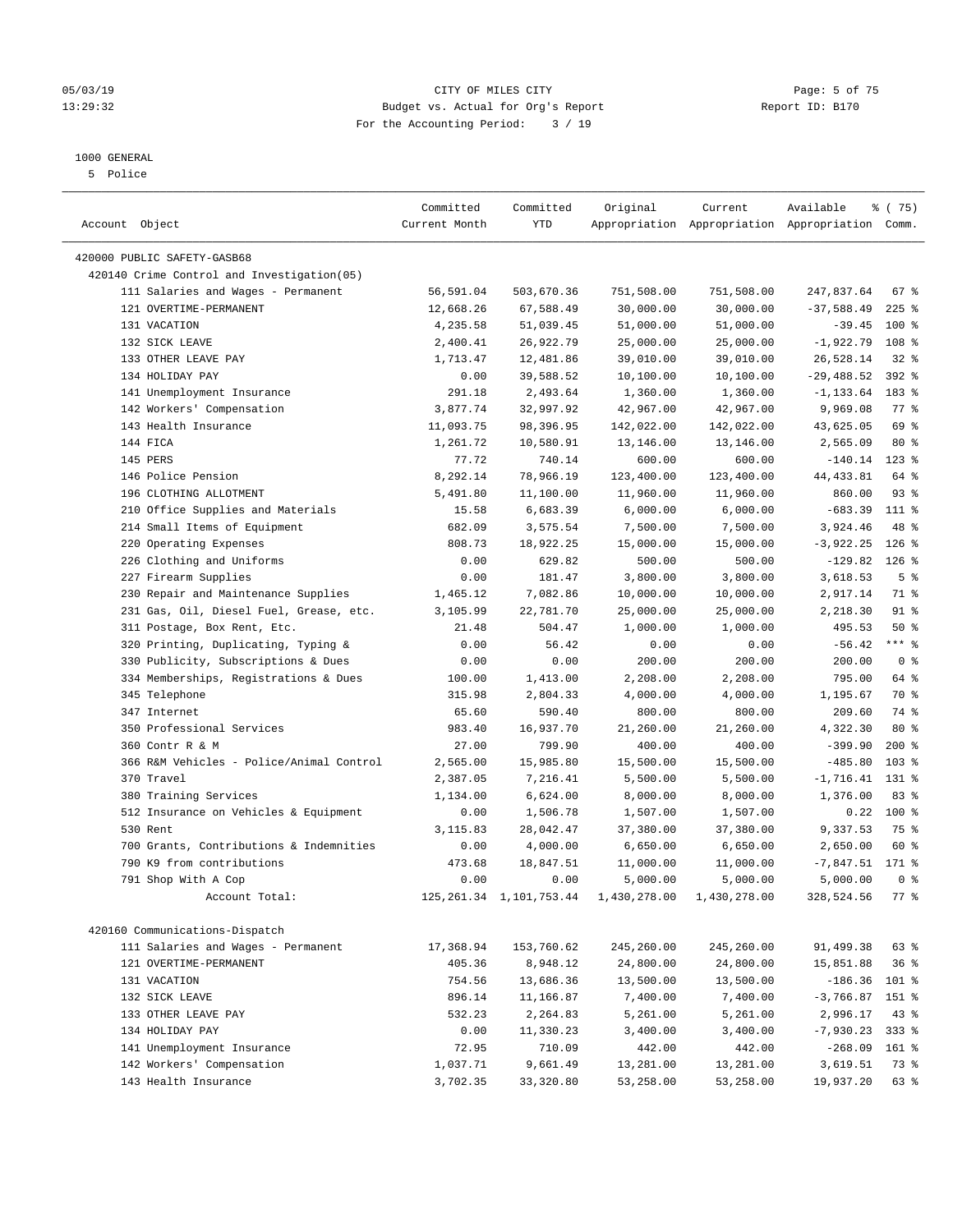#### 05/03/19 Page: 6 of 75 13:29:32 Budget vs. Actual for Org's Report Report ID: B170 For the Accounting Period: 3 / 19

### 1000 GENERAL

5 Police

| Account Object |                                         | Committed<br>Current Month | Committed<br><b>YTD</b>    | Original     | Current<br>Appropriation Appropriation Appropriation | Available   | % (75)<br>Comm. |  |
|----------------|-----------------------------------------|----------------------------|----------------------------|--------------|------------------------------------------------------|-------------|-----------------|--|
|                | 144 FICA                                | 1,550.66                   | 15,259.85                  | 22,519.00    | 22,519.00                                            | 7,259.15    | 68 %            |  |
|                | 145 PERS                                | 1,710.31                   | 17,239.05                  | 25,378.00    | 25,378.00                                            | 8,138.95    | 68 %            |  |
|                | 196 CLOTHING ALLOTMENT                  | 875.00                     | 1,708.33                   | 2,000.00     | 2,000.00                                             | 291.67      | 85 %            |  |
|                | 210 Office Supplies and Materials       | 576.07                     | 1,466.52                   | 3,500.00     | 3,500.00                                             | 2,033.48    | 42 %            |  |
|                | 214 Small Items of Equipment            | 0.00                       | 0.00                       | 4,500.00     | 4,500.00                                             | 4,500.00    | 0 <sup>8</sup>  |  |
|                | 220 Operating Expenses                  | 0.00                       | 0.00                       | 2,000.00     | 2,000.00                                             | 2,000.00    | 0 <sup>8</sup>  |  |
|                | 231 Gas, Oil, Diesel Fuel, Grease, etc. | 0.00                       | 0.00                       | 600.00       | 600.00                                               | 600.00      | 0 <sup>8</sup>  |  |
|                | 311 Postage, Box Rent, Etc.             | 0.00                       | 86.65                      | 75.00        | 75.00                                                | $-11.65$    | $116$ %         |  |
|                | 320 Printing, Duplicating, Typing &     | 0.00                       | 0.00                       | 300.00       | 300.00                                               | 300.00      | 0 <sup>8</sup>  |  |
|                | 330 Publicity, Subscriptions & Dues     | 0.00                       | 25.98                      | 100.00       | 100.00                                               | 74.02       | 26%             |  |
|                | 334 Memberships, Registrations & Dues   | 0.00                       | 446.00                     | 500.00       | 500.00                                               | 54.00       | 89 %            |  |
|                | 345 Telephone                           | 314.00                     | 2,786.91                   | 5,000.00     | 5,000.00                                             | 2,213.09    | 56%             |  |
|                | 350 Professional Services               | 0.00                       | 774.00                     | 10,000.00    | 10,000.00                                            | 9,226.00    | 8%              |  |
|                | 360 Contr R & M                         | 0.00                       | 0.00                       | 100.00       | 100.00                                               | 100.00      | 0 <sup>8</sup>  |  |
|                | 370 Travel                              | 720.41                     | 2,245.49                   | 3,000.00     | 3,000.00                                             | 754.51      | 75 %            |  |
|                | 380 Training Services                   | 0.00                       | $-160.00$                  | 3,000.00     | 3,000.00                                             | 3,160.00    | $-5$ %          |  |
|                | Account Total:                          | 30,516.69                  | 286,728.19                 | 449,174.00   | 449,174.00                                           | 162, 445.81 | 64 %            |  |
|                | Account Group Total:                    |                            | 155,778.03 1,388,481.63    | 1,879,452.00 | 1,879,452.00                                         | 490,970.37  | 74 %            |  |
|                | Organization Total:                     |                            | 155, 778.03 1, 388, 481.63 | 1,879,452.00 | 1,879,452.00                                         | 490,970.37  | 74 %            |  |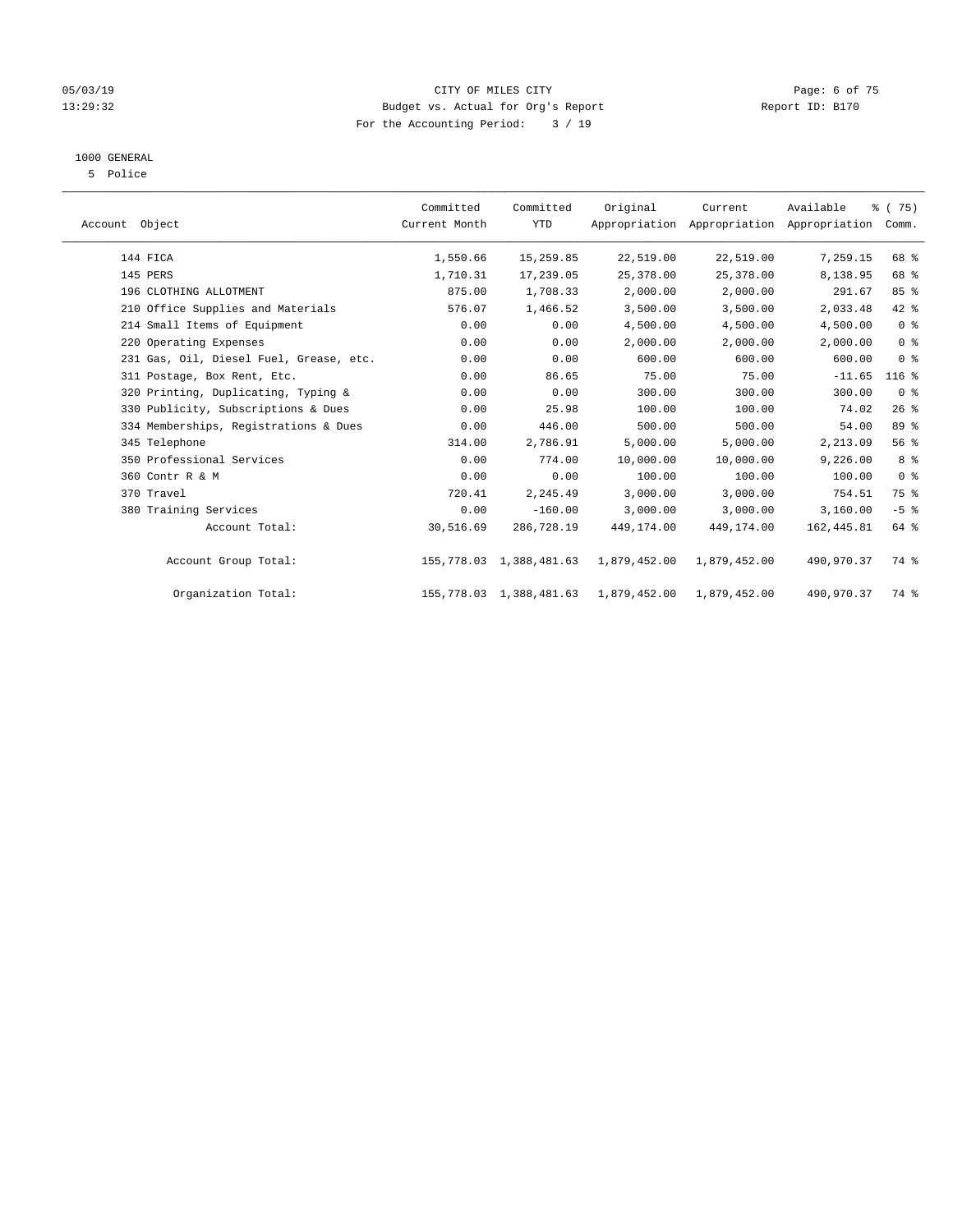#### 05/03/19 CITY OF MILES CITY Page: 7 of 75 13:29:32 Budget vs. Actual for Org's Report Report ID: B170 For the Accounting Period: 3 / 19

#### 1000 GENERAL

6 Police Judge

| Account Object                        | Committed<br>Current Month | Committed<br>YTD | Original    | Current     | Available<br>Appropriation Appropriation Appropriation Comm. | % (75)          |
|---------------------------------------|----------------------------|------------------|-------------|-------------|--------------------------------------------------------------|-----------------|
| 410000 GENERAL GOVERNMENTGASB68       |                            |                  |             |             |                                                              |                 |
| 410300 Judicial Services(06)          |                            |                  |             |             |                                                              |                 |
| 111 Salaries and Wages - Permanent    | 6,502.75                   | 64,166.85        | 69,060.00   | 69,060.00   | 4,893.15                                                     | $93$ $%$        |
| 131 VACATION                          | 456.44                     | 3,256.97         | 4,000.00    | 4,000.00    | 743.03                                                       | 81 %            |
| 132 SICK LEAVE                        | 418.96                     | 2,958.56         | 3,500.00    | 3,500.00    | 541.44                                                       | 85%             |
| 141 Unemployment Insurance            | 19.40                      | 208.85           | 115.00      | 115.00      | $-93.85$                                                     | 182 %           |
| 142 Workers' Compensation             | 83.25                      | 760.07           | 780.00      | 780.00      | 19.93                                                        | 97 <sub>8</sub> |
| 143 Health Insurance                  | 1,478.70                   | 13,308.30        | 8,876.00    | 8,876.00    | $-4, 432.30$                                                 | $150*$          |
| 144 FICA                              | 564.41                     | 5,407.01         | 5,857.00    | 5,857.00    | 449.99                                                       | $92$ $%$        |
| 145 PERS                              | 632.31                     | 5,481.90         | 6,485.00    | 6,485.00    | 1,003.10                                                     | 85%             |
| 196 CLOTHING ALLOTMENT                | 0.00                       | 300.00           | 300.00      | 300.00      | 0.00                                                         | $100*$          |
| 210 Office Supplies and Materials     | 264.32                     | 768.33           | 500.00      | 500.00      | $-268.33$                                                    | 154 %           |
| 214 Small Items of Equipment          | 104.00                     | 104.00           | 1,100.00    | 1,100.00    | 996.00                                                       | 9%              |
| 220 Operating Expenses                | 0.00                       | 129.88           | 500.00      | 500.00      | 370.12                                                       | 26%             |
| 230 Repair and Maintenance Supplies   | 0.00                       | 0.00             | 100.00      | 100.00      | 100.00                                                       | 0 <sup>8</sup>  |
| 311 Postage, Box Rent, Etc.           | 134.10                     | 778.43           | 1,100.00    | 1,100.00    | 321.57                                                       | 71 %            |
| 334 Memberships, Registrations & Dues | 300.00                     | 1,170.00         | 700.00      | 700.00      | $-470.00$                                                    | 167 %           |
| 345 Telephone                         | 127.98                     | 1,064.26         | 1,500.00    | 1,500.00    | 435.74                                                       | 71 %            |
| 347 Internet                          | 52.40                      | 484.80           | 800.00      | 800.00      | 315.20                                                       | 61 %            |
| 350 Professional Services             | 0.00                       | 0.00             | 750.00      | 750.00      | 750.00                                                       | 0 <sup>8</sup>  |
| 360 Contr R & M                       | 0.00                       | 1,115.00         | 2,000.00    | 2,000.00    | 885.00                                                       | 56%             |
| 370 Travel                            | 481.04                     | 1,497.86         | 3,000.00    | 3,000.00    | 1,502.14                                                     | 50%             |
| 380 Training Services                 | 0.00                       | 0.00             | 1,500.00    | 1,500.00    | 1,500.00                                                     | 0 <sup>8</sup>  |
| 382 Books                             | 0.00                       | 0.00             | 600.00      | 600.00      | 600.00                                                       | 0 <sup>8</sup>  |
| 394 Jury and Witness Fees             | 0.00                       | 0.00             | 500.00      | 500.00      | 500.00                                                       | 0 <sup>8</sup>  |
| 533 Machinery and Equipment Rental    | 0.00                       | 0.00             | 1,500.00    | 1,500.00    | 1,500.00                                                     | 0 <sup>8</sup>  |
| Account Total:                        | 11,620.06                  | 102,961.07       | 115, 123.00 | 115,123.00  | 12, 161.93                                                   | 89 %            |
| Account Group Total:                  | 11,620.06                  | 102,961.07       | 115,123.00  | 115,123.00  | 12,161.93                                                    | 89 %            |
| Organization Total:                   | 11,620.06                  | 102,961.07       | 115,123.00  | 115, 123.00 | 12,161.93                                                    | 89 %            |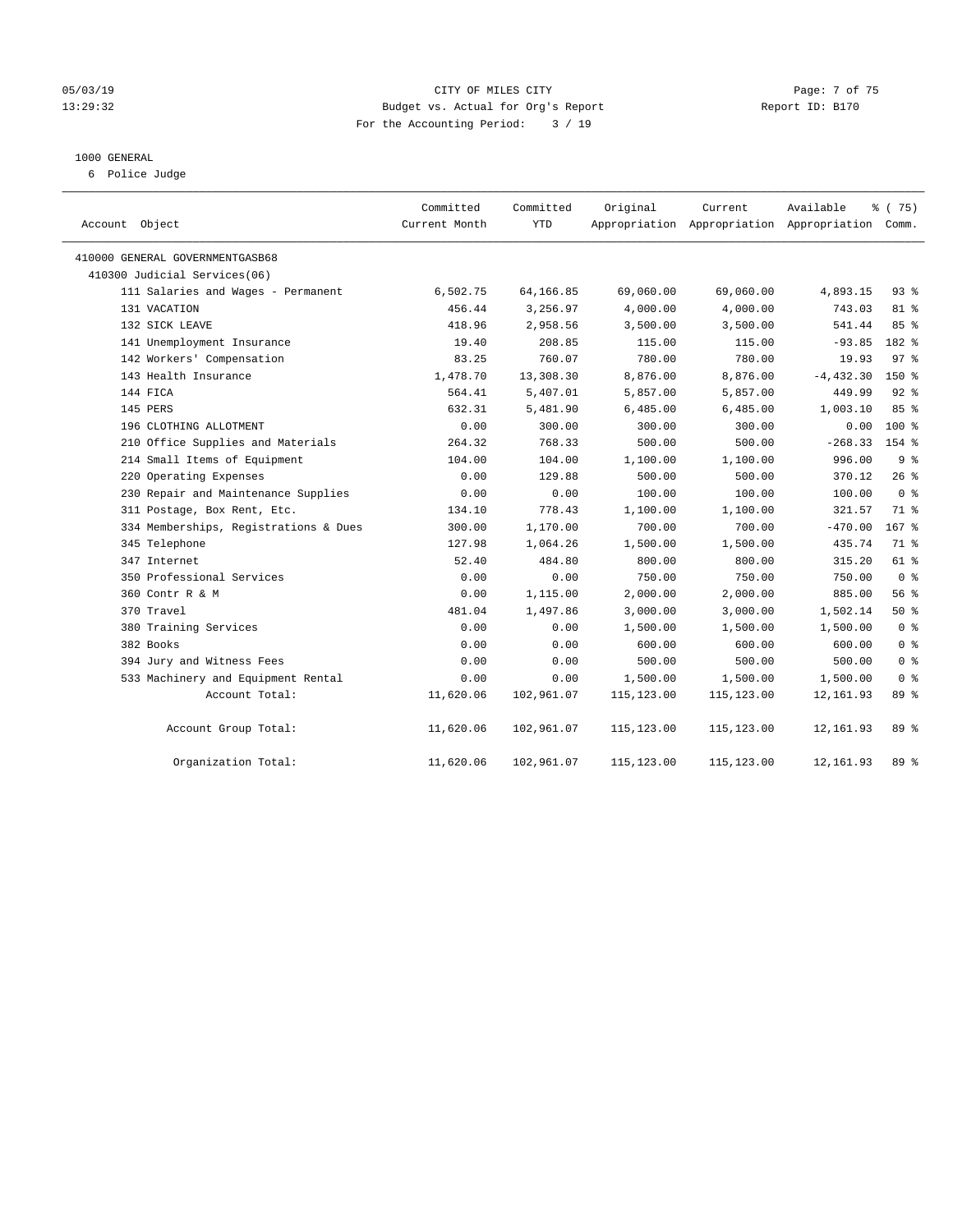#### 05/03/19 CITY OF MILES CITY Page: 8 of 75 13:29:32 Budget vs. Actual for Org's Report Report ID: B170 For the Accounting Period: 3 / 19

————————————————————————————————————————————————————————————————————————————————————————————————————————————————————————————————————

#### 1000 GENERAL

7 Fire

| Account Object                          | Committed<br>Current Month | Committed<br>YTD | Original   | Current      | Available<br>Appropriation Appropriation Appropriation Comm. | ៖ (75)             |
|-----------------------------------------|----------------------------|------------------|------------|--------------|--------------------------------------------------------------|--------------------|
|                                         |                            |                  |            |              |                                                              |                    |
| 420000 PUBLIC SAFETY-GASB68             |                            |                  |            |              |                                                              |                    |
| 420460 Fire Suppression(07)             |                            |                  |            |              |                                                              |                    |
| 111 Salaries and Wages - Permanent      | 52,360.36                  | 381,226.97       | 467,064.00 | 467,064.00   | 85,837.03                                                    | $82$ $%$           |
| 112 SALARIES AND WAGES - PART PAID      | 172.00                     | 1,122.00         | 6,480.00   | 6,480.00     | 5,358.00                                                     | $17*$              |
| 121 OVERTIME-PERMANENT                  | 5,985.71                   | 38,032.70        | 51,800.00  | 51,800.00    | 13,767.30                                                    | 73 %               |
| 131 VACATION                            | 8,965.93                   | 33,641.29        | 26,600.00  | 26,600.00    | -7,041.29                                                    | $126$ %            |
| 132 SICK LEAVE                          | 5,392.76                   | 19,622.43        | 10,600.00  | 10,600.00    | $-9,022.43$                                                  | 185 %              |
| 133 OTHER LEAVE PAY                     | 0.00                       | 472.16           | 11,735.00  | 11,735.00    | 11,262.84                                                    | 4%                 |
| 134 HOLIDAY PAY                         | 359.76                     | 10,469.67        | 12,000.00  | 12,000.00    | 1,530.33                                                     | 87%                |
| 141 Unemployment Insurance              | 256.08                     | 1,694.36         | 876.00     | 876.00       | $-818.36$                                                    | 193 %              |
| 142 Workers' Compensation               | 2,838.09                   | 18,744.44        | 19,672.00  | 19,672.00    | 927.56                                                       | 95%                |
| 143 Health Insurance                    | 6,815.49                   | 64, 373. 37      | 89,204.00  | 89,204.00    | 24,830.63                                                    | 72 %               |
| 144 FICA                                | 1,070.57                   | 7,059.21         | 9,024.00   | 9,024.00     | 1,964.79                                                     | 78 %               |
| 147 Firemen's Pension                   | 8,073.45                   | 56,534.93        | 88,364.00  | 88,364.00    | 31,829.07                                                    | 64 %               |
| 210 Office Supplies and Materials       | 0.00                       | 1,008.90         | 7,000.00   | 7,000.00     | 5,991.10                                                     | $14*$              |
| 211 Clothing Allotment                  | 2,025.00                   | 5,940.00         | 9,600.00   | 9,600.00     | 3,660.00                                                     | 62 %               |
| 214 Small Items of Equipment            | 27.97                      | 2,998.76         | 7,000.00   | 7,000.00     | 4,001.24                                                     | $43$ %             |
| 217 Small Item Equ/Inspector            | 0.00                       | 5.76             | 500.00     | 500.00       | 494.24                                                       | 1 <sup>°</sup>     |
| 220 Operating Expenses                  | 101.59                     | 4,428.69         | 7,000.00   | 7,000.00     | 2,571.31                                                     | 63 %               |
| 222 Chemicals, Lab & Med Supplies       | 0.00                       | 160.39           | 0.00       | 0.00         | $-160.39$                                                    | *** %              |
| 223 Operating Exp/Inspector             | 0.00                       | 0.00             | 1,000.00   | 1,000.00     | 1,000.00                                                     | 0 <sup>8</sup>     |
| 226 Clothing and Uniforms               | 155.47                     | 7,962.39         | 15,000.00  | 15,000.00    | 7,037.61                                                     | 53%                |
| 230 Repair and Maintenance Supplies     | 122.04                     | 287.13           | 3,500.00   | 3,500.00     | 3,212.87                                                     | 8 %                |
| 231 Gas, Oil, Diesel Fuel, Grease, etc. | 651.48                     | 8,006.16         | 9,000.00   | 9,000.00     | 993.84                                                       | 89 %               |
| 241 Consumable Tools                    | 229.04                     | 607.03           | 2,000.00   | 2,000.00     | 1,392.97                                                     | $30*$              |
| 311 Postage, Box Rent, Etc.             | 0.00                       | 48.31            | 75.00      | 75.00        | 26.69                                                        | 64 %               |
| 320 Printing, Duplicating, Typing &     | 0.00                       | 0.00             | 500.00     | 500.00       | 500.00                                                       | 0 <sup>8</sup>     |
| 330 Publicity, Subscriptions & Dues     | 0.00                       | 89.82            | 150.00     | 150.00       | 60.18                                                        | 60 %               |
| 334 Memberships, Registrations & Dues   | 0.00                       | 295.25           | 2,000.00   | 2,000.00     | 1,704.75                                                     | 15 <sup>°</sup>    |
| 341 Electric Utility Services           | 442.27                     | 3,534.14         | 4,500.00   | 4,500.00     | 965.86                                                       | 79 %               |
| 342 Water Utility Services              | 34.49                      | 298.05           | 450.00     | 450.00       | 151.95                                                       | 66 %               |
| 343 Sewer Utility Services              | 38.73                      | 347.05           | 450.00     | 450.00       | 102.95                                                       | $77$ $\frac{6}{9}$ |
| 344 Gas Utility Service                 | 593.59                     | 1,722.90         | 2,500.00   | 2,500.00     | 777.10                                                       | 69 %               |
| 345 Telephone                           | 231.00                     | 1,801.99         | 2,750.00   | 2,750.00     | 948.01                                                       | 66 %               |
| 346 Garbage Service                     | 0.00                       | 768.02           | 1,500.00   | 1,500.00     | 731.98                                                       | $51$ %             |
| 347 Internet                            | 135.60                     | 1,357.27         | 1,750.00   | 1,750.00     | 392.73                                                       | 78 %               |
| 350 Professional Services               | 0.00                       | 28, 242. 25      | 33,000.00  | 57,000.00    | 28,757.75                                                    | 50%                |
| 360 Contr R & M                         | 95.90                      | 8,866.94         | 16,500.00  | 16,500.00    | 7,633.06                                                     | $54$ %             |
| 364 R&M Vehicles - Fire/Amb             | 360.00                     | 4,465.09         | 30,000.00  | 30,000.00    | 25,534.91                                                    | 15 <sup>°</sup>    |
| 370 Travel                              | 0.00                       | 1,730.22         | 6,500.00   | 6,500.00     | 4,769.78                                                     | 27 %               |
| 375 Travel/Inspector                    | 0.00                       | 0.00             | 1,000.00   | 1,000.00     | 1,000.00                                                     | 0 <sup>8</sup>     |
| 380 Training Services                   | 454.72                     | 1,965.28         | 9,148.00   | 9,148.00     | 7,182.72                                                     | $21$ %             |
| 382 Books                               | 0.00                       | 491.20           | 1,500.00   | 1,500.00     | 1,008.80                                                     | 33%                |
| 400 BUILDING MATERIALS                  | 1,623.89                   | 6,305.89         | 7,000.00   | 7,000.00     | 694.11                                                       | $90*$              |
| 511 Insurance on Buildings              | 0.00                       | 843.00           | 843.00     | 843.00       | 0.00                                                         | 100 %              |
| 512 Insurance on Vehicles & Equipment   | 0.00                       | 5,102.15         | 5,103.00   | 5,103.00     | 0.85                                                         | $100$ %            |
| 940 Machinery & Equipment               | 1,316.08                   | 75,747.62        | 5,000.00   | 85,000.00    | 9,252.38                                                     | 89 %               |
| Account Total:                          | 100,929.06                 | 808, 421.18      | 987,238.00 | 1,091,238.00 | 282,816.82                                                   | 74 %               |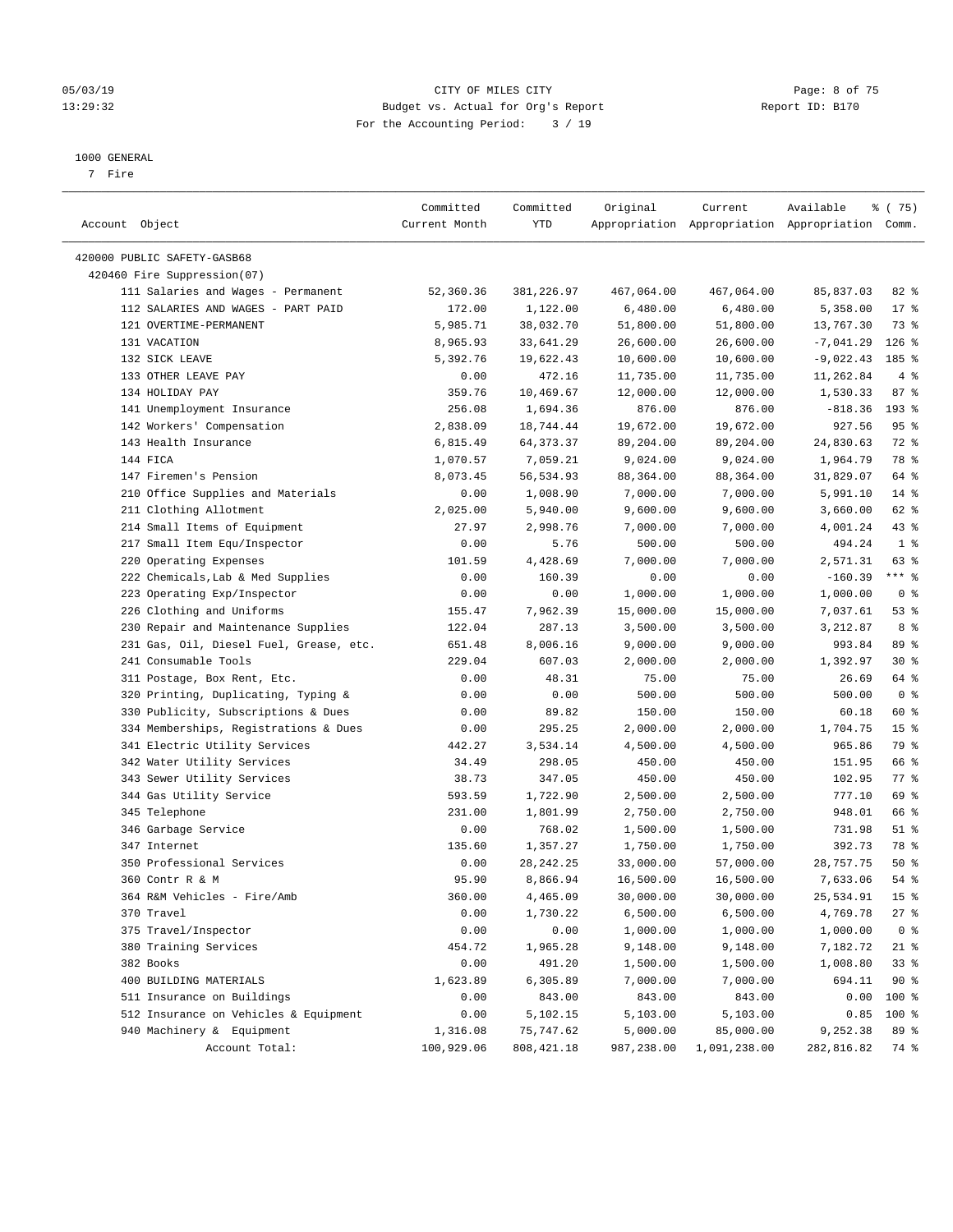#### 05/03/19 Page: 9 of 75 13:29:32 Budget vs. Actual for Org's Report Report ID: B170 For the Accounting Period: 3 / 19

#### 1000 GENERAL

7 Fire

| Object<br>Account                                         | Committed<br>Current Month | Committed<br><b>YTD</b> | Original<br>Appropriation | Current<br>Appropriation | Available<br>Appropriation | % (75)<br>Comm. |
|-----------------------------------------------------------|----------------------------|-------------------------|---------------------------|--------------------------|----------------------------|-----------------|
| Account Group Total:                                      | 100,929.06                 | 808,421.18              | 987,238.00                | 1,091,238.00             | 282,816.82                 | 74 %            |
| 490000 DEBT SERVICE<br>490500 Other Debt Service Payments |                            |                         |                           |                          |                            |                 |
| 654 Training Center- Principal                            | 0.00                       | 0.00                    | 3,395.00                  | 3,395.00                 | 3,395.00                   | 0 <sup>8</sup>  |
| 655 Training Center- Interest                             | 0.00                       | 0.00                    | 8,711.00                  | 8,711.00                 | 8,711.00                   | 0 <sup>8</sup>  |
| Account Total:                                            | 0.00                       | 0.00                    | 12,106.00                 | 12,106.00                | 12,106.00                  | 0 <sup>8</sup>  |
| Account Group Total:                                      | 0.00                       | 0.00                    | 12,106.00                 | 12,106.00                | 12,106.00                  | 0 <sup>8</sup>  |
| Organization Total:                                       | 100,929.06                 | 808, 421.18             | 999,344.00                | 1,103,344.00             | 294,922.82                 | 73 %            |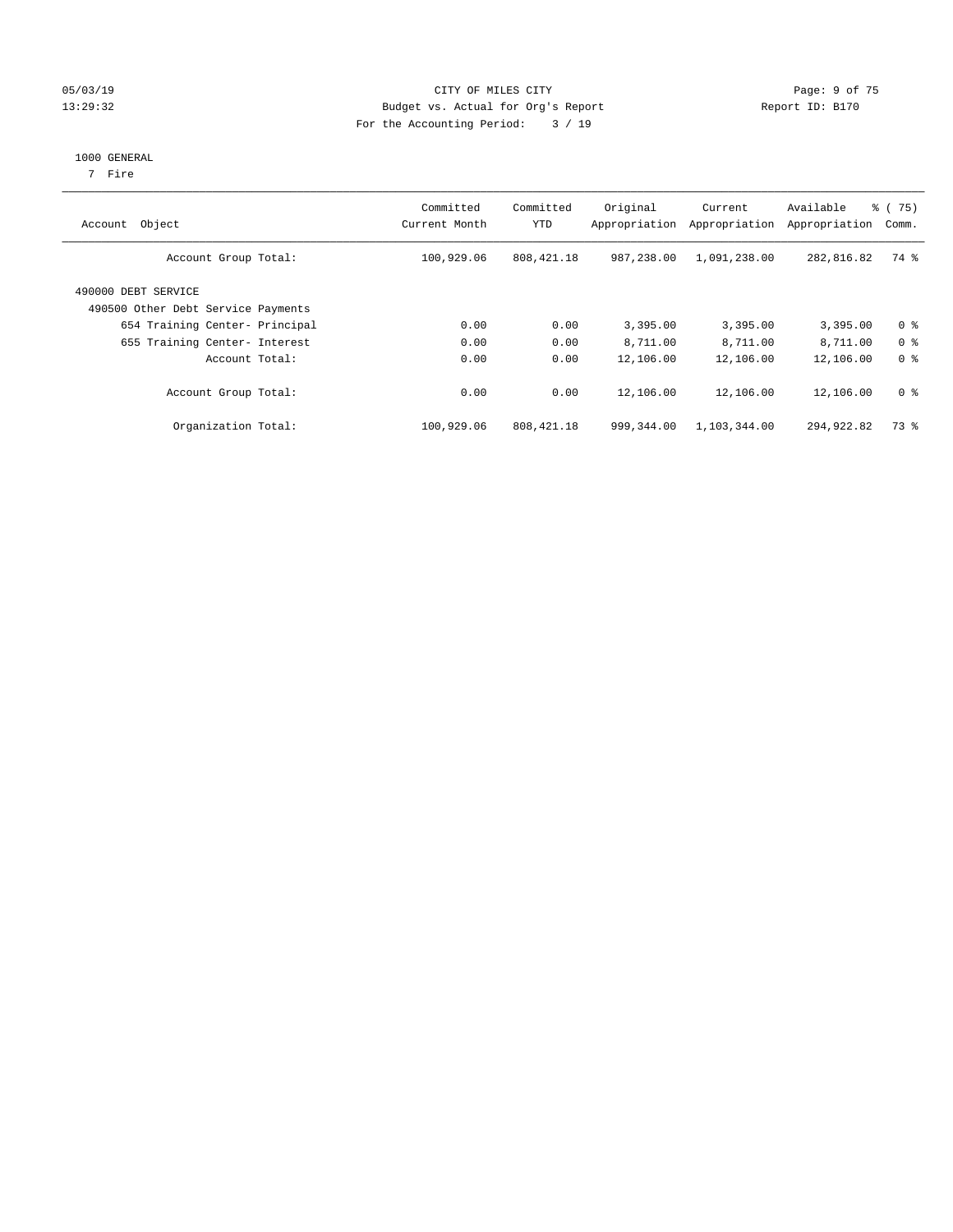#### 05/03/19 Page: 10 of 75 13:29:32 Budget vs. Actual for Org's Report Report ID: B170 For the Accounting Period: 3 / 19

#### 1000 GENERAL

8 City Hall Maintenance

| Account Object                      | Committed<br>Current Month | Committed<br>YTD | Original  | Current<br>Appropriation Appropriation Appropriation | Available | % (75)<br>Comm. |  |
|-------------------------------------|----------------------------|------------------|-----------|------------------------------------------------------|-----------|-----------------|--|
| 410000 GENERAL GOVERNMENTGASB68     |                            |                  |           |                                                      |           |                 |  |
| 411230 City Hall                    |                            |                  |           |                                                      |           |                 |  |
| 214 Small Items of Equipment        | 0.00                       | 0.00             | 400.00    | 400.00                                               | 400.00    | 0 <sup>8</sup>  |  |
| 220 Operating Expenses              | 142.25                     | 1,926.88         | 3,000.00  | 3,000.00                                             | 1,073.12  | 64 %            |  |
| 230 Repair and Maintenance Supplies | 1,242.28                   | 1,546.23         | 2,000.00  | 2,000.00                                             | 453.77    | 77.8            |  |
| 341 Electric Utility Services       | 387.43                     | 4,695.32         | 6,000.00  | 6,000.00                                             | 1,304.68  | 78 %            |  |
| 342 Water Utility Services          | 56.77                      | 510.75           | 750.00    | 750.00                                               | 239.25    | 68 %            |  |
| 343 Sewer Utility Services          | 67.95                      | 608.89           | 370.00    | 370.00                                               | $-238.89$ | $165$ %         |  |
| 344 Gas Utility Service             | 599.02                     | 1,583.83         | 3,750.00  | 3,750.00                                             | 2,166.17  | 42 %            |  |
| 346 Garbage Service                 | 0.00                       | 94.82            | 250.00    | 250.00                                               | 155.18    | 38 <sup>8</sup> |  |
| 360 Contr R & M                     | 953.44                     | 8,811.86         | 15,900.00 | 15,900.00                                            | 7,088.14  | 55 <sup>8</sup> |  |
| 511 Insurance on Buildings          | 0.00                       | 1,564.78         | 1,565.00  | 1,565.00                                             | 0.22      | $100$ %         |  |
| Account Total:                      | 3,449.14                   | 21, 343.36       | 33,985.00 | 33,985.00                                            | 12,641.64 | $63$ $%$        |  |
|                                     |                            |                  |           |                                                      |           |                 |  |
| Account Group Total:                | 3,449.14                   | 21, 343.36       | 33,985.00 | 33,985.00                                            | 12,641.64 | 63 %            |  |
|                                     |                            |                  |           |                                                      |           |                 |  |
| Organization Total:                 | 3,449.14                   | 21, 343.36       | 33,985.00 | 33,985.00                                            | 12,641.64 | $63$ $%$        |  |
|                                     |                            |                  |           |                                                      |           |                 |  |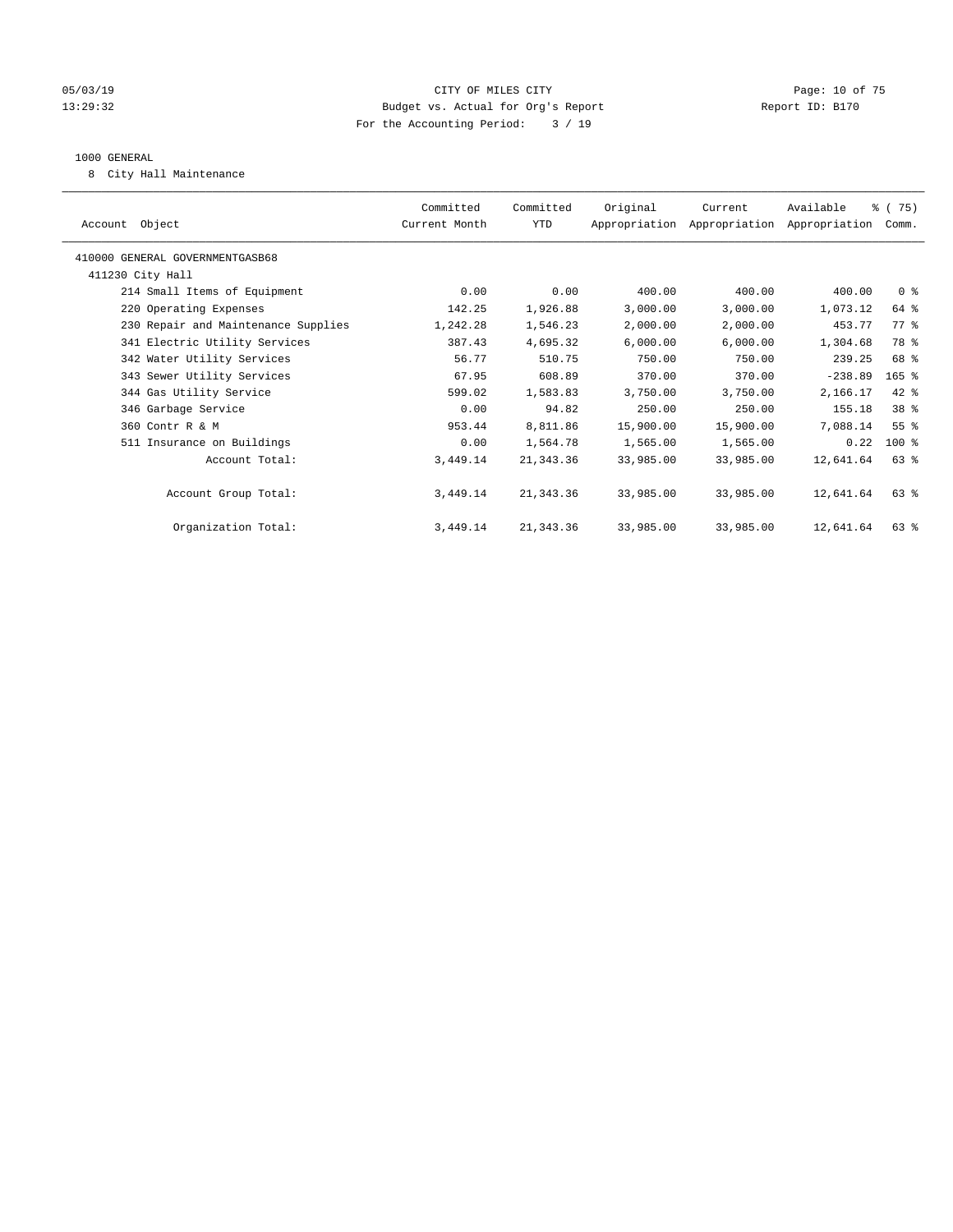#### 05/03/19 Page: 11 of 75 13:29:32 Budget vs. Actual for Org's Report Report ID: B170 For the Accounting Period: 3 / 19

## 1000 GENERAL

9 Treasurer

| Account Object                                               | Committed<br>Current Month | Committed<br><b>YTD</b> | Original   | Current<br>Appropriation Appropriation | Available<br>Appropriation | 8 (75)<br>Comm. |
|--------------------------------------------------------------|----------------------------|-------------------------|------------|----------------------------------------|----------------------------|-----------------|
| 410000 GENERAL GOVERNMENTGASB68<br>410540 City Treasurer(09) |                            |                         |            |                                        |                            |                 |
|                                                              |                            |                         |            |                                        |                            |                 |
| 111 Salaries and Wages - Permanent                           | 1,833.34                   | 16,500.06               | 22,001.00  | 22,001.00                              | 5,500.94                   | 75 %            |
| 142 Workers' Compensation                                    | 7.80                       | 70.20                   | 94.00      | 94.00                                  | 23.80                      | 75 %            |
| 144 FICA                                                     | 140.24                     | 1,262.16                | 1,683.00   | 1,683.00                               | 420.84                     | 75 %            |
| 145 PERS                                                     | 157.12                     | 1,414.08                | 1,864.00   | 1,864.00                               | 449.92                     | 76 %            |
| 345 Telephone                                                | 7.51                       | 28.10                   | 50.00      | 50.00                                  | 21.90                      | 56%             |
| 350 Professional Services                                    | 0.00                       | 83.00                   | 550.00     | 550.00                                 | 467.00                     | 15 <sup>°</sup> |
| 360 Contr R & M                                              | 75.05                      | 729.60                  | 1,000.00   | 1,000.00                               | 270.40                     | 73 %            |
| Account Total:                                               | 2,221.06                   | 20,087.20               | 27, 242.00 | 27,242.00                              | 7,154.80                   | 74 %            |
| Account Group Total:                                         | 2,221.06                   | 20,087.20               | 27,242.00  | 27,242.00                              | 7,154.80                   | 74 %            |
| Organization Total:                                          | 2,221.06                   | 20,087.20               | 27,242.00  | 27,242.00                              | 7,154.80                   | 74 %            |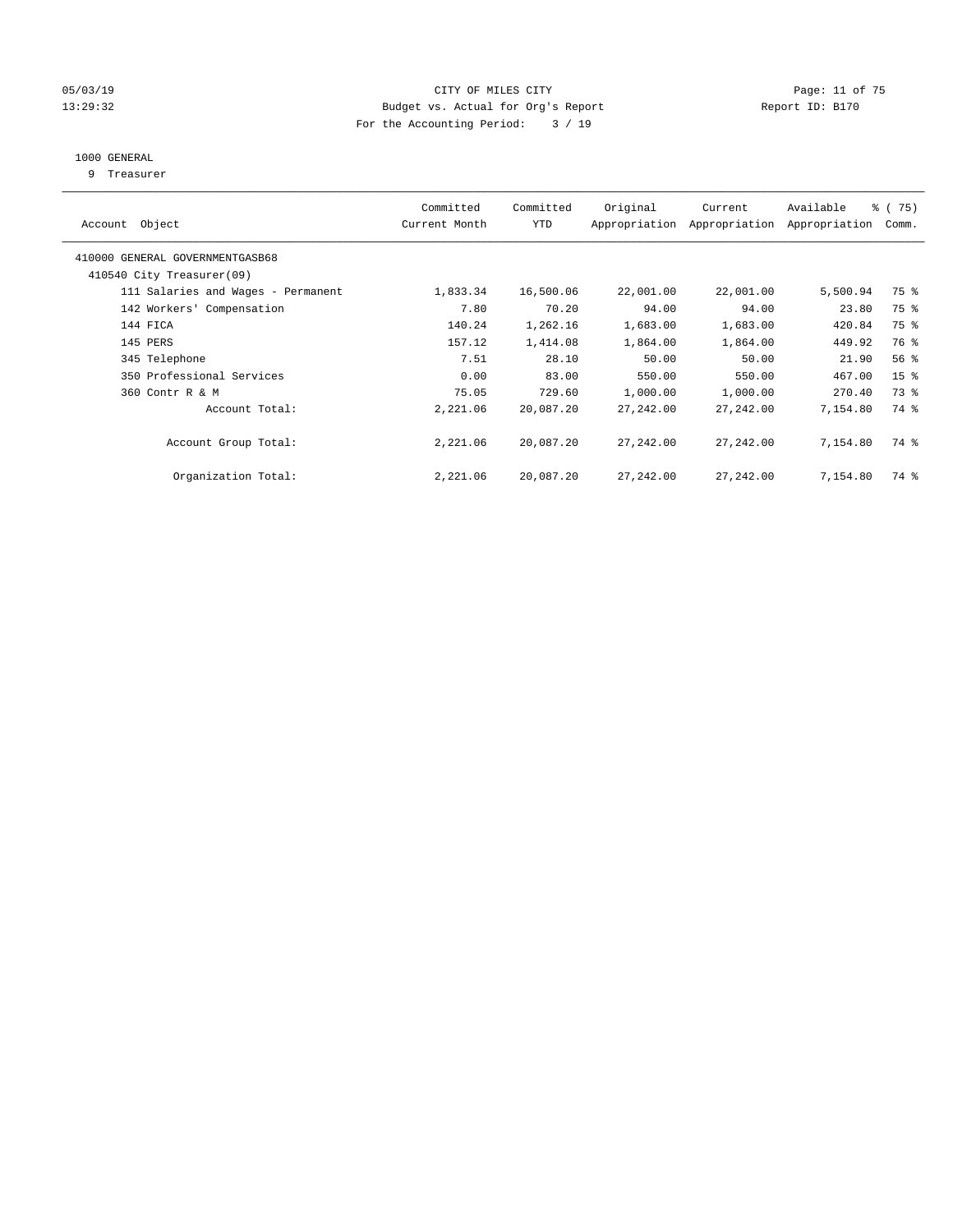#### 05/03/19 Page: 12 of 75 13:29:32 Budget vs. Actual for Org's Report Report ID: B170 For the Accounting Period: 3 / 19

#### 1000 GENERAL

11 Historic Preservation

| Account Object                                                          | Committed<br>Current Month | Committed<br>YTD | Original<br>Appropriation | Current<br>Appropriation | Available<br>Appropriation | 8 (75)<br>Comm. |
|-------------------------------------------------------------------------|----------------------------|------------------|---------------------------|--------------------------|----------------------------|-----------------|
| 520000 OTHER FINANCING USES<br>521000 Interfund Operating Transfers Out |                            |                  |                           |                          |                            |                 |
| 820 Transfers to Other Funds                                            | 0.00                       | 2,200.00         | 2,200.00                  | 2,200.00                 | 0.00                       | $100$ %         |
| Account Total:                                                          | 0.00                       | 2,200.00         | 2,200.00                  | 2,200.00                 | 0.00                       | $100*$          |
| Account Group Total:                                                    | 0.00                       | 2,200.00         | 2,200.00                  | 2,200.00                 | 0.00                       | $100*$          |
| Organization Total:                                                     | 0.00                       | 2,200.00         | 2,200.00                  | 2,200.00                 | 0.00                       | $100*$          |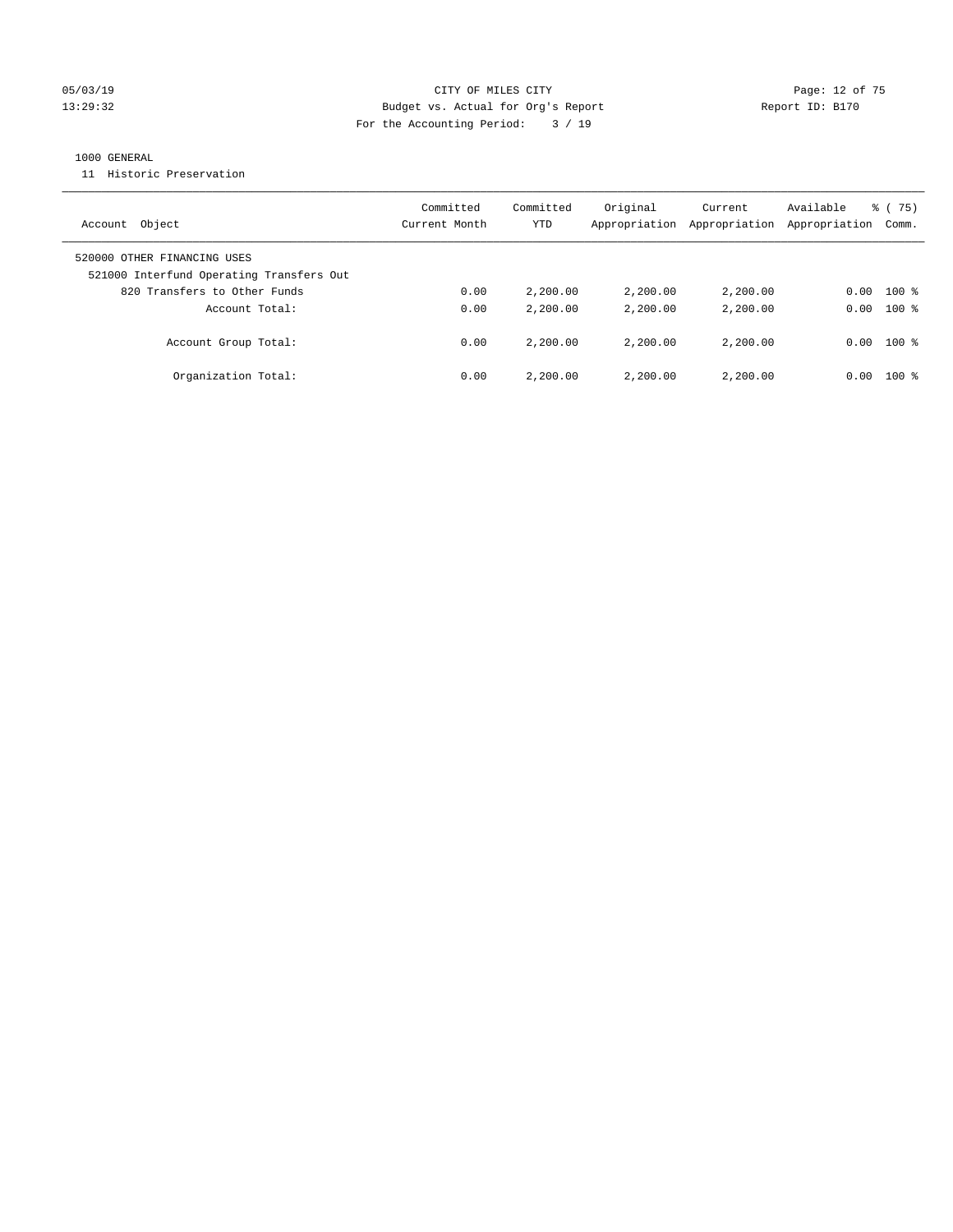#### 05/03/19 Page: 13 of 75 13:29:32 Budget vs. Actual for Org's Report Report ID: B170 For the Accounting Period: 3 / 19

————————————————————————————————————————————————————————————————————————————————————————————————————————————————————————————————————

#### 1000 GENERAL

13 Park

|                                         | Committed     | Committed  | Original   | Current    | Available                                       | % (75)             |
|-----------------------------------------|---------------|------------|------------|------------|-------------------------------------------------|--------------------|
| Account Object                          | Current Month | YTD        |            |            | Appropriation Appropriation Appropriation Comm. |                    |
| 460000 CULTURE AND RECREATION-GASB68    |               |            |            |            |                                                 |                    |
| 460432 Lion Shelter                     |               |            |            |            |                                                 |                    |
| 230 Repair and Maintenance Supplies     | 0.00          | 0.00       | 500.00     | 500.00     | 500.00                                          | 0 <sup>8</sup>     |
| Account Total:                          | 0.00          | 0.00       | 500.00     | 500.00     | 500.00                                          | 0 <sup>8</sup>     |
| 460433 Park Operations(13)              |               |            |            |            |                                                 |                    |
| 111 Salaries and Wages - Permanent      | 13,350.79     | 137,465.46 | 187,644.00 | 187,644.00 | 50,178.54                                       | 73 %               |
| 121 OVERTIME-PERMANENT                  | 537.86        | 6,391.09   | 9,300.00   | 9,300.00   | 2,908.91                                        | 69 %               |
| 131 VACATION                            | 895.44        | 11,547.00  | 12,100.00  | 12,100.00  | 553.00                                          | 95%                |
| 132 SICK LEAVE                          | 1,025.04      | 5,941.75   | 9,400.00   | 9,400.00   | 3,458.25                                        | 63 %               |
| 133 OTHER LEAVE PAY                     | 0.00          | 0.00       | 746.00     | 746.00     | 746.00                                          | 0 <sup>8</sup>     |
| 134 HOLIDAY PAY                         | 0.00          | 3,927.04   | 5,500.00   | 5,500.00   | 1,572.96                                        | 71 %               |
| 141 Unemployment Insurance              | 55.33         | 581.74     | 339.00     | 339.00     | $-242.74$                                       | 172 %              |
| 142 Workers' Compensation               | 895.90        | 9,292.19   | 12,095.00  | 12,095.00  | 2,802.81                                        | $77$ $\frac{6}{9}$ |
| 143 Health Insurance                    | 3,099.35      | 27,894.05  | 37,192.00  | 37,192.00  | 9,297.95                                        | 75 %               |
| 144 FICA                                | 1,156.38      | 12,237.23  | 17,265.00  | 17,265.00  | 5,027.77                                        | 71 %               |
| 145 PERS                                | 1,354.84      | 13,882.46  | 18,629.00  | 18,629.00  | 4,746.54                                        | 75 %               |
| 196 CLOTHING ALLOTMENT                  | 0.00          | 928.50     | 800.00     | 800.00     | $-128.50$                                       | 116 <sup>8</sup>   |
| 210 Office Supplies and Materials       | 0.00          | 41.78      | 350.00     | 350.00     | 308.22                                          | $12$ %             |
| 214 Small Items of Equipment            | 0.00          | 1,840.52   | 3,000.00   | 3,000.00   | 1,159.48                                        | 61 %               |
| 220 Operating Expenses                  | 0.00          | 1,208.94   | 2,500.00   | 2,500.00   | 1,291.06                                        | 48 %               |
| 222 Chemicals, Lab & Med Supplies       | 349.45        | 2,399.93   | 4,000.00   | 4,000.00   | 1,600.07                                        | 60 %               |
| 226 Clothing and Uniforms               | 0.00          | 722.62     | 500.00     | 500.00     | $-222.62$                                       | 145 %              |
| 230 Repair and Maintenance Supplies     | 166.60        | 11,185.91  | 15,000.00  | 15,000.00  | 3,814.09                                        | 75 %               |
| 231 Gas, Oil, Diesel Fuel, Grease, etc. | 463.40        | 5,664.25   | 7,500.00   | 7,500.00   | 1,835.75                                        | 76 %               |
| 334 Memberships, Registrations & Dues   | 0.00          | 119.00     | 500.00     | 500.00     | 381.00                                          | $24$ %             |
| 341 Electric Utility Services           | 549.19        | 7,337.81   | 10,000.00  | 10,000.00  | 2,662.19                                        | 73 %               |
| 342 Water Utility Services              | 80.33         | 17,915.18  | 24,000.00  | 24,000.00  | 6,084.82                                        | 75 %               |
| 343 Sewer Utility Services              | 44.59         | 1,589.97   | 1,500.00   | 1,500.00   | $-89.97$                                        | $106$ %            |
| 344 Gas Utility Service                 | 645.55        | 2,126.39   | 3,715.00   | 3,715.00   | 1,588.61                                        | 57%                |
| 345 Telephone                           | 43.57         | 352.64     | 500.00     | 500.00     | 147.36                                          | 71 %               |
| 346 Garbage Service                     | 0.00          | 474.12     | 900.00     | 900.00     | 425.88                                          | 53%                |
| 347 Internet                            | 37.60         | 338.40     | 450.00     | 450.00     | 111.60                                          | 75 %               |
| 350 Professional Services               | 278.50        | 5,871.00   | 17,500.00  | 17,500.00  | 11,629.00                                       | $34$ $%$           |
| 360 Contr R & M                         | 0.00          | 5,192.50   | 10,000.00  | 10,000.00  | 4,807.50                                        | $52$ $%$           |
| 363 R&M Vehicles/Equip/Labor-PW         | 602.36        | 10,249.55  | 10,000.00  | 10,000.00  | $-249.55$                                       | $102$ %            |
| 370 Travel                              | 0.00          | 425.40     | 300.00     | 300.00     | $-125.40$                                       | 142 %              |
| 380 Training Services                   | 0.00          | 230.00     | 600.00     | 600.00     | 370.00                                          | 38 <sup>8</sup>    |
| 511 Insurance on Buildings              | 0.00          | 1,892.40   | 1,893.00   | 1,893.00   |                                                 | $0.60$ 100 %       |
| 512 Insurance on Vehicles & Equipment   | 0.00          | 925.82     | 1,028.00   | 1,028.00   | 102.18                                          | $90*$              |
| 940 Machinery & Equipment               | 346.63        | 346.63     | 0.00       | 0.00       | $-346.63$ *** \$                                |                    |
| Account Total:                          | 25,978.70     | 308,539.27 | 426,746.00 | 426,746.00 | 118,206.73                                      | 72 %               |
| 460435 Florence Stacy Fountain          |               |            |            |            |                                                 |                    |
| 210 Office Supplies and Materials       | 376.00        | 376.00     | 0.00       | 0.00       | $-376.00$ *** §                                 |                    |
| Account Total:                          | 376.00        | 376.00     | 0.00       | 0.00       | $-376.00$ *** \$                                |                    |
| 460436 Denton Complex Upgrades          |               |            |            |            |                                                 |                    |
| 940 Machinery & Equipment               | 0.00          | 1,273.55   | 0.00       | 0.00       | $-1, 273.55$ *** %                              |                    |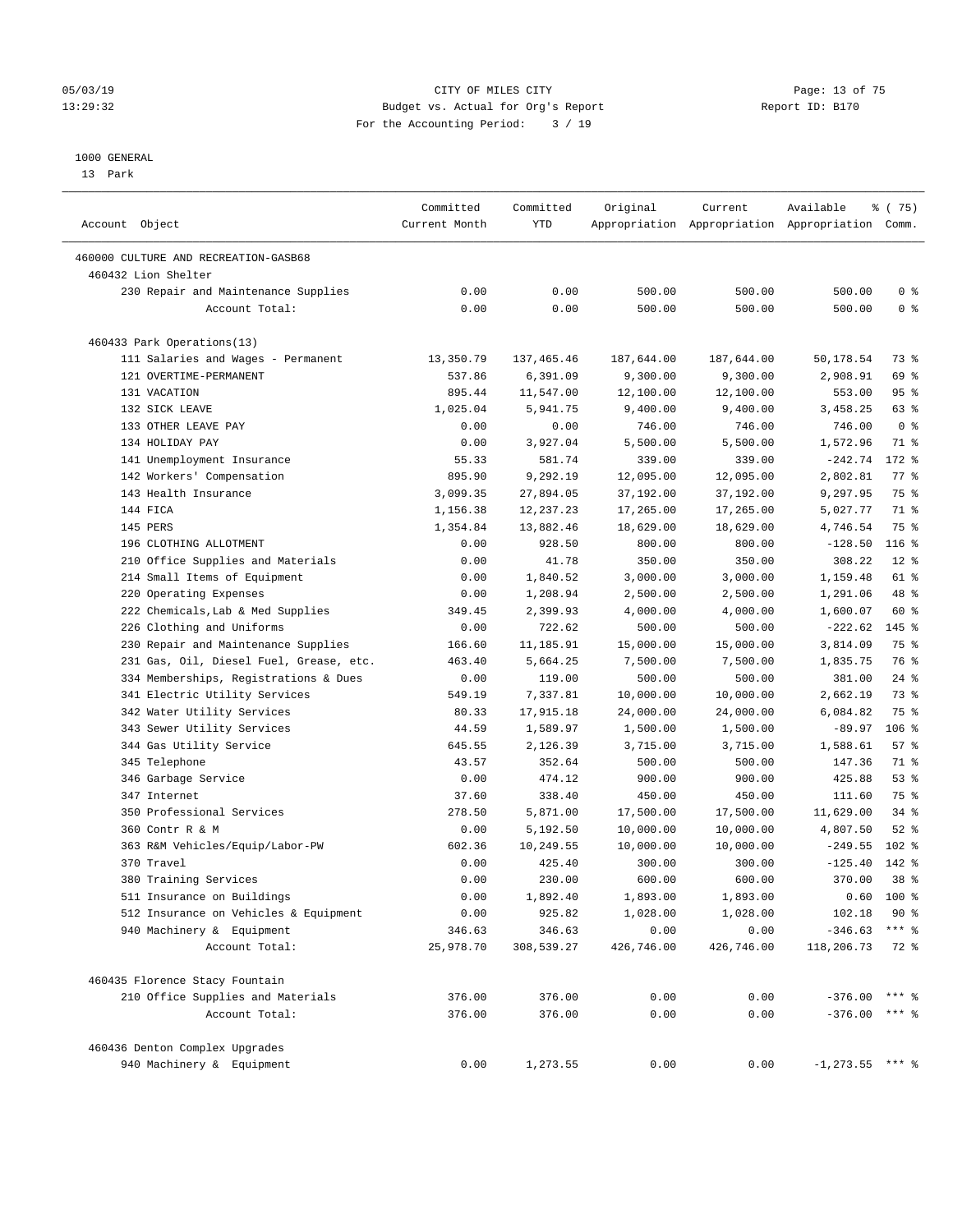#### 05/03/19 Page: 14 of 75 13:29:32 Budget vs. Actual for Org's Report Report ID: B170 For the Accounting Period: 3 / 19

#### 1000 GENERAL

13 Park

| Account Object                             | Committed<br>Current Month | Committed<br>YTD | Original<br>Appropriation | Current<br>Appropriation | Available<br>Appropriation | % (75)<br>Comm. |
|--------------------------------------------|----------------------------|------------------|---------------------------|--------------------------|----------------------------|-----------------|
| Account Total:                             | 0.00                       | 1,273.55         | 0.00                      | 0.00                     | $-1, 273.55$               | $***$ 2         |
| 460439 Riverside Park Tennis Court Project |                            |                  |                           |                          |                            |                 |
| 230 Repair and Maintenance Supplies        | 0.00                       | 0.00             | 200.00                    | 200.00                   | 200.00                     | 0 <sup>8</sup>  |
| Account Total:                             | 0.00                       | 0.00             | 200.00                    | 200.00                   | 200.00                     | 0 <sup>8</sup>  |
| Account Group Total:                       | 26,354.70                  | 310,188.82       | 427,446.00                | 427,446.00               | 117,257.18                 | 73 %            |
| Organization Total:                        | 26,354.70                  | 310,188.82       | 427,446.00                | 427,446.00               | 117,257.18                 | 73 %            |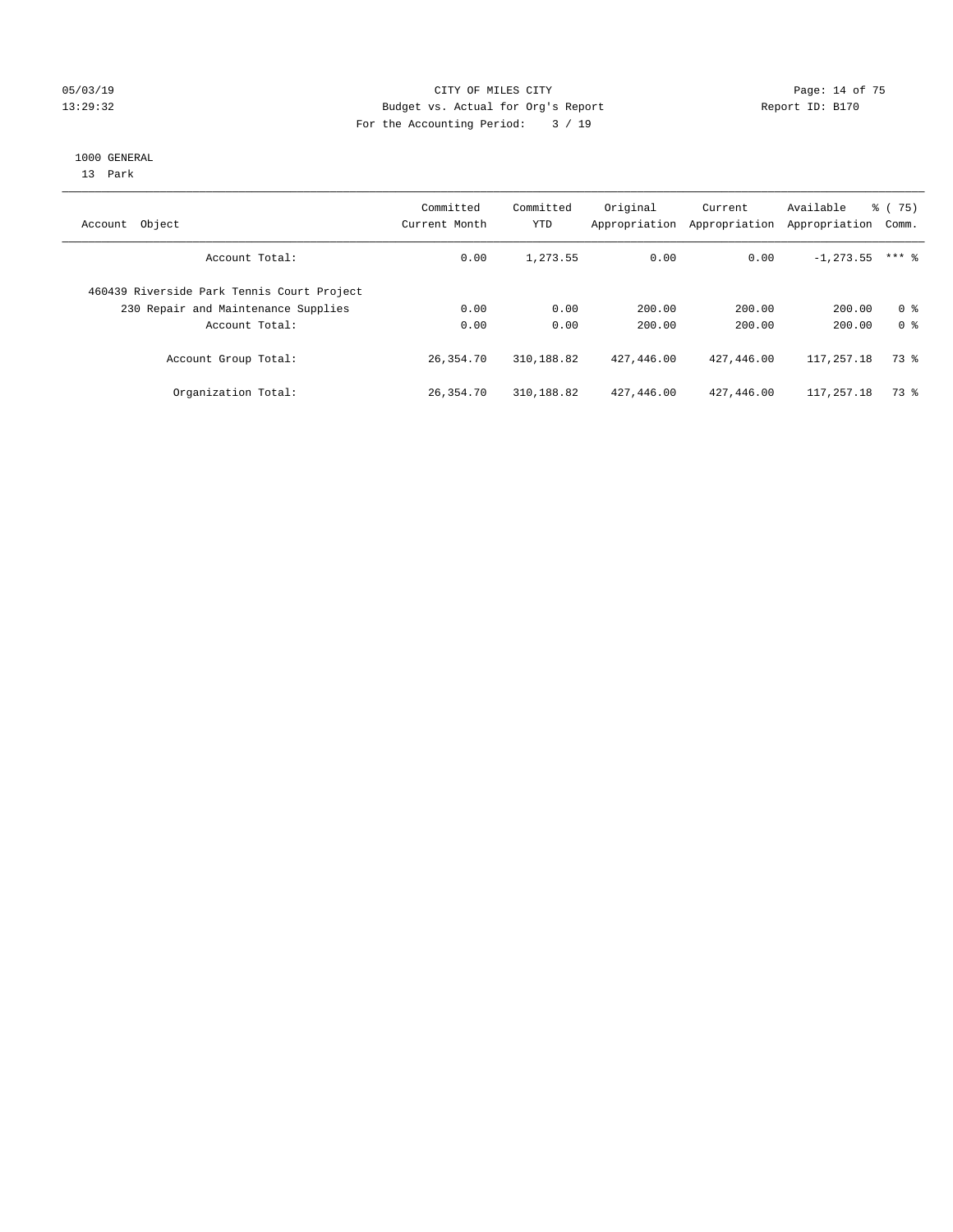#### 05/03/19 Page: 15 of 75 13:29:32 Budget vs. Actual for Org's Report Report ID: B170 For the Accounting Period: 3 / 19

## 1000 GENERAL

14 Swim Pool

| Account Object                       | Committed<br>Current Month | Committed<br><b>YTD</b> | Original   | Current<br>Appropriation Appropriation Appropriation Comm. | Available   | % (75)         |
|--------------------------------------|----------------------------|-------------------------|------------|------------------------------------------------------------|-------------|----------------|
| 460000 CULTURE AND RECREATION-GASB68 |                            |                         |            |                                                            |             |                |
| 460445 Swimming Pool                 |                            |                         |            |                                                            |             |                |
| 111 Salaries and Wages - Permanent   | 0.00                       | 35,527.08               | 54, 174.00 | 54,174.00                                                  | 18,646.92   | 66 %           |
| 141 Unemployment Insurance           | 0.00                       | 124.40                  | 81.00      | 81.00                                                      | $-43.40$    | $154$ $%$      |
| 142 Workers' Compensation            | 0.00                       | 2,036.50                | 3,105.00   | 3,105.00                                                   | 1,068.50    | 66 %           |
| 144 FICA                             | 0.00                       | 2,717.91                | 4,146.00   | 4,146.00                                                   | 1,428.09    | 66 %           |
| 145 PERS                             | 0.00                       | 848.34                  | 1,055.00   | 1,055.00                                                   | 206.66      | $80*$          |
| 214 Small Items of Equipment         | 0.00                       | 197.54                  | 300.00     | 300.00                                                     | 102.46      | 66 %           |
| 220 Operating Expenses               | 0.00                       | 305.30                  | 1,000.00   | 1,000.00                                                   | 694.70      | 31.8           |
| 222 Chemicals, Lab & Med Supplies    | 0.00                       | 1,813.78                | 3,500.00   | 3,500.00                                                   | 1,686.22    | $52$ $%$       |
| 226 Clothing and Uniforms            | 0.00                       | 474.00                  | 500.00     | 500.00                                                     | 26.00       | 95%            |
| 230 Repair and Maintenance Supplies  | 0.00                       | 11.99                   | 400.00     | 400.00                                                     | 388.01      | 3 <sup>8</sup> |
| 341 Electric Utility Services        | 84.11                      | 1,210.30                | 1,375.00   | 1,375.00                                                   | 164.70      | 88 %           |
| 342 Water Utility Services           | 0.00                       | 300.02                  | 300.00     | 300.00                                                     | $-0.02$     | $100*$         |
| 343 Sewer Utility Services           | 0.00                       | 176.62                  | 150.00     | 150.00                                                     | $-26.62$    | 118 %          |
| 345 Telephone                        | 0.00                       | 107.52                  | 200.00     | 200.00                                                     | 92.48       | 54%            |
| 350 Professional Services            | 0.00                       | 0.00                    | 250.00     | 250.00                                                     | 250.00      | 0 <sup>8</sup> |
| 360 Contr R & M                      | 0.00                       | 0.00                    | 200.00     | 200.00                                                     | 200.00      | 0 <sup>8</sup> |
| 363 R&M Vehicles/Equip/Labor-PW      | 0.00                       | 0.00                    | 700.00     | 700.00                                                     | 700.00      | 0 <sup>8</sup> |
| 380 Training Services                | 0.00                       | 36.00                   | 500.00     | 500.00                                                     | 464.00      | 7 <sup>°</sup> |
| 540 Special Assessments              | 562.50                     | 562.50                  | 700.00     | 700.00                                                     | 137.50      | $80*$          |
| Account Total:                       | 646.61                     | 46,449.80               | 72,636.00  | 72,636.00                                                  | 26, 186. 20 | 64 %           |
| Account Group Total:                 | 646.61                     | 46, 449.80              | 72,636.00  | 72,636.00                                                  | 26, 186. 20 | 64 %           |
| Organization Total:                  | 646.61                     | 46, 449.80              | 72,636.00  | 72,636.00                                                  | 26, 186. 20 | 64 %           |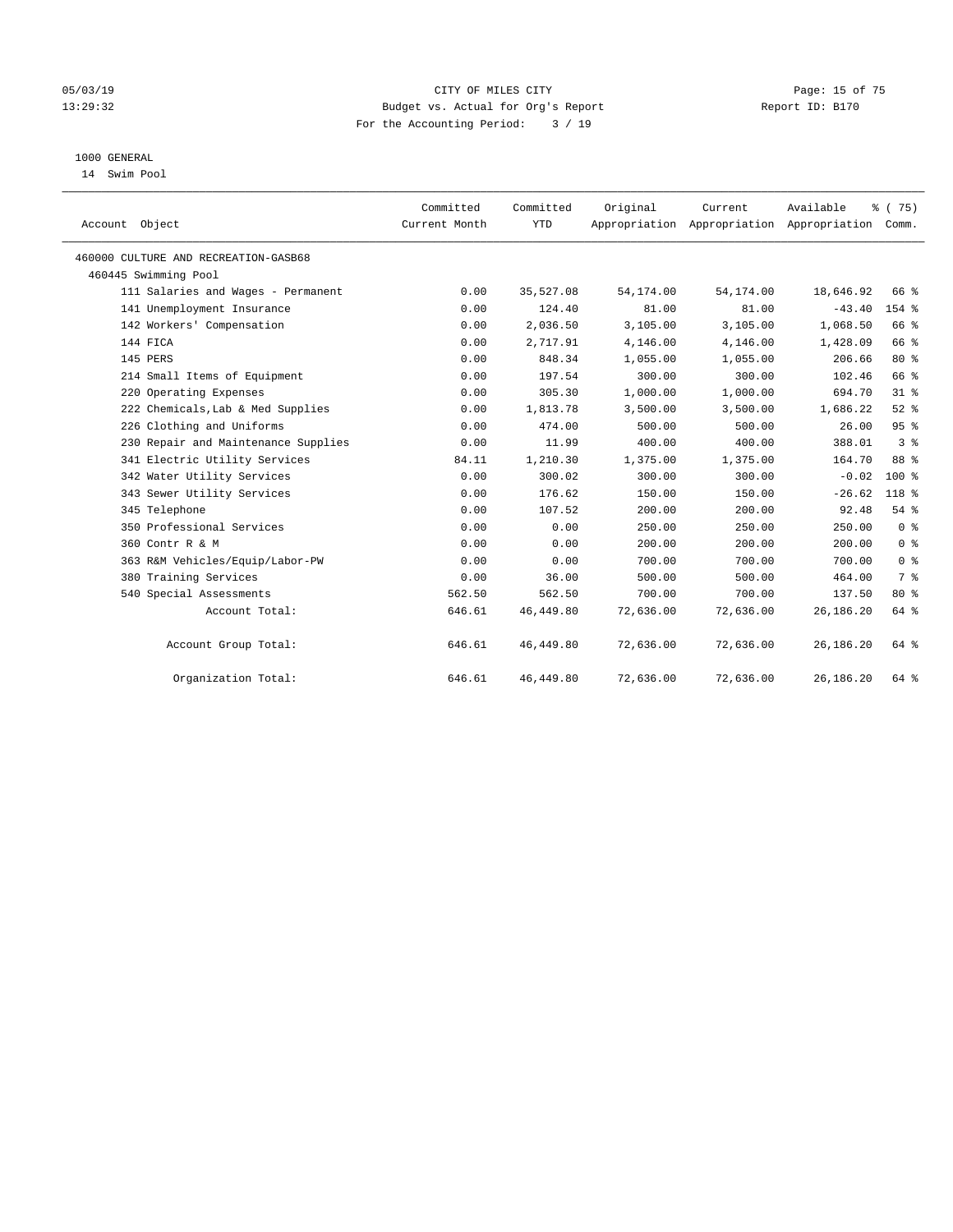#### 05/03/19 Page: 16 of 75 13:29:32 Budget vs. Actual for Org's Report Report ID: B170 For the Accounting Period: 3 / 19

# 1000 GENERAL

16 Library

| Object<br>Account                        | Committed<br>Current Month | Committed<br>YTD | Original<br>Appropriation | Current<br>Appropriation | Available<br>Appropriation | $\frac{1}{6}$ (75)<br>Comm. |
|------------------------------------------|----------------------------|------------------|---------------------------|--------------------------|----------------------------|-----------------------------|
| 520000 OTHER FINANCING USES              |                            |                  |                           |                          |                            |                             |
| 521000 Interfund Operating Transfers Out |                            |                  |                           |                          |                            |                             |
| 820 Transfers to Other Funds             | 25, 116. 25                | 226,046.25       | 301,395.00                | 301,395.00               | 75,348.75                  | 75 %                        |
| Account Total:                           | 25, 116, 25                | 226,046.25       | 301,395.00                | 301,395.00               | 75, 348, 75                | 75 %                        |
| Account Group Total:                     | 25, 116, 25                | 226,046.25       | 301,395.00                | 301,395.00               | 75, 348, 75                | 75 %                        |
| Organization Total:                      | 25, 116, 25                | 226,046.25       | 301,395.00                | 301,395.00               | 75, 348, 75                | 75 %                        |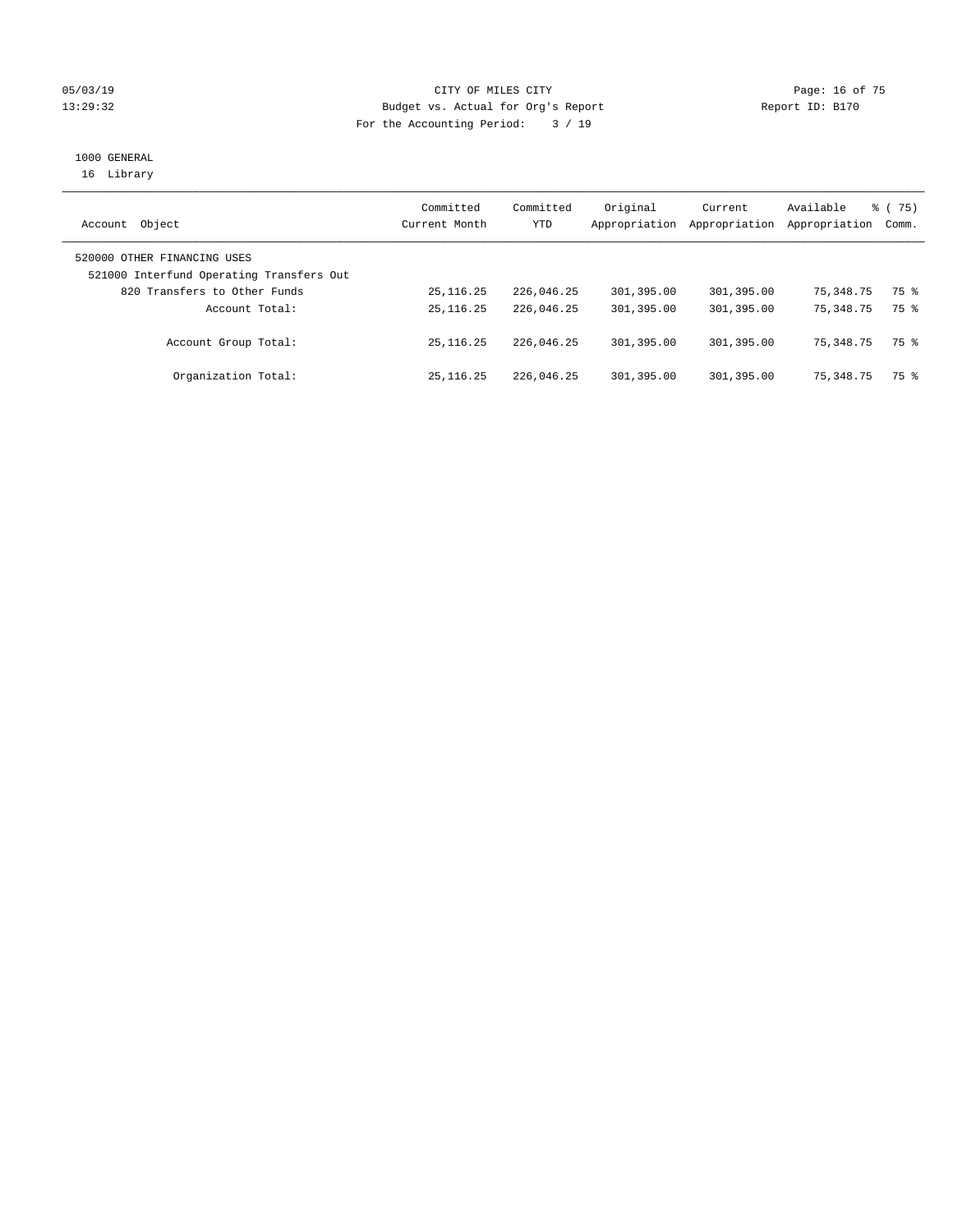#### 05/03/19 Page: 17 of 75 13:29:32 Budget vs. Actual for Org's Report Report ID: B170 For the Accounting Period: 3 / 19

#### 1000 GENERAL

21 Animal Control

| Account Object                           | Committed<br>Current Month | Committed<br>YTD | Original  | Current   | Available<br>Appropriation Appropriation Appropriation Comm. | ៖ (75)         |
|------------------------------------------|----------------------------|------------------|-----------|-----------|--------------------------------------------------------------|----------------|
| 440000 PUBLIC HEALTH-GASB68              |                            |                  |           |           |                                                              |                |
| 440600 Animal Control Services(21)       |                            |                  |           |           |                                                              |                |
| 111 Salaries and Wages - Permanent       | 3,365.30                   | 30,963.40        | 42,430.00 | 42,430.00 | 11,466.60                                                    | 73 %           |
| 121 OVERTIME-PERMANENT                   | 0.00                       | 284.06           | 500.00    | 500.00    | 215.94                                                       | 57%            |
| 131 VACATION                             | 0.00                       | 20.13            | 1,500.00  | 1,500.00  | 1,479.87                                                     | 1 <sup>8</sup> |
| 132 SICK LEAVE                           | 0.00                       | 0.00             | 700.00    | 700.00    | 700.00                                                       | 0 <sup>8</sup> |
| 133 OTHER LEAVE PAY                      | 0.00                       | 1,992.87         | 500.00    | 500.00    | $-1,492.87$                                                  | $399$ $%$      |
| 134 HOLIDAY PAY                          | 0.00                       | 536.49           | 300.00    | 300.00    | $-236.49$                                                    | 179 %          |
| 141 Unemployment Insurance               | 11.79                      | 119.57           | 69.00     | 69.00     | $-50.57$                                                     | $173$ $%$      |
| 142 Workers' Compensation                | 168.98                     | 1,696.56         | 2,633.00  | 2,633.00  | 936.44                                                       | 64 %           |
| 143 Health Insurance                     | 739.70                     | 6,657.30         | 8,877.00  | 8,877.00  | 2,219.70                                                     | 75 %           |
| 144 FICA                                 | 257.44                     | 2,613.00         | 3,514.00  | 3,514.00  | 901.00                                                       | 74 %           |
| 145 PERS                                 | 276.02                     | 2,725.70         | 3,422.00  | 3,422.00  | 696.30                                                       | $80*$          |
| 196 CLOTHING ALLOTMENT                   | 86.40                      | 446.40           | 720.00    | 720.00    | 273.60                                                       | $62$ %         |
| 210 Office Supplies and Materials        | 0.00                       | 0.00             | 150.00    | 150.00    | 150.00                                                       | 0 <sup>8</sup> |
| 214 Small Items of Equipment             | 0.00                       | 0.00             | 400.00    | 400.00    | 400.00                                                       | 0 <sup>8</sup> |
| 220 Operating Expenses                   | 64.96                      | 1,419.38         | 1,200.00  | 1,200.00  | $-219.38$                                                    | $118*$         |
| 230 Repair and Maintenance Supplies      | 0.00                       | 35.51            | 250.00    | 250.00    | 214.49                                                       | $14*$          |
| 231 Gas, Oil, Diesel Fuel, Grease, etc.  | 68.01                      | 1,008.64         | 1,400.00  | 1,400.00  | 391.36                                                       | 72 %           |
| 311 Postage, Box Rent, Etc.              | 0.00                       | 32.09            | 20.00     | 20.00     | $-12.09$                                                     | $160*$         |
| 320 Printing, Duplicating, Typing &      | 0.00                       | 0.00             | 25.00     | 25.00     | 25.00                                                        | 0 <sup>8</sup> |
| 330 Publicity, Subscriptions & Dues      | 0.00                       | 0.00             | 25.00     | 25.00     | 25.00                                                        | 0 <sup>8</sup> |
| 341 Electric Utility Services            | 59.19                      | 604.84           | 529.00    | 529.00    | $-75.84$                                                     | 114 %          |
| 342 Water Utility Services               | 23.02                      | 208.32           | 350.00    | 350.00    | 141.68                                                       | 60 %           |
| 343 Sewer Utility Services               | 27.07                      | 242.57           | 150.00    | 150.00    | $-92.57$                                                     | $162$ %        |
| 344 Gas Utility Service                  | 79.93                      | 254.94           | 635.00    | 635.00    | 380.06                                                       | 40 %           |
| 345 Telephone                            | 40.09                      | 360.81           | 500.00    | 500.00    | 139.19                                                       | 72 %           |
| 347 Internet                             | 0.00                       | 0.00             | 560.00    | 560.00    | 560.00                                                       | 0 <sup>8</sup> |
| 350 Professional Services                | 72.72                      | 2,538.48         | 3,000.00  | 3,000.00  | 461.52                                                       | 85%            |
| 366 R&M Vehicles - Police/Animal Control | 0.00                       | 0.00             | 100.00    | 100.00    | 100.00                                                       | 0 <sup>8</sup> |
| 370 Travel                               | 0.00                       | 0.00             | 200.00    | 200.00    | 200.00                                                       | 0 <sup>8</sup> |
| 380 Training Services                    | 0.00                       | 0.00             | 100.00    | 100.00    | 100.00                                                       | 0 <sup>8</sup> |
| 511 Insurance on Buildings               | 0.00                       | 63.61            | 64.00     | 64.00     | 0.39                                                         | 99 %           |
| Account Total:                           | 5,340.62                   | 54,824.67        | 74,823.00 | 74,823.00 | 19,998.33                                                    | 73 %           |
| Account Group Total:                     | 5,340.62                   | 54,824.67        | 74,823.00 | 74,823.00 | 19,998.33                                                    | 73 %           |
| Organization Total:                      | 5,340.62                   | 54,824.67        | 74,823.00 | 74,823.00 | 19,998.33                                                    | 73 %           |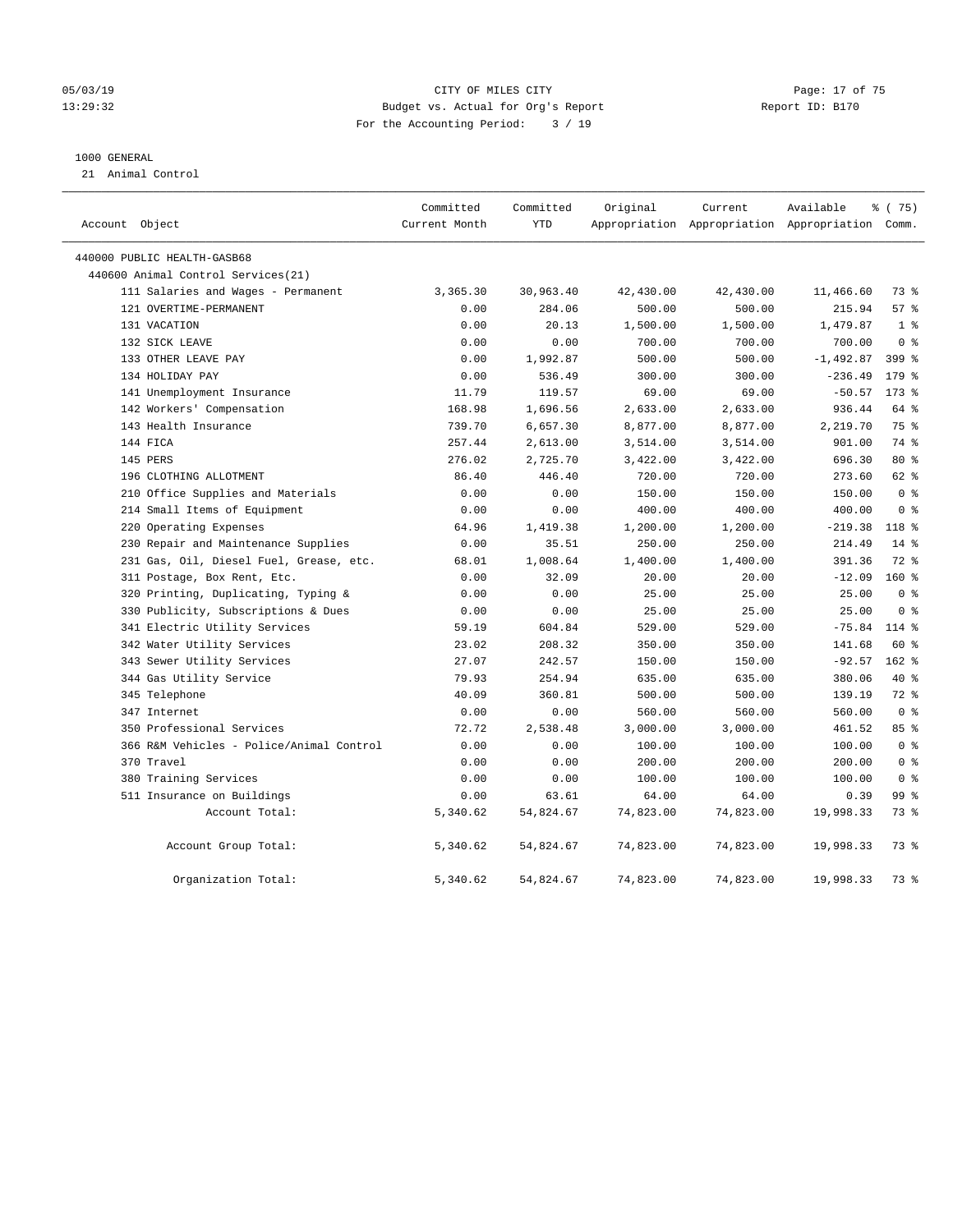#### 05/03/19 Page: 18 of 75 13:29:32 Budget vs. Actual for Org's Report Report ID: B170 For the Accounting Period: 3 / 19

#### 1000 GENERAL

36 Planning & Community Services

| Account Object                            | Committed<br>Current Month | Committed<br><b>YTD</b> | Original   | Current    | Available<br>Appropriation Appropriation Appropriation Comm. | % (75)          |
|-------------------------------------------|----------------------------|-------------------------|------------|------------|--------------------------------------------------------------|-----------------|
| 410000 GENERAL GOVERNMENTGASB68           |                            |                         |            |            |                                                              |                 |
| 411020 Community Services & Planning      |                            |                         |            |            |                                                              |                 |
| 111 Salaries and Wages - Permanent        | 3,100.25                   | 23,208.50               | 40,816.00  | 40,816.00  | 17,607.50                                                    | 57%             |
| 121 OVERTIME-PERMANENT                    | 11.36                      | 51.12                   | 200.00     | 200.00     | 148.88                                                       | 26%             |
| 131 VACATION                              | 38.84                      | 2,766.69                | 2,800.00   | 2,800.00   | 33.31                                                        | 99%             |
| 132 SICK LEAVE                            | 179.52                     | 2,883.62                | 1,300.00   | 1,300.00   | $-1,583.62$                                                  | $222$ %         |
| 133 OTHER LEAVE PAY                       | 18.96                      | 2,049.70                | 2,363.00   | 2,363.00   | 313.30                                                       | 87%             |
| 141 Unemployment Insurance                | 11.70                      | 108.88                  | 71.00      | 71.00      | $-37.88$                                                     | 153 %           |
| 142 Workers' Compensation                 | 42.02                      | 271.88                  | 234.00     | 234.00     | $-37.88$                                                     | $116$ %         |
| 143 Health Insurance                      | 805.96                     | 5,444.98                | 9,675.00   | 9,675.00   | 4,230.02                                                     | 56%             |
| 144 FICA                                  | 256.20                     | 2,380.87                | 3,632.00   | 3,632.00   | 1,251.13                                                     | 66 %            |
| 145 PERS                                  | 286.98                     | 2,653.26                | 4,021.00   | 4,021.00   | 1,367.74                                                     | 66 %            |
| 196 CLOTHING ALLOTMENT                    | 0.00                       | 163.50                  | 314.00     | 314.00     | 150.50                                                       | $52$ $%$        |
| 210 Office Supplies and Materials         | 24.80                      | 153.30                  | 800.00     | 800.00     | 646.70                                                       | 19 <sup>°</sup> |
| 214 Small Items of Equipment              | 0.00                       | 69.99                   | 400.00     | 400.00     | 330.01                                                       | $17*$           |
| 220 Operating Expenses                    | 0.00                       | 120.65                  | 100.00     | 100.00     | $-20.65$                                                     | $121$ %         |
| 311 Postage, Box Rent, Etc.               | 7.30                       | 30.43                   | 100.00     | 100.00     | 69.57                                                        | $30*$           |
| 320 Printing, Duplicating, Typing &       | 0.00                       | 0.00                    | 200.00     | 200.00     | 200.00                                                       | 0 <sup>8</sup>  |
| 327 Map Printing                          | 30.00                      | 60.75                   | 50.00      | 50.00      | $-10.75$                                                     | $122$ %         |
| 330 Publicity, Subscriptions & Dues       | 0.00                       | 0.00                    | 300.00     | 300.00     | 300.00                                                       | 0 <sup>8</sup>  |
| 331 Publication of Formal & Legal Notices | 0.00                       | 269.50                  | 750.00     | 750.00     | 480.50                                                       | 36%             |
| 334 Memberships, Registrations & Dues     | 30.00                      | 130.00                  | 100.00     | 100.00     | $-30.00$                                                     | $130*$          |
| 345 Telephone                             | 80.44                      | 684.47                  | 900.00     | 900.00     | 215.53                                                       | 76 %            |
| 347 Internet                              | 0.00                       | 0.00                    | 150.00     | 150.00     | 150.00                                                       | 0 <sup>8</sup>  |
| 350 Professional Services                 | 869.50                     | 33,381.86               | 19,800.00  | 19,800.00  | $-13,581.86$                                                 | $169$ %         |
| 360 Contr R & M                           | 75.05                      | 4,775.35                | 12,100.00  | 12,100.00  | 7,324.65                                                     | 39%             |
| 370 Travel                                | 0.00                       | 0.00                    | 2,000.00   | 2,000.00   | 2,000.00                                                     | 0 <sup>8</sup>  |
| 380 Training Services                     | 313.00                     | 273.08                  | 1,000.00   | 1,000.00   | 726.92                                                       | $27$ %          |
| 382 Books                                 | 0.00                       | 0.00                    | 150.00     | 150.00     | 150.00                                                       | 0 <sup>8</sup>  |
| Account Total:                            | 6,181.88                   | 81,932.38               | 104,326.00 | 104,326.00 | 22,393.62                                                    | 79 %            |
| Account Group Total:                      | 6,181.88                   | 81,932.38               | 104,326.00 | 104,326.00 | 22,393.62                                                    | 79 %            |
| Organization Total:                       | 6,181.88                   | 81,932.38               | 104,326.00 | 104,326.00 | 22,393.62                                                    | 79 %            |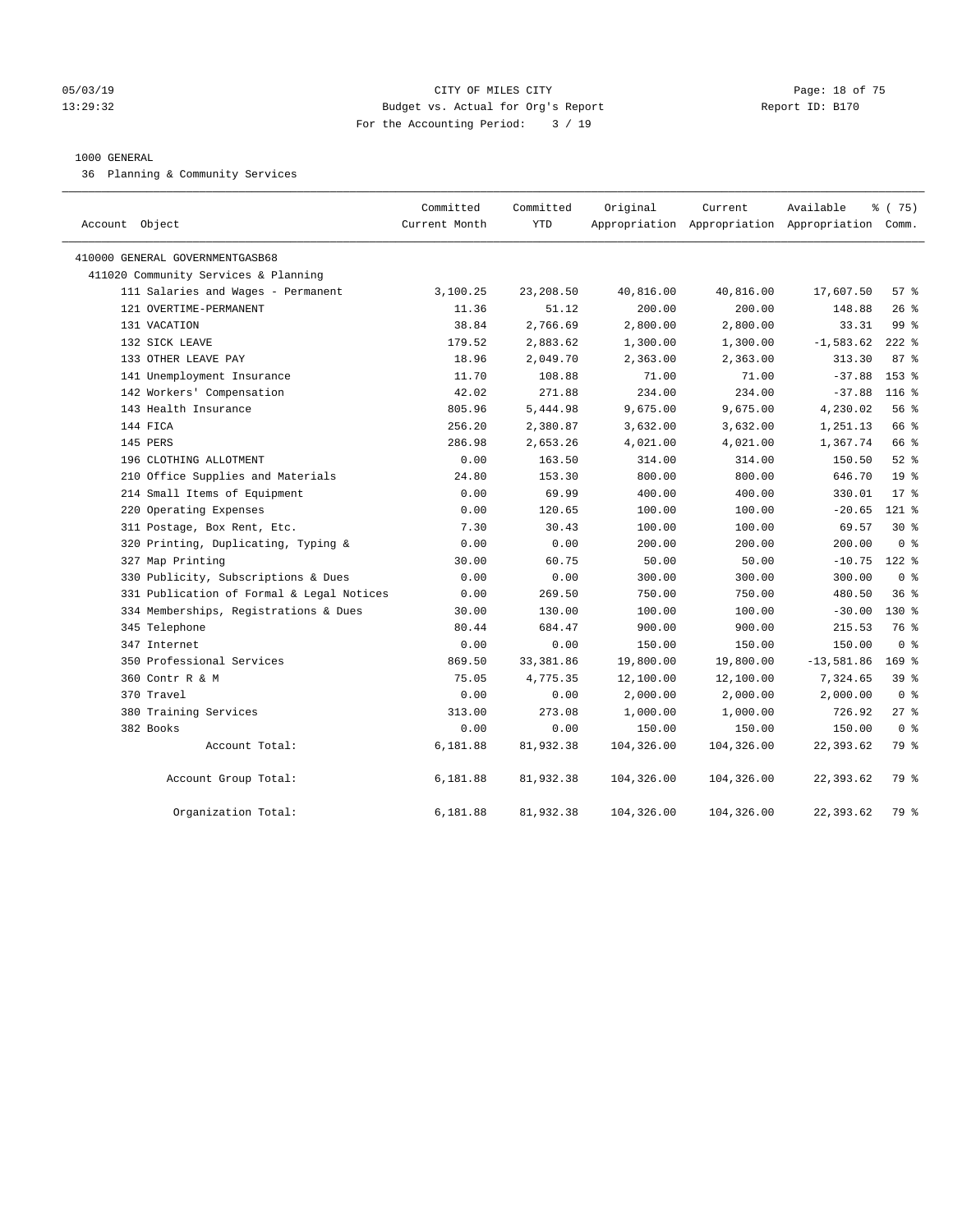#### 05/03/19 Page: 19 of 75 13:29:32 Budget vs. Actual for Org's Report Report ID: B170 For the Accounting Period: 3 / 19

## 1000 GENERAL

37 CITY HEALTH

| Object<br>Account                                                       | Committed<br>Current Month | Committed<br><b>YTD</b> | Original<br>Appropriation | Current<br>Appropriation | Available<br>Appropriation | $\frac{1}{6}$ (75)<br>Comm. |
|-------------------------------------------------------------------------|----------------------------|-------------------------|---------------------------|--------------------------|----------------------------|-----------------------------|
| 520000 OTHER FINANCING USES<br>521000 Interfund Operating Transfers Out |                            |                         |                           |                          |                            |                             |
| 820 Transfers to Other Funds                                            | 0.00                       | 13,700.00               | 13,700.00                 | 13,700.00                | 0.00                       | $100*$                      |
| Account Total:                                                          | 0.00                       | 13,700.00               | 13,700.00                 | 13,700.00                | 0.00                       | $100*$                      |
| Account Group Total:                                                    | 0.00                       | 13,700.00               | 13,700.00                 | 13,700.00                |                            | $0.00$ 100 %                |
| Organization Total:                                                     | 0.00                       | 13,700.00               | 13,700.00                 | 13,700.00                | 0.00                       | $100*$                      |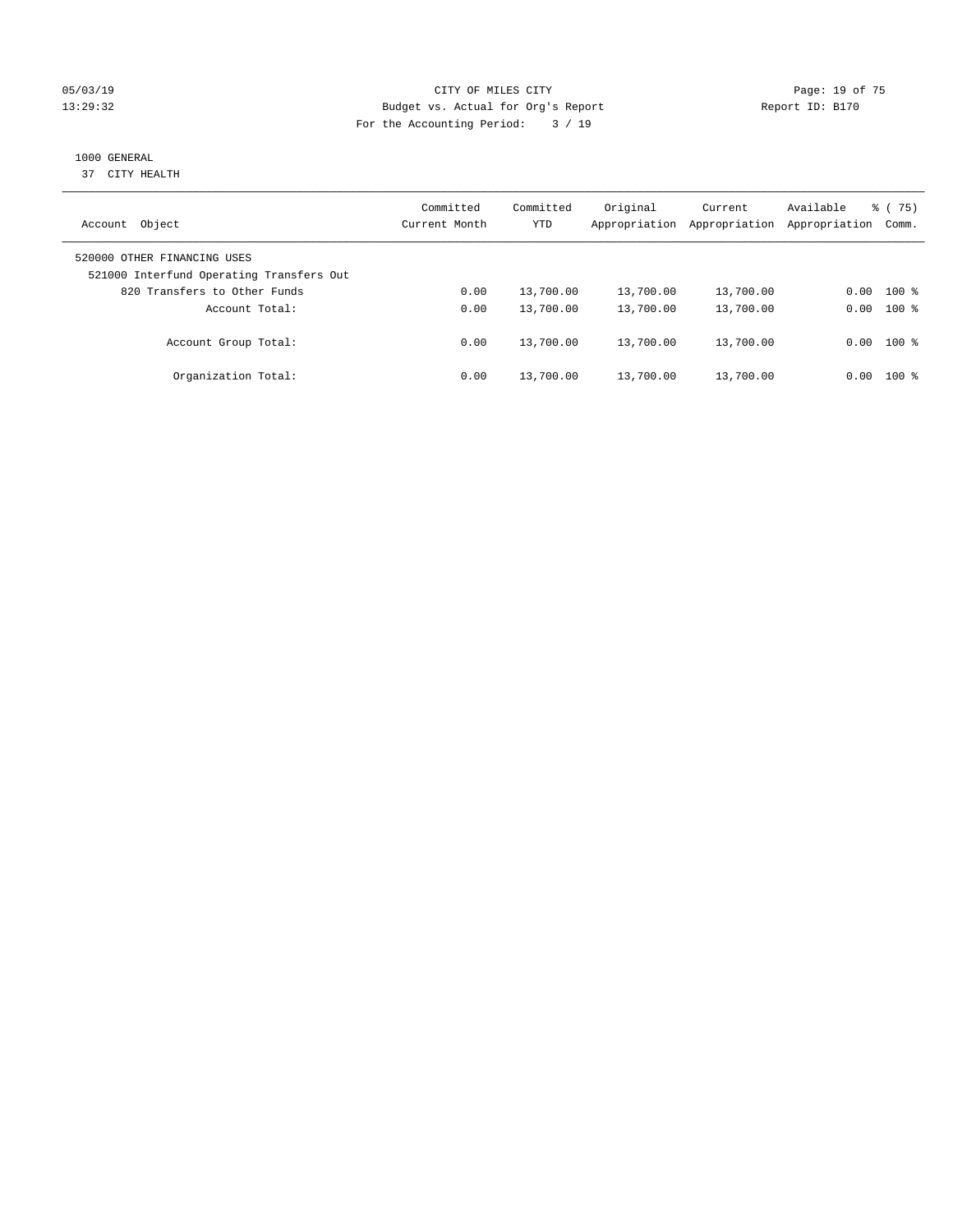#### 05/03/19 Page: 20 of 75 13:29:32 Budget vs. Actual for Org's Report Report ID: B170 For the Accounting Period: 3 / 19

#### 1000 GENERAL

201 Flood Prevention

| Account Object                            | Committed<br>Current Month | Committed<br><b>YTD</b> | Original   | Current     | Available<br>Appropriation Appropriation Appropriation Comm. | % (75)          |
|-------------------------------------------|----------------------------|-------------------------|------------|-------------|--------------------------------------------------------------|-----------------|
|                                           |                            |                         |            |             |                                                              |                 |
| 430000 Public Works-GASB68                |                            |                         |            |             |                                                              |                 |
| 431200 Flood Control                      |                            |                         |            |             |                                                              |                 |
| 111 Salaries and Wages - Permanent        | 1,352.53                   | 11,713.46               | 16,104.00  | 16,104.00   | 4,390.54                                                     | 73 %            |
| 131 VACATION                              | 0.00                       | 626.43                  | 1,000.00   | 1,000.00    | 373.57                                                       | $63$ $%$        |
| 132 SICK LEAVE                            | 110.57                     | 628.38                  | 500.00     | 500.00      | $-128.38$                                                    | $126$ %         |
| 133 OTHER LEAVE PAY                       | 0.00                       | 199.50                  | 1,016.00   | 1,016.00    | 816.50                                                       | $20*$           |
| 141 Unemployment Insurance                | 5.12                       | 46.28                   | 26.00      | 26.00       | $-20.28$                                                     | 178 %           |
| 142 Workers' Compensation                 | 83.82                      | 757.96                  | 1,067.00   | 1,067.00    | 309.04                                                       | 71 %            |
| 143 Health Insurance                      | 295.82                     | 2,662.91                | 3,551.00   | 3,551.00    | 888.09                                                       | 75%             |
| 144 FICA                                  | 110.75                     | 1,001.19                | 1,424.00   | 1,424.00    | 422.81                                                       | 70 %            |
| 145 PERS                                  | 125.39                     | 1,128.42                | 1,577.00   | 1,577.00    | 448.58                                                       | $72$ $%$        |
| 196 CLOTHING ALLOTMENT                    | 0.00                       | 60.00                   | 60.00      | 60.00       | 0.00                                                         | $100*$          |
| 210 Office Supplies and Materials         | 0.00                       | 154.73                  | 500.00     | 500.00      | 345.27                                                       | 31.8            |
| 214 Small Items of Equipment              | 209.90                     | 471.83                  | 500.00     | 500.00      | 28.17                                                        | 94%             |
| 220 Operating Expenses                    | 0.00                       | 0.00                    | 500.00     | 500.00      | 500.00                                                       | 0 <sup>8</sup>  |
| 231 Gas, Oil, Diesel Fuel, Grease, etc.   | 213.67                     | 518.38                  | 300.00     | 300.00      | $-218.38$                                                    | $173$ $%$       |
| 311 Postage, Box Rent, Etc.               | 140.90                     | 1,505.69                | 3,000.00   | 3,000.00    | 1,494.31                                                     | 50%             |
| 330 Publicity, Subscriptions & Dues       | 0.00                       | 0.00                    | 950.00     | 950.00      | 950.00                                                       | 0 <sup>8</sup>  |
| 331 Publication of Formal & Legal Notices | 0.00                       | 942.50                  | 2,000.00   | 2,000.00    | 1,057.50                                                     | 47.8            |
| 334 Memberships, Registrations & Dues     | 0.00                       | 160.00                  | 0.00       | 0.00        | $-160.00$                                                    | $***$ $%$       |
| 345 Telephone                             | 0.00                       | 0.00                    | 50.00      | 50.00       | 50.00                                                        | 0 <sup>8</sup>  |
| 350 Professional Services                 | 9,530.20                   | 42, 435.34              | 371,000.00 | 371,000.00  | 328,564.66                                                   | 11 <sup>8</sup> |
| 370 Travel                                | $-6.00$                    | 776.16                  | 1,000.00   | 1,000.00    | 223.84                                                       | 78 %            |
| 380 Training Services                     | 0.00                       | 0.00                    | 200.00     | 200.00      | 200.00                                                       | 0 <sup>8</sup>  |
| 532 Land Rental                           | 0.00                       | 0.00                    | 150.00     | 150.00      | 150.00                                                       | 0 <sup>8</sup>  |
| 540 Special Assessments                   | 0.00                       | 0.00                    | 300.00     | 300.00      | 300.00                                                       | 0 <sup>8</sup>  |
| Account Total:                            | 12, 172.67                 | 65,789.16               | 406,775.00 | 406,775.00  | 340,985.84                                                   | 16 <sup>8</sup> |
| Account Group Total:                      | 12,172.67                  | 65,789.16               | 406,775.00 | 406,775.00  | 340,985.84                                                   | 16 <sup>8</sup> |
| 490000 DEBT SERVICE                       |                            |                         |            |             |                                                              |                 |
| 490500 Other Debt Service Payments        |                            |                         |            |             |                                                              |                 |
| 652 Principle- Flood Study Loan           | 0.00                       | 28,091.67               | 46,925.00  | 46,925.00   | 18,833.33                                                    | 60 %            |
| 653 Interest- Flood Study Loan            | 0.00                       | 4,408.42                | 7,792.00   | 7,792.00    | 3,383.58                                                     | 57%             |
| Account Total:                            | 0.00                       | 32,500.09               | 54,717.00  | 54,717.00   | 22, 216.91                                                   | 59%             |
| Account Group Total:                      | 0.00                       | 32,500.09               | 54,717.00  | 54,717.00   | 22, 216.91                                                   | 59 %            |
| Organization Total:                       | 12, 172.67                 | 98,289.25               | 461,492.00 | 461, 492.00 | 363, 202.75                                                  | $21$ %          |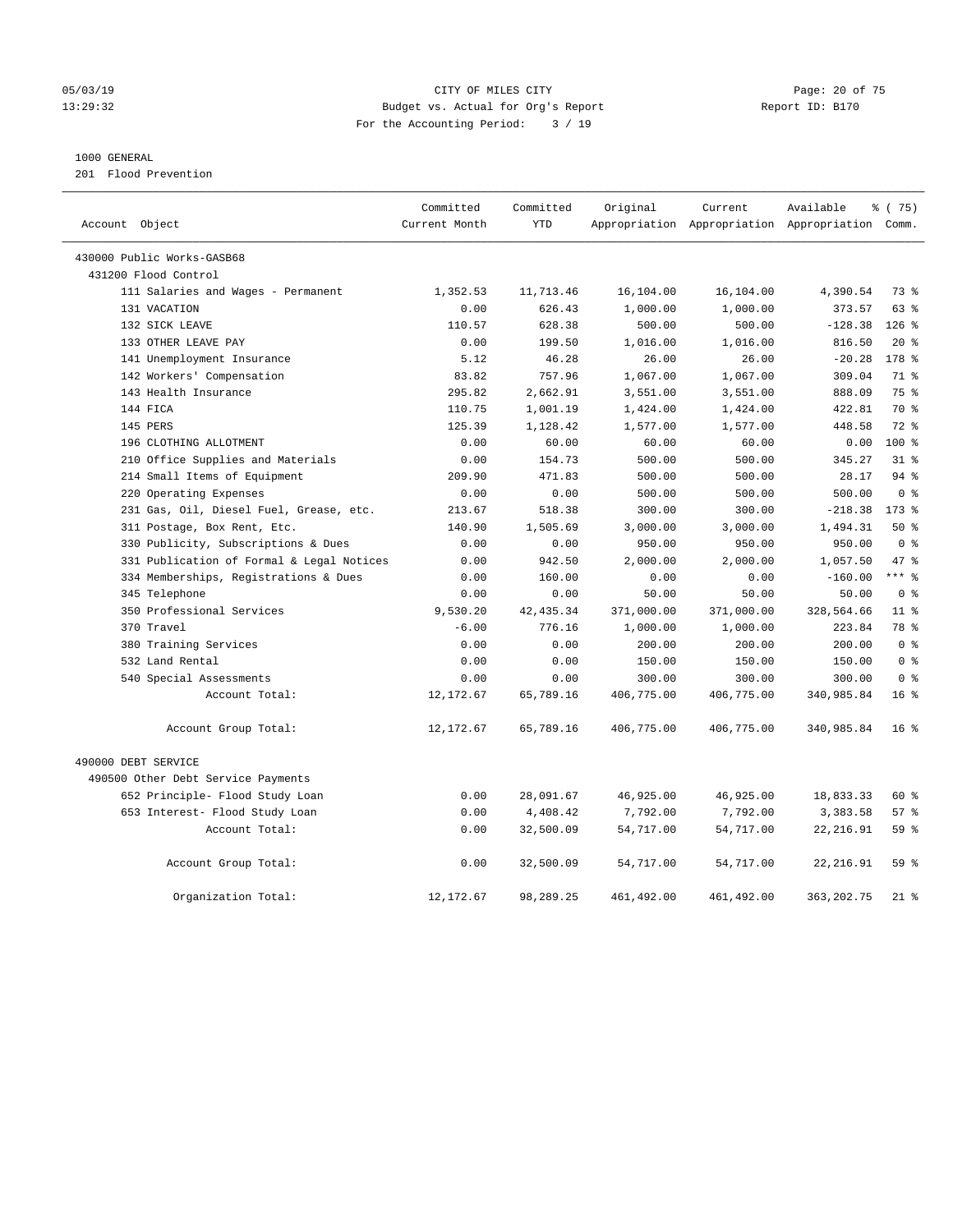#### 05/03/19 Page: 21 of 75 13:29:32 Budget vs. Actual for Org's Report Report ID: B170 For the Accounting Period: 3 / 19

## 1000 GENERAL

301 Elections

| Object<br>Account                                   | Committed<br>Current Month | Committed<br><b>YTD</b> | Original<br>Appropriation | Current<br>Appropriation | Available<br>Appropriation | % (75)<br>Comm. |
|-----------------------------------------------------|----------------------------|-------------------------|---------------------------|--------------------------|----------------------------|-----------------|
| 410000 GENERAL GOVERNMENTGASB68<br>410600 Elections |                            |                         |                           |                          |                            |                 |
| 300 PURCHASED SERVICES                              | 0.00                       | 0.00                    | 10,000.00                 | 10,000.00                | 10,000.00                  | 0 <sup>8</sup>  |
| Account Total:                                      | 0.00                       | 0.00                    | 10,000.00                 | 10,000.00                | 10,000.00                  | 0 <sup>8</sup>  |
| Account Group Total:                                | 0.00                       | 0.00                    | 10,000.00                 | 10,000.00                | 10,000.00                  | 0 <sup>8</sup>  |
| Organization Total:                                 | 0.00                       | 0.00                    | 10,000.00                 | 10,000.00                | 10,000.00                  | 0 <sup>8</sup>  |

Fund Total: 380,443.90 3,611,023.32 5,104,788.00 5,227,887.00 1,616,863.68 69 %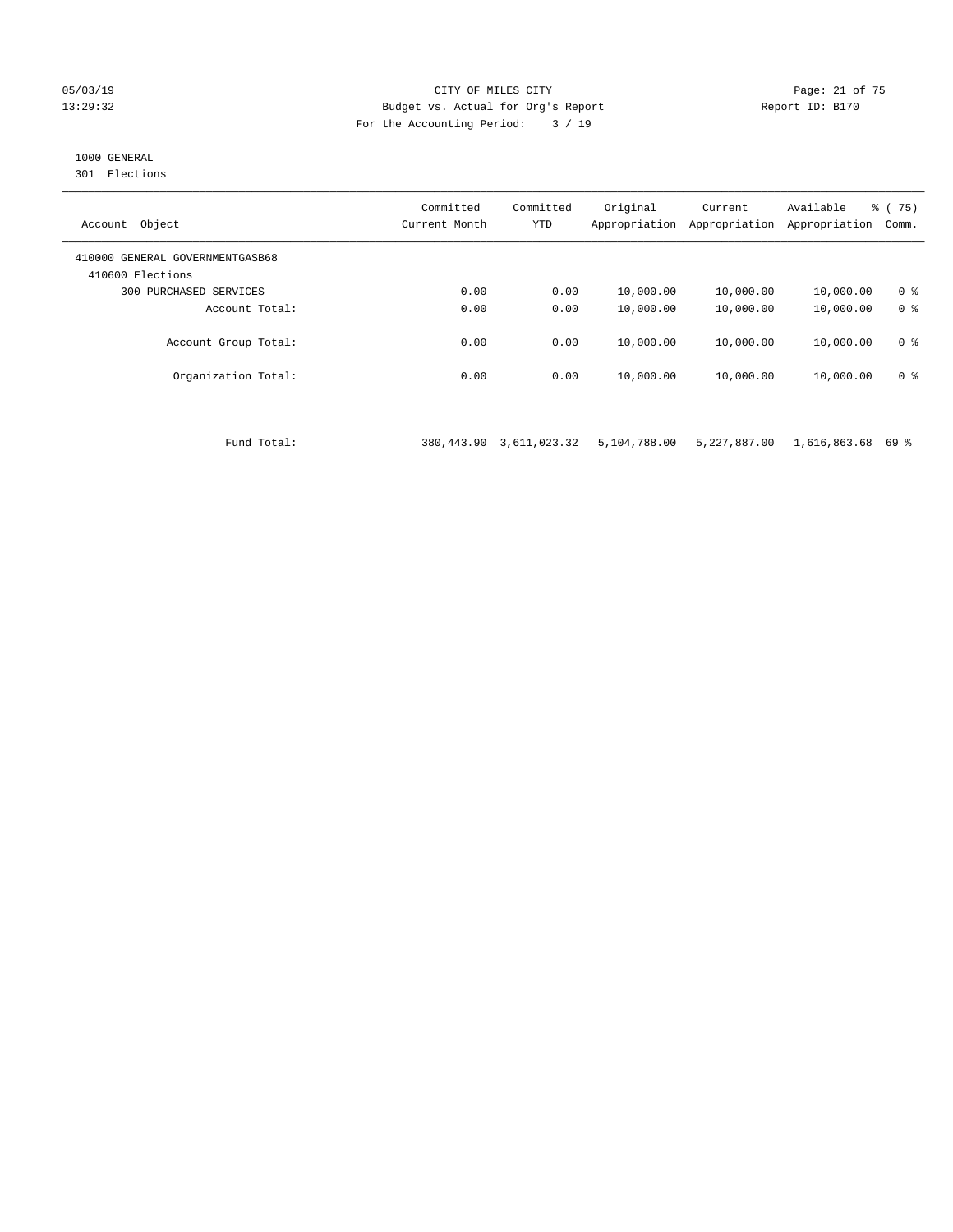#### 05/03/19 Page: 22 of 75 13:29:32 Budget vs. Actual for Org's Report Report ID: B170 For the Accounting Period: 3 / 19

————————————————————————————————————————————————————————————————————————————————————————————————————————————————————————————————————

# 2220 LIBRARY

16 Library

| Account Object |                                                                        | Committed<br>Current Month | Committed<br>YTD     | Original              | Current               | Available<br>Appropriation Appropriation Appropriation Comm. | % (75)                  |  |
|----------------|------------------------------------------------------------------------|----------------------------|----------------------|-----------------------|-----------------------|--------------------------------------------------------------|-------------------------|--|
|                |                                                                        |                            |                      |                       |                       |                                                              |                         |  |
|                | 460000 CULTURE AND RECREATION-GASB68                                   |                            |                      |                       |                       |                                                              |                         |  |
|                | 460100 Library Services(16)                                            |                            |                      |                       |                       |                                                              |                         |  |
|                | 111 Salaries and Wages - Permanent                                     | 14,306.09                  | 127,183.04           | 180,436.00            | 180,436.00            | 53,252.96                                                    | 70 %                    |  |
|                | 121 OVERTIME-PERMANENT                                                 | 0.00                       | 0.00                 | 600.00                | 600.00                | 600.00                                                       | 0 <sup>8</sup>          |  |
|                | 131 VACATION                                                           | 408.68                     | 8,437.04             | 16,000.00             | 16,000.00             | 7,562.96                                                     | 53%                     |  |
|                | 132 SICK LEAVE                                                         | 454.57                     | 9,396.44             | 7,300.00              | 7,300.00              | $-2,096.44$                                                  | $129$ %                 |  |
|                | 133 OTHER LEAVE PAY                                                    | 0.00                       | 0.00                 | 4,063.00              | 4,063.00              | 4,063.00                                                     | 0 <sup>8</sup>          |  |
|                | 141 Unemployment Insurance                                             | 53.08                      | 510.18               | 313.00                | 313.00                | $-197.18$                                                    | $163$ %                 |  |
|                | 142 Workers' Compensation                                              | 64.56                      | 620.50               | 887.00                | 887.00                | 266.50                                                       | 70 %                    |  |
|                | 143 Health Insurance                                                   | 3,697.80                   | 33,280.20            | 44,382.00             | 44,382.00             | 11,101.80                                                    | 75 %                    |  |
|                | 144 FICA                                                               | 1,146.24                   | 11,023.14            | 15,943.00             | 15,943.00             | 4,919.86                                                     | 69 %                    |  |
|                | 145 PERS                                                               | 1,300.01                   | 12,427.99            | 17,651.00             | 17,651.00             | 5,223.01                                                     | 70 %                    |  |
|                | 196 CLOTHING ALLOTMENT                                                 | 0.00                       | 750.00               | 750.00                | 750.00                | 0.00                                                         | 100 %                   |  |
|                | 210 Office Supplies and Materials                                      | 74.38                      | 466.30               | 1,000.00              | 1,000.00              | 533.70                                                       | 47 %                    |  |
|                | 214 Small Items of Equipment                                           | 0.00                       | 80.00                | 5,000.00              | 5,000.00              | 4,920.00                                                     | 2 <sup>°</sup>          |  |
|                | 220 Operating Expenses                                                 | 0.00                       | 0.00                 | 1,000.00              | 1,000.00              | 1,000.00                                                     | 0 <sup>8</sup>          |  |
|                | 224 Janitorial Supplies                                                | 132.40                     | 367.19               | 1,200.00              | 1,200.00              | 832.81                                                       | $31$ %                  |  |
|                | 311 Postage, Box Rent, Etc.                                            | 115.72                     | 1,002.75             | 1,500.00              | 1,500.00              | 497.25                                                       | 67 %<br>15 <sup>8</sup> |  |
|                | 320 Printing, Duplicating, Typing &                                    | 30.05                      | 290.31               | 2,000.00              | 2,000.00              | 1,709.69                                                     | *** %                   |  |
|                | 330 Publicity, Subscriptions & Dues                                    | 0.00                       | 275.31               | 0.00                  | 0.00                  | $-275.31$                                                    | 0 <sup>8</sup>          |  |
|                | 334 Memberships, Registrations & Dues<br>341 Electric Utility Services | 0.00                       | 0.00                 | 250.00                | 250.00                | 250.00                                                       |                         |  |
|                |                                                                        | 502.81                     | 5,470.92             | 9,000.00              | 9,000.00              | 3,529.08                                                     | 61 %<br>57%             |  |
|                | 342 Water Utility Services                                             | 33.80<br>37.63             | 401.74               | 700.00                | 700.00                | 298.26<br>462.39                                             | $42$ %                  |  |
|                | 343 Sewer Utility Services                                             |                            | 337.61               | 800.00                | 800.00                |                                                              | 36%                     |  |
|                | 344 Gas Utility Service                                                | 478.61                     | 1,789.68             | 5,000.00              | 5,000.00              | 3,210.32                                                     | 76 %                    |  |
|                | 345 Telephone                                                          | 148.23                     | 1,146.51             | 1,500.00              | 1,500.00              | 353.49                                                       | 0 <sup>8</sup>          |  |
|                | 346 Garbage Service<br>347 Internet                                    | 0.00                       | 0.00                 | 500.00                | 500.00                | 500.00                                                       | 70 %                    |  |
|                | 350 Professional Services                                              | 143.05<br>175.00           | 1,741.71<br>3,750.92 | 2,500.00              | 2,500.00              | 758.29                                                       | 39%                     |  |
|                | 360 Contr R & M                                                        | 325.00                     |                      | 9,500.00              | 9,500.00              | 5,749.08<br>4,477.89                                         | $55$ $%$                |  |
|                | 370 Travel                                                             |                            | 5,522.11<br>149.27   | 10,000.00             | 10,000.00             |                                                              | 7 %                     |  |
|                |                                                                        | 0.00<br>0.00               | 150.00               | 2,000.00              | 2,000.00              | 1,850.73                                                     | 15 <sup>°</sup>         |  |
|                | 380 Training Services<br>382 Books                                     | 864.46                     | 5,710.60             | 1,000.00<br>15,000.00 | 1,000.00<br>15,000.00 | 850.00<br>9,289.40                                           | 38 %                    |  |
|                |                                                                        | 0.00                       | 2,729.64             |                       | 2,730.00              | 0.36                                                         | $100$ %                 |  |
|                | 511 Insurance on Buildings<br>513 Liability                            | 0.00                       | 2,484.04             | 2,730.00              |                       | 0.96                                                         | 100%                    |  |
|                | 920 Buildings                                                          |                            |                      | 2,485.00              | 2,485.00              |                                                              | 0 <sup>8</sup>          |  |
|                | Account Total:                                                         | 0.00<br>24, 492.17         | 0.00                 | 30,000.00             | 30,000.00             | 30,000.00                                                    | 60 %                    |  |
|                |                                                                        |                            | 237,495.14           | 392,990.00            | 392,990.00            | 155,494.86                                                   |                         |  |
|                | Account Group Total:                                                   | 24,492.17                  | 237,495.14           | 392,990.00            | 392,990.00            | 155,494.86                                                   | 60 %                    |  |
|                | 520000 OTHER FINANCING USES                                            |                            |                      |                       |                       |                                                              |                         |  |
|                | 521000 Interfund Operating Transfers Out                               |                            |                      |                       |                       |                                                              |                         |  |
|                | 820 Transfers to Other Funds                                           | 1,768.50                   | 15,916.50            | 21,222.00             | 21,222.00             | 5,305.50                                                     | 75 %                    |  |
|                | Account Total:                                                         | 1,768.50                   | 15,916.50            | 21,222.00             | 21,222.00             | 5,305.50                                                     | 75 %                    |  |
|                | Account Group Total:                                                   | 1,768.50                   | 15,916.50            | 21,222.00             | 21,222.00             | 5,305.50                                                     | 75 %                    |  |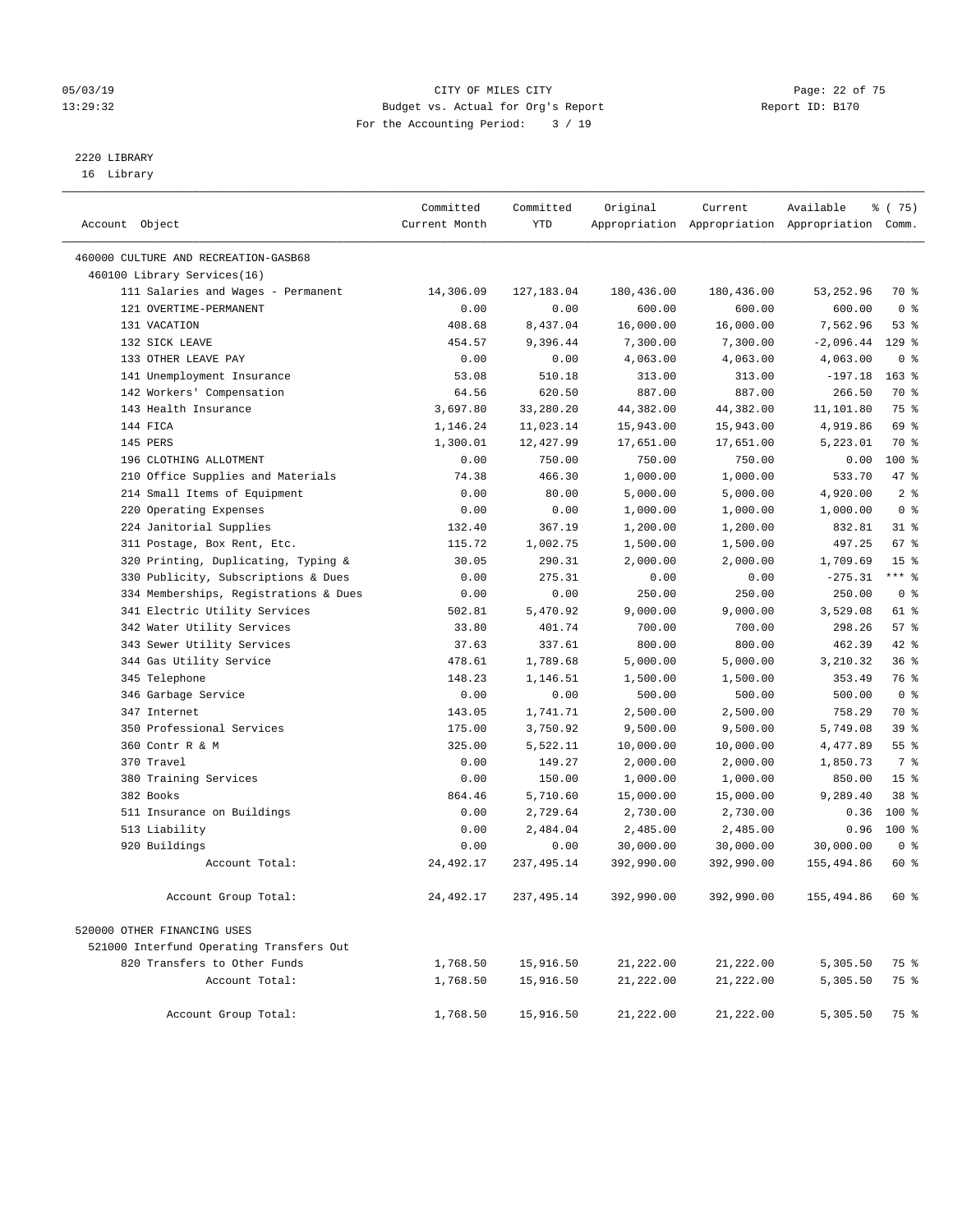#### 05/03/19 Page: 23 of 75 13:29:32 Budget vs. Actual for Org's Report Report ID: B170 For the Accounting Period: 3 / 19

#### 2220 LIBRARY 16 Library

| Account Object      | Committed<br>Current Month | Committed<br>YTD | Original   | Current    | Available<br>Appropriation Appropriation Appropriation Comm. | 8 (75) |
|---------------------|----------------------------|------------------|------------|------------|--------------------------------------------------------------|--------|
| Organization Total: | 26,260.67                  | 253,411.64       | 414,212.00 | 414,212.00 | 160,800.36                                                   | 61 %   |
| Fund Total:         | 26,260.67                  | 253,411.64       | 414,212.00 | 414,212.00 | 160,800.36 61 %                                              |        |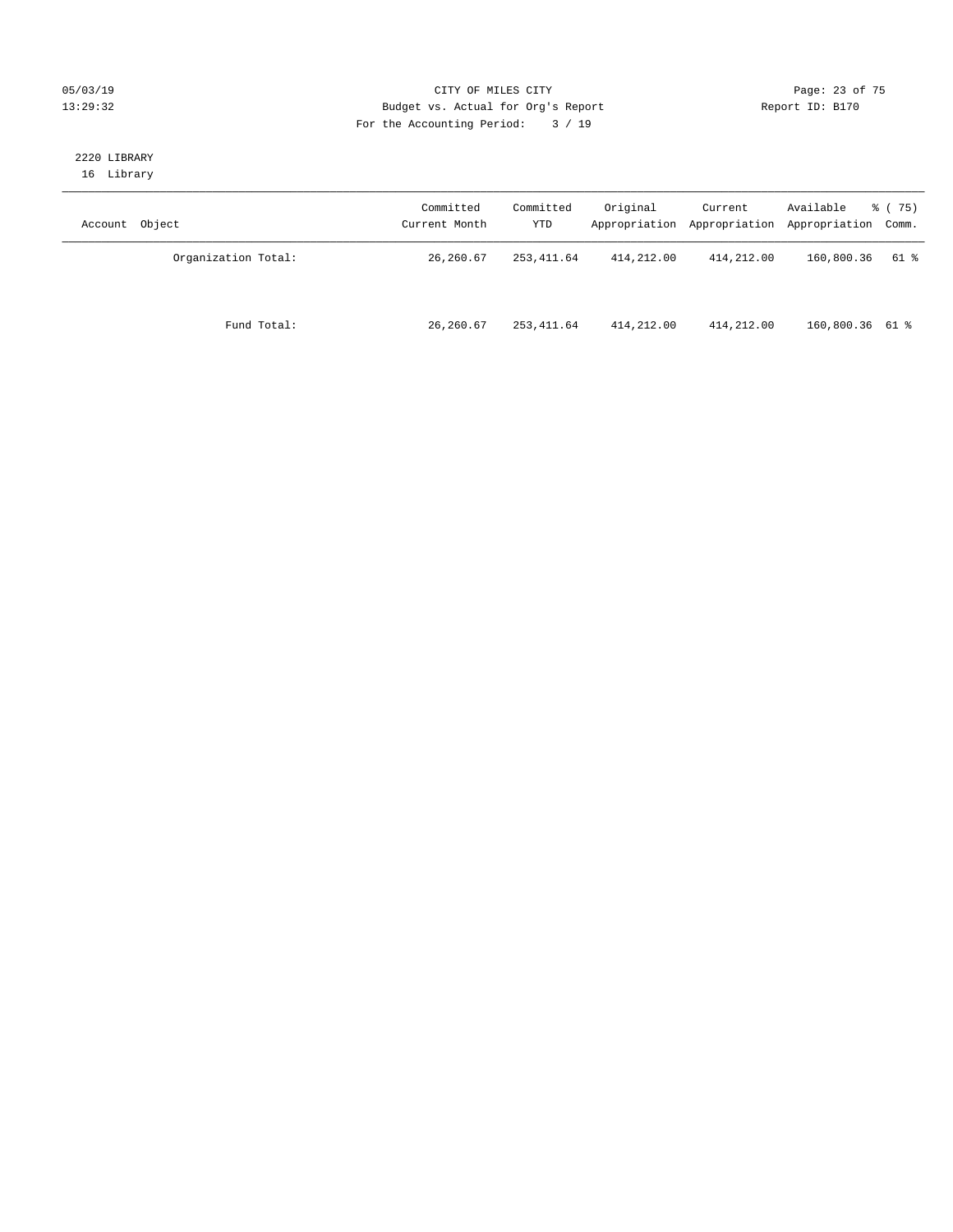#### 05/03/19 Page: 24 of 75 13:29:32 Budget vs. Actual for Org's Report Report ID: B170 For the Accounting Period: 3 / 19

## 2260 EMERGENCY DISASTER

201 Flood Prevention

| Account Object                                                          | Committed<br>Current Month | Committed<br><b>YTD</b> | Original  | Current<br>Appropriation Appropriation | Available<br>Appropriation | 8 (75)<br>Comm. |
|-------------------------------------------------------------------------|----------------------------|-------------------------|-----------|----------------------------------------|----------------------------|-----------------|
| 520000 OTHER FINANCING USES<br>521000 Interfund Operating Transfers Out |                            |                         |           |                                        |                            |                 |
| 820 Transfers to Other Funds                                            | 0.00                       | 0.00                    | 18,727.00 | 18,727.00                              | 18,727.00                  | 0 <sup>8</sup>  |
| Account Total:                                                          | 0.00                       | 0.00                    | 18,727.00 | 18,727.00                              | 18,727.00                  | 0 <sup>8</sup>  |
| Account Group Total:                                                    | 0.00                       | 0.00                    | 18,727.00 | 18,727.00                              | 18,727.00                  | 0 <sup>8</sup>  |
| Organization Total:                                                     | 0.00                       | 0.00                    | 18,727.00 | 18,727.00                              | 18,727.00                  | 0 <sup>8</sup>  |
|                                                                         |                            |                         |           |                                        |                            |                 |
| Fund Total:                                                             | 0.00                       | 0.00                    | 18,727.00 | 18,727.00                              | 18,727.00                  | 0 %             |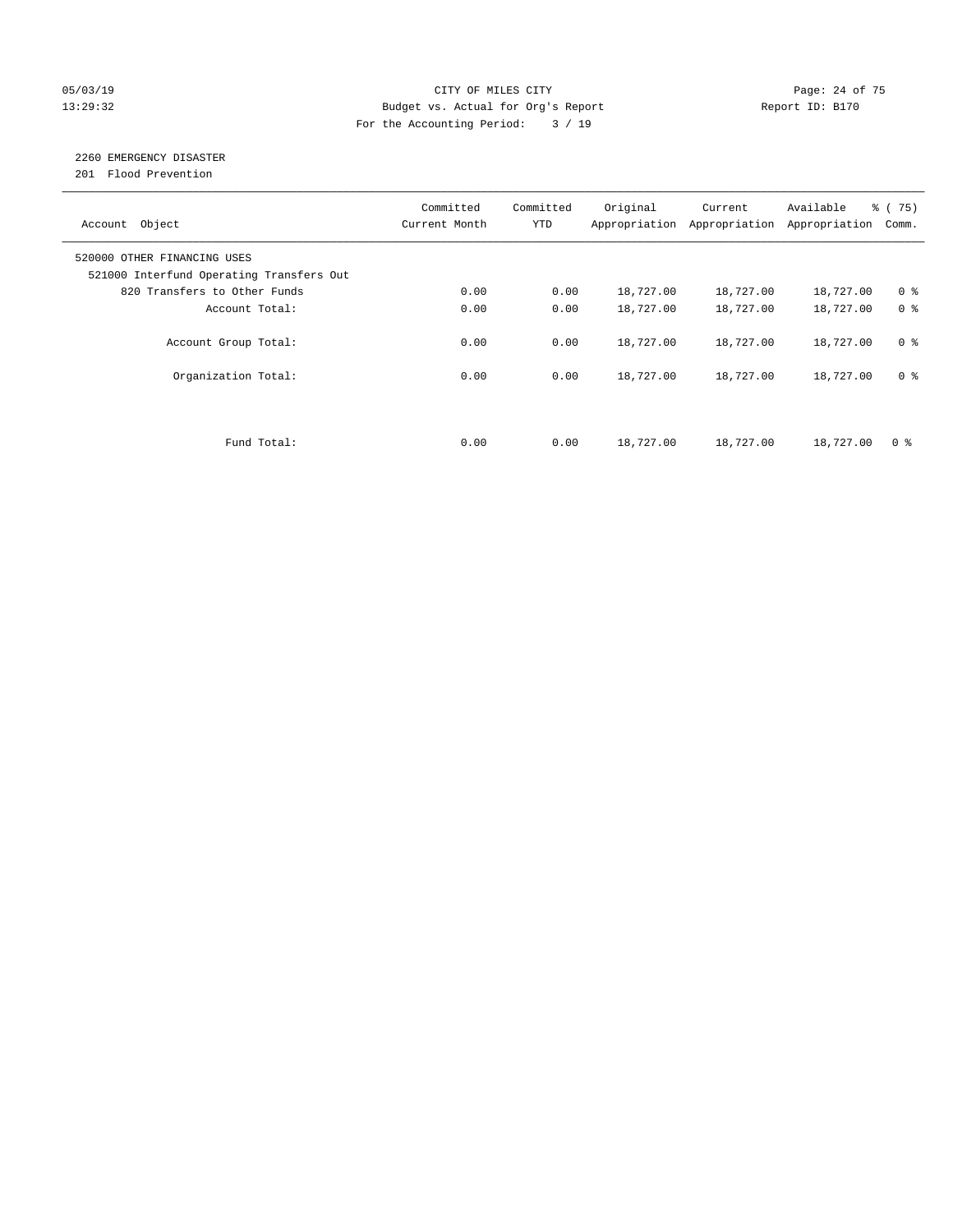#### 05/03/19 Page: 25 of 75 13:29:32 Budget vs. Actual for Org's Report Report ID: B170 For the Accounting Period: 3 / 19

#### 2270 Health 37 CITY HEALTH

| Account Object                                                    | Committed<br>Current Month | Committed<br><b>YTD</b> | Original  | Current<br>Appropriation Appropriation | Available<br>Appropriation | 8 (75)<br>Comm. |
|-------------------------------------------------------------------|----------------------------|-------------------------|-----------|----------------------------------------|----------------------------|-----------------|
| 440000 PUBLIC HEALTH-GASB68<br>440140 Registration and Inspection |                            |                         |           |                                        |                            |                 |
| 350 Professional Services                                         | 0.00                       | 0.00                    | 15,740.00 | 15,740.00                              | 15,740.00                  | 0 <sup>8</sup>  |
| Account Total:                                                    | 0.00                       | 0.00                    | 15,740.00 | 15,740.00                              | 15,740.00                  | 0 <sup>8</sup>  |
| Account Group Total:                                              | 0.00                       | 0.00                    | 15,740.00 | 15,740.00                              | 15,740.00                  | 0 <sup>8</sup>  |
| Organization Total:                                               | 0.00                       | 0.00                    | 15,740.00 | 15,740.00                              | 15,740.00                  | 0 <sup>8</sup>  |
|                                                                   |                            |                         |           |                                        |                            |                 |
| Fund Total:                                                       | 0.00                       | 0.00                    | 15,740.00 | 15,740.00                              | 15,740.00                  | 0 <sup>8</sup>  |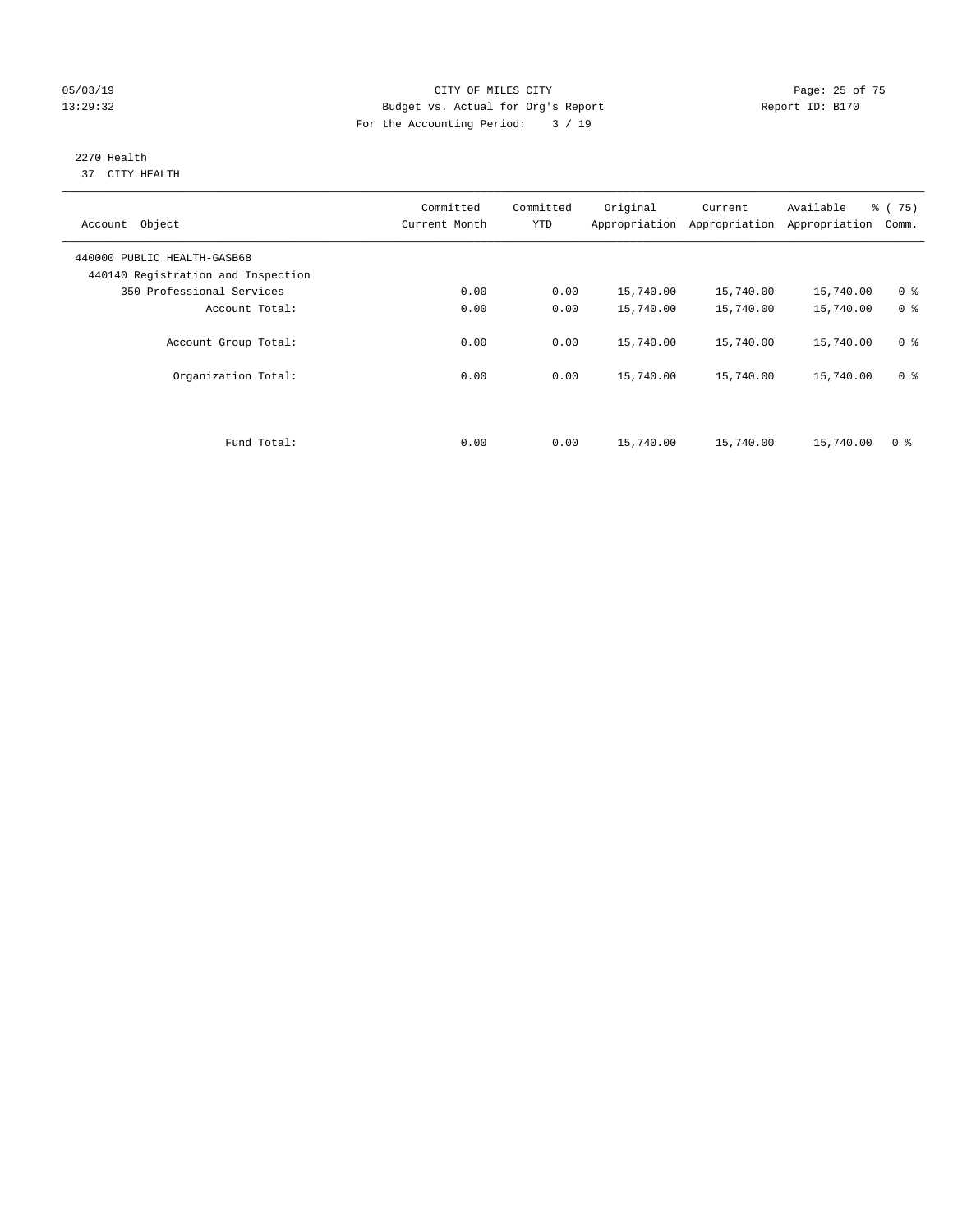#### 05/03/19 Page: 26 of 75 13:29:32 Budget vs. Actual for Org's Report Report ID: B170 For the Accounting Period: 3 / 19

#### 2310 TIFD-Downtown

11 Historic Preservation

| Account Object                            | Committed<br>Current Month | Committed<br><b>YTD</b> | Original  | Current   | Available<br>Appropriation Appropriation Appropriation Comm. | % (75)           |
|-------------------------------------------|----------------------------|-------------------------|-----------|-----------|--------------------------------------------------------------|------------------|
| 460000 CULTURE AND RECREATION-GASB68      |                            |                         |           |           |                                                              |                  |
| 460462 Urban Renewal District             |                            |                         |           |           |                                                              |                  |
| 111 Salaries and Wages - Permanent        | 0.00                       | 9,355.92                | 14,740.00 | 14,740.00 | 5,384.08                                                     | 63%              |
| 131 VACATION                              | 0.00                       | 0.00                    | 1,600.00  | 1,600.00  | 1,600.00                                                     | 0 <sup>8</sup>   |
| 132 SICK LEAVE                            | 0.00                       | 108.39                  | 400.00    | 400.00    | 291.61                                                       | $27$ %           |
| 133 OTHER LEAVE PAY                       | 0.00                       | 120.42                  | 0.00      | 0.00      | $-120.42$                                                    | $***$ $%$        |
| 141 Unemployment Insurance                | 0.00                       | 33.76                   | 25.00     | 25.00     | $-8.76$                                                      | 135 <sub>8</sub> |
| 142 Workers' Compensation                 | 0.00                       | 121.36                  | 210.00    | 210.00    | 88.64                                                        | 58 %             |
| 144 FICA                                  | 0.00                       | 738.64                  | 1,281.00  | 1,281.00  | 542.36                                                       | 58 %             |
| 145 PERS                                  | 0.00                       | 801.41                  | 1,418.00  | 1,418.00  | 616.59                                                       | 57%              |
| 196 CLOTHING ALLOTMENT                    | 0.00                       | 70.12                   | 0.00      | 0.00      | $-70.12$                                                     | $***$ %          |
| 210 Office Supplies and Materials         | 0.00                       | 20.00                   | 250.00    | 250.00    | 230.00                                                       | 8 %              |
| 220 Operating Expenses                    | 0.00                       | 58.17                   | 1,000.00  | 1,000.00  | 941.83                                                       | 6 %              |
| 311 Postage, Box Rent, Etc.               | 0.00                       | 1.26                    | 0.00      | 0.00      | $-1.26$                                                      | $***$ $%$        |
| 320 Printing, Duplicating, Typing &       | 0.00                       | 0.00                    | 100.00    | 100.00    | 100.00                                                       | 0 <sup>8</sup>   |
| 330 Publicity, Subscriptions & Dues       | 0.00                       | 0.00                    | 100.00    | 100.00    | 100.00                                                       | 0 <sup>8</sup>   |
| 331 Publication of Formal & Legal Notices | 0.00                       | 0.00                    | 300.00    | 300.00    | 300.00                                                       | 0 <sup>8</sup>   |
| 345 Telephone                             | 21.30                      | 210.92                  | 219.00    | 219.00    | 8.08                                                         | 96%              |
| 347 Internet                              | 14.90                      | 153.33                  | 785.00    | 785.00    | 631.67                                                       | $20*$            |
| 350 Professional Services                 | 0.00                       | 77.60                   | 1,167.00  | 1,167.00  | 1,089.40                                                     | 7 <sup>°</sup>   |
| 360 Contr R & M                           | 70.17                      | 682.16                  | 562.00    | 562.00    | $-120.16$                                                    | 121 %            |
| 370 Travel                                | 0.00                       | 0.00                    | 1,000.00  | 1,000.00  | 1,000.00                                                     | 0 <sup>8</sup>   |
| 721 Redevelopment                         | 0.00                       | 0.00                    | 11,067.00 | 11,067.00 | 11,067.00                                                    | 0 <sup>8</sup>   |
| Account Total:                            | 106.37                     | 12,553.46               | 36,224.00 | 36,224.00 | 23,670.54                                                    | 35%              |
| Account Group Total:                      | 106.37                     | 12,553.46               | 36,224.00 | 36,224.00 | 23,670.54                                                    | 35%              |
| 520000 OTHER FINANCING USES               |                            |                         |           |           |                                                              |                  |
| 521000 Interfund Operating Transfers Out  |                            |                         |           |           |                                                              |                  |
| 820 Transfers to Other Funds              | 0.00                       | 3,777.67                | 3,778.00  | 3,778.00  | 0.33                                                         | 100 %            |
| Account Total:                            | 0.00                       | 3,777.67                | 3,778.00  | 3,778.00  | 0.33                                                         | $100*$           |
| Account Group Total:                      | 0.00                       | 3,777.67                | 3,778.00  | 3,778.00  |                                                              | $0.33$ 100 %     |
| Organization Total:                       | 106.37                     | 16, 331. 13             | 40,002.00 | 40,002.00 | 23,670.87                                                    | $41*$            |
| Fund Total:                               | 106.37                     | 16, 331. 13             | 40,002.00 | 40,002.00 | 23,670.87 41 %                                               |                  |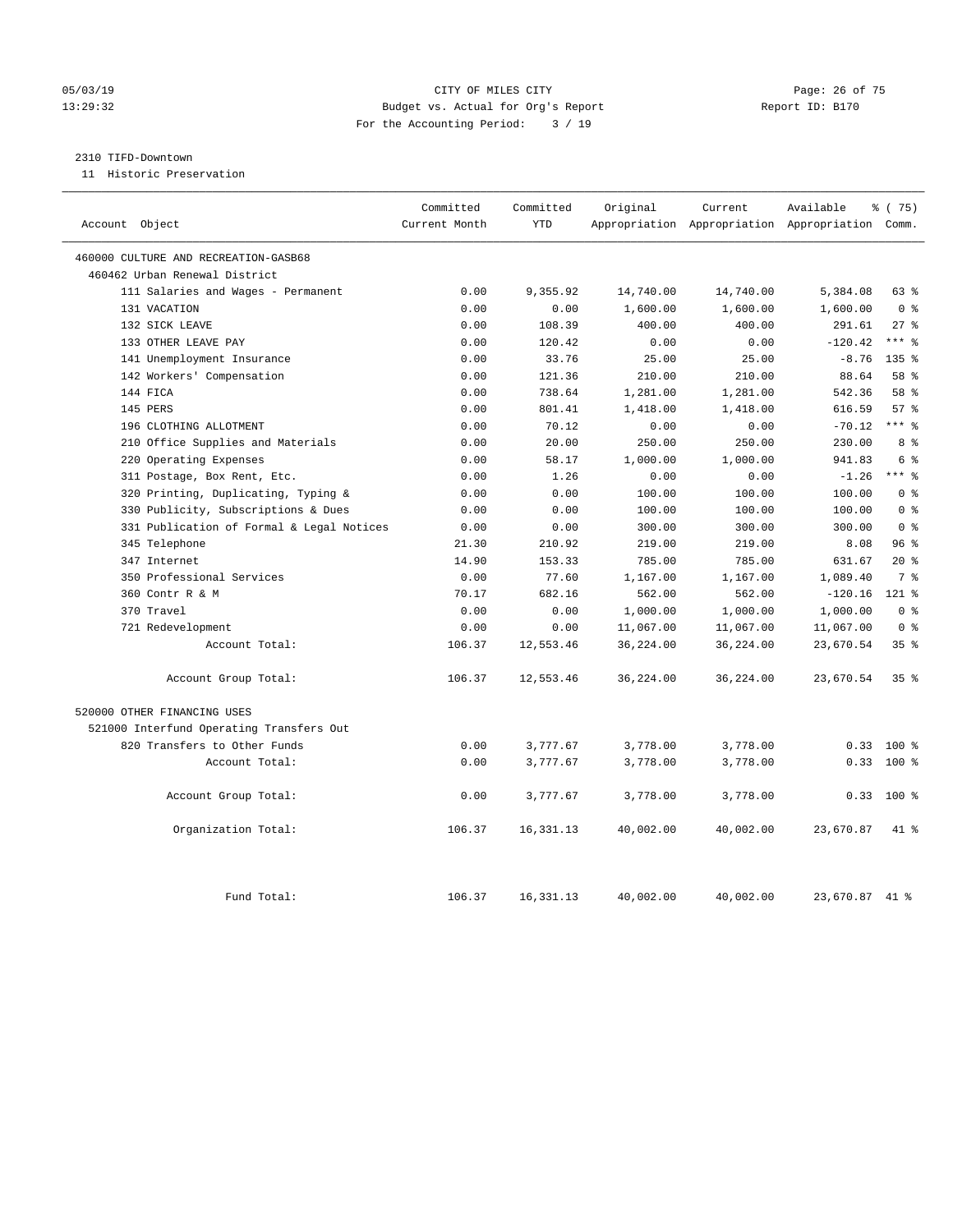#### 05/03/19 Page: 27 of 75 13:29:32 Budget vs. Actual for Org's Report Report ID: B170 For the Accounting Period: 3 / 19

# 2372 Permissive Medical Levy

20 Permissive Medical Levy

| Account Object                                                          | Committed<br>Current Month | Committed<br><b>YTD</b> | Original<br>Appropriation | Current<br>Appropriation | Available<br>Appropriation | % (75)<br>Comm. |
|-------------------------------------------------------------------------|----------------------------|-------------------------|---------------------------|--------------------------|----------------------------|-----------------|
| 520000 OTHER FINANCING USES<br>521000 Interfund Operating Transfers Out |                            |                         |                           |                          |                            |                 |
| 820 Transfers to Other Funds                                            | 0.00                       | 124,202.82              | 224,741.00                | 224,741.00               | 100,538.18                 | 55 <sup>8</sup> |
| Account Total:                                                          | 0.00                       | 124,202.82              | 224,741.00                | 224,741.00               | 100,538.18                 | 55 <sup>8</sup> |
| Account Group Total:                                                    | 0.00                       | 124,202.82              | 224,741.00                | 224,741.00               | 100,538.18                 | 55 <sup>8</sup> |
| Organization Total:                                                     | 0.00                       | 124,202.82              | 224,741.00                | 224,741.00               | 100,538.18                 | 55 <sup>8</sup> |
| Fund Total:                                                             | 0.00                       | 124,202.82              | 224,741.00                | 224,741.00               | 100,538.18                 | 55 %            |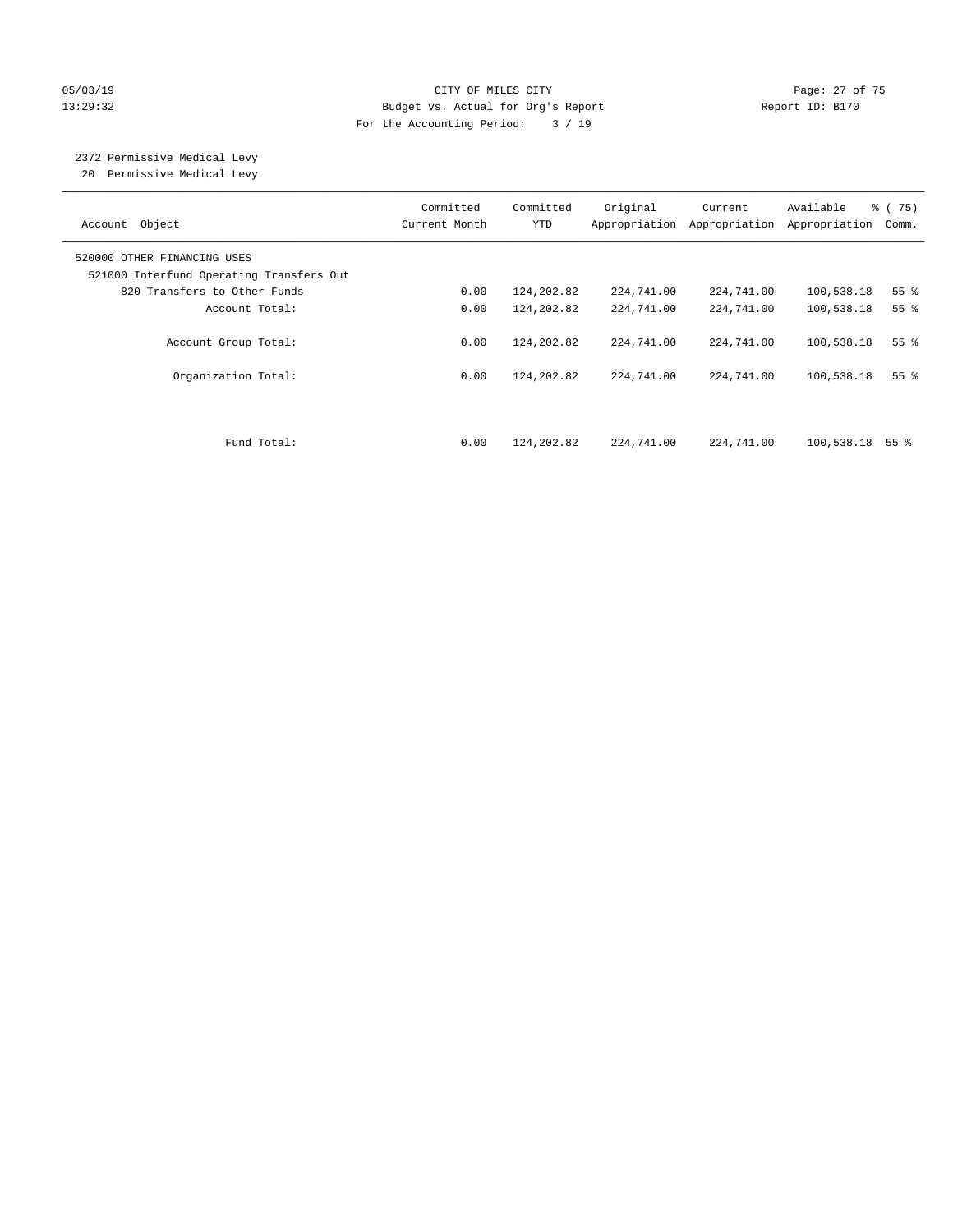#### 05/03/19 Page: 28 of 75 13:29:32 Budget vs. Actual for Org's Report Report ID: B170 For the Accounting Period: 3 / 19

#### 2390 DRUG FORFEITURE

5 Police

| Account Object                    | Committed<br>Current Month | Committed<br><b>YTD</b> | Original | Current<br>Appropriation Appropriation | Available<br>Appropriation | % (75)<br>Comm. |
|-----------------------------------|----------------------------|-------------------------|----------|----------------------------------------|----------------------------|-----------------|
| 420000 PUBLIC SAFETY-GASB68       |                            |                         |          |                                        |                            |                 |
| 420100 Law Enforcement Services   |                            |                         |          |                                        |                            |                 |
| 210 Office Supplies and Materials | 0.00                       | 0.00                    | 100.00   | 100.00                                 | 100.00                     | 0 <sup>8</sup>  |
| 220 Operating Expenses            | 0.00                       | 0.00                    | 500.00   | 500.00                                 | 500.00                     | 0 <sup>8</sup>  |
| 380 Training Services             | 0.00                       | 0.00                    | 100.00   | 100.00                                 | 100.00                     | 0 <sup>8</sup>  |
| 900 Capital Outlay                | 0.00                       | 0.00                    | 1,000.00 | 1,000.00                               | 1,000.00                   | 0 <sup>8</sup>  |
| Account Total:                    | 0.00                       | 0.00                    | 1,700.00 | 1,700.00                               | 1,700.00                   | 0 <sup>8</sup>  |
| Account Group Total:              | 0.00                       | 0.00                    | 1,700.00 | 1,700.00                               | 1,700.00                   | 0 <sup>8</sup>  |
| Organization Total:               | 0.00                       | 0.00                    | 1,700.00 | 1,700.00                               | 1,700.00                   | 0 <sup>8</sup>  |
|                                   |                            |                         |          |                                        |                            |                 |
| Fund Total:                       | 0.00                       | 0.00                    | 1,700.00 | 1,700.00                               | 1,700.00                   | 0 %             |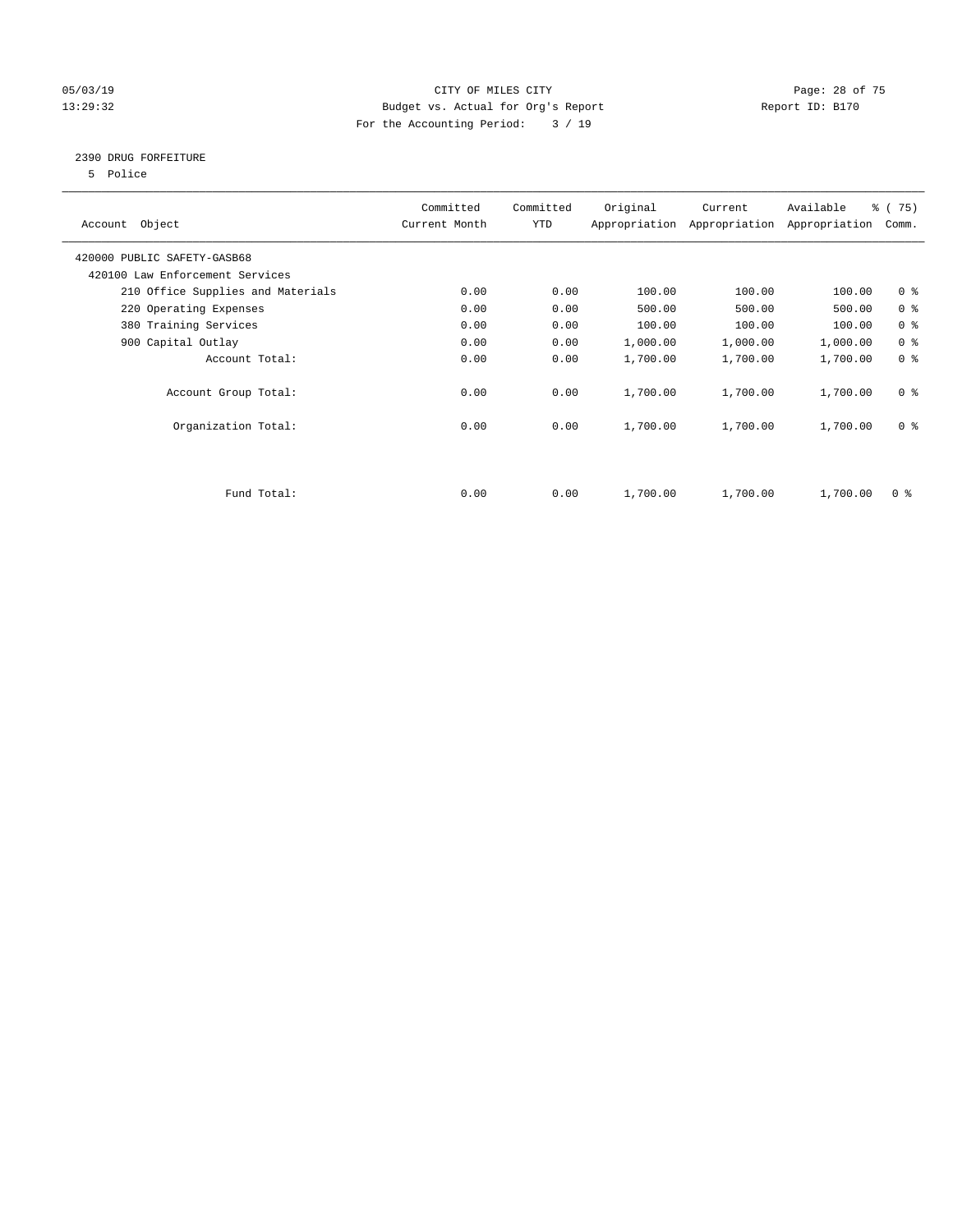#### 05/03/19 Page: 29 of 75 13:29:32 Budget vs. Actual for Org's Report Report ID: B170 For the Accounting Period: 3 / 19

————————————————————————————————————————————————————————————————————————————————————————————————————————————————————————————————————

### 2394 BUILDING CODE ENFORCEMENT

18 BUILDING INSPECTION

|                                           | Committed     | Committed   | Original   | Current    | Available                                       | ៖ (75)          |  |
|-------------------------------------------|---------------|-------------|------------|------------|-------------------------------------------------|-----------------|--|
| Account Object                            | Current Month | <b>YTD</b>  |            |            | Appropriation Appropriation Appropriation Comm. |                 |  |
| 420000 PUBLIC SAFETY-GASB68               |               |             |            |            |                                                 |                 |  |
| 420531 Building Inspection                |               |             |            |            |                                                 |                 |  |
| 111 Salaries and Wages - Permanent        | 873.36        | 8,583.05    | 11,588.00  | 11,588.00  | 3,004.95                                        | 74 %            |  |
| 121 OVERTIME-PERMANENT                    | 25.20         | 113.40      | 240.00     | 240.00     | 126.60                                          | 47 %            |  |
| 131 VACATION                              | 86.07         | 681.34      | 1,000.00   | 1,000.00   | 318.66                                          | 68 %            |  |
| 132 SICK LEAVE                            | 78.02         | 526.50      | 600.00     | 600.00     | 73.50                                           | 88 %            |  |
| 133 OTHER LEAVE PAY                       | 0.00          | 49.88       | 254.00     | 254.00     | 204.12                                          | $20*$           |  |
| 141 Unemployment Insurance                | 3.72          | 34.99       | 21.00      | 21.00      | $-13.99$                                        | 167 %           |  |
| 142 Workers' Compensation                 | 29.64         | 273.31      | 363.00     | 363.00     | 89.69                                           | 75 %            |  |
| 143 Health Insurance                      | 221.94        | 1,997.19    | 2,663.00   | 2,663.00   | 665.81                                          | 75 %            |  |
| 144 FICA                                  | 80.92         | 761.59      | 1,047.00   | 1,047.00   | 285.41                                          | 73 %            |  |
| 145 PERS                                  | 91.08         | 853.13      | 1,159.00   | 1,159.00   | 305.87                                          | 74 %            |  |
| 196 CLOTHING ALLOTMENT                    | 0.00          | 45.00       | 45.00      | 45.00      | 0.00                                            | 100 %           |  |
| 210 Office Supplies and Materials         | 24.80         | 181.45      | 2,000.00   | 2,000.00   | 1,818.55                                        | 9 <sup>°</sup>  |  |
| 214 Small Items of Equipment              | 0.00          | 0.00        | 15,000.00  | 15,000.00  | 15,000.00                                       | 0 <sup>8</sup>  |  |
| 220 Operating Expenses                    | 0.00          | 0.00        | 1,000.00   | 1,000.00   | 1,000.00                                        | 0 <sup>8</sup>  |  |
| 311 Postage, Box Rent, Etc.               | 4.40          | 110.87      | 500.00     | 500.00     | 389.13                                          | $22$ %          |  |
| 320 Printing, Duplicating, Typing &       | 0.00          | 375.22      | 400.00     | 400.00     | 24.78                                           | 94 %            |  |
| 330 Publicity, Subscriptions & Dues       | 0.00          | 112.56      | 500.00     | 500.00     | 387.44                                          | $23$ %          |  |
| 331 Publication of Formal & Legal Notices | 0.00          | 158.70      | 1,000.00   | 1,000.00   | 841.30                                          | 16 <sup>°</sup> |  |
| 334 Memberships, Registrations & Dues     | 0.00          | 230.00      | 400.00     | 400.00     | 170.00                                          | 58 %            |  |
| 345 Telephone                             | 26.36         | 237.24      | 400.00     | 400.00     | 162.76                                          | 59 %            |  |
| 347 Internet                              | 0.00          | 0.00        | 200.00     | 200.00     | 200.00                                          | 0 <sup>8</sup>  |  |
| 350 Professional Services                 | 5,053.65      | 61,244.30   | 115,000.00 | 115,000.00 | 53,755.70                                       | 53%             |  |
| 360 Contr R & M                           | 156.84        | 2,597.71    | 3,000.00   | 3,000.00   | 402.29                                          | 87%             |  |
| 380 Training Services                     | 520.00        | 2,087.38    | 5,000.00   | 5,000.00   | 2,912.62                                        | $42$ %          |  |
| 382 Books                                 | 553.28        | 553.28      | 8,000.00   | 8,000.00   | 7,446.72                                        | 7 %             |  |
| 531 Building & Office Rental              | 200.00        | 1,800.00    | 2,400.00   | 2,400.00   | 600.00                                          | 75 %            |  |
| 540 Special Assessments                   | 0.00          | 546.23      | 800.00     | 800.00     | 253.77                                          | 68 %            |  |
| Account Total:                            | 8,029.28      | 84, 154. 32 | 174,580.00 | 174,580.00 | 90,425.68                                       | 48 %            |  |
| Account Group Total:                      | 8,029.28      | 84, 154. 32 | 174,580.00 | 174,580.00 | 90,425.68                                       | 48 %            |  |
| 510000 MISCELLANEOUS                      |               |             |            |            |                                                 |                 |  |
| 510330 Comprehensive Liability Insurance  |               |             |            |            |                                                 |                 |  |
| 513 Liability                             | 0.00          | 165.52      | 166.00     | 166.00     |                                                 | $0.48$ 100 %    |  |
| Account Total:                            | 0.00          | 165.52      | 166.00     | 166.00     |                                                 | $0.48$ 100 %    |  |
| Account Group Total:                      | 0.00          | 165.52      | 166.00     | 166.00     |                                                 | $0.48$ 100 %    |  |
| 520000 OTHER FINANCING USES               |               |             |            |            |                                                 |                 |  |
| 521000 Interfund Operating Transfers Out  |               |             |            |            |                                                 |                 |  |
| 820 Transfers to Other Funds              | 570.00        | 5,130.00    | 6,840.00   | 6,840.00   | 1,710.00                                        | 75 %            |  |
| Account Total:                            | 570.00        | 5,130.00    | 6,840.00   | 6,840.00   | 1,710.00                                        | 75 %            |  |
| Account Group Total:                      | 570.00        | 5,130.00    | 6,840.00   | 6,840.00   | 1,710.00                                        | 75 %            |  |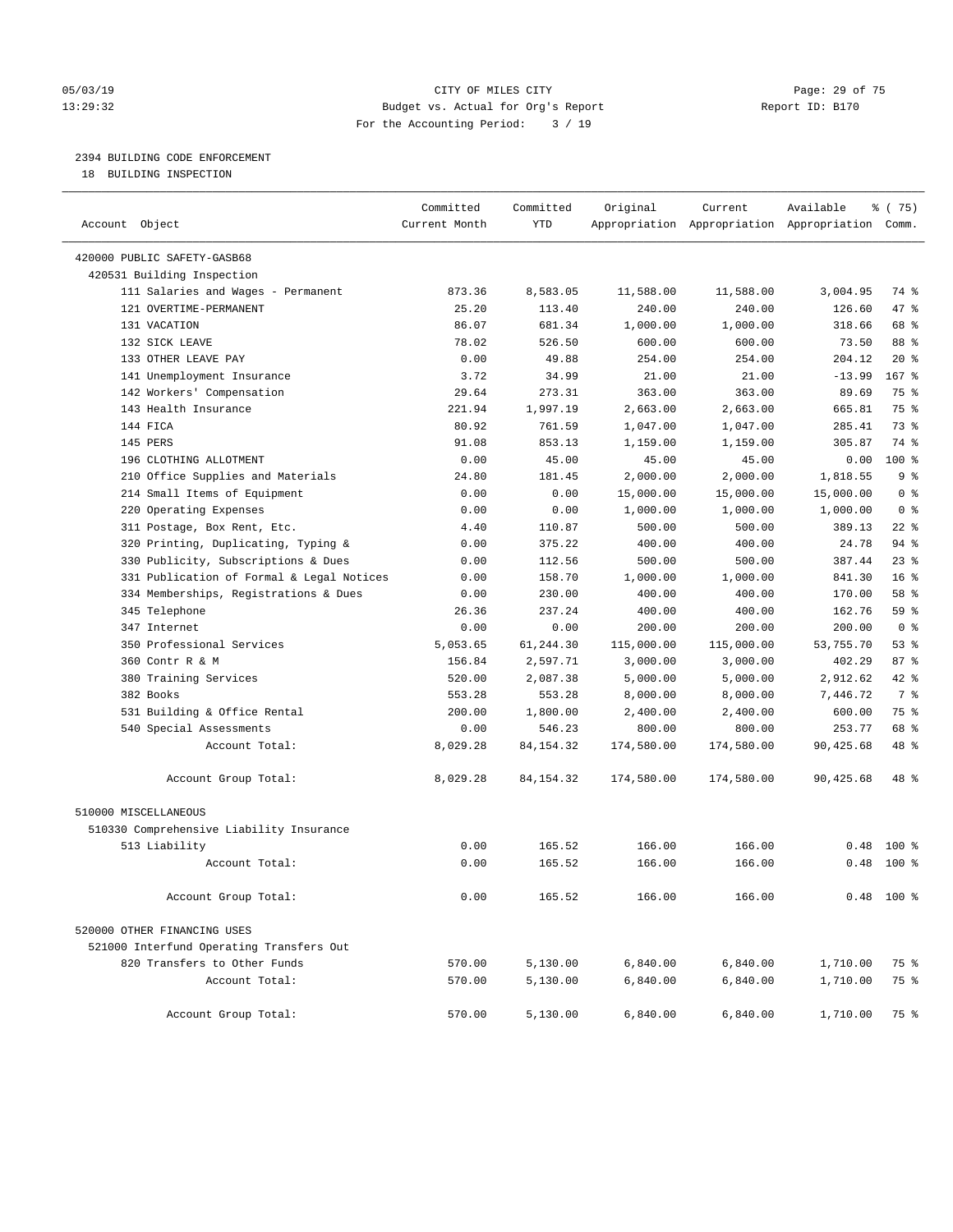#### 05/03/19 Page: 30 of 75 13:29:32 Budget vs. Actual for Org's Report Report ID: B170 For the Accounting Period: 3 / 19

#### 2394 BUILDING CODE ENFORCEMENT

18 BUILDING INSPECTION

| Account Object      | Committed<br>Current Month | Committed<br>YTD | Original   | Current<br>Appropriation Appropriation Appropriation Comm. | Available        | 8 (75) |
|---------------------|----------------------------|------------------|------------|------------------------------------------------------------|------------------|--------|
| Organization Total: | 8,599.28                   | 89,449.84        | 181,586.00 | 181,586.00                                                 | 92,136.16        | $49*$  |
| Fund Total:         | 8,599.28                   | 89,449.84        | 181,586.00 | 181,586.00                                                 | $92,136.16$ 49 % |        |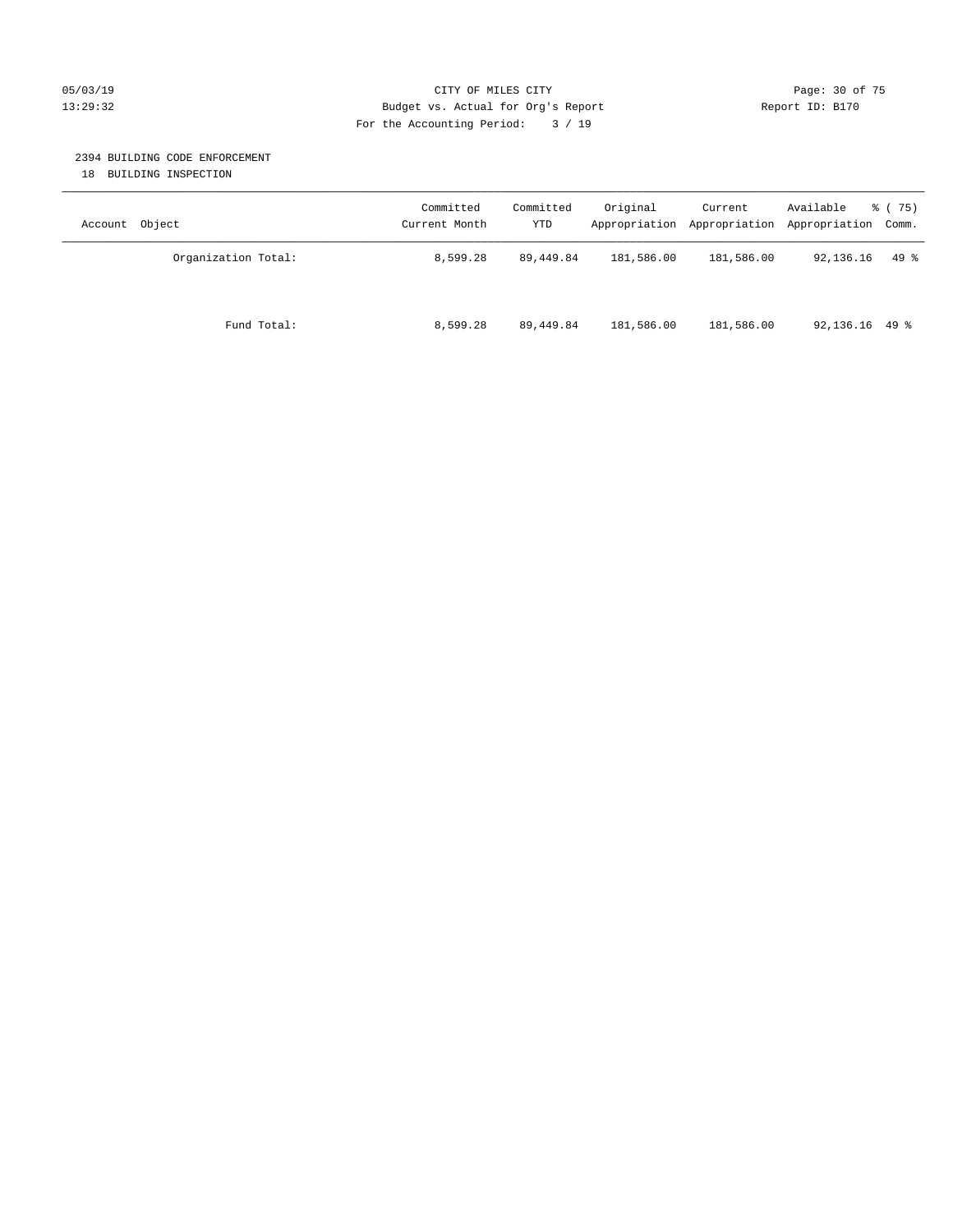#### 05/03/19 Page: 31 of 75 13:29:32 Budget vs. Actual for Org's Report Report ID: B170 For the Accounting Period: 3 / 19

#### 2400 LTG M D#165-(Gen City) 46 SID #165

| Account Object                           | Committed<br>Current Month | Committed<br><b>YTD</b> | Original   | Current<br>Appropriation Appropriation | Available<br>Appropriation | 8 (75)<br>Comm. |  |
|------------------------------------------|----------------------------|-------------------------|------------|----------------------------------------|----------------------------|-----------------|--|
| 430000 Public Works-GASB68               |                            |                         |            |                                        |                            |                 |  |
| 430263 STREET LIGHTING                   |                            |                         |            |                                        |                            |                 |  |
| 341 Electric Utility Services            | 3,634.19                   | 32,729.76               | 114,000.00 | 114,000.00                             | 81,270.24                  | 29%             |  |
| 533 Machinery and Equipment Rental       | 12,165.40                  | 109,692.60              | 81,000.00  | 81,000.00                              | $-28,692.60$               | $135$ %         |  |
| Account Total:                           | 15,799.59                  | 142,422.36              | 195,000.00 | 195,000.00                             | 52,577.64                  | 73 %            |  |
| Account Group Total:                     | 15,799.59                  | 142,422.36              | 195,000.00 | 195,000.00                             | 52, 577.64                 | 73 %            |  |
| 520000 OTHER FINANCING USES              |                            |                         |            |                                        |                            |                 |  |
| 521000 Interfund Operating Transfers Out |                            |                         |            |                                        |                            |                 |  |
| 820 Transfers to Other Funds             | 0.00                       | 1,000.00                | 1,000.00   | 1,000.00                               | 0.00                       | $100*$          |  |
| Account Total:                           | 0.00                       | 1,000.00                | 1,000.00   | 1,000.00                               | 0.00                       | 100 %           |  |
| Account Group Total:                     | 0.00                       | 1,000.00                | 1,000.00   | 1,000.00                               |                            | $0.00$ 100 %    |  |
| Organization Total:                      | 15,799.59                  | 143,422.36              | 196,000.00 | 196,000.00                             | 52,577.64                  | 73 %            |  |
|                                          |                            |                         |            |                                        |                            |                 |  |
| Fund Total:                              | 15,799.59                  | 143,422.36              | 196,000.00 | 196,000.00                             | 52,577.64 73 %             |                 |  |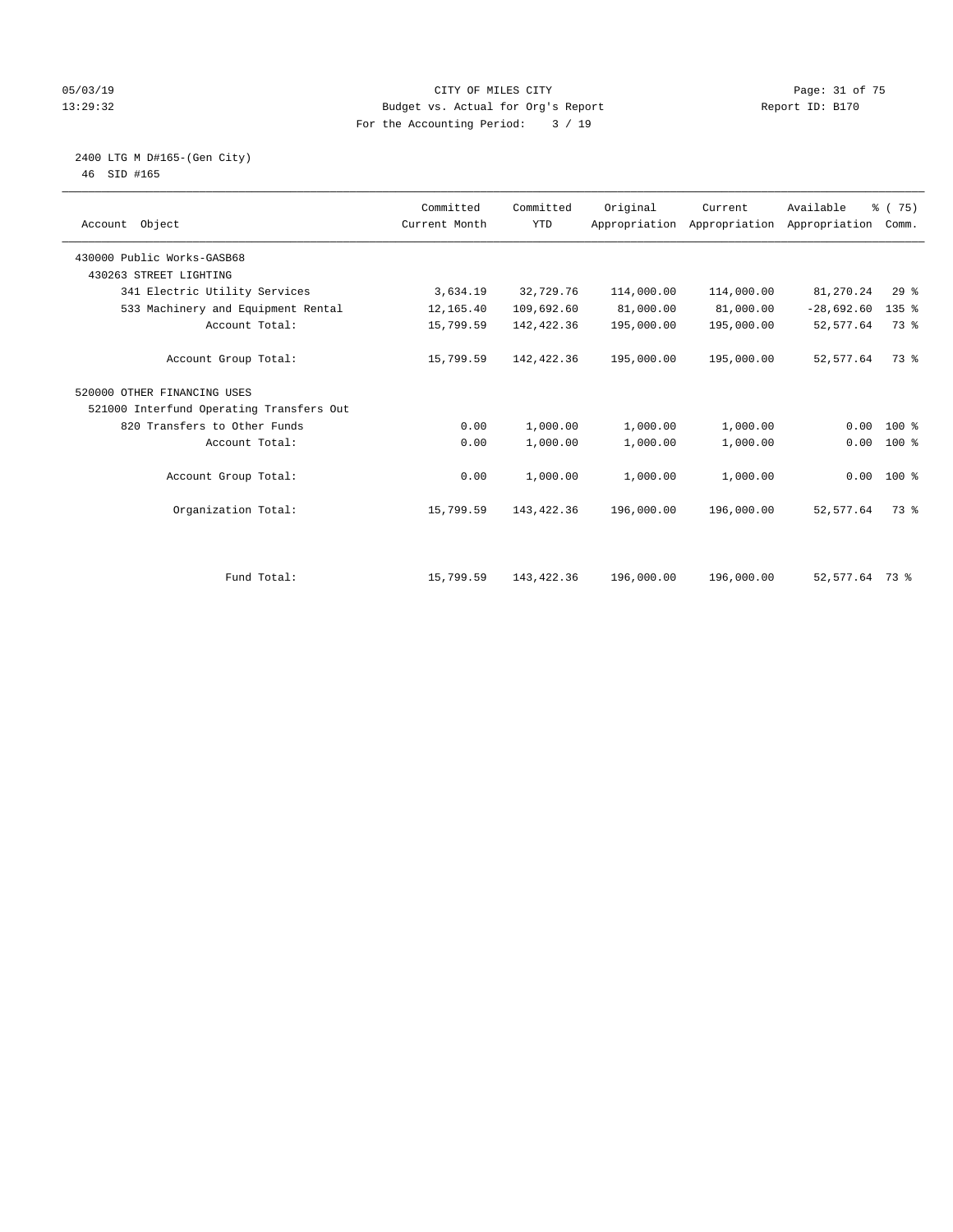#### 05/03/19 Page: 32 of 75 13:29:32 Budget vs. Actual for Org's Report Report ID: B170 For the Accounting Period: 3 / 19

# 2420 LTG M D#167-(MilesAddn Etc)

48 SID #167

| Account Object                           | Committed<br>Current Month | Committed<br><b>YTD</b> | Original  | Current<br>Appropriation Appropriation | Available<br>Appropriation | % (75)<br>Comm. |  |
|------------------------------------------|----------------------------|-------------------------|-----------|----------------------------------------|----------------------------|-----------------|--|
| 430000 Public Works-GASB68               |                            |                         |           |                                        |                            |                 |  |
| 430263 STREET LIGHTING                   |                            |                         |           |                                        |                            |                 |  |
| 341 Electric Utility Services            | 512.88                     | 4,618.71                | 21,000.00 | 21,000.00                              | 16,381.29                  | $22$ %          |  |
| 533 Machinery and Equipment Rental       | 1,453.50                   | 13,081.50               | 11,000.00 | 11,000.00                              | $-2,081.50$                | 119 %           |  |
| Account Total:                           | 1,966.38                   | 17,700.21               | 32,000.00 | 32,000.00                              | 14,299.79                  | 55%             |  |
| Account Group Total:                     | 1,966.38                   | 17,700.21               | 32,000.00 | 32,000.00                              | 14,299.79                  | 55 <sup>8</sup> |  |
| 520000 OTHER FINANCING USES              |                            |                         |           |                                        |                            |                 |  |
| 521000 Interfund Operating Transfers Out |                            |                         |           |                                        |                            |                 |  |
| 820 Transfers to Other Funds             | 0.00                       | 1,000.00                | 1,000.00  | 1,000.00                               | 0.00                       | $100*$          |  |
| Account Total:                           | 0.00                       | 1,000.00                | 1,000.00  | 1,000.00                               | 0.00                       | 100 %           |  |
| Account Group Total:                     | 0.00                       | 1,000.00                | 1,000.00  | 1,000.00                               |                            | $0.00 100$ %    |  |
| Organization Total:                      | 1,966.38                   | 18,700.21               | 33,000.00 | 33,000.00                              | 14,299.79                  | 57 <sup>8</sup> |  |
|                                          |                            |                         |           |                                        |                            |                 |  |
| Fund Total:                              | 1,966.38                   | 18,700.21               | 33,000.00 | 33,000.00                              | 14,299.79                  | $57*$           |  |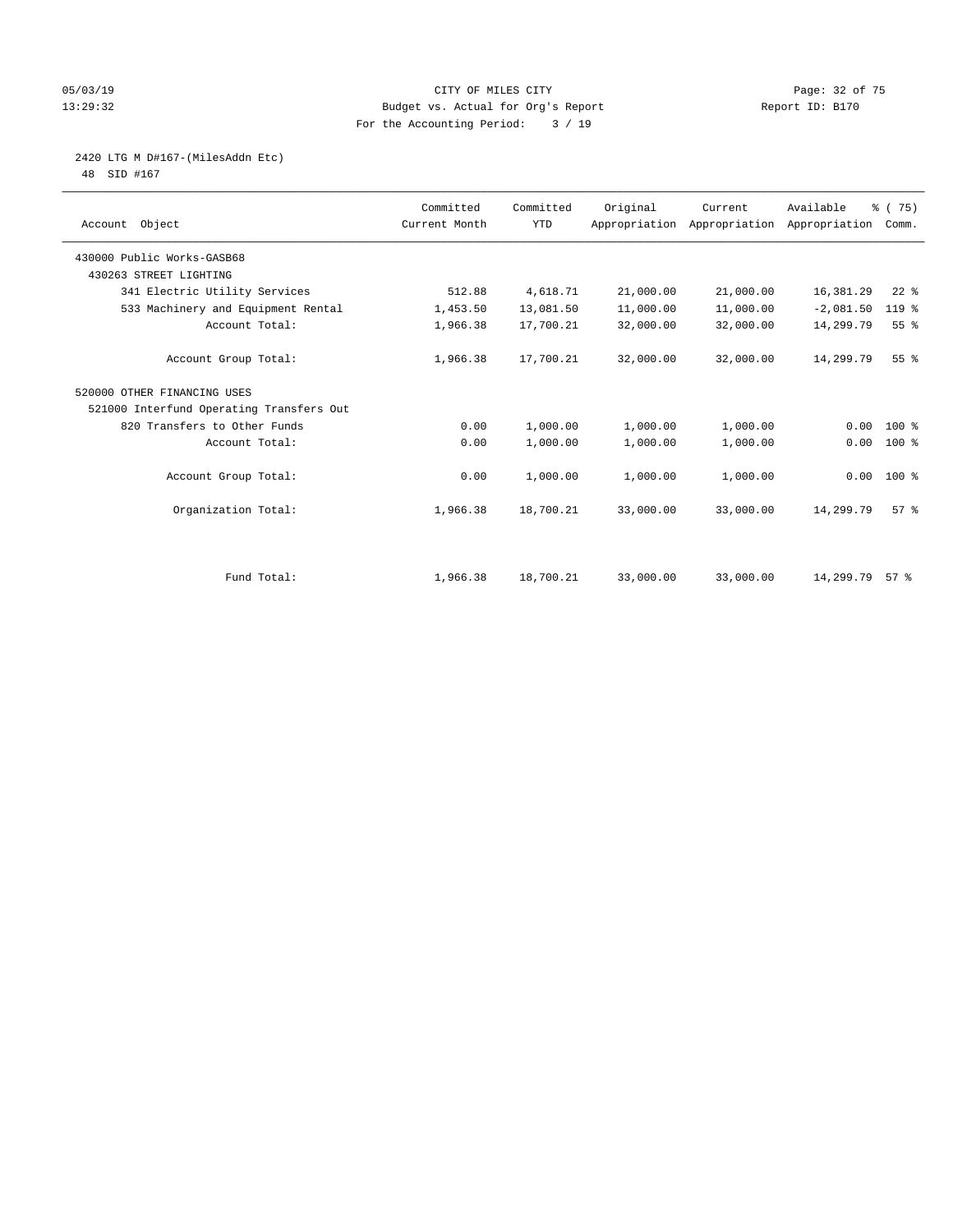#### 05/03/19 Page: 33 of 75 13:29:32 Budget vs. Actual for Org's Report Report ID: B170 For the Accounting Period: 3 / 19

 2430 LTG M D#171-(Balsam Est) 49 SID #171

| Account Object                           | Committed<br>Current Month | Committed<br><b>YTD</b> | Original | Current<br>Appropriation Appropriation Appropriation Comm. | Available     | % (75)          |
|------------------------------------------|----------------------------|-------------------------|----------|------------------------------------------------------------|---------------|-----------------|
| 430000 Public Works-GASB68               |                            |                         |          |                                                            |               |                 |
| 430263 STREET LIGHTING                   |                            |                         |          |                                                            |               |                 |
| 230 Repair and Maintenance Supplies      | 0.00                       | 853.22                  | 1,600.00 | 1,600.00                                                   | 746.78        | 53%             |
| 341 Electric Utility Services            | 142.82                     | 1,282.57                | 1,700.00 | 1,700.00                                                   | 417.43        | 75 %            |
| 360 Contr R & M                          | 0.00                       | 1,187.50                | 1,200.00 | 1,200.00                                                   | 12.50         | 99 <sup>°</sup> |
| Account Total:                           | 142.82                     | 3,323.29                | 4,500.00 | 4,500.00                                                   | 1,176.71      | 74 %            |
| Account Group Total:                     | 142.82                     | 3,323.29                | 4,500.00 | 4,500.00                                                   | 1,176.71      | 74 %            |
| 520000 OTHER FINANCING USES              |                            |                         |          |                                                            |               |                 |
| 521000 Interfund Operating Transfers Out |                            |                         |          |                                                            |               |                 |
| 820 Transfers to Other Funds             | 0.00                       | 1,000.00                | 1,000.00 | 1,000.00                                                   | 0.00          | $100*$          |
| Account Total:                           | 0.00                       | 1,000.00                | 1,000.00 | 1,000.00                                                   | 0.00          | $100*$          |
| Account Group Total:                     | 0.00                       | 1,000.00                | 1,000.00 | 1,000.00                                                   | 0.00          | $100*$          |
| Organization Total:                      | 142.82                     | 4,323.29                | 5,500.00 | 5,500.00                                                   | 1,176.71      | 79 %            |
|                                          |                            |                         |          |                                                            |               |                 |
| Fund Total:                              | 142.82                     | 4,323.29                | 5,500.00 | 5,500.00                                                   | 1,176.71 79 % |                 |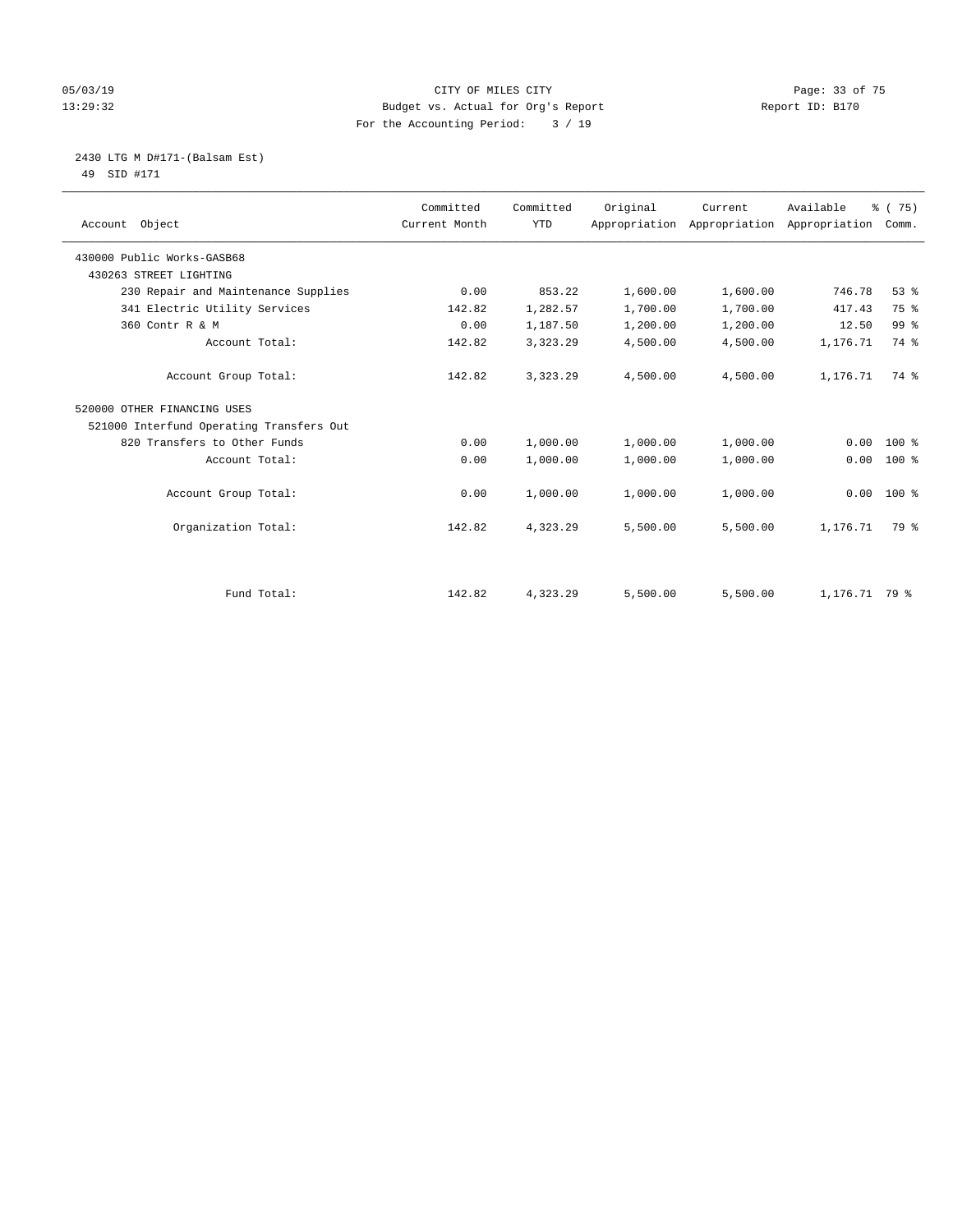#### 05/03/19 Page: 34 of 75 13:29:32 Budget vs. Actual for Org's Report Report ID: B170 For the Accounting Period: 3 / 19

 2440 LTG M D#172-(Main Str) 50 SID #172

| Account Object                           | Committed<br>Current Month | Committed<br><b>YTD</b> | Original  | Current<br>Appropriation Appropriation | Available<br>Appropriation | 8 (75)<br>Comm. |  |
|------------------------------------------|----------------------------|-------------------------|-----------|----------------------------------------|----------------------------|-----------------|--|
| 430000 Public Works-GASB68               |                            |                         |           |                                        |                            |                 |  |
| 430263 STREET LIGHTING                   |                            |                         |           |                                        |                            |                 |  |
| 230 Repair and Maintenance Supplies      | 1,149.24                   | 4,034.10                | 4,000.00  | 4,000.00                               | $-34.10$                   | $101$ %         |  |
| 341 Electric Utility Services            | 2,445.36                   | 11,958.76               | 17,000.00 | 17,000.00                              | 5,041.24                   | 70 %            |  |
| 360 Contr R & M                          | 0.00                       | 4, 153. 75              | 2,500.00  | 2,500.00                               | $-1,653.75$                | $166$ %         |  |
| Account Total:                           | 3,594.60                   | 20,146.61               | 23,500.00 | 23,500.00                              | 3, 353.39                  | 86 %            |  |
| Account Group Total:                     | 3,594.60                   | 20,146.61               | 23,500.00 | 23,500.00                              | 3, 353.39                  | 86 %            |  |
| 520000 OTHER FINANCING USES              |                            |                         |           |                                        |                            |                 |  |
| 521000 Interfund Operating Transfers Out |                            |                         |           |                                        |                            |                 |  |
| 820 Transfers to Other Funds             | 0.00                       | 1,000.00                | 1,000.00  | 1,000.00                               | 0.00                       | 100 %           |  |
| Account Total:                           | 0.00                       | 1,000.00                | 1,000.00  | 1,000.00                               | 0.00                       | 100 %           |  |
| Account Group Total:                     | 0.00                       | 1,000.00                | 1,000.00  | 1,000.00                               | 0.00                       | 100 %           |  |
| Organization Total:                      | 3,594.60                   | 21,146.61               | 24,500.00 | 24,500.00                              | 3, 353, 39                 | 86 <sup>8</sup> |  |
|                                          |                            |                         |           |                                        |                            |                 |  |
| Fund Total:                              | 3,594.60                   | 21, 146.61              | 24,500.00 | 24,500.00                              | 3,353.39 86 %              |                 |  |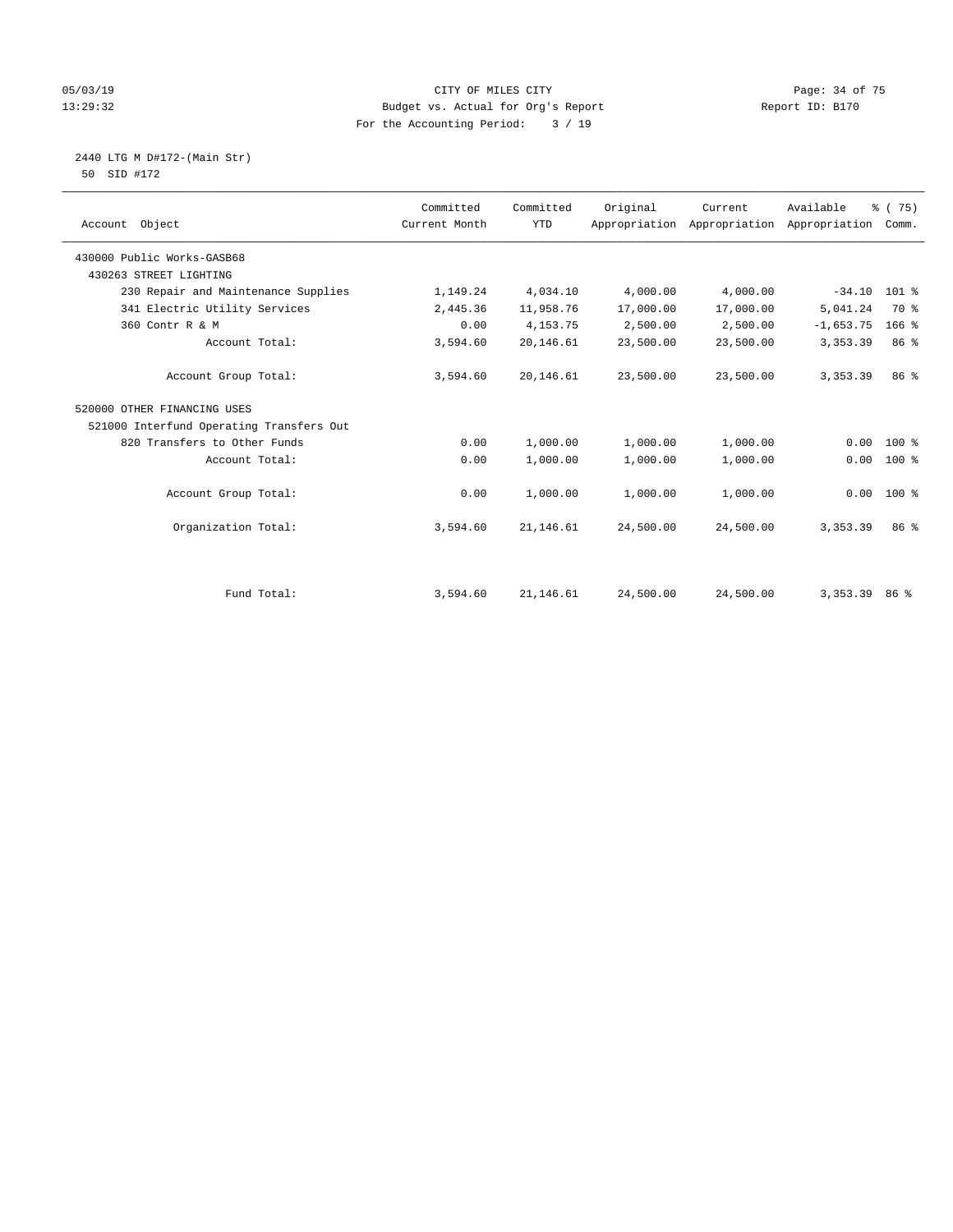#### 05/03/19 Page: 35 of 75 13:29:32 Budget vs. Actual for Org's Report Report ID: B170 For the Accounting Period: 3 / 19

#### 2450 LTG M D#195-(SG-Trico) 51 SID #195

| Account Object                           | Committed<br>Current Month | Committed<br><b>YTD</b> | Original | Current<br>Appropriation Appropriation Appropriation | Available | % (75)<br>Comm. |
|------------------------------------------|----------------------------|-------------------------|----------|------------------------------------------------------|-----------|-----------------|
| 430000 Public Works-GASB68               |                            |                         |          |                                                      |           |                 |
| 430263 STREET LIGHTING                   |                            |                         |          |                                                      |           |                 |
| 341 Electric Utility Services            | 401.84                     | 3,615.02                | 5,505.00 | 5,505.00                                             | 1,889.98  | 66 %            |
| Account Total:                           | 401.84                     | 3,615.02                | 5,505.00 | 5,505.00                                             | 1,889.98  | 66 %            |
| Account Group Total:                     | 401.84                     | 3,615.02                | 5,505.00 | 5,505.00                                             | 1,889.98  | 66 %            |
| 520000 OTHER FINANCING USES              |                            |                         |          |                                                      |           |                 |
| 521000 Interfund Operating Transfers Out |                            |                         |          |                                                      |           |                 |
| 820 Transfers to Other Funds             | 0.00                       | 1,000.00                | 1,000.00 | 1,000.00                                             | 0.00      | $100*$          |
| Account Total:                           | 0.00                       | 1,000.00                | 1,000.00 | 1,000.00                                             | 0.00      | $100*$          |
| Account Group Total:                     | 0.00                       | 1,000.00                | 1,000.00 | 1,000.00                                             | 0.00      | 100 %           |
| Organization Total:                      | 401.84                     | 4,615.02                | 6,505.00 | 6,505.00                                             | 1,889.98  | 71 %            |
|                                          |                            |                         |          |                                                      |           |                 |
| Fund Total:                              | 401.84                     | 4,615.02                | 6.505.00 | 6.505.00                                             | 1,889.98  | 71 %            |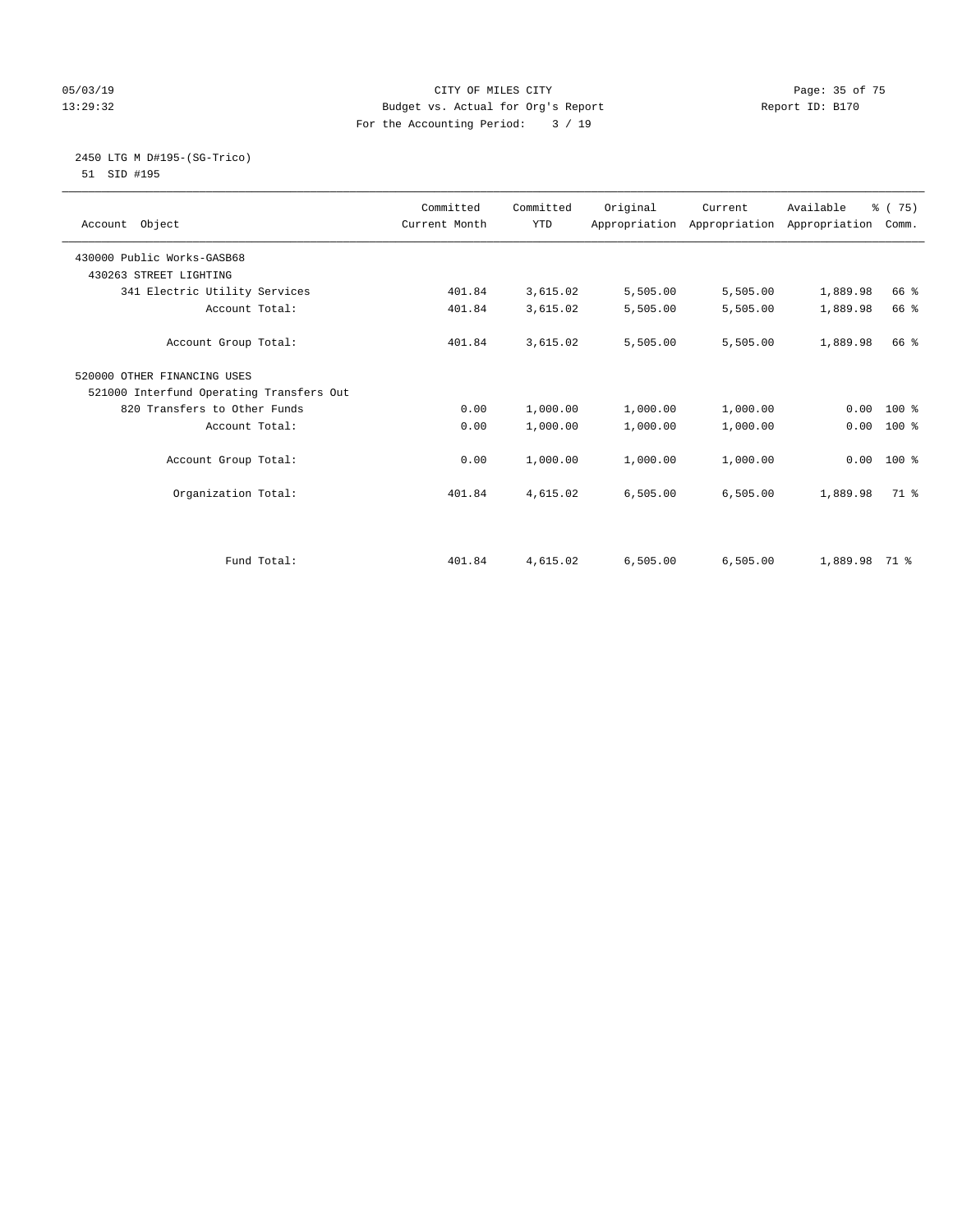#### 05/03/19 Page: 36 of 75 13:29:32 Budget vs. Actual for Org's Report Report ID: B170 For the Accounting Period: 3 / 19

# 2470 LTG M D#202-(SG-MDU&NV)

72 SID #202

| Account Object                           | Committed<br>Current Month | Committed<br><b>YTD</b> | Original | Current  | Available<br>Appropriation Appropriation Appropriation | % (75)<br>Comm. |  |
|------------------------------------------|----------------------------|-------------------------|----------|----------|--------------------------------------------------------|-----------------|--|
| 430000 Public Works-GASB68               |                            |                         |          |          |                                                        |                 |  |
| 430263 STREET LIGHTING                   |                            |                         |          |          |                                                        |                 |  |
| 341 Electric Utility Services            | $-2, 177.61$               | 958.06                  | 4,300.00 | 4,300.00 | 3,341.94                                               | $22$ %          |  |
| 533 Machinery and Equipment Rental       | 1,626.79                   | 4,111.20                | 2,800.00 | 2,800.00 | $-1, 311.20$                                           | 147 %           |  |
| Account Total:                           | $-550.82$                  | 5,069.26                | 7,100.00 | 7,100.00 | 2,030.74                                               | 71.8            |  |
| Account Group Total:                     | $-550.82$                  | 5,069.26                | 7,100.00 | 7,100.00 | 2,030.74                                               | 71 %            |  |
| 520000 OTHER FINANCING USES              |                            |                         |          |          |                                                        |                 |  |
| 521000 Interfund Operating Transfers Out |                            |                         |          |          |                                                        |                 |  |
| 820 Transfers to Other Funds             | 0.00                       | 1,000.00                | 1,000.00 | 1,000.00 | 0.00                                                   | $100*$          |  |
| Account Total:                           | 0.00                       | 1,000.00                | 1,000.00 | 1,000.00 | 0.00                                                   | 100 %           |  |
| Account Group Total:                     | 0.00                       | 1,000.00                | 1,000.00 | 1,000.00 |                                                        | $0.00$ 100 %    |  |
| Organization Total:                      | $-550.82$                  | 6,069.26                | 8,100.00 | 8,100.00 | 2,030.74                                               | 75 %            |  |
|                                          |                            |                         |          |          |                                                        |                 |  |
| Fund Total:                              | $-550.82$                  | 6,069.26                | 8,100.00 | 8,100.00 | 2,030.74 75 %                                          |                 |  |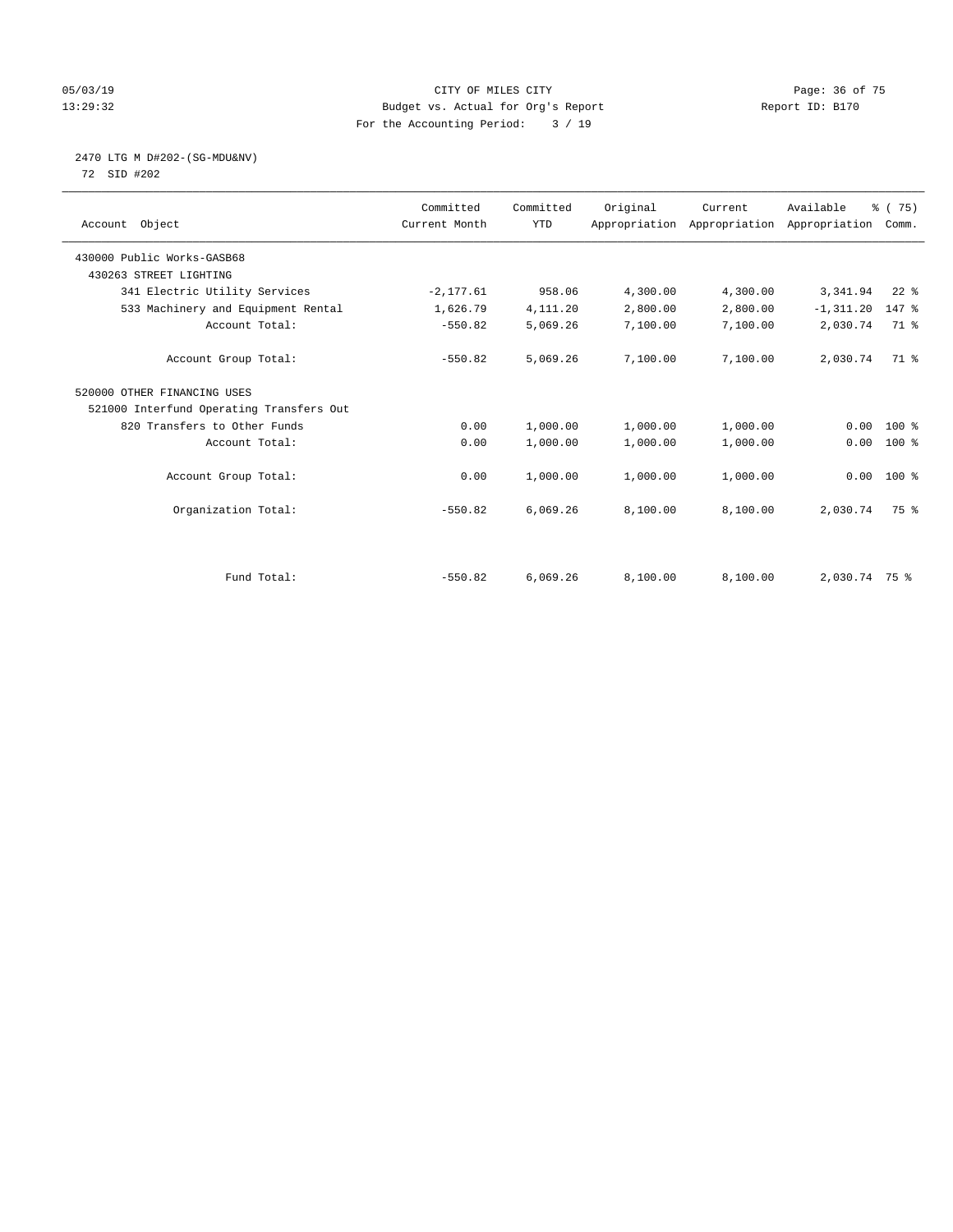#### 05/03/19 Page: 37 of 75 13:29:32 Budget vs. Actual for Org's Report Report ID: B170 For the Accounting Period: 3 / 19

#### 2480 LTG M M#173-(Milestown Estates)

47 SID #173(Ltg-Milestown)

| Account Object                           | Committed<br>Current Month | Committed<br><b>YTD</b> | Original | Current<br>Appropriation Appropriation Appropriation | Available   | % (75)<br>Comm. |
|------------------------------------------|----------------------------|-------------------------|----------|------------------------------------------------------|-------------|-----------------|
| 430000 Public Works-GASB68               |                            |                         |          |                                                      |             |                 |
| 430263 STREET LIGHTING                   |                            |                         |          |                                                      |             |                 |
| 230 Repair and Maintenance Supplies      | 720.00                     | 720.00                  | 900.00   | 900.00                                               | 180.00      | $80*$           |
| 341 Electric Utility Services            | 118.25                     | 1,061.27                | 1,400.00 | 1,400.00                                             | 338.73      | 76 %            |
| 360 Contr R & M                          | 150.00                     | 150.00                  | 100.00   | 100.00                                               | $-50.00$    | $150*$          |
| Account Total:                           | 988.25                     | 1,931.27                | 2,400.00 | 2,400.00                                             | 468.73      | 80%             |
| Account Group Total:                     | 988.25                     | 1,931.27                | 2,400.00 | 2,400.00                                             | 468.73      | $80*$           |
| 520000 OTHER FINANCING USES              |                            |                         |          |                                                      |             |                 |
| 521000 Interfund Operating Transfers Out |                            |                         |          |                                                      |             |                 |
| 820 Transfers to Other Funds             | 0.00                       | 250.00                  | 250.00   | 250.00                                               | 0.00        | $100*$          |
| Account Total:                           | 0.00                       | 250.00                  | 250.00   | 250.00                                               | 0.00        | $100*$          |
| Account Group Total:                     | 0.00                       | 250.00                  | 250.00   | 250.00                                               | 0.00        | $100*$          |
| Organization Total:                      | 988.25                     | 2,181.27                | 2,650.00 | 2.650.00                                             | 468.73      | $82*$           |
|                                          |                            |                         |          |                                                      |             |                 |
| Fund Total:                              | 988.25                     | 2,181.27                | 2,650.00 | 2,650.00                                             | 468.73 82 % |                 |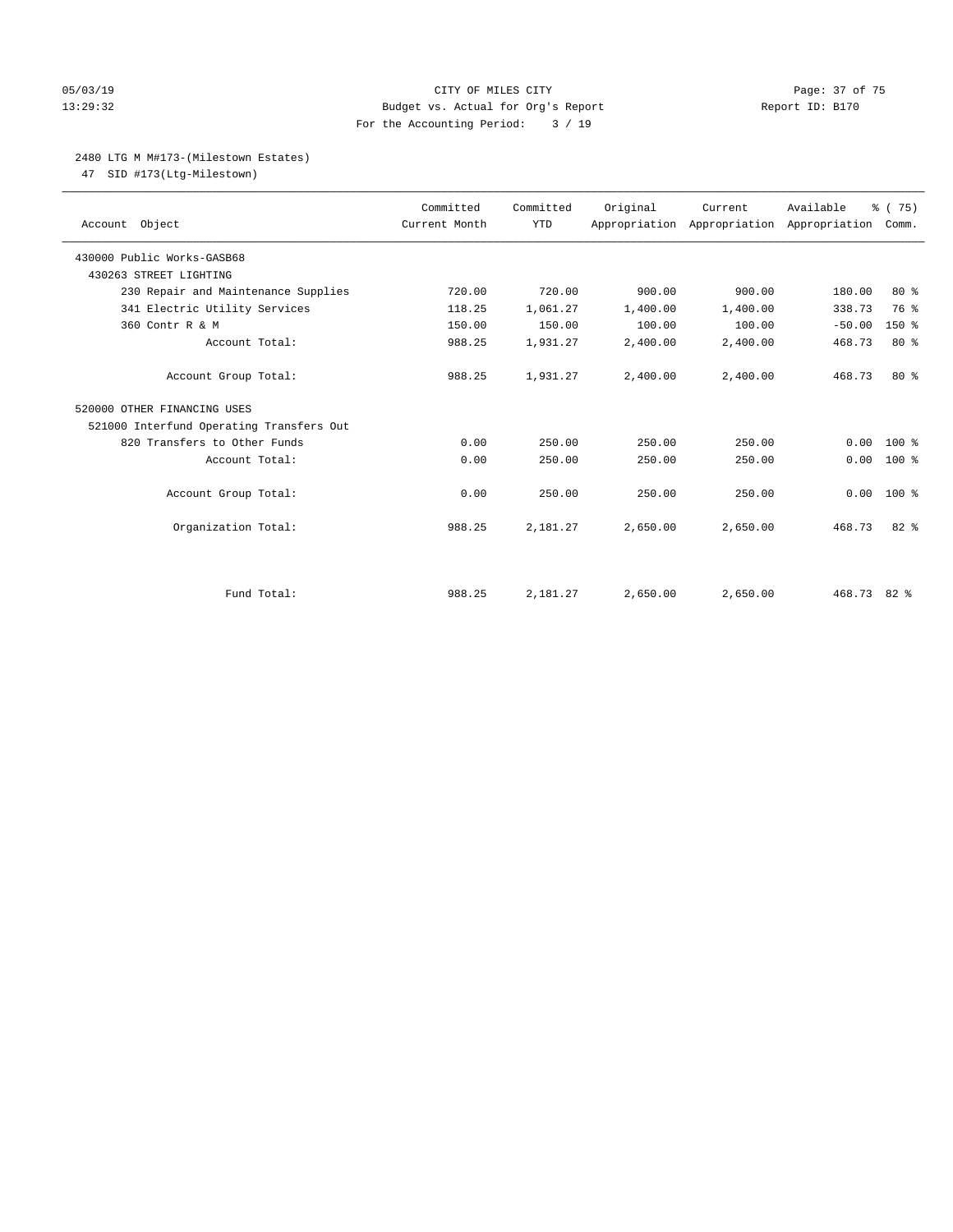#### 05/03/19 Page: 38 of 75 13:29:32 Budget vs. Actual for Org's Report Report ID: B170 For the Accounting Period: 3 / 19

————————————————————————————————————————————————————————————————————————————————————————————————————————————————————————————————————

# 2510 STR MAINT DIST #204

107 Paved St. Maint. Dist.#204

|                                                              | Committed     | Committed              | Original               | Current                | Available                                       | 8 (75)          |
|--------------------------------------------------------------|---------------|------------------------|------------------------|------------------------|-------------------------------------------------|-----------------|
| Account Object                                               | Current Month | YTD                    |                        |                        | Appropriation Appropriation Appropriation Comm. |                 |
| 430000 Public Works-GASB68                                   |               |                        |                        |                        |                                                 |                 |
| 430220 Operations                                            |               |                        |                        |                        |                                                 |                 |
|                                                              | 17,423.09     |                        |                        |                        |                                                 | 61 %            |
| 111 Salaries and Wages - Permanent<br>121 OVERTIME-PERMANENT | 2,686.59      | 177,879.92<br>6,171.44 | 290,860.00<br>9,100.00 | 290,860.00<br>9,100.00 | 112,980.08<br>2,928.56                          | 68 %            |
| 131 VACATION                                                 | 1,169.08      | 19,423.47              | 19,600.00              | 19,600.00              | 176.53                                          | 99 %            |
| 132 SICK LEAVE                                               | 1,572.83      | 8,447.51               | 13,000.00              | 13,000.00              | 4,552.49                                        | 65 %            |
| 133 OTHER LEAVE PAY                                          | 0.00          | 119.71                 | 4,727.00               | 4,727.00               | 4,607.29                                        | 3 <sup>8</sup>  |
| 134 HOLIDAY PAY                                              | 129.68        | 4,346.82               | 3,000.00               | 3,000.00               | $-1, 346.82$                                    | $145$ %         |
| 141 Unemployment Insurance                                   | 80.45         | 760.79                 | 511.00                 | 511.00                 | $-249.79$                                       | 149 %           |
| 142 Workers' Compensation                                    | 1,367.32      | 13,057.38              | 17,277.00              | 17,277.00              | 4,219.62                                        | 76 %            |
| 143 Health Insurance                                         | 4,098.00      | 37,779.47              | 61,691.00              | 61,691.00              | 23,911.53                                       | 61 %            |
| 144 FICA                                                     | 1,628.38      | 15,808.39              | 26,032.00              | 26,032.00              | 10,223.61                                       | 61 %            |
| 145 PERS                                                     | 1,969.51      | 18,544.73              | 28,822.00              | 28,822.00              | 10,277.27                                       | 64 %            |
| 196 CLOTHING ALLOTMENT                                       | 0.00          | 951.00                 | 900.00                 | 900.00                 | $-51.00$                                        | $106$ %         |
| 210 Office Supplies and Materials                            | 1,478.58      | 1,895.42               | 3,000.00               | 3,000.00               | 1,104.58                                        | 63%             |
| 214 Small Items of Equipment                                 | 0.00          | 651.99                 | 15,000.00              | 15,000.00              | 14,348.01                                       | 4%              |
| 220 Operating Expenses                                       | 3,860.82      | 15, 251.32             | 18,000.00              | 18,000.00              | 2,748.68                                        | 85%             |
| 222 Chemicals, Lab & Med Supplies                            | 838.66        | 1,238.66               | 1,000.00               | 1,000.00               | $-238.66$                                       | $124$ %         |
| 226 Clothing and Uniforms                                    | 403.94        | 857.07                 | 700.00                 | 700.00                 | $-157.07$                                       | $122$ %         |
| 230 Repair and Maintenance Supplies                          | 396.66        | 3,579.70               | 16,000.00              | 16,000.00              | 12,420.30                                       | $22$ %          |
| 231 Gas, Oil, Diesel Fuel, Grease, etc.                      | 3,468.47      | 26, 415.68             | 40,000.00              | 40,000.00              | 13,584.32                                       | 66 %            |
| 241 Consumable Tools                                         | 0.00          | 0.00                   | 2,000.00               | 2,000.00               | 2,000.00                                        | 0 <sup>8</sup>  |
| 242 Sign Parts and Supplies                                  | 179.17        | 3,387.73               | 8,000.00               | 8,000.00               | 4,612.27                                        | $42$ %          |
| 311 Postage, Box Rent, Etc.                                  | 0.48          | 187.84                 | 75.00                  | 75.00                  | $-112.84$                                       | $250*$          |
| 320 Printing, Duplicating, Typing &                          | 0.00          | 0.00                   | 100.00                 | 100.00                 | 100.00                                          | 0 <sup>8</sup>  |
| 330 Publicity, Subscriptions & Dues                          | 0.00          | 0.00                   | 500.00                 | 500.00                 | 500.00                                          | 0 <sup>8</sup>  |
| 331 Publication of Formal & Legal Notices                    | 0.00          | 491.60                 | 500.00                 | 500.00                 | 8.40                                            | 98 %            |
| 334 Memberships, Registrations & Dues                        | 0.00          | 164.80                 | 350.00                 | 350.00                 | 185.20                                          | 47 %            |
| 341 Electric Utility Services                                | 338.78        | 1,088.59               | 1,060.00               | 1,060.00               | $-28.59$                                        | 103 %           |
| 344 Gas Utility Service                                      | 367.88        | 461.88                 | 1,050.00               | 1,050.00               | 588.12                                          | 44 %            |
| 345 Telephone                                                | 70.35         | 884.06                 | 2,000.00               | 2,000.00               | 1,115.94                                        | 44 %            |
| 346 Garbage Service                                          | 0.00          | 0.00                   | 175.00                 | 175.00                 | 175.00                                          | 0 <sup>8</sup>  |
| 347 Internet                                                 | 0.00          | 0.00                   | 200.00                 | 200.00                 | 200.00                                          | 0 <sup>8</sup>  |
| 350 Professional Services                                    | 7,900.16      | 9,169.74               | 50,000.00              | 50,000.00              | 40,830.26                                       | 18 %            |
| 360 Contr R & M                                              | 106.56        | 1,120.52               | 10,000.00              | 10,000.00              | 8,879.48                                        | $11$ %          |
| 363 R&M Vehicles/Equip/Labor-PW                              | 16,052.56     | 70,044.48              | 100,000.00             | 100,000.00             | 29,955.52                                       | 70 %            |
| 370 Travel                                                   | 0.00          | 56.00                  | 1,000.00               | 1,000.00               | 944.00                                          | 6 %             |
| 380 Training Services                                        | 0.00          | 148.00                 | 1,000.00               | 1,000.00               | 852.00                                          | 15 <sup>8</sup> |
| 382 Books                                                    | 0.00          | 0.00                   | 200.00                 | 200.00                 | 200.00                                          | 0 ៖             |
| 511 Insurance on Buildings                                   | 0.00          | 645.45                 | 646.00                 | 646.00                 |                                                 | $0.55$ 100 %    |
| 512 Insurance on Vehicles & Equipment                        | 0.00          | 3,491.78               | 3,492.00               | 3,492.00               |                                                 | $0.22$ 100 %    |
| 513 Liability                                                | 0.00          | 9,500.58               | 8,952.00               | 8,952.00               | $-548.58$                                       | $106$ %         |
| 531 Building & Office Rental                                 | 350.00        | 3,150.00               | 4,200.00               | 4,200.00               | 1,050.00                                        | 75 %            |
| 532 Land Rental                                              | 367.14        | 5,653.86               | 8,100.00               | 8,100.00               | 2,446.14                                        | 70 %            |
| Account Total:                                               | 68,305.14     | 462,827.38             | 772,820.00             | 772,820.00             | 309,992.62                                      | 60 %            |
| 430233 Roadway/Re-surfacing                                  |               |                        |                        |                        |                                                 |                 |
| 230 Repair and Maintenance Supplies                          | 0.00          | 47.93                  | 100,000.00             | 100,000.00             | 99,952.07                                       | 0 <sup>8</sup>  |
| 350 Professional Services                                    | 0.00          | 0.00                   | 25,000.00              | 25,000.00              | 25,000.00                                       | 0 <sup>8</sup>  |
|                                                              |               |                        |                        |                        |                                                 |                 |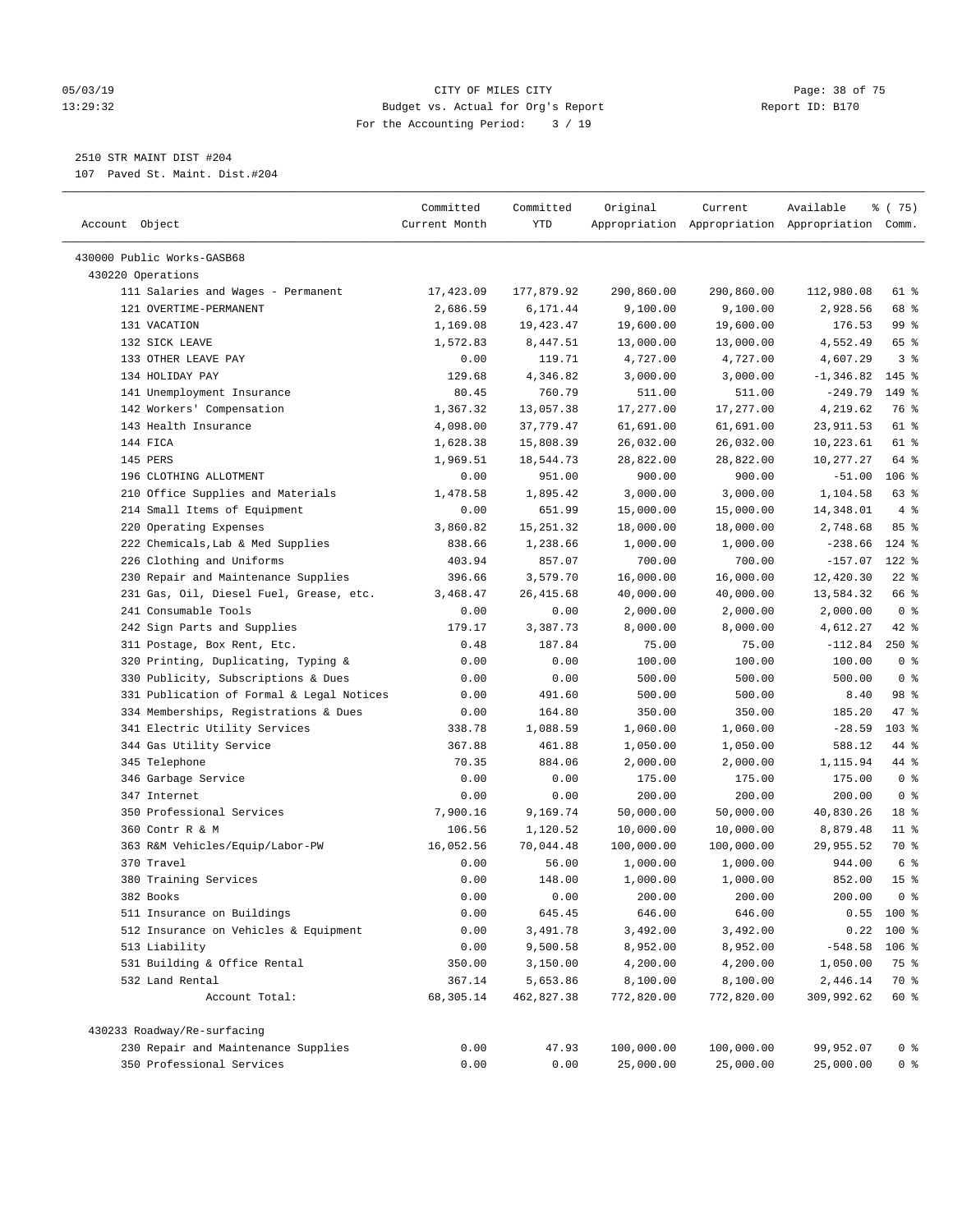#### 05/03/19 Page: 39 of 75 13:29:32 Budget vs. Actual for Org's Report Report ID: B170 For the Accounting Period: 3 / 19

# 2510 STR MAINT DIST #204

107 Paved St. Maint. Dist.#204

| Object<br>Account                        | Committed<br>Current Month | Committed<br>YTD          | Original     | Current      | Available<br>Appropriation Appropriation Appropriation Comm. | % (75)         |
|------------------------------------------|----------------------------|---------------------------|--------------|--------------|--------------------------------------------------------------|----------------|
| Account Total:                           | 0.00                       | 47.93                     | 125,000.00   | 125,000.00   | 124,952.07                                                   | 0 <sup>8</sup> |
| 430234 CURB AND GUTTER                   |                            |                           |              |              |                                                              |                |
| 350 Professional Services                | 0.00                       | 36,106.57                 | 75,000.00    | 75,000.00    | 38,893.43                                                    | 48 %           |
| Account Total:                           | 0.00                       | 36,106.57                 | 75,000.00    | 75,000.00    | 38,893.43                                                    | 48 %           |
| 430235 Storm Drain & Culvert Maintenance |                            |                           |              |              |                                                              |                |
| 230 Repair and Maintenance Supplies      | 0.00                       | 4,836.91                  | 50,000.00    | 50,000.00    | 45, 163.09                                                   | $10*$          |
| 350 Professional Services                | 87.50                      | 10,184.14                 | 20,000.00    | 20,000.00    | 9,815.86                                                     | $51$ %         |
| Account Total:                           | 87.50                      | 15,021.05                 | 70,000.00    | 70,000.00    | 54,978.95                                                    | $21$ %         |
| 430236 Darling Addition Project          |                            |                           |              |              |                                                              |                |
| 220 Operating Expenses                   | 0.00                       | 100,000.00                | 100,000.00   | 100,000.00   | 0.00                                                         | 100 %          |
| 230 Repair and Maintenance Supplies      | 0.00                       | 224,843.80                | 450,000.00   | 450,000.00   | 225, 156.20                                                  | 50%            |
| 350 Professional Services                | 0.00                       | 250, 345.94               | 350,000.00   | 350,000.00   | 99,654.06                                                    | 72 %           |
| Account Total:                           | 0.00                       | 575, 189.74               | 900,000.00   | 900,000.00   | 324,810.26                                                   | 64 %           |
| Account Group Total:                     |                            | 68, 392.64 1, 089, 192.67 | 1,942,820.00 | 1,942,820.00 | 853,627.33                                                   | 56%            |
| 520000 OTHER FINANCING USES              |                            |                           |              |              |                                                              |                |
| 521000 Interfund Operating Transfers Out |                            |                           |              |              |                                                              |                |
| 820 Transfers to Other Funds             | 6, 255.00                  | 286,061.00                | 319,439.00   | 319,439.00   | 33, 378.00                                                   | 90%            |
| Account Total:                           | 6, 255.00                  | 286,061.00                | 319,439.00   | 319,439.00   | 33, 378.00                                                   | 90%            |
| Account Group Total:                     | 6, 255.00                  | 286,061.00                | 319,439.00   | 319,439.00   | 33, 378.00                                                   | 90%            |
| Organization Total:                      |                            | 74,647.64 1,375,253.67    | 2,262,259.00 | 2,262,259.00 | 887,005.33                                                   | 61 %           |
| Fund Total:                              |                            | 74,647.64 1,375,253.67    | 2,262,259.00 | 2,262,259.00 | 887,005.33                                                   | 61 %           |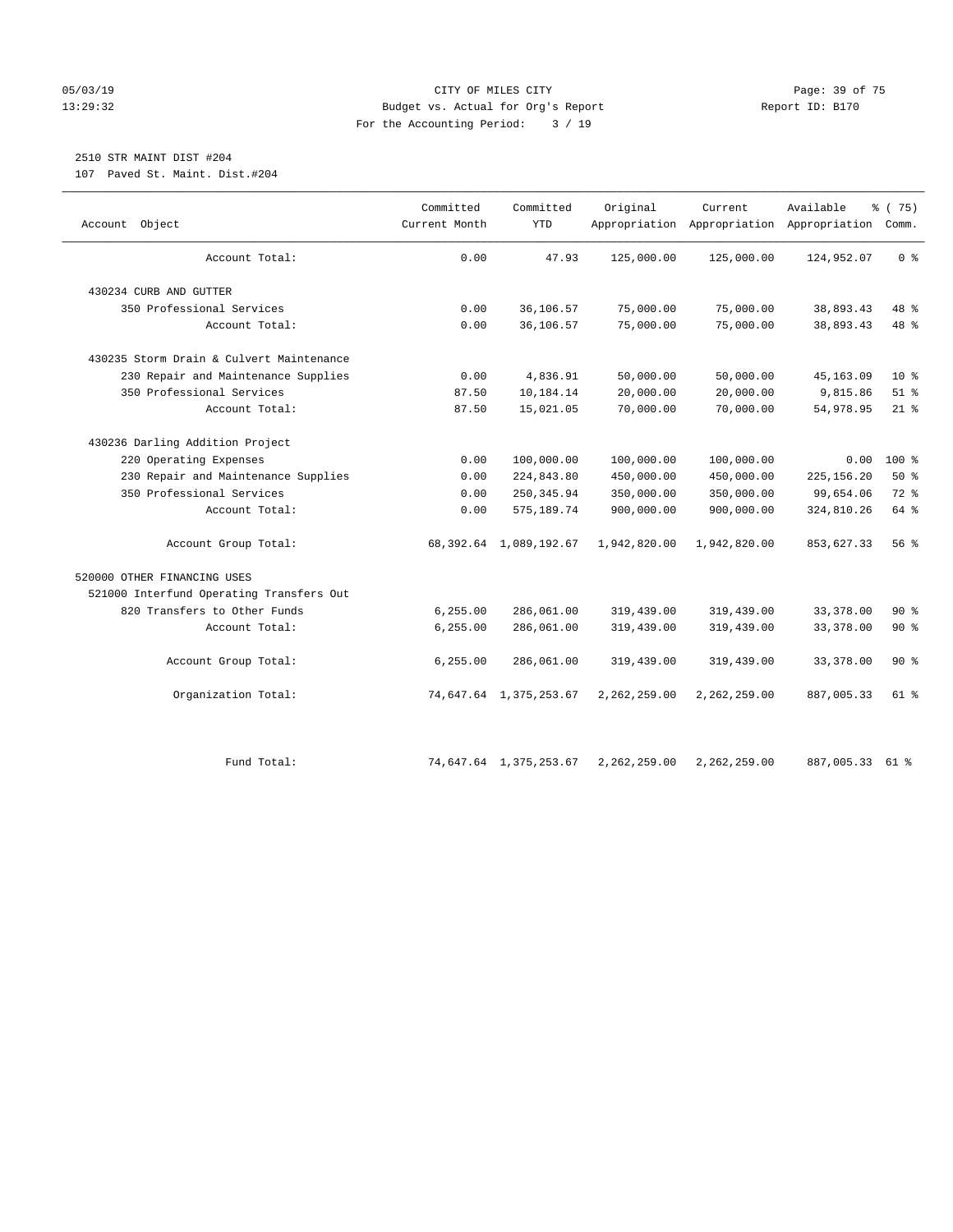#### 05/03/19 Page: 40 of 75 13:29:32 Budget vs. Actual for Org's Report Report ID: B170 For the Accounting Period: 3 / 19

————————————————————————————————————————————————————————————————————————————————————————————————————————————————————————————————————

#### 2520 STR MAINT DIST #205

108 Street Maintenance (North Side)

|                                                                  | Committed     | Committed    | Original            | Current             | Available                                       | % (75)                           |
|------------------------------------------------------------------|---------------|--------------|---------------------|---------------------|-------------------------------------------------|----------------------------------|
| Account Object                                                   | Current Month | YTD          |                     |                     | Appropriation Appropriation Appropriation Comm. |                                  |
| 430000 Public Works-GASB68                                       |               |              |                     |                     |                                                 |                                  |
| 430220 Operations                                                |               |              |                     |                     |                                                 |                                  |
| 111 Salaries and Wages - Permanent                               | 5,097.73      | 51,341.82    | 77,380.00           | 77,380.00           | 26,038.18                                       | 66 %                             |
| 121 OVERTIME-PERMANENT                                           | 695.79        | 1,630.38     | 2,500.00            | 2,500.00            | 869.62                                          | 65 %                             |
| 131 VACATION                                                     | 349.59        | 5,592.01     | 6,000.00            | 6,000.00            | 407.99                                          | $93$ $%$                         |
| 132 SICK LEAVE                                                   | 490.16        | 2,600.78     | 3,800.00            | 3,800.00            | 1,199.22                                        | 68 %                             |
| 133 OTHER LEAVE PAY                                              | 0.00          | 29.93        | 1,176.00            | 1,176.00            | 1,146.07                                        | 3 <sup>8</sup>                   |
| 134 HOLIDAY PAY                                                  | 32.84         | 1,101.48     | 800.00              | 800.00              | $-301.48$                                       | 138 %                            |
| 141 Unemployment Insurance                                       | 23.34         | 218.92       | 137.00              | 137.00              | $-81.92$                                        | $160*$                           |
| 142 Workers' Compensation                                        | 375.31        | 3,551.62     | 4,740.00            | 4,740.00            | 1,188.38                                        | 75 %                             |
| 143 Health Insurance                                             | 1,183.56      | 11,211.57    | 16,333.00           | 16,333.00           | 5,121.43                                        | 69 %                             |
| 144 FICA                                                         | 476.73        | 4,575.50     | 7,038.00            | 7,038.00            | 2,462.50                                        | 65 %                             |
| 145 PERS                                                         | 571.26        | 5,338.70     | 7,763.00            | 7,763.00            | 2,424.30                                        | 69 %                             |
| 196 CLOTHING ALLOTMENT                                           | 0.00          | 268.50       | 300.00              | 300.00              | 31.50                                           | 90%                              |
| 210 Office Supplies and Materials                                | 368.16        | 468.43       | 1,000.00            | 1,000.00            | 531.57                                          | 47 %                             |
| 214 Small Items of Equipment                                     | 0.00          | 163.00       | 2,000.00            | 2,000.00            | 1,837.00                                        | 8 %                              |
| 220 Operating Expenses                                           | 965.22        | 3,810.75     | 4,500.00            | 4,500.00            | 689.25                                          | 85%                              |
| 222 Chemicals, Lab & Med Supplies                                | 209.67        | 209.67       | 500.00              | 500.00              | 290.33                                          | $42$ %                           |
| 226 Clothing and Uniforms                                        | 100.98        | 201.77       | 200.00              | 200.00              | $-1.77$                                         | $101$ %                          |
| 230 Repair and Maintenance Supplies                              | 99.16         | 1,271.80     | 5,000.00            | 5,000.00            | 3,728.20                                        | $25$ %                           |
| 231 Gas, Oil, Diesel Fuel, Grease, etc.                          | 867.12        | 6,603.94     | 10,000.00           | 10,000.00           | 3,396.06                                        | 66 %                             |
| 242 Sign Parts and Supplies                                      | 44.79         | 846.43       | 2,500.00            | 2,500.00            | 1,653.57                                        | $34$ $%$                         |
| 311 Postage, Box Rent, Etc.                                      | 0.47          | 57.41        | 40.00               | 40.00               | $-17.41$                                        | 144 %                            |
| 330 Publicity, Subscriptions & Dues                              | 0.00          | 0.00         | 150.00              | 150.00              | 150.00                                          | 0 <sup>8</sup>                   |
| 331 Publication of Formal & Legal Notices                        | 0.00          | 122.90       | 0.00                | 0.00                | $-122.90$                                       | $***$ $-$                        |
| 334 Memberships, Registrations & Dues                            | 0.00          | 41.20        | 50.00               | 50.00               | 8.80                                            | 82 %                             |
| 341 Electric Utility Services                                    | 55.06         | 64.39        | 150.00              | 150.00              | 85.61                                           | 43 %                             |
| 344 Gas Utility Service                                          | 84.28         | 107.78       | 200.00              | 200.00              | 92.22                                           | $54$ %                           |
| 345 Telephone                                                    | 35.67         | 354.14       | 750.00              | 750.00              | 395.86                                          | 47 %                             |
| 350 Professional Services                                        | 123.86        | 229.06       | 10,000.00           | 10,000.00           | 9,770.94                                        | 2 <sup>8</sup>                   |
| 360 Contr R & M                                                  | 57.03         | 575.56       | 1,242.00            | 1,242.00            | 666.44                                          | 46 %                             |
| 363 R&M Vehicles/Equip/Labor-PW                                  | 7,994.39      | 29,700.12    | 35,000.00           | 35,000.00           | 5,299.88                                        | 85%                              |
| 370 Travel                                                       | 0.00          | 14.00        | 250.00              | 250.00              | 236.00                                          | 6 %                              |
| 380 Training Services                                            | 0.00          | 37.00        | 200.00              | 200.00              | 163.00                                          | 19 <sup>°</sup>                  |
| 382 Books                                                        | 0.00          | 0.00         | 100.00              | 100.00              | 100.00                                          | 0 <sup>8</sup>                   |
| 511 Insurance on Buildings                                       | 0.00          | 161.36       | 162.00              | 162.00              | 0.64                                            | 100 %                            |
| 512 Insurance on Vehicles & Equipment                            | 0.00          | 873.06       | 873.00              | 873.00              | $-0.06$                                         | $100*$                           |
| 513 Liability                                                    | 0.00          | 2,375.15     | 2,238.00            | 2,238.00            | $-137.15$ 106 %                                 |                                  |
| 531 Building & Office Rental                                     | 166.66        | 1,499.94     | 2,000.00            | 2,000.00            | 500.06                                          | 75 %                             |
| 532 Land Rental                                                  | 0.00          | 0.00         | 1,500.00            | 1,500.00            | 1,500.00                                        | 0 <sup>8</sup>                   |
| Account Total:                                                   | 20,468.83     | 137,250.07   | 208,572.00          | 208,572.00          | 71,321.93                                       | 66 %                             |
| 430233 Roadway/Re-surfacing                                      |               |              |                     |                     |                                                 |                                  |
| 350 Professional Services                                        | 0.00          | 0.00         | 125,000.00          | 125,000.00          | 125,000.00                                      | 0 <sup>8</sup>                   |
| Account Total:                                                   | 0.00          | 0.00         | 125,000.00          | 125,000.00          | 125,000.00                                      | 0 <sup>8</sup>                   |
| 430235 Storm Drain & Culvert Maintenance                         |               |              |                     |                     |                                                 |                                  |
|                                                                  |               |              |                     |                     |                                                 |                                  |
| 230 Repair and Maintenance Supplies<br>350 Professional Services | 0.00<br>0.00  | 0.00<br>0.00 | 500.00<br>10,000.00 | 500.00<br>10,000.00 | 500.00<br>10,000.00                             | 0 <sup>8</sup><br>0 <sup>8</sup> |
|                                                                  |               |              |                     |                     |                                                 |                                  |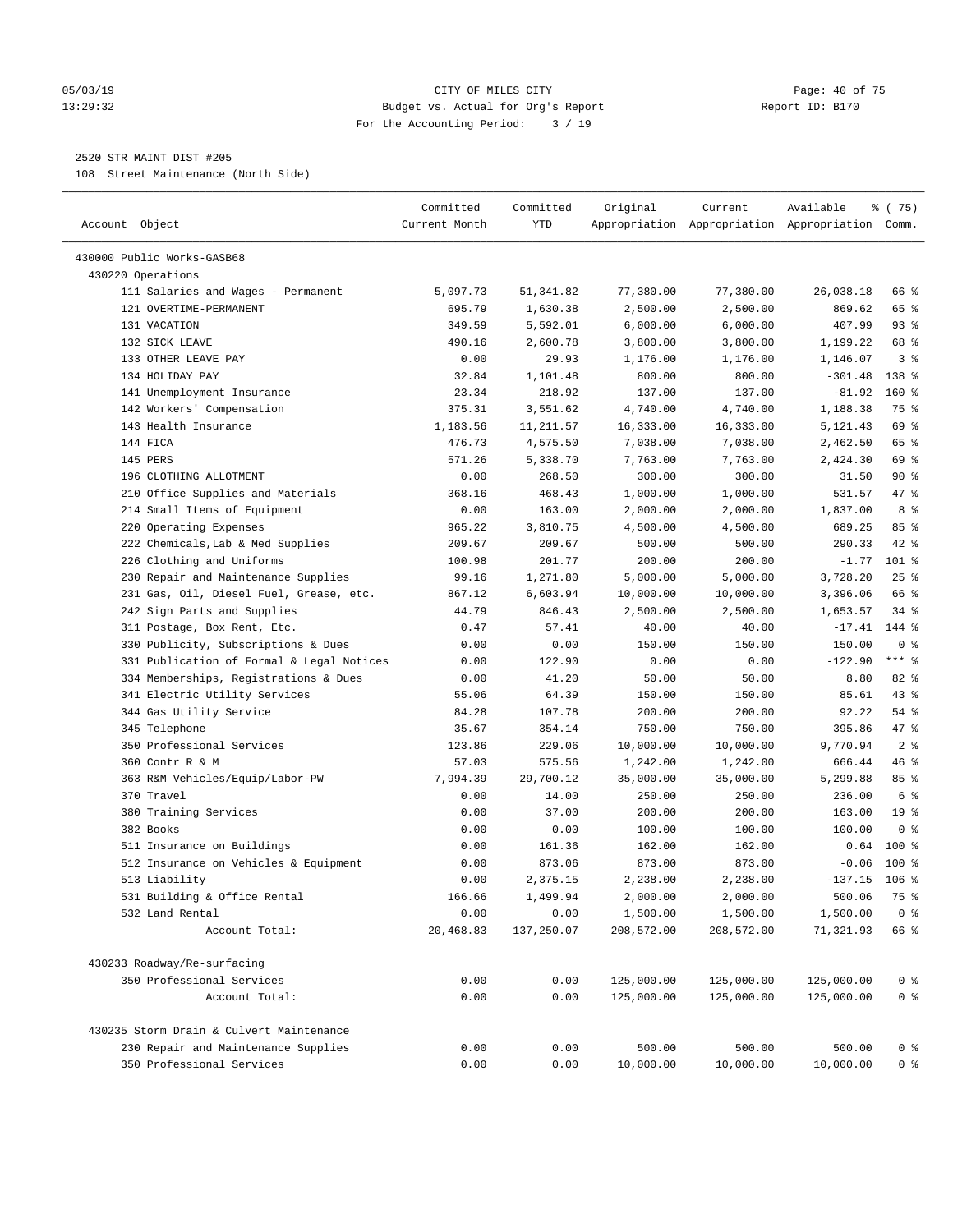#### 05/03/19 Page: 41 of 75 13:29:32 Budget vs. Actual for Org's Report Report ID: B170 For the Accounting Period: 3 / 19

## 2520 STR MAINT DIST #205

108 Street Maintenance (North Side)

| Object<br>Account                                                       | Committed<br>Current Month | Committed<br>YTD | Original   | Current<br>Appropriation Appropriation | Available<br>Appropriation | % (75)<br>Comm. |
|-------------------------------------------------------------------------|----------------------------|------------------|------------|----------------------------------------|----------------------------|-----------------|
| Account Total:                                                          | 0.00                       | 0.00             | 10,500.00  | 10,500.00                              | 10,500.00                  | 0 <sup>8</sup>  |
| Account Group Total:                                                    | 20,468.83                  | 137,250.07       | 344,072.00 | 344,072.00                             | 206,821.93                 | $40*$           |
| 520000 OTHER FINANCING USES<br>521000 Interfund Operating Transfers Out |                            |                  |            |                                        |                            |                 |
| 820 Transfers to Other Funds                                            | 2,146.92                   | 76,764.28        | 85,646.00  | 85,646.00                              | 8,881.72                   | 90%             |
| Account Total:                                                          | 2,146.92                   | 76,764.28        | 85,646.00  | 85,646.00                              | 8,881.72                   | 90%             |
| Account Group Total:                                                    | 2,146.92                   | 76,764.28        | 85,646.00  | 85,646.00                              | 8,881.72                   | 90 <sub>8</sub> |
| Organization Total:                                                     | 22,615.75                  | 214,014.35       | 429,718.00 | 429,718.00                             | 215,703.65                 | 50%             |
|                                                                         |                            |                  |            |                                        |                            |                 |
| Fund Total:                                                             | 22,615.75                  | 214,014.35       | 429,718.00 | 429,718.00                             | 215,703.65                 | 50 %            |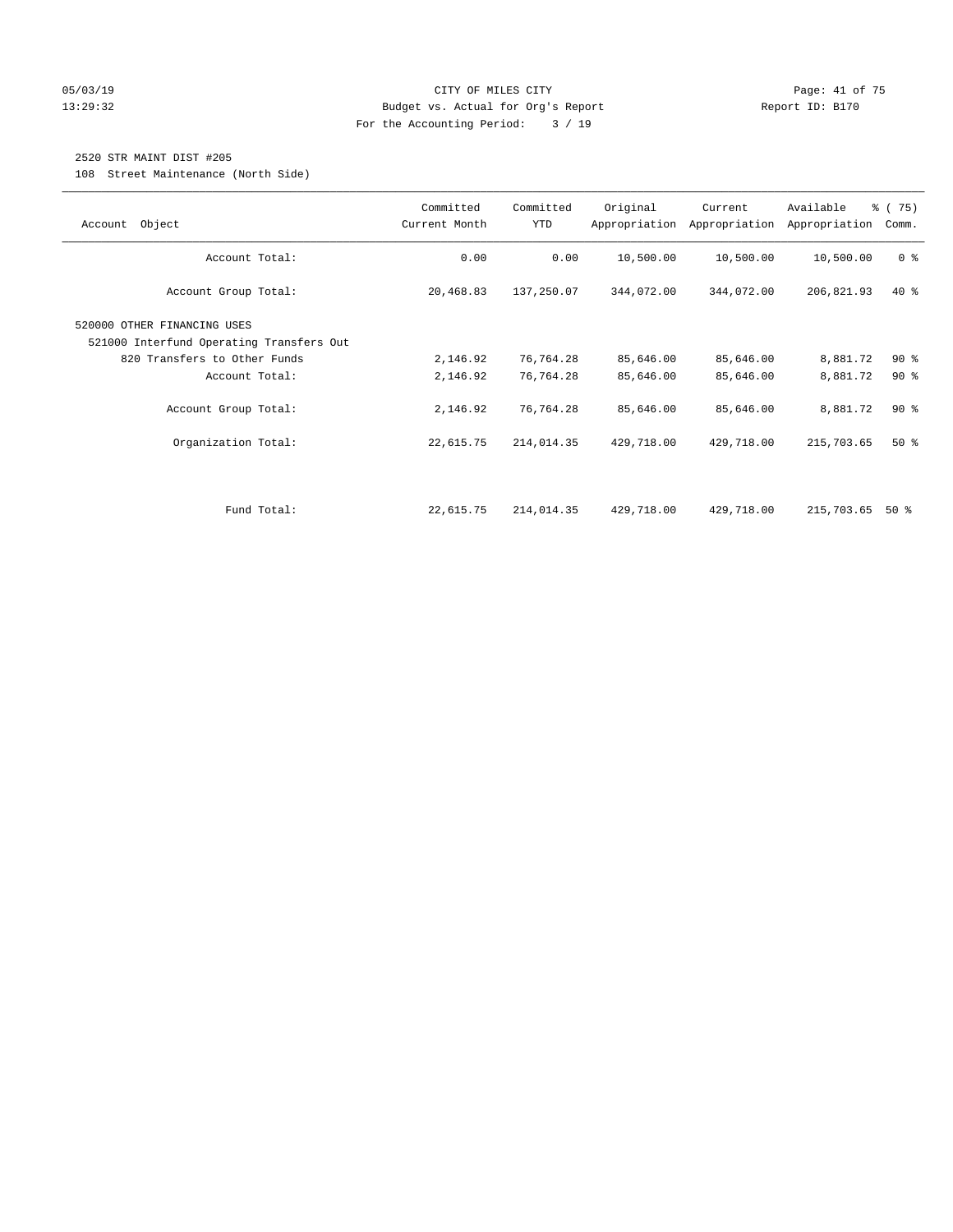#### 05/03/19 Page: 42 of 75 13:29:32 Budget vs. Actual for Org's Report Report ID: B170 For the Accounting Period: 3 / 19

#### 2540 STR MAINT DIST#207-(MILESTOWN ESTATES)

109 Milestown Estates Maintenance Dist.

| Account Object                           | Committed<br>Current Month | Committed<br><b>YTD</b> | Original | Current<br>Appropriation Appropriation Appropriation Comm. | Available | % (75)          |
|------------------------------------------|----------------------------|-------------------------|----------|------------------------------------------------------------|-----------|-----------------|
| 430000 Public Works-GASB68               |                            |                         |          |                                                            |           |                 |
| 430220 Operations                        |                            |                         |          |                                                            |           |                 |
| 111 Salaries and Wages - Permanent       | 251.58                     | 2,566.48                | 3,772.00 | 3,772.00                                                   | 1,205.52  | 68 %            |
| 121 OVERTIME-PERMANENT                   | 34.93                      | 83.07                   | 100.00   | 100.00                                                     | 16.93     | 83%             |
| 131 VACATION                             | 18.17                      | 284.79                  | 300.00   | 300.00                                                     | 15.21     | 95%             |
| 132 SICK LEAVE                           | 25.34                      | 128.38                  | 200.00   | 200.00                                                     | 71.62     | 64 %            |
| 133 OTHER LEAVE PAY                      | 0.00                       | 0.00                    | 39.00    | 39.00                                                      | 39.00     | 0 <sup>8</sup>  |
| 134 HOLIDAY PAY                          | 1.64                       | 58.12                   | 40.00    | 40.00                                                      | $-18.12$  | $145$ %         |
| 141 Unemployment Insurance               | 1.14                       | 11.02                   | 7.00     | 7.00                                                       | $-4.02$   | 157 %           |
| 142 Workers' Compensation                | 18.47                      | 175.80                  | 228.00   | 228.00                                                     | 52.20     | 77.8            |
| 143 Health Insurance                     | 59.18                      | 562.48                  | 710.00   | 710.00                                                     | 147.52    | 79 %            |
| 144 FICA                                 | 23.56                      | 228.81                  | 340.00   | 340.00                                                     | 111.19    | 67 <sup>8</sup> |
| 145 PERS                                 | 28.41                      | 267.23                  | 383.00   | 383.00                                                     | 115.77    | 70 %            |
| 196 CLOTHING ALLOTMENT                   | 0.00                       | 13.50                   | 20.00    | 20.00                                                      | 6.50      | 68 %            |
| 350 Professional Services                | 0.00                       | 1.32                    | 1,000.00 | 1,000.00                                                   | 998.68    | 0 <sup>8</sup>  |
| Account Total:                           | 462.42                     | 4,381.00                | 7,139.00 | 7,139.00                                                   | 2,758.00  | $61$ %          |
| Account Group Total:                     | 462.42                     | 4,381.00                | 7,139.00 | 7,139.00                                                   | 2,758.00  | 61 %            |
| 510000 MISCELLANEOUS                     |                            |                         |          |                                                            |           |                 |
| 510330 Comprehensive Liability Insurance |                            |                         |          |                                                            |           |                 |
| 513 Liability                            | 0.00                       | 57.00                   | 57.00    | 57.00                                                      | 0.00      | $100*$          |
| Account Total:                           | 0.00                       | 57.00                   | 57.00    | 57.00                                                      | 0.00      | 100 %           |
| Account Group Total:                     | 0.00                       | 57.00                   | 57.00    | 57.00                                                      | 0.00      | $100*$          |
| Organization Total:                      | 462.42                     | 4,438.00                | 7,196.00 | 7,196.00                                                   | 2,758.00  | $62$ $%$        |
| Fund Total:                              | 462.42                     | 4,438.00                | 7.196.00 | 7,196.00                                                   | 2,758.00  | $62$ $%$        |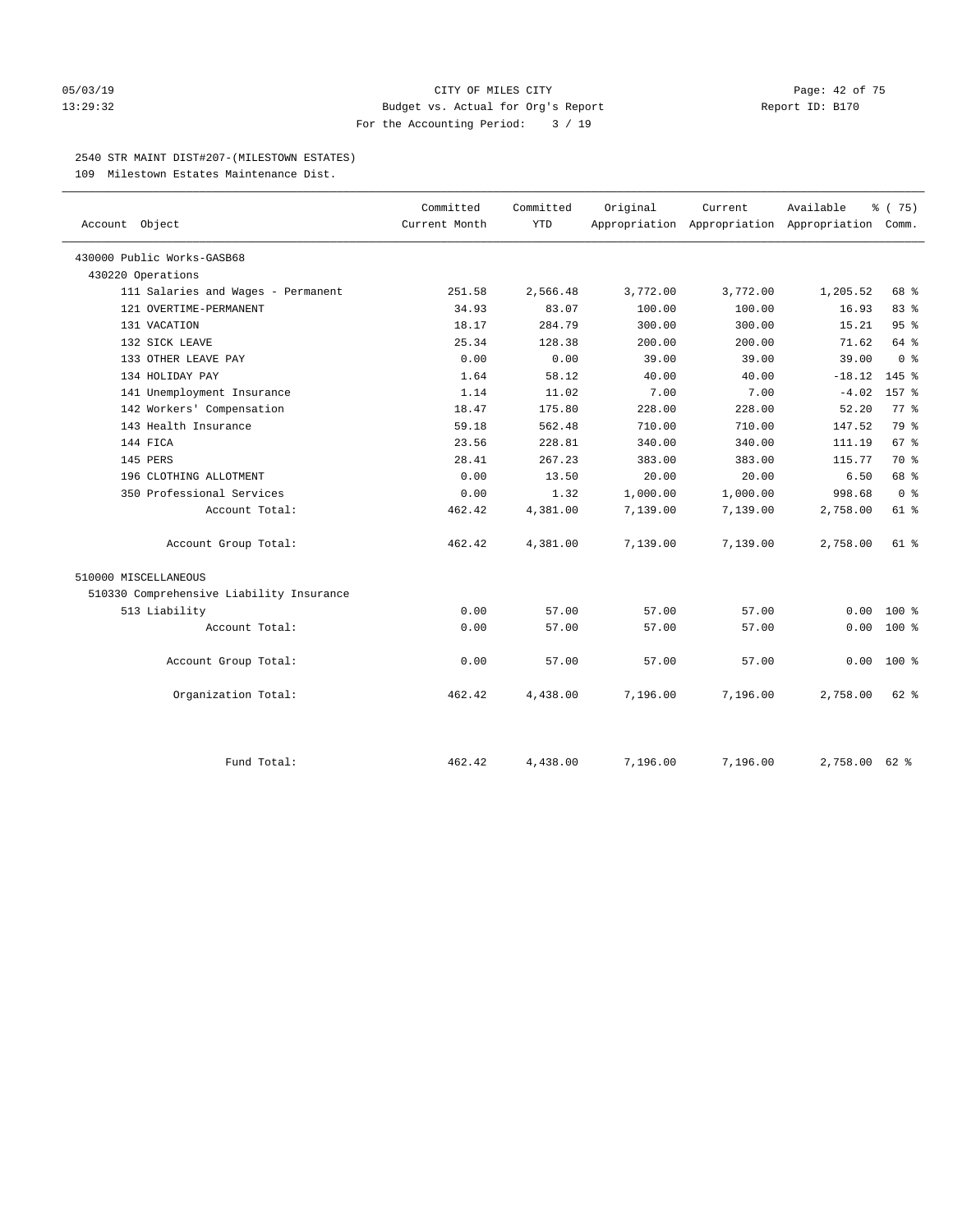#### 05/03/19 Page: 43 of 75 13:29:32 Budget vs. Actual for Org's Report Report ID: B170 For the Accounting Period: 3 / 19

# 2701 Fire Grants

7 Fire

| Object<br>Account                                                            | Committed<br>Current Month | Committed<br><b>YTD</b> | Original<br>Appropriation | Current<br>Appropriation | Available<br>Appropriation | 8 (75)<br>Comm. |
|------------------------------------------------------------------------------|----------------------------|-------------------------|---------------------------|--------------------------|----------------------------|-----------------|
| 420000 PUBLIC SAFETY-GASB68<br>420464 Fire-Turnouts/Accountability Sys Grant |                            |                         |                           |                          |                            |                 |
| 226 Clothing and Uniforms                                                    | 0.00                       | 0.00                    | 359,573.00                | 359,573.00               | 359,573.00                 | 0 <sup>8</sup>  |
| Account Total:                                                               | 0.00                       | 0.00                    | 359,573.00                | 359,573.00               | 359,573.00                 | 0 <sup>8</sup>  |
| Account Group Total:                                                         | 0.00                       | 0.00                    | 359,573.00                | 359,573.00               | 359,573.00                 | 0 <sup>8</sup>  |
| Organization Total:                                                          | 0.00                       | 0.00                    | 359,573.00                | 359,573.00               | 359,573.00                 | 0 <sup>8</sup>  |
| Fund Total:                                                                  | 0.00                       | 0.00                    | 359,573.00                | 359,573.00               | 359,573.00                 | 0 <sup>8</sup>  |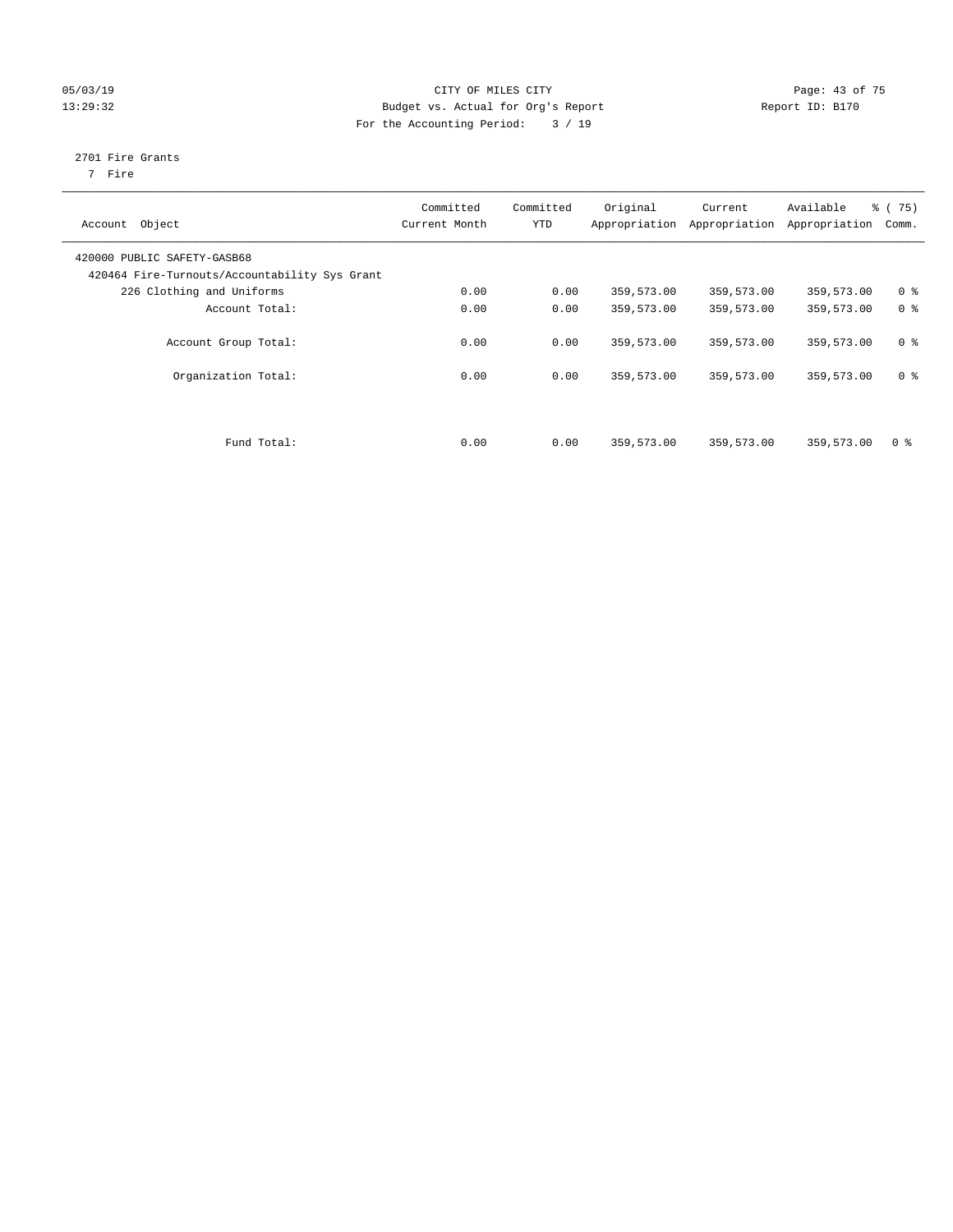#### 05/03/19 Page: 44 of 75 13:29:32 Budget vs. Actual for Org's Report Report ID: B170 For the Accounting Period: 3 / 19

#### 2820 GAS TAX 34 Gas Tax

| Account Object               |                                          | Committed<br>Current Month | Committed<br><b>YTD</b> | Original   | Current<br>Appropriation Appropriation Appropriation | Available | % (75)<br>Comm. |  |
|------------------------------|------------------------------------------|----------------------------|-------------------------|------------|------------------------------------------------------|-----------|-----------------|--|
| 520000 OTHER FINANCING USES  |                                          |                            |                         |            |                                                      |           |                 |  |
|                              | 521000 Interfund Operating Transfers Out |                            |                         |            |                                                      |           |                 |  |
| 820 Transfers to Other Funds |                                          | 320.83                     | 2,887.47                | 3,850.00   | 3,850.00                                             | 962.53    | 75 %            |  |
|                              | Account Total:                           | 320.83                     | 2,887.47                | 3,850.00   | 3,850.00                                             | 962.53    | 75 %            |  |
| 521204 TRANSFER:             | SID 204                                  |                            |                         |            |                                                      |           |                 |  |
| 820 Transfers to Other Funds |                                          | 0.00                       | 42,696.30               | 87, 318.00 | 87,318.00                                            | 44,621.70 | $49*$           |  |
|                              | Account Total:                           | 0.00                       | 42,696.30               | 87, 318.00 | 87,318.00                                            | 44,621.70 | 49 %            |  |
| 521205 TRANSFER:             | SID 205                                  |                            |                         |            |                                                      |           |                 |  |
| 820 Transfers to Other Funds |                                          | 0.00                       | 42,696.30               | 87, 317.00 | 87, 317.00                                           | 44,620.70 | 49 %            |  |
|                              | Account Total:                           | 0.00                       | 42,696.30               | 87, 317.00 | 87,317.00                                            | 44,620.70 | $49*$           |  |
|                              | Account Group Total:                     | 320.83                     | 88,280.07               | 178,485.00 | 178,485.00                                           | 90,204.93 | $49*$           |  |
|                              | Organization Total:                      | 320.83                     | 88,280.07               | 178,485.00 | 178,485.00                                           | 90,204.93 | $49*$           |  |
|                              |                                          |                            |                         |            |                                                      |           |                 |  |
|                              | Fund Total:                              | 320.83                     | 88,280.07               | 178,485.00 | 178,485.00                                           | 90,204.93 | $49*$           |  |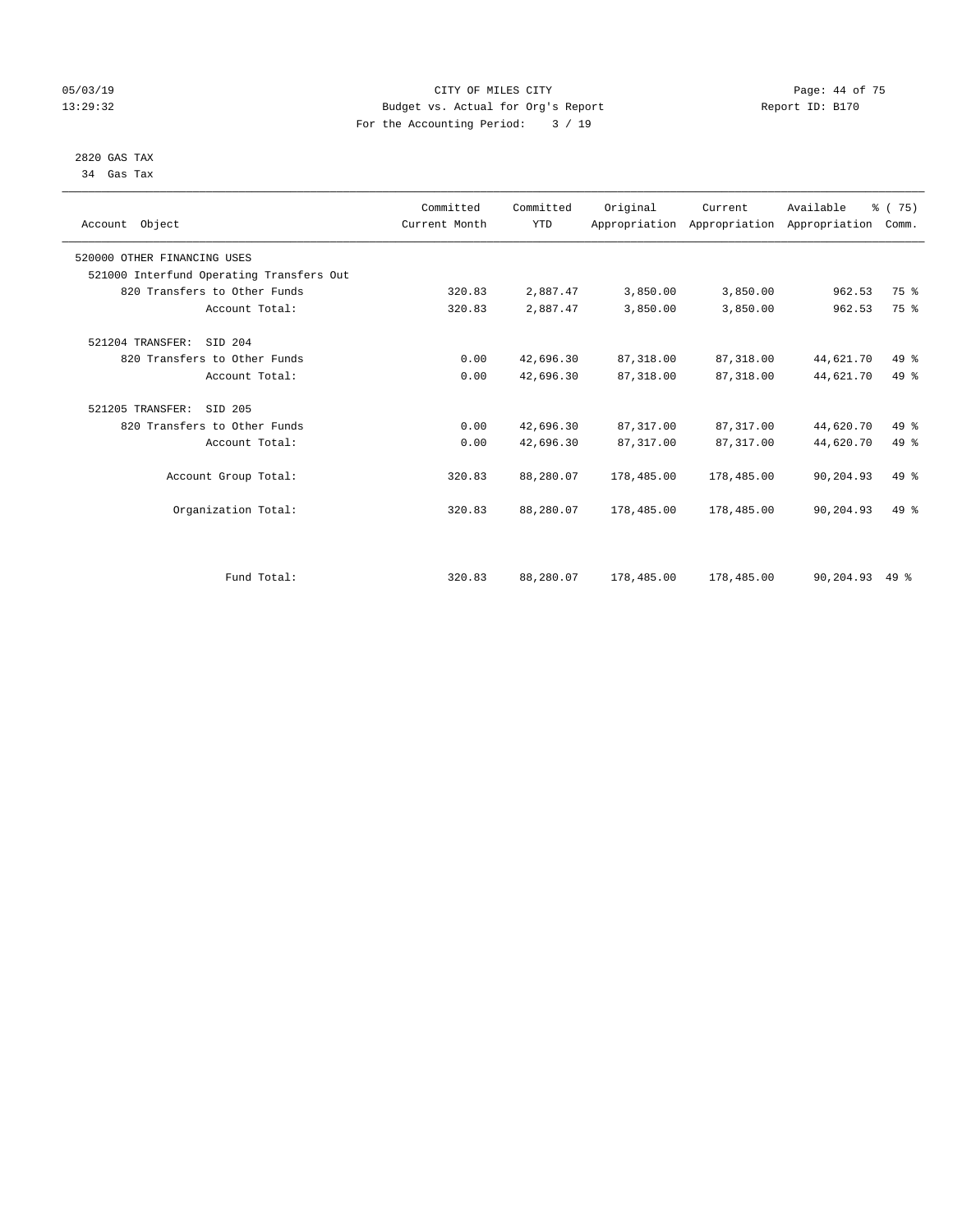#### 05/03/19 Page: 45 of 75 13:29:32 Budget vs. Actual for Org's Report Report ID: B170 For the Accounting Period: 3 / 19

#### 2821 HB473- Fuel Tax 95 HB473

| Object<br>Account                                         | Committed<br>Current Month | Committed<br><b>YTD</b> | Original<br>Appropriation | Current<br>Appropriation | Available<br>Appropriation | 8 (75)<br>Comm. |
|-----------------------------------------------------------|----------------------------|-------------------------|---------------------------|--------------------------|----------------------------|-----------------|
| 430000 Public Works-GASB68<br>430233 Roadway/Re-surfacing |                            |                         |                           |                          |                            |                 |
| 935 HB473 Tax Match Program                               | 0.00                       | 0.00                    | 101,785.00                | 101,785.00               | 101,785.00                 | 0 <sup>8</sup>  |
| Account Total:                                            | 0.00                       | 0.00                    | 101,785.00                | 101,785.00               | 101,785.00                 | 0 <sup>8</sup>  |
| Account Group Total:                                      | 0.00                       | 0.00                    | 101,785.00                | 101,785.00               | 101,785.00                 | 0 <sup>8</sup>  |
| Organization Total:                                       | 0.00                       | 0.00                    | 101,785.00                | 101,785.00               | 101,785.00                 | 0 <sup>8</sup>  |
|                                                           |                            |                         |                           |                          |                            |                 |
| Fund Total:                                               | 0.00                       | 0.00                    | 101,785.00                | 101,785.00               | 101,785.00                 | 0 %             |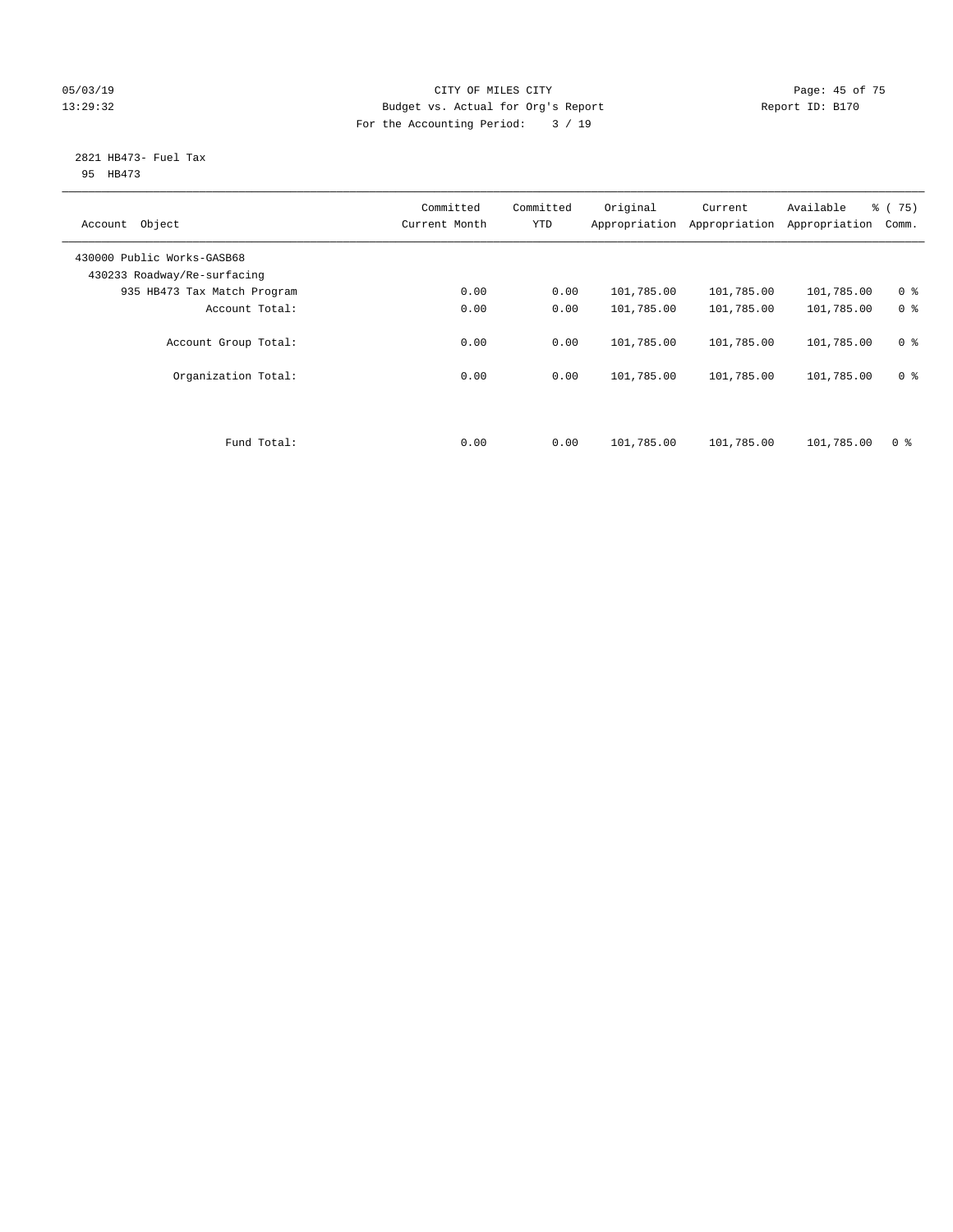#### 05/03/19 Page: 46 of 75 13:29:32 Budget vs. Actual for Org's Report Report ID: B170 For the Accounting Period: 3 / 19

2850 911 EMERGENCY

105 Enhanced 911

| Account Object                              | Committed<br>Current Month | Committed<br><b>YTD</b> | Original   | Current    | Available<br>Appropriation Appropriation Appropriation Comm. | ៖ (75)          |
|---------------------------------------------|----------------------------|-------------------------|------------|------------|--------------------------------------------------------------|-----------------|
| 420000 PUBLIC SAFETY-GASB68                 |                            |                         |            |            |                                                              |                 |
| 420140 Crime Control and Investigation (05) |                            |                         |            |            |                                                              |                 |
| 210 Office Supplies and Materials           | 0.00                       | 0.00                    | 1,000.00   | 1,000.00   | 1,000.00                                                     | 0 <sup>8</sup>  |
| 214 Small Items of Equipment                | 0.00                       | 0.00                    | 2,000.00   | 2,000.00   | 2,000.00                                                     | 0 <sup>8</sup>  |
| 220 Operating Expenses                      | 0.00                       | 72.04                   | 2,000.00   | 2,000.00   | 1,927.96                                                     | 4%              |
| 311 Postage, Box Rent, Etc.                 | 0.00                       | 0.00                    | 100.00     | 100.00     | 100.00                                                       | 0 <sup>°</sup>  |
| 320 Printing, Duplicating, Typing &         | 0.00                       | 0.00                    | 100.00     | 100.00     | 100.00                                                       | 0 <sup>8</sup>  |
| 334 Memberships, Registrations & Dues       | 0.00                       | 0.00                    | 400.00     | 400.00     | 400.00                                                       | 0 <sup>8</sup>  |
| 341 Electric Utility Services               | 48.34                      | 446.12                  | 600.00     | 600.00     | 153.88                                                       | 74 %            |
| 345 Telephone                               | 2,253.93                   | 20, 337.16              | 28,000.00  | 28,000.00  | 7,662.84                                                     | 73.8            |
| 350 Professional Services                   | 8,111.10                   | 57, 166. 12             | 60,000.00  | 60,000.00  | 2,833.88                                                     | 95%             |
| 370 Travel                                  | 0.00                       | 0.00                    | 1,000.00   | 1,000.00   | 1,000.00                                                     | 0 <sup>8</sup>  |
| 380 Training Services                       | 0.00                       | 0.00                    | 3,000.00   | 3,000.00   | 3,000.00                                                     | 0 <sup>8</sup>  |
| 512 Insurance on Vehicles & Equipment       | 0.00                       | 126.20                  | 127.00     | 127.00     | 0.80                                                         | 99 <sup>°</sup> |
| 940 Machinery & Equipment                   | 0.00                       | 1,901.52                | 20,000.00  | 20,000.00  | 18,098.48                                                    | $10*$           |
| 941 911 Eq & Software (2/01)                | 0.00                       | 0.00                    | 25,000.00  | 25,000.00  | 25,000.00                                                    | 0 <sup>8</sup>  |
| Account Total:                              | 10, 413.37                 | 80,049.16               | 143,327.00 | 143,327.00 | 63, 277.84                                                   | 56%             |
| Account Group Total:                        | 10,413.37                  | 80,049.16               | 143,327.00 | 143,327.00 | 63, 277.84                                                   | 56 <sup>8</sup> |
| 520000 OTHER FINANCING USES                 |                            |                         |            |            |                                                              |                 |
| 521000 Interfund Operating Transfers Out    |                            |                         |            |            |                                                              |                 |
| 820 Transfers to Other Funds                | 14,923.00                  | 44,769.00               | 59,693.00  | 59,693.00  | 14,924.00                                                    | 75 %            |
| Account Total:                              | 14,923.00                  | 44,769.00               | 59,693.00  | 59,693.00  | 14,924.00                                                    | 75 %            |
| Account Group Total:                        | 14,923.00                  | 44,769.00               | 59,693.00  | 59,693.00  | 14,924.00                                                    | 75 %            |
| Organization Total:                         | 25, 336.37                 | 124,818.16              | 203,020.00 | 203,020.00 | 78,201.84                                                    | 61 %            |
| Fund Total:                                 | 25, 336.37                 | 124,818.16              | 203,020.00 | 203,020.00 | 78,201.84 61 %                                               |                 |
|                                             |                            |                         |            |            |                                                              |                 |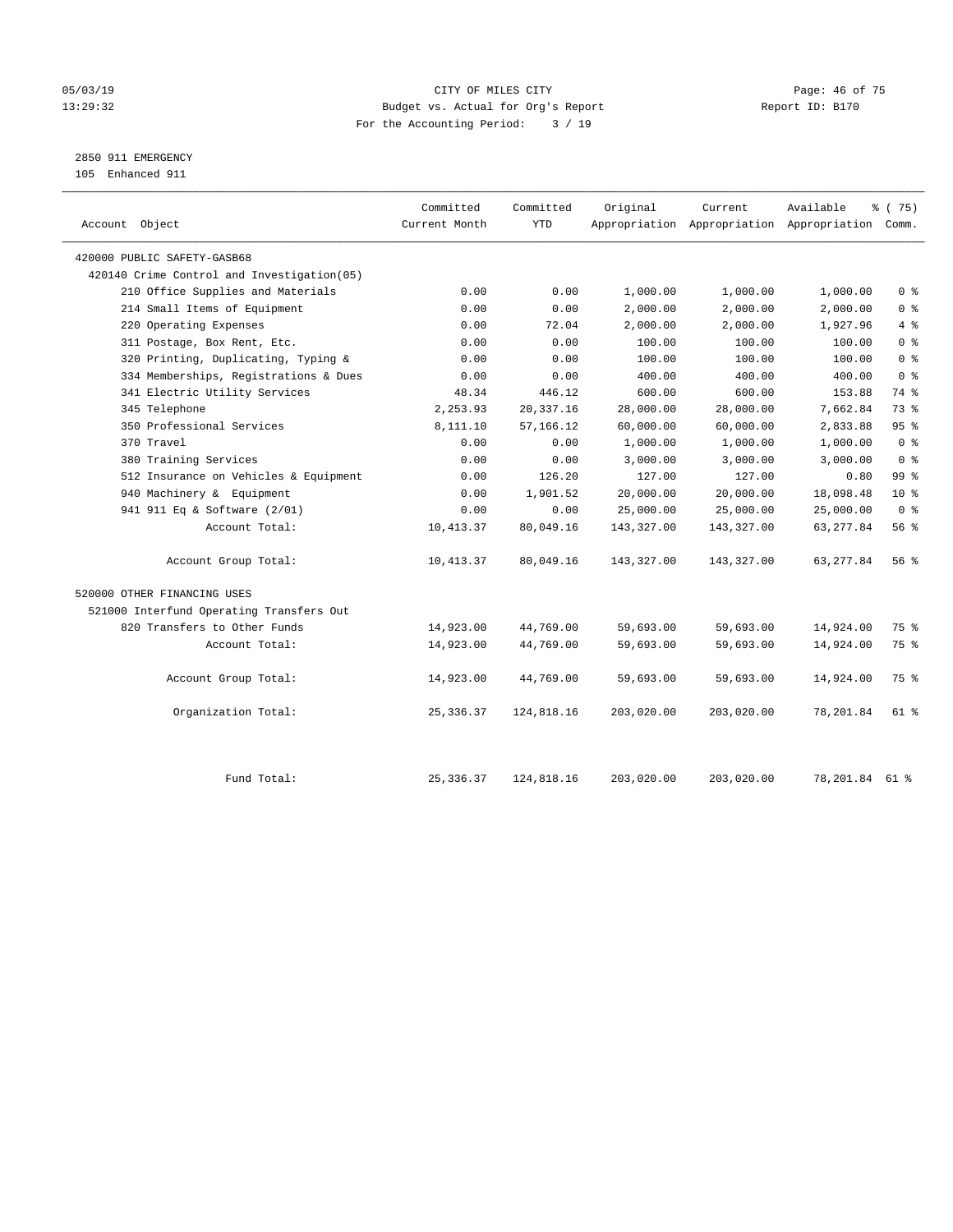#### 05/03/19 Page: 47 of 75 13:29:32 Budget vs. Actual for Org's Report Report ID: B170 For the Accounting Period: 3 / 19

# 2880 LIBRARY GRANTS

39 Partners Program

| Object<br>Account                                                   | Committed<br>Current Month | Committed<br><b>YTD</b> | Original<br>Appropriation | Current<br>Appropriation | Available<br>Appropriation | % (75)<br>Comm. |
|---------------------------------------------------------------------|----------------------------|-------------------------|---------------------------|--------------------------|----------------------------|-----------------|
| 460000 CULTURE AND RECREATION-GASB68<br>460100 Library Services(16) |                            |                         |                           |                          |                            |                 |
| 311 Postage, Box Rent, Etc.                                         | 231.00                     | 1,968.00                | 4,900.00                  | 4,900.00                 | 2,932.00                   | $40*$           |
| 382 Books                                                           | 0.00                       | 0.00                    | 100.00                    | 100.00                   | 100.00                     | 0 <sup>8</sup>  |
| Account Total:                                                      | 231.00                     | 1,968.00                | 5,000.00                  | 5,000.00                 | 3,032.00                   | 39 <sup>8</sup> |
| Account Group Total:                                                | 231.00                     | 1,968.00                | 5,000.00                  | 5,000.00                 | 3,032.00                   | 398             |
| Organization Total:                                                 | 231.00                     | 1,968.00                | 5,000.00                  | 5,000.00                 | 3,032.00                   | 39 <sup>8</sup> |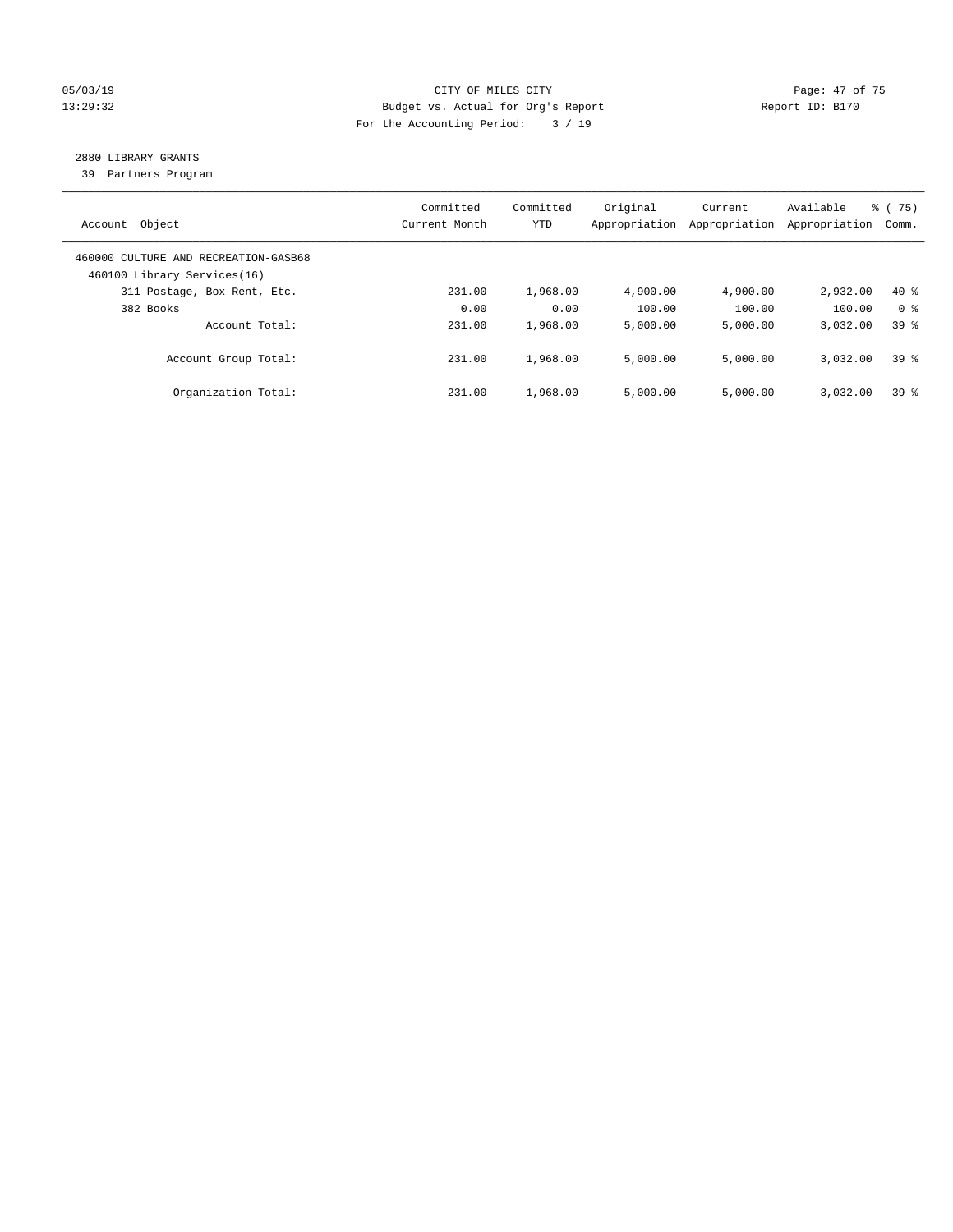#### 05/03/19 Page: 48 of 75 13:29:32 Budget vs. Actual for Org's Report Report ID: B170 For the Accounting Period: 3 / 19

#### 2880 LIBRARY GRANTS

41 Sagebrush Fed/Coal Sev Tax

| Account Object                                                      | Committed<br>Current Month | Committed<br><b>YTD</b> | Original | Current<br>Appropriation Appropriation | Available<br>Appropriation | 8 (75)<br>Comm.    |
|---------------------------------------------------------------------|----------------------------|-------------------------|----------|----------------------------------------|----------------------------|--------------------|
| 460000 CULTURE AND RECREATION-GASB68<br>460100 Library Services(16) |                            |                         |          |                                        |                            |                    |
| 210 Office Supplies and Materials                                   | 0.00                       | 85.24                   | 351.00   | 351.00                                 | 265.76                     | $24$ $\frac{6}{5}$ |
| 350 Professional Services                                           | 0.00                       | 1,483.00                | 3,209.00 | 3,209.00                               | 1,726.00                   | $46$ %             |
| 370 Travel                                                          | 0.00                       | 0.00                    | 550.00   | 550.00                                 | 550.00                     | 0 <sup>8</sup>     |
| 380 Training Services                                               | 0.00                       | 0.00                    | 500.00   | 500.00                                 | 500.00                     | 0 <sup>8</sup>     |
| Account Total:                                                      | 0.00                       | 1,568.24                | 4,610.00 | 4,610.00                               | 3,041.76                   | 34.8               |
| Account Group Total:                                                | 0.00                       | 1,568.24                | 4,610.00 | 4,610.00                               | 3,041.76                   | $34$ $%$           |
| Organization Total:                                                 | 0.00                       | 1,568.24                | 4,610.00 | 4,610.00                               | 3,041.76                   | $34$ $%$           |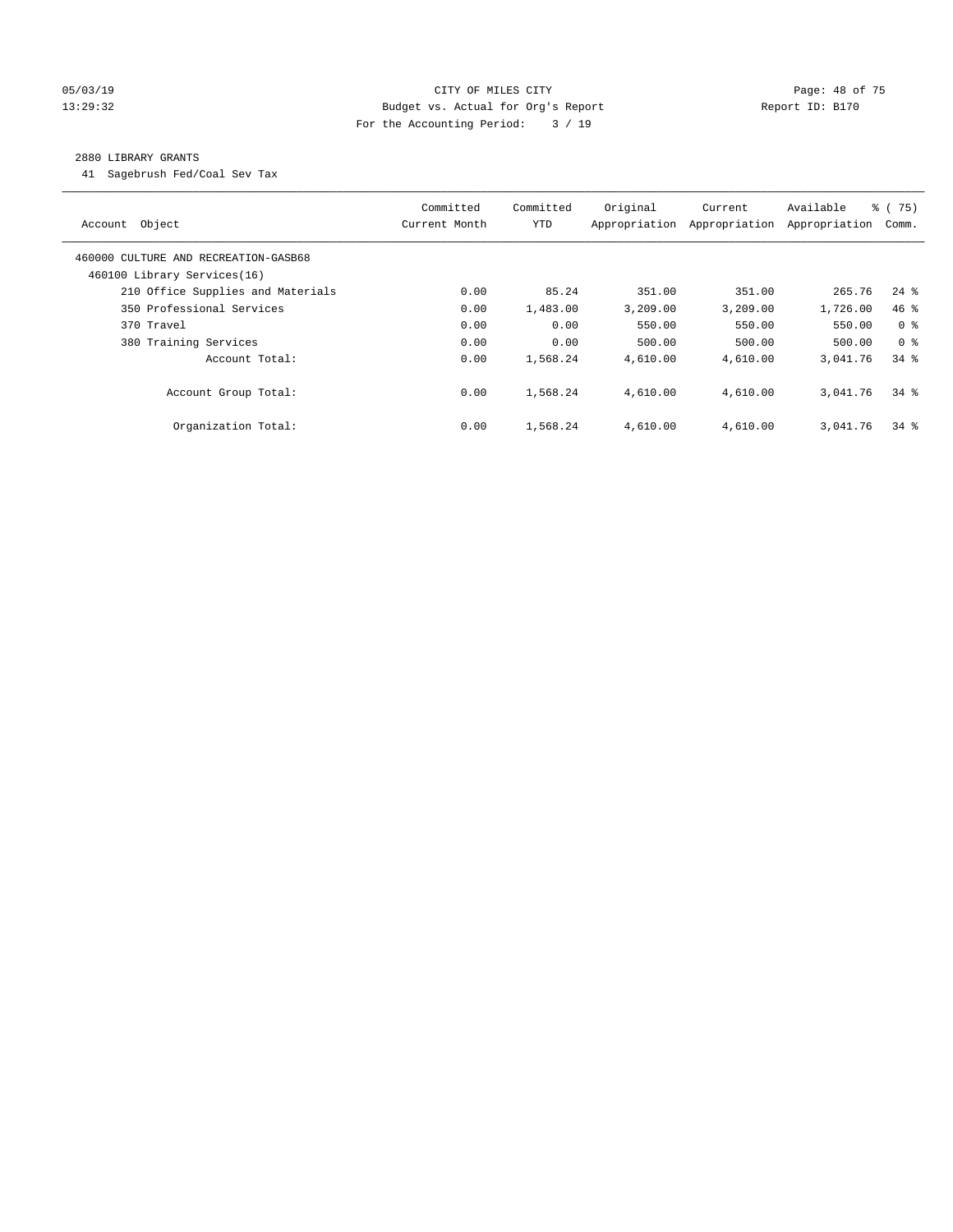#### 05/03/19 Page: 49 of 75 13:29:32 Budget vs. Actual for Org's Report Report ID: B170 For the Accounting Period: 3 / 19

# 2880 LIBRARY GRANTS

44 Humanities Grant

| Account Object                                                      | Committed<br>Current Month | Committed<br><b>YTD</b> | Original | Current<br>Appropriation Appropriation | Available<br>Appropriation | $\frac{1}{6}$ (75)<br>Comm. |
|---------------------------------------------------------------------|----------------------------|-------------------------|----------|----------------------------------------|----------------------------|-----------------------------|
| 460000 CULTURE AND RECREATION-GASB68<br>460100 Library Services(16) |                            |                         |          |                                        |                            |                             |
| 350 Professional Services                                           | 0.00                       | 1,836.00                | 0.00     | 0.00                                   | $-1,836.00$                | $***$ 2                     |
| Account Total:                                                      | 0.00                       | 1,836.00                | 0.00     | 0.00                                   | $-1,836.00$                | $***$ $\frac{6}{5}$         |
| Account Group Total:                                                | 0.00                       | 1,836.00                | 0.00     | 0.00                                   | $-1,836.00$                | $***$ 2                     |
| Organization Total:                                                 | 0.00                       | 1,836.00                | 0.00     | 0.00                                   | $-1,836.00$                | $***$ 2                     |
|                                                                     |                            |                         |          |                                        |                            |                             |
| Fund Total:                                                         | 231.00                     | 5,372.24                | 9,610.00 | 9,610.00                               | 4,237.76                   | 56 %                        |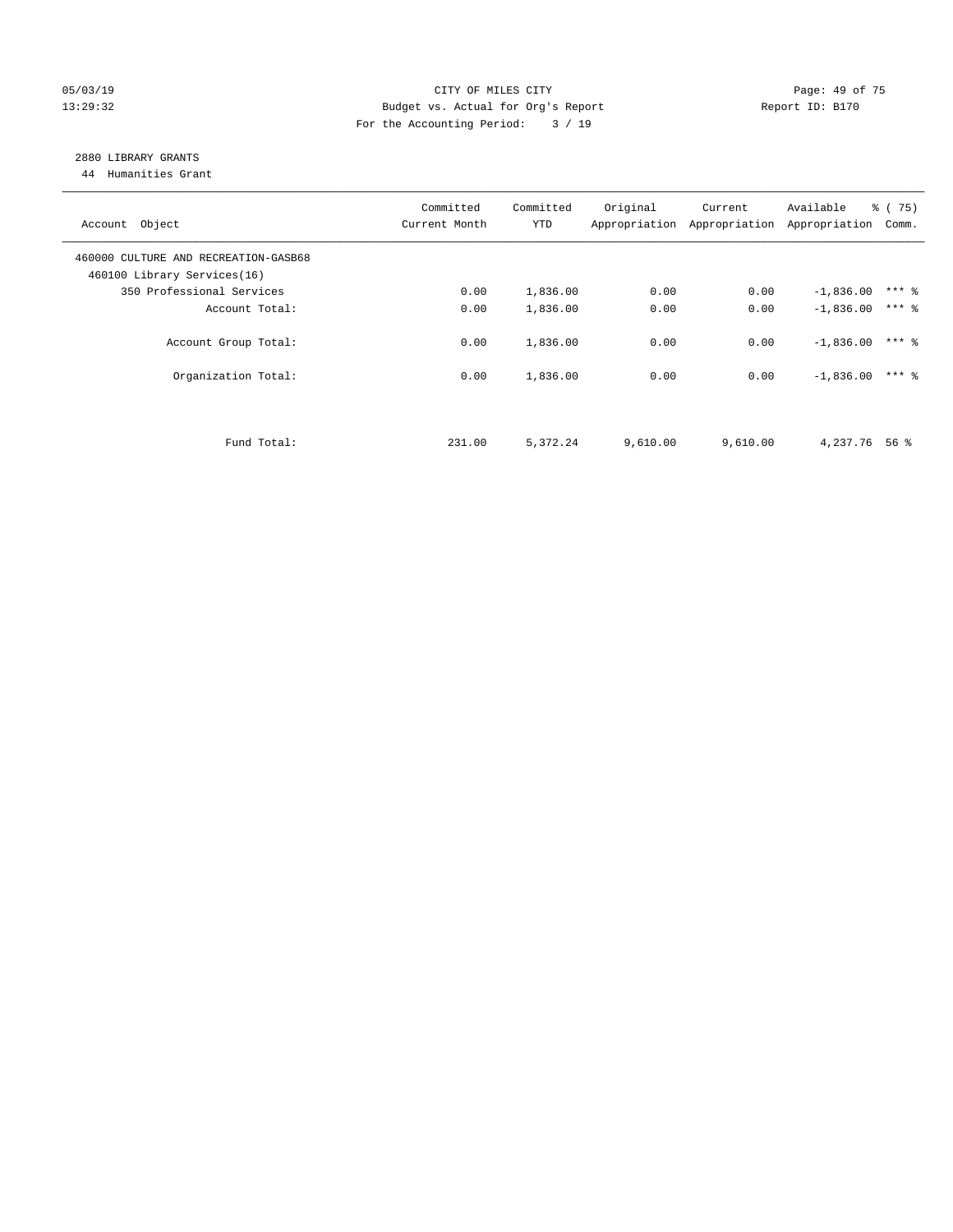#### 05/03/19 Page: 50 of 75 13:29:32 Budget vs. Actual for Org's Report Report ID: B170 For the Accounting Period: 3 / 19

2935 Historic Preservation

11 Historic Preservation

| Account Object                              | Committed<br>Current Month | Committed<br><b>YTD</b> | Original  | Current   | Available<br>Appropriation Appropriation Appropriation Comm. | % (75)          |
|---------------------------------------------|----------------------------|-------------------------|-----------|-----------|--------------------------------------------------------------|-----------------|
| 460000 CULTURE AND RECREATION-GASB68        |                            |                         |           |           |                                                              |                 |
| 460461 Historic Preservation-Administration |                            |                         |           |           |                                                              |                 |
| 111 Salaries and Wages - Permanent          | 0.00                       | 650.23                  | 1,968.00  | 1,968.00  | 1,317.77                                                     | 33 %            |
| 131 VACATION                                | 0.00                       | 0.00                    | 60.00     | 60.00     | 60.00                                                        | 0 <sup>8</sup>  |
| 132 SICK LEAVE                              | 0.00                       | 7.53                    | 60.00     | 60.00     | 52.47                                                        | 13 <sup>8</sup> |
| 133 OTHER LEAVE PAY                         | 0.00                       | 8.38                    | 100.00    | 100.00    | 91.62                                                        | 8 %             |
| 141 Unemployment Insurance                  | 0.00                       | 2.36                    | 3.00      | 3.00      | 0.64                                                         | 79 %            |
| 142 Workers' Compensation                   | 0.00                       | 8.46                    | 28.00     | 28.00     | 19.54                                                        | $30*$           |
| 144 FICA                                    | 0.00                       | 51.31                   | 167.00    | 167.00    | 115.69                                                       | $31$ %          |
| 145 PERS                                    | 0.00                       | 55.72                   | 185.00    | 185.00    | 129.28                                                       | $30*$           |
| 196 CLOTHING ALLOTMENT                      | 0.00                       | 4.88                    | 87.00     | 87.00     | 82.12                                                        | 6 <sup>°</sup>  |
| 210 Office Supplies and Materials           | 0.00                       | 25.50                   | 1,700.00  | 1,700.00  | 1,674.50                                                     | 2 <sup>°</sup>  |
| 220 Operating Expenses                      | 0.00                       | 17.60                   | 2,333.00  | 2,333.00  | 2,315.40                                                     | 1 <sup>8</sup>  |
| 311 Postage, Box Rent, Etc.                 | 0.00                       | 3.16                    | 100.00    | 100.00    | 96.84                                                        | 3 <sup>8</sup>  |
| 320 Printing, Duplicating, Typing &         | 0.00                       | 0.00                    | 300.00    | 300.00    | 300.00                                                       | 0 <sup>8</sup>  |
| 330 Publicity, Subscriptions & Dues         | 0.00                       | 0.00                    | 200.00    | 200.00    | 200.00                                                       | 0 <sup>8</sup>  |
| 331 Publication of Formal & Legal Notices   | 0.00                       | 0.00                    | 150.00    | 150.00    | 150.00                                                       | 0 <sup>8</sup>  |
| 345 Telephone                               | 1.48                       | 14.64                   | 15.00     | 15.00     | 0.36                                                         | 98 %            |
| 347 Internet                                | 1.04                       | 10.67                   | 55.00     | 55.00     | 44.33                                                        | 19 <sup>8</sup> |
| 350 Professional Services                   | 0.00                       | 5.40                    | 1,800.00  | 1,800.00  | 1,794.60                                                     | 0 <sup>8</sup>  |
| 360 Contr R & M                             | 4.87                       | 47.36                   | 39.00     | 39.00     | $-8.36$                                                      | $121$ %         |
| 370 Travel                                  | 0.00                       | 206.00                  | 500.00    | 500.00    | 294.00                                                       | 41 %            |
| 380 Training Services                       | 0.00                       | 0.00                    | 300.00    | 300.00    | 300.00                                                       | 0 <sup>8</sup>  |
| Account Total:                              | 7.39                       | 1,119.20                | 10,150.00 | 10,150.00 | 9,030.80                                                     | $11$ %          |
| Account Group Total:                        | 7.39                       | 1,119.20                | 10,150.00 | 10,150.00 | 9,030.80                                                     | $11$ %          |
| Organization Total:                         | 7.39                       | 1,119.20                | 10,150.00 | 10,150.00 | 9,030.80                                                     | $11$ %          |
| Fund Total:                                 | 7.39                       | 1,119.20                | 10,150.00 | 10,150.00 | 9,030.80                                                     | $11$ %          |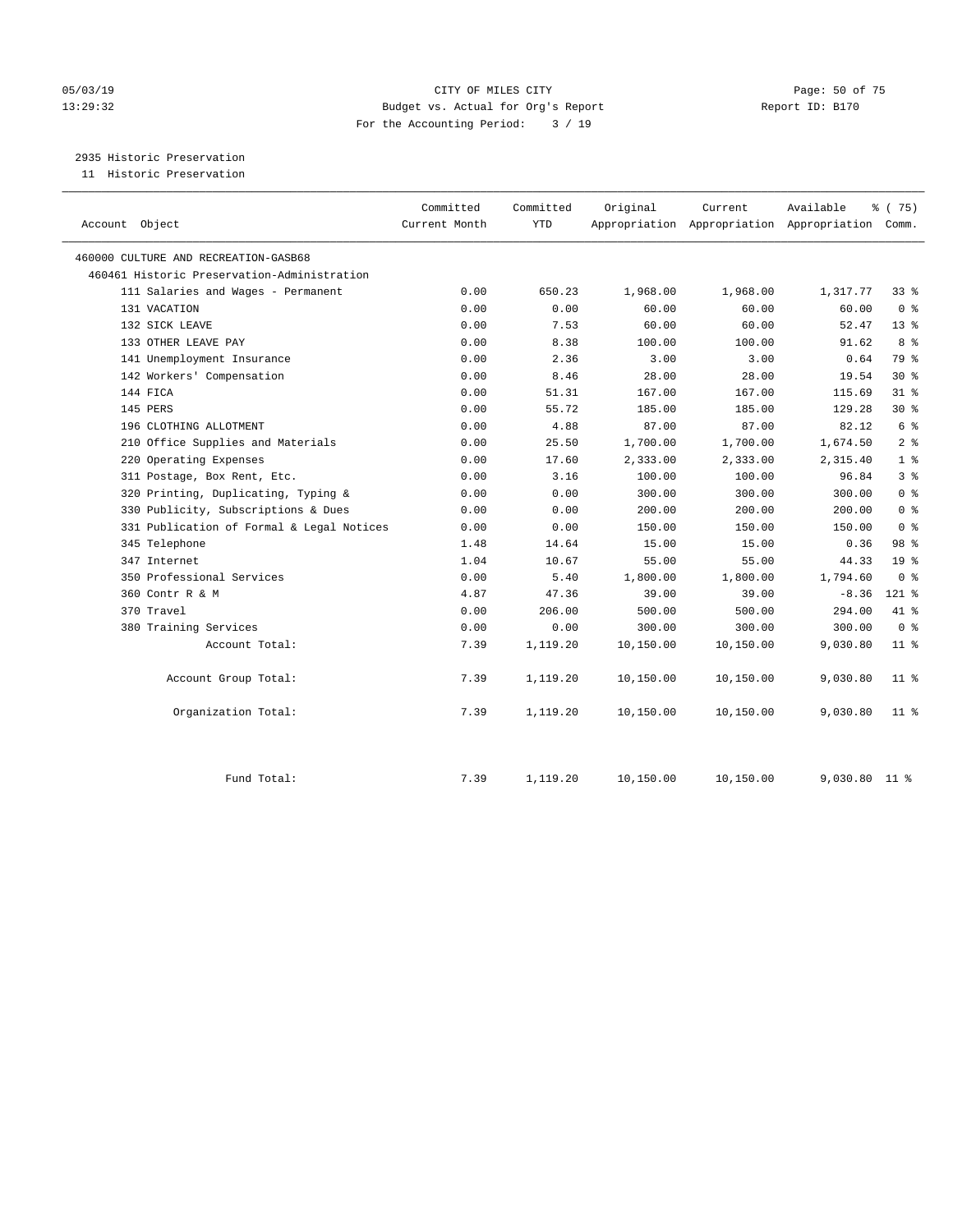#### 05/03/19 Page: 51 of 75 13:29:32 Budget vs. Actual for Org's Report Report ID: B170 For the Accounting Period: 3 / 19

————————————————————————————————————————————————————————————————————————————————————————————————————————————————————————————————————

#### 2985 RETIRED SENIOR VOLUNTEER PROG (RSVP)

15 Retired Senior Volunteer Program

|                                                         | Committed     | Committed    | Original         | Current       | Available                                       | ៖ (75)             |
|---------------------------------------------------------|---------------|--------------|------------------|---------------|-------------------------------------------------|--------------------|
| Account Object                                          | Current Month | YTD          |                  |               | Appropriation Appropriation Appropriation Comm. |                    |
| 450000 Social and Economic Services-GASB68              |               |              |                  |               |                                                 |                    |
| 450330 RSVP Non-Federal                                 |               |              |                  |               |                                                 |                    |
| 111 Salaries and Wages - Permanent                      | 59.07         | 625.30       | 2,000.00         | 2,000.00      | 1,374.70                                        | $31*$              |
| 131 VACATION                                            | 0.00          | 52.07        | 0.00             | 0.00          | $-52.07$                                        | $***$ $_{8}$       |
| 132 SICK LEAVE                                          | 23.31         | 50.82        | 0.00             | 0.00          | $-50.82$                                        | *** 응              |
| 133 OTHER LEAVE PAY                                     | 0.95          | 21.85        | 0.00             | 0.00          | $-21.85$                                        | *** 응              |
| 141 Unemployment Insurance                              | 0.29          | 2.61         | 9.00             | 9.00          | 6.39                                            | 29%                |
| 142 Workers' Compensation                               | 1.05          | 9.37         | 25.00            | 25.00         | 15.63                                           | 37%                |
| 143 Health Insurance                                    | $-73.93$      | 0.00         | 372.00           | 372.00        | 372.00                                          | 0 <sup>8</sup>     |
| 144 FICA                                                | 6.37          | 57.36        | 153.00           | 153.00        | 95.64                                           | 37%                |
| 145 PERS                                                | 7.13          | 64.25        | 138.00           | 138.00        | 73.75                                           | 47 %               |
| 210 Office Supplies and Materials                       | 0.00          | 0.00         | 2,681.00         | 2,681.00      | 2,681.00                                        | 0 <sup>8</sup>     |
| 220 Operating Expenses                                  | 409.27        | 2,681.16     | 5,045.00         | 5,045.00      | 2,363.84                                        | 53%                |
| 311 Postage, Box Rent, Etc.                             | 60.40         | 591.50       | 1,000.00         | 1,000.00      | 408.50                                          | 59 %               |
| 330 Publicity, Subscriptions & Dues                     | 0.00          | 159.60       | 160.00           | 160.00        | 0.40                                            | $100*$             |
| 345 Telephone                                           | 118.58        | 1,064.09     | 1,440.00         | 1,440.00      | 375.91                                          | 74 %               |
| 370 Travel                                              | 0.00          | 1,196.69     | 1,150.00         | 1,150.00      | $-46.69$                                        | $104$ %            |
| 379 Other Travel                                        | 40.35         | 77.65        | 100.00           | 100.00        | 22.35                                           | 78 %               |
| 512 Insurance on Vehicles & Equipment                   | 250.80        | 250.80       | 600.00           | 600.00        | 349.20                                          | $42$ %             |
| 513 Liability                                           | 843.17        | 843.17       | 593.00           | 593.00        | $-250.17$                                       | 142 %              |
| Account Total:                                          | 1,746.81      | 7,748.29     | 15,466.00        | 15,466.00     | 7,717.71                                        | 50%                |
|                                                         |               |              |                  |               |                                                 |                    |
| 450340 RSVP FEDERAL GRANT- FALLON/CUSTER                |               |              |                  |               |                                                 |                    |
| 111 Salaries and Wages - Permanent                      | 2,894.29      | 30,057.69    | 41,500.00        | 41,500.00     | 11,442.31                                       | 72 %               |
| 131 VACATION                                            | 0.00          | 2,551.30     | 4,000.00         | 4,000.00      | 1,448.70                                        | 64 %               |
| 132 SICK LEAVE                                          | 1,142.64      | 2,490.42     | 2,500.00         | 2,500.00      | 9.58                                            | 100 %              |
| 133 OTHER LEAVE PAY                                     | 46.40         | 1,070.32     | 0.00             | 0.00          | $-1,070.32$                                     | $***$ $-$          |
| 141 Unemployment Insurance                              | 14.29         | 126.40       | 216.00           | 216.00        | 89.60                                           | 59%                |
| 142 Workers' Compensation                               | 51.33         | 454.10       | 596.00           | 596.00        | 141.90                                          | 76 %               |
| 143 Health Insurance                                    | 813.28        | 6,541.84     | 8,496.00         | 8,496.00      | 1,954.16                                        | $77$ $\frac{6}{9}$ |
| 144 FICA                                                | 312.39        | 2,763.05     | 3,672.00         | 3,672.00      | 908.95                                          | 75 %               |
| 145 PERS                                                | 349.95        | 3,095.24     | 3,312.00         | 3,312.00      | 216.76                                          | 93%                |
| 210 Office Supplies and Materials                       | 0.00          | 431.86       | 3,187.00         | 3,187.00      | 2,755.14                                        | $14*$              |
| 220 Operating Expenses                                  | 58.50         | 279.06       | 0.00             | 0.00          | $-279.06$                                       | $***$ $-$          |
| 311 Postage, Box Rent, Etc.                             | 160.00        | 162.26       | 0.00             | 0.00          | $-162.26$                                       | $***$ $_{8}$       |
| 334 Memberships, Registrations & Dues                   | 0.00          | 75.00        | 275.00           | 275.00        | 200.00                                          | $27$ %             |
| 370 Travel                                              | 0.00          | 4,665.08     | 6,148.00         | 6,148.00      | 1,482.92                                        | 76 %               |
| 530 Rent                                                | 417.50        | 3,757.50     | 5,010.00         | 5,010.00      | 1,252.50                                        | 75 %               |
| Account Total:                                          | 6,260.57      | 58,521.12    | 78,912.00        | 78,912.00     | 20,390.88                                       | 74 %               |
|                                                         |               |              |                  |               |                                                 |                    |
| 450351 RSVP-Excess                                      |               |              |                  | 2,000.00      |                                                 |                    |
| 111 Salaries and Wages - Permanent                      | 0.00          | 580.17       | 2,000.00<br>9.00 |               | 1,419.83                                        | 29%                |
| 141 Unemployment Insurance<br>142 Workers' Compensation | 0.00<br>0.00  | 2.22<br>7.96 | 25.00            | 9.00<br>25.00 | 6.78<br>17.04                                   | 25%<br>$32$ $%$    |
| 143 Health Insurance                                    | 0.00          | 112.31       | 0.00             | 0.00          | $-112.31$                                       | *** %              |
| 144 FICA                                                | 0.00          | 48.42        | 151.00           | 151.00        | 102.58                                          | $32$ $%$           |
| 145 PERS                                                | 0.00          | 54.24        | 138.00           | 138.00        | 83.76                                           | 39 %               |
| 220 Operating Expenses                                  | 0.00          | 1,420.38     | 2,200.00         | 2,200.00      | 779.62                                          | 65 %               |
| Account Total:                                          | 0.00          | 2,225.70     | 4,523.00         | 4,523.00      | 2,297.30                                        | 49 %               |
|                                                         |               |              |                  |               |                                                 |                    |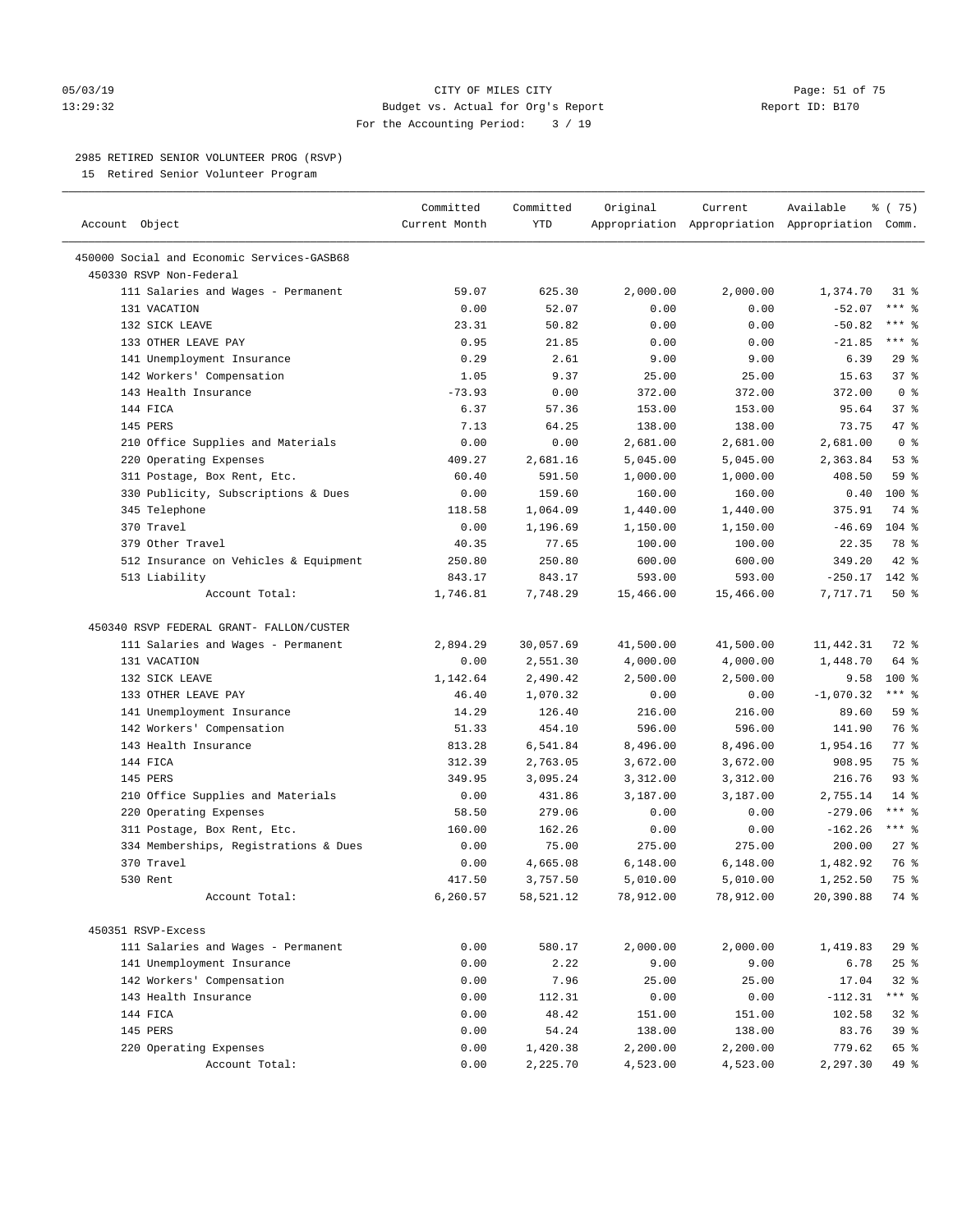#### 05/03/19 Page: 52 of 75 13:29:32 Budget vs. Actual for Org's Report Report ID: B170 For the Accounting Period: 3 / 19

#### 2985 RETIRED SENIOR VOLUNTEER PROG (RSVP)

15 Retired Senior Volunteer Program

| Object<br>Account    | Committed<br>Current Month | Committed<br>YTD | Original<br>Appropriation | Current<br>Appropriation | Available<br>Appropriation | % (75)<br>Comm. |
|----------------------|----------------------------|------------------|---------------------------|--------------------------|----------------------------|-----------------|
| Account Group Total: | 8,007.38                   | 68,495.11        | 98,901.00                 | 98,901.00                | 30,405.89                  | 69 %            |
| Organization Total:  | 8,007.38                   | 68,495.11        | 98,901.00                 | 98,901.00                | 30,405.89                  | 69 %            |
| Fund Total:          | 8,007.38                   | 68,495.11        | 98,901.00                 | 98,901.00                | 30,405.89                  | 69 %            |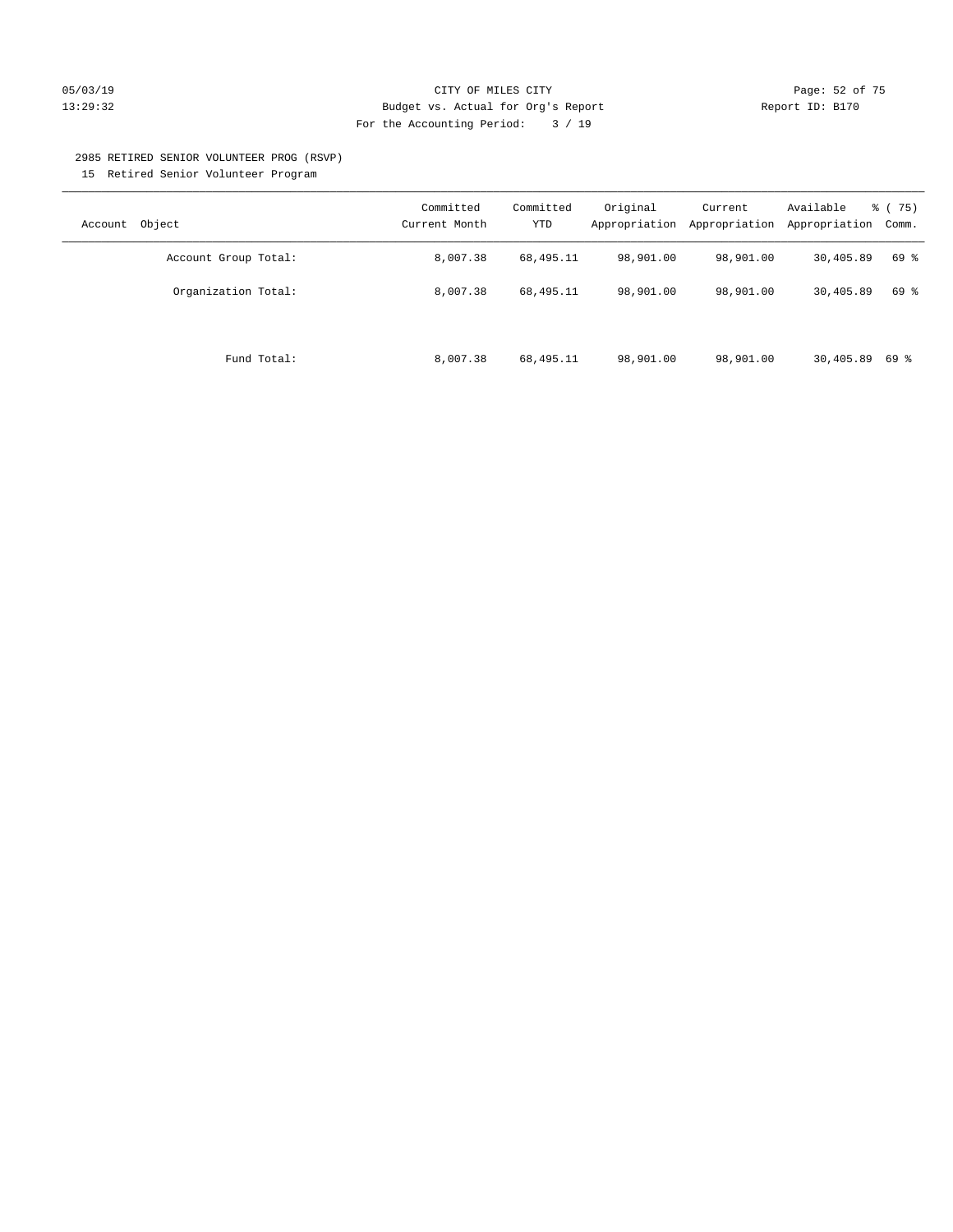#### 05/03/19 Page: 53 of 75 13:29:32 Budget vs. Actual for Org's Report Report ID: B170 For the Accounting Period: 3 / 19

#### 3670 SID 211 110 SID # 211

| Account Object                     | Committed<br>Current Month | Committed<br><b>YTD</b> | Original | Current<br>Appropriation Appropriation | Available<br>Appropriation | % (75)<br>Comm. |
|------------------------------------|----------------------------|-------------------------|----------|----------------------------------------|----------------------------|-----------------|
| 490000 DEBT SERVICE                |                            |                         |          |                                        |                            |                 |
| 490500 Other Debt Service Payments |                            |                         |          |                                        |                            |                 |
| 643 Principal- SID 211             | 0.00                       | 3,758.68                | 3,759.00 | 3,759.00                               | $0.32$ 100 %               |                 |
| 644 Interest- SID 211              | 0.00                       | 1,559.15                | 1,560.00 | 1,560.00                               | 0.85                       | $100*$          |
| Account Total:                     | 0.00                       | 5,317.83                | 5,319.00 | 5,319.00                               | 1.17                       | $100*$          |
| Account Group Total:               | 0.00                       | 5,317.83                | 5,319.00 | 5,319.00                               | $1.17$ 100 %               |                 |
| Organization Total:                | 0.00                       | 5,317.83                | 5,319.00 | 5,319.00                               | $1.17$ 100 %               |                 |
|                                    |                            |                         |          |                                        |                            |                 |
| Fund Total:                        | 0.00                       | 5,317.83                | 5,319.00 | 5,319.00                               | $1.17$ 100 %               |                 |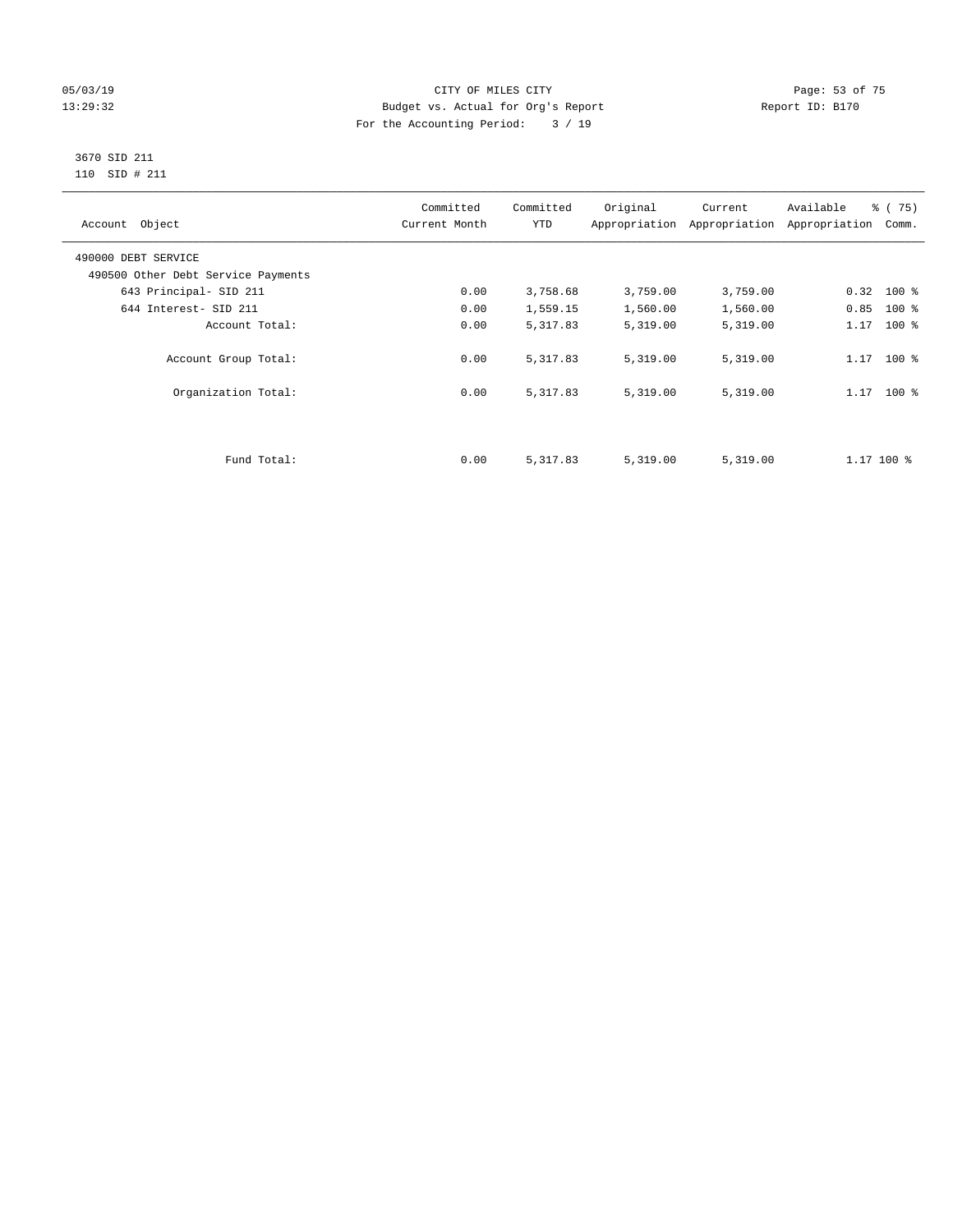#### 05/03/19 Page: 54 of 75 13:29:32 Budget vs. Actual for Org's Report Report ID: B170 For the Accounting Period: 3 / 19

#### 4000 General Fund Capitol Improvement Fund

501 Capital Purchases

| Account Object                                                     | Committed<br>Current Month | Committed<br><b>YTD</b> | Original<br>Appropriation | Current<br>Appropriation | Available<br>Appropriation | % (75)<br>Comm. |
|--------------------------------------------------------------------|----------------------------|-------------------------|---------------------------|--------------------------|----------------------------|-----------------|
| 410000 GENERAL GOVERNMENTGASB68<br>410100 Legislative Services(02) |                            |                         |                           |                          |                            |                 |
| 940 Machinery & Equipment                                          | 0.00                       | 25,799.00               | 93,000.00                 | 128,852.62               | 103,053.62                 | $20*$           |
| Account Total:                                                     | 0.00                       | 25,799.00               | 93,000.00                 | 128,852.62               | 103,053.62                 | $20*$           |
| Account Group Total:<br>Organization Total:                        | 0.00<br>0.00               | 25,799.00<br>25,799.00  | 93,000.00<br>93,000.00    | 128,852.62<br>128,852.62 | 103,053.62<br>103,053.62   | $20*$<br>$20*$  |
| Fund Total:                                                        | 0.00                       | 25,799.00               | 93,000.00                 | 128,852.62               | 103,053.62                 | 20 %            |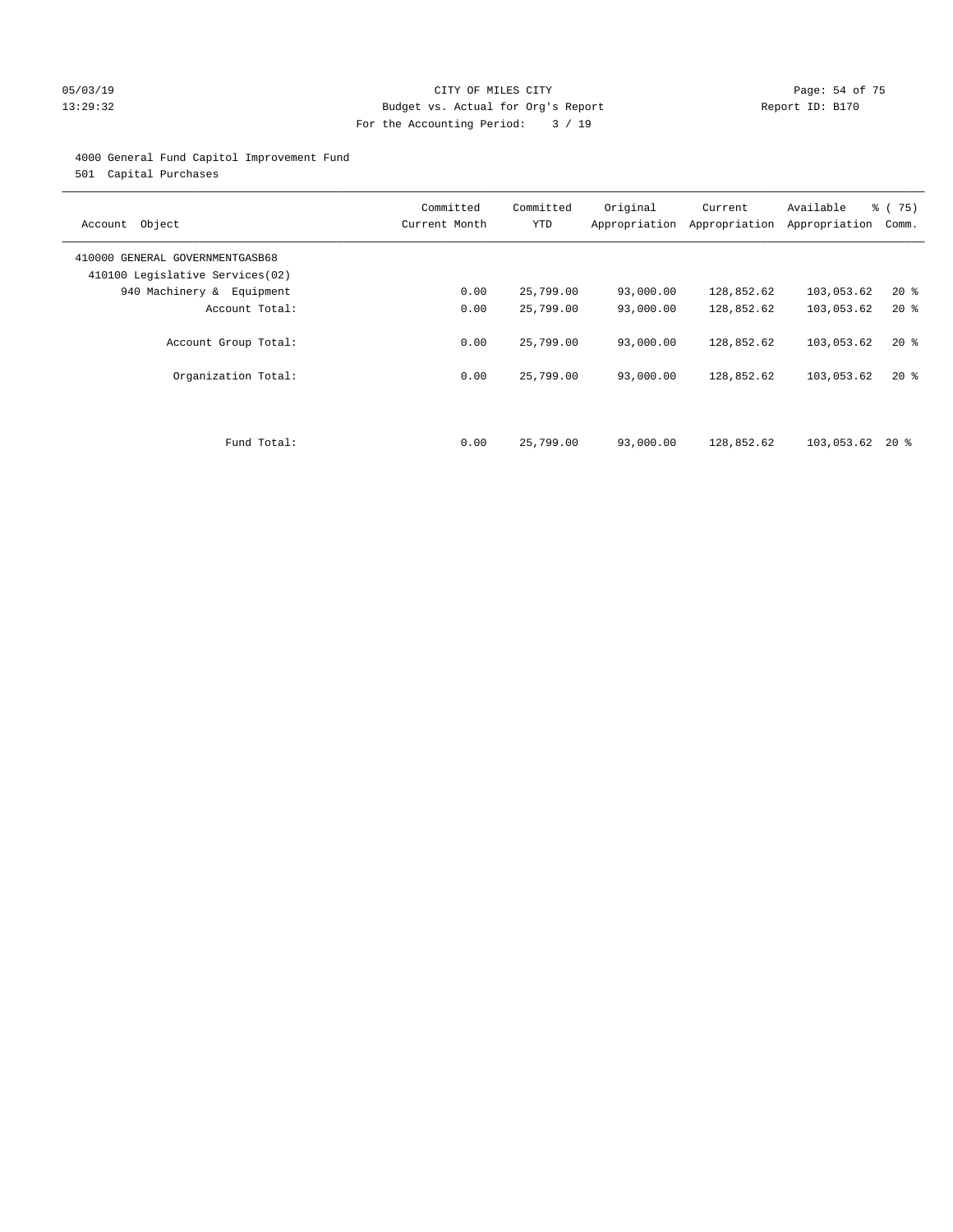#### 05/03/19 Page: 55 of 75 13:29:32 Budget vs. Actual for Org's Report Report ID: B170 For the Accounting Period: 3 / 19

#### 4050 Ambulance Capital Improvement Fund

10 Ambulance

| Account Object                                                             | Committed<br>Current Month | Committed<br><b>YTD</b> | Original  | Current<br>Appropriation Appropriation | Available<br>Appropriation | 8 (75)<br>Comm. |
|----------------------------------------------------------------------------|----------------------------|-------------------------|-----------|----------------------------------------|----------------------------|-----------------|
| 420000 PUBLIC SAFETY-GASB68<br>420730 Emergency Medical Services-Ambulance |                            |                         |           |                                        |                            |                 |
| 940 Machinery & Equipment                                                  | 0.00                       | 0.00                    | 13,779.00 | 13,779.00                              | 13,779.00                  | 0 <sup>8</sup>  |
| Account Total:                                                             | 0.00                       | 0.00                    | 13,779.00 | 13,779.00                              | 13,779.00                  | 0 <sup>8</sup>  |
| Account Group Total:                                                       | 0.00                       | 0.00                    | 13,779.00 | 13,779.00                              | 13,779.00                  | 0 <sup>8</sup>  |
| Organization Total:                                                        | 0.00                       | 0.00                    | 13,779.00 | 13,779.00                              | 13,779.00                  | 0 <sup>8</sup>  |
|                                                                            |                            |                         |           |                                        |                            |                 |
| Fund Total:                                                                | 0.00                       | 0.00                    | 13,779.00 | 13,779.00                              | 13,779.00                  | 0 %             |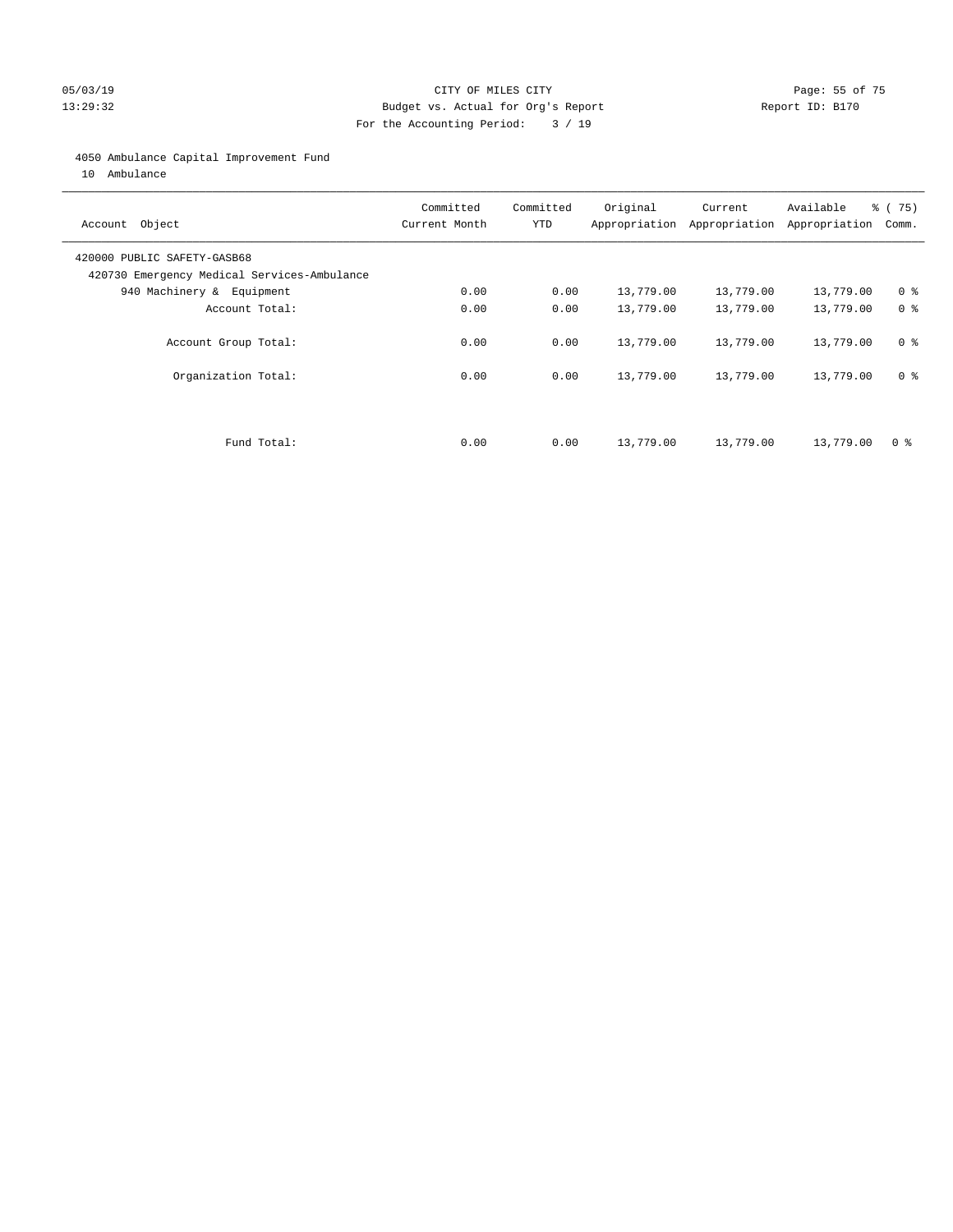#### 05/03/19 Page: 56 of 75 13:29:32 Budget vs. Actual for Org's Report Report ID: B170 For the Accounting Period: 3 / 19

#### 4060 CAPITAL IMPROV-PUBLIC WORKS

911 Public Works Operations

| Object<br>Account                                         | Committed<br>Current Month | Committed<br><b>YTD</b> | Original<br>Appropriation | Current<br>Appropriation | Available<br>Appropriation | 8 (75)<br>Comm. |
|-----------------------------------------------------------|----------------------------|-------------------------|---------------------------|--------------------------|----------------------------|-----------------|
| 430000 Public Works-GASB68<br>430233 Roadway/Re-surfacing |                            |                         |                           |                          |                            |                 |
| 940 Machinery &<br>Equipment                              | 0.00                       | 21,000.00               | 275,000.00                | 275,000.00               | 254,000.00                 | 8 %             |
| Account Total:                                            | 0.00                       | 21,000.00               | 275,000.00                | 275,000.00               | 254,000.00                 | 8 %             |
| Account Group Total:<br>Organization Total:               | 0.00<br>0.00               | 21,000.00<br>21,000.00  | 275,000.00<br>275,000.00  | 275,000.00<br>275,000.00 | 254,000.00<br>254,000.00   | 8 %<br>8 %      |
|                                                           |                            |                         |                           |                          |                            |                 |
| Fund Total:                                               | 0.00                       | 21,000.00               | 275,000.00                | 275,000.00               | 254,000.00                 | 8 %             |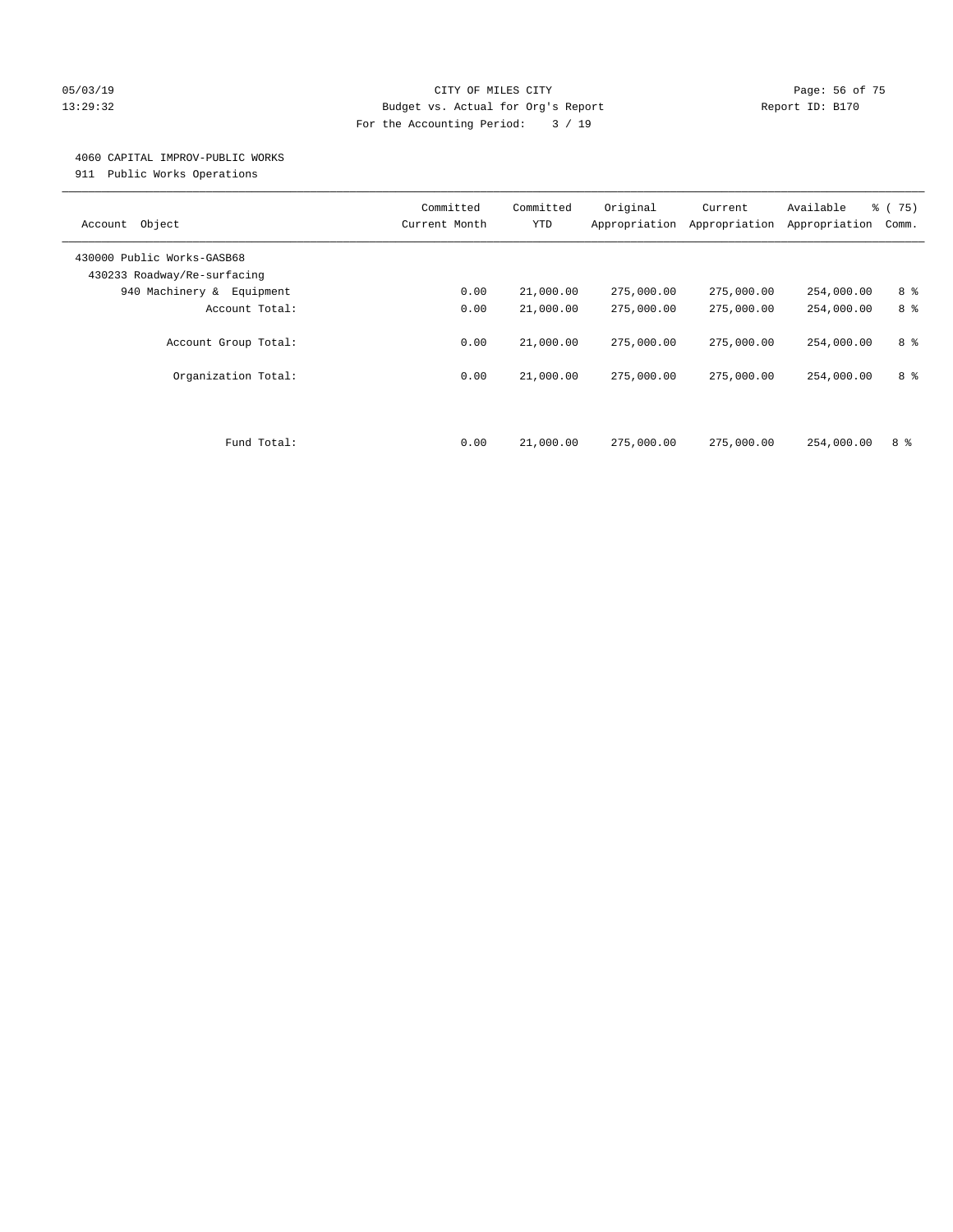#### 05/03/19 Page: 57 of 75 13:29:32 Budget vs. Actual for Org's Report Report ID: B170 For the Accounting Period: 3 / 19

————————————————————————————————————————————————————————————————————————————————————————————————————————————————————————————————————

#### 5210 WATER UTILITY

22 Water Plant

| Account Object                                | Committed<br>Current Month | Committed<br>YTD | Original   | Current     | Available<br>Appropriation Appropriation Appropriation Comm. | % (75)          |
|-----------------------------------------------|----------------------------|------------------|------------|-------------|--------------------------------------------------------------|-----------------|
| 430000 Public Works-GASB68                    |                            |                  |            |             |                                                              |                 |
| 430530 Water Source of Supply and Pumping(22) |                            |                  |            |             |                                                              |                 |
| 111 Salaries and Wages - Permanent            | 16,790.60                  | 181,034.96       | 250,316.00 | 250, 316.00 | 69,281.04                                                    | 72 %            |
| 121 OVERTIME-PERMANENT                        | 1,213.59                   | 6,020.55         | 10,300.00  | 10,300.00   | 4,279.45                                                     | 58 %            |
| 131 VACATION                                  | 1,949.23                   | 14,322.06        | 19,500.00  | 19,500.00   | 5,177.94                                                     | 73 %            |
| 132 SICK LEAVE                                | 389.11                     | 6,665.47         | 5,500.00   | 5,500.00    | $-1, 165.47$                                                 | $121$ %         |
| 133 OTHER LEAVE PAY                           | 0.00                       | 358.26           | 2,729.00   | 2,729.00    | 2,370.74                                                     | $13*$           |
| 134 HOLIDAY PAY                               | 0.00                       | 5,257.08         | 5,400.00   | 5,400.00    | 142.92                                                       | 97%             |
| 141 Unemployment Insurance                    | 71.24                      | 751.55           | 441.00     | 441.00      | $-310.55$                                                    | 170 %           |
| 142 Workers' Compensation                     | 1,293.88                   | 13,723.53        | 16,838.00  | 16,838.00   | 3, 114.47                                                    | $82$ $%$        |
| 143 Health Insurance                          | 3,698.30                   | 35,946.36        | 49,708.00  | 49,708.00   | 13,761.64                                                    | 72 %            |
| 144 FICA                                      | 1,475.07                   | 15,685.86        | 22,472.00  | 22,472.00   | 6,786.14                                                     | 70 %            |
| 145 PERS                                      | 1,743.39                   | 18,023.72        | 24,880.00  | 24,880.00   | 6,856.28                                                     | 72 %            |
| 196 CLOTHING ALLOTMENT                        | 0.00                       | 930.00           | 480.00     | 480.00      | $-450.00$                                                    | 194 %           |
| 210 Office Supplies and Materials             | 0.00                       | 119.46           | 250.00     | 250.00      | 130.54                                                       | 48 %            |
| 214 Small Items of Equipment                  | 0.00                       | 106.97           | 3,000.00   | 3,000.00    | 2,893.03                                                     | 4%              |
| 220 Operating Expenses                        | 122.32                     | 1,540.60         | 2,000.00   | 2,000.00    | 459.40                                                       | $77$ $%$        |
| 222 Chemicals, Lab & Med Supplies             | 0.00                       | 0.00             | 150.00     | 150.00      | 150.00                                                       | 0 <sup>8</sup>  |
| 226 Clothing and Uniforms                     | 54.64                      | 282.27           | 600.00     | 600.00      | 317.73                                                       | 47 %            |
| 230 Repair and Maintenance Supplies           | 501.49                     | 4,369.20         | 10,000.00  | 10,000.00   | 5,630.80                                                     | 44 %            |
| 231 Gas, Oil, Diesel Fuel, Grease, etc.       | 53.32                      | 1,307.98         | 1,500.00   | 1,500.00    | 192.02                                                       | 87%             |
| 241 Consumable Tools                          | 16.77                      | 26.35            | 200.00     | 200.00      | 173.65                                                       | $13*$           |
| 311 Postage, Box Rent, Etc.                   | 0.00                       | 25.14            | 50.00      | 50.00       | 24.86                                                        | $50*$           |
| 330 Publicity, Subscriptions & Dues           | 0.00                       | 70.00            | 200.00     | 200.00      | 130.00                                                       | 35%             |
| 334 Memberships, Registrations & Dues         | 0.00                       | 75.00            | 400.00     | 400.00      | 325.00                                                       | 19 <sup>°</sup> |
| 341 Electric Utility Services                 | 4,177.56                   | 47,530.14        | 66,500.00  | 66,500.00   | 18,969.86                                                    | 71 %            |
| 344 Gas Utility Service                       | 2,367.51                   | 5,976.57         | 15,000.00  | 15,000.00   | 9,023.43                                                     | 40 %            |
| 345 Telephone                                 | 79.12                      | 672.60           | 1,000.00   | 1,000.00    | 327.40                                                       | 67%             |
| 346 Garbage Service                           | 0.00                       | 362.24           | 700.00     | 700.00      | 337.76                                                       | $52$ $%$        |
| 347 Internet                                  | 80.20                      | 721.85           | 1,100.00   | 1,100.00    | 378.15                                                       | 66 %            |
| 350 Professional Services                     | 0.00                       | 278.30           | 500.00     | 500.00      | 221.70                                                       | 56%             |
| 352 Wtr/Swr Lab Testing                       | 0.00                       | 477.00           | 1,000.00   | 1,000.00    | 523.00                                                       | 48 %            |
| 357 Architectual, Engineering Serv Etc.       | 0.00                       | 0.00             | 10,000.00  | 10,000.00   | 10,000.00                                                    | 0 <sup>8</sup>  |
| 360 Contr R & M                               | 302.38                     | 1,273.88         | 130,000.00 | 130,000.00  | 128,726.12                                                   | 1 <sup>8</sup>  |
| 363 R&M Vehicles/Equip/Labor-PW               | 1,005.00                   | 2,345.19         | 2,000.00   | 2,000.00    | $-345.19$                                                    | 117 %           |
| 369 Other Repair and Maintenance              | 0.00                       | 0.00             | 2,000.00   | 2,000.00    | 2,000.00                                                     | 0 <sup>8</sup>  |
| 370 Travel                                    | 0.00                       | 523.26           | 1,000.00   | 1,000.00    | 476.74                                                       | $52$ $%$        |
| 380 Training Services                         | 178.22                     | 856.64           | 2,000.00   | 2,000.00    | 1,143.36                                                     | $43$ %          |
| 382 Books                                     | 0.00                       | 0.00             | 200.00     | 200.00      | 200.00                                                       | 0 <sup>8</sup>  |
| 400 BUILDING MATERIALS                        | 0.00                       | 0.00             | 500.00     | 500.00      | 500.00                                                       | 0 <sup>8</sup>  |
| 511 Insurance on Buildings                    | 0.00                       | 8,371.97         | 8,750.00   | 8,750.00    | 378.03                                                       | 96 %            |
| 512 Insurance on Vehicles & Equipment         | 0.00                       | 283.31           | 284.00     | 284.00      | 0.69                                                         | 100 %           |
| 940 Machinery & Equipment                     | 0.00                       | 34,545.83        | 97,100.00  | 97,100.00   | 62,554.17                                                    | 36%             |
| Account Total:                                | 37,562.94                  | 410,861.15       | 766,548.00 | 766,548.00  | 355,686.85                                                   | $54$ %          |
| Account Group Total:                          | 37,562.94                  | 410,861.15       | 766,548.00 | 766,548.00  | 355,686.85                                                   | $54$ %          |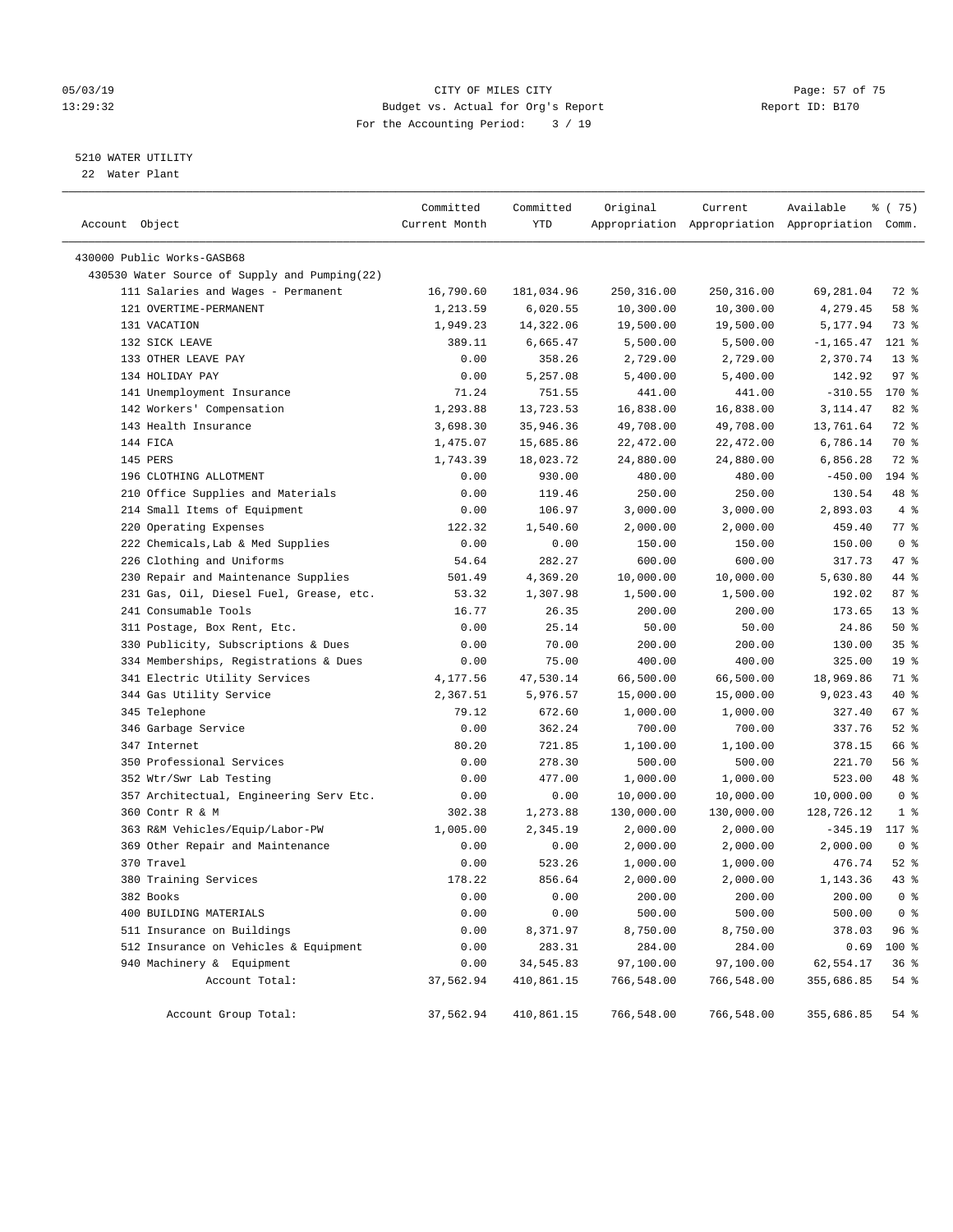#### 05/03/19 Page: 58 of 75 13:29:32 Budget vs. Actual for Org's Report Report ID: B170 For the Accounting Period: 3 / 19

#### 5210 WATER UTILITY 22 Water Plant

| Account Object |                     | Committed<br>Current Month | Committed<br><b>YTD</b> | Original   | Current    | Available % (75)<br>Appropriation Appropriation Appropriation Comm. |  |
|----------------|---------------------|----------------------------|-------------------------|------------|------------|---------------------------------------------------------------------|--|
|                | Organization Total: | 37,562.94                  | 410,861.15              | 766,548.00 | 766,548.00 | 355,686.85 54 %                                                     |  |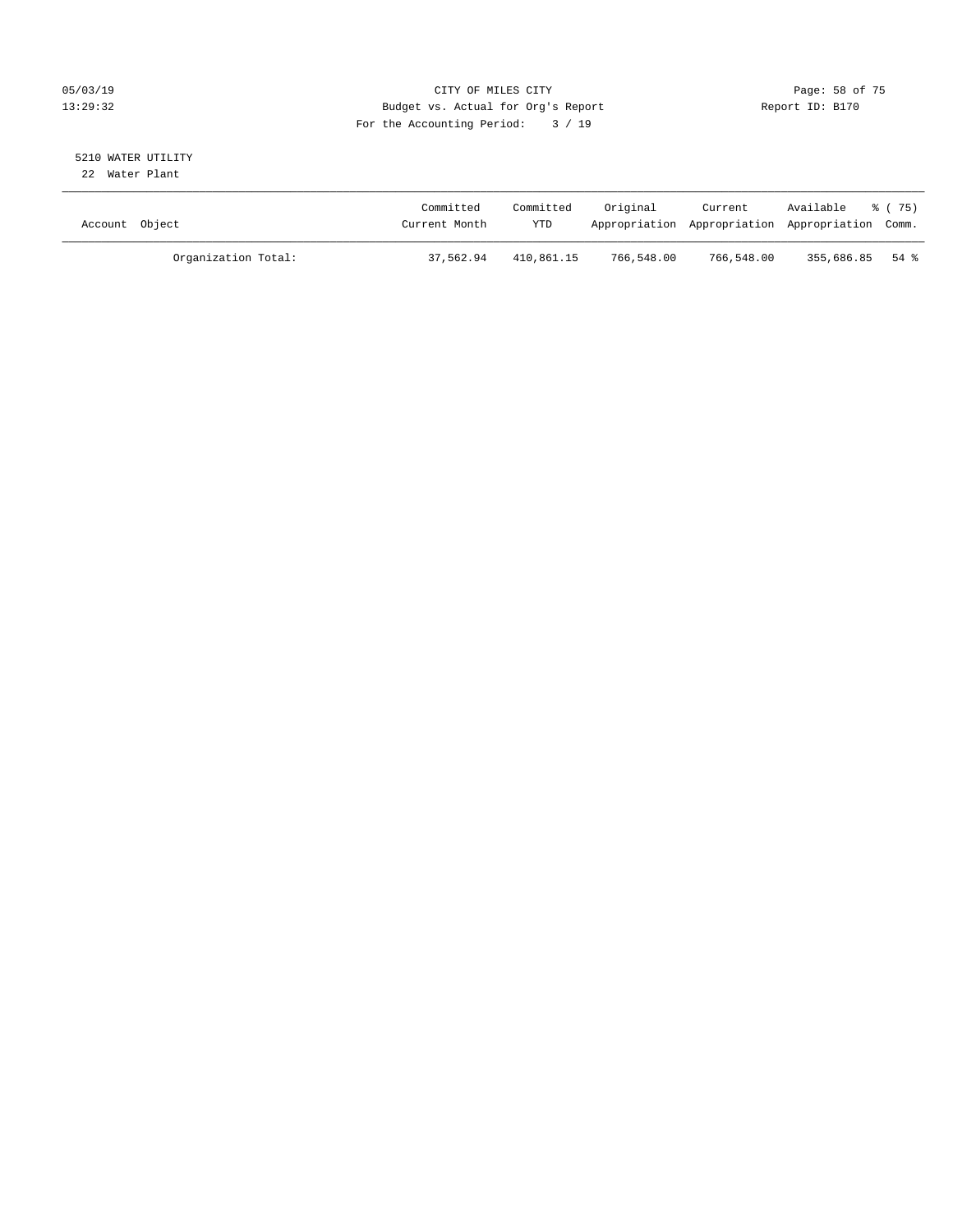#### 05/03/19 Page: 59 of 75 13:29:32 Budget vs. Actual for Org's Report Report ID: B170 For the Accounting Period: 3 / 19

————————————————————————————————————————————————————————————————————————————————————————————————————————————————————————————————————

#### 5210 WATER UTILITY

23 Water Lines

|                                           | Committed     | Committed                 | Original     | Current      | Available                                       | ៖ (75)          |
|-------------------------------------------|---------------|---------------------------|--------------|--------------|-------------------------------------------------|-----------------|
| Account Object                            | Current Month | YTD                       |              |              | Appropriation Appropriation Appropriation Comm. |                 |
|                                           |               |                           |              |              |                                                 |                 |
| 430000 Public Works-GASB68                |               |                           |              |              |                                                 |                 |
| 430550 Transmission and Distribution(23)  |               |                           |              |              |                                                 |                 |
| 111 Salaries and Wages - Permanent        | 9,721.81      | 99,739.76                 | 139,920.00   | 139,920.00   | 40,180.24                                       | 71 %            |
| 121 OVERTIME-PERMANENT                    | 2,001.97      | 7,674.63                  | 10,200.00    | 10,200.00    | 2,525.37                                        | 75 %            |
| 131 VACATION                              | 301.45        | 6,028.23                  | 7,600.00     | 7,600.00     | 1,571.77                                        | 79 %            |
| 132 SICK LEAVE                            | 631.14        | 4,794.08                  | 5,000.00     | 5,000.00     | 205.92                                          | 96 <sup>°</sup> |
| 133 OTHER LEAVE PAY                       | 0.00          | 120.49                    | 3,172.00     | 3,172.00     | 3,051.51                                        | $4\degree$      |
| 134 HOLIDAY PAY                           | 240.32        | 2,019.55                  | 2,100.00     | 2,100.00     | 80.45                                           | 96 %            |
| 141 Unemployment Insurance                | 45.11         | 423.36                    | 252.00       | 252.00       | $-171.36$                                       | 168 %           |
| 142 Workers' Compensation                 | 698.05        | 6,740.61                  | 8,618.00     | 8,618.00     | 1,877.39                                        | 78 %            |
| 143 Health Insurance                      | 2,277.74      | 24,408.49                 | 31,778.00    | 31,778.00    | 7,369.51                                        | 77.8            |
| 144 FICA                                  | 972.21        | 9,003.20                  | 12,851.00    | 12,851.00    | 3,847.80                                        | 70 %            |
| 145 PERS                                  | 1,105.24      | 10,316.22                 | 14,229.00    | 14,229.00    | 3,912.78                                        | 73 %            |
| 196 CLOTHING ALLOTMENT                    | 0.00          | 593.25                    | 800.00       | 800.00       | 206.75                                          | 74 %            |
| 210 Office Supplies and Materials         | 0.00          | 117.30                    | 700.00       | 700.00       | 582.70                                          | $17*$           |
| 214 Small Items of Equipment              | 2,542.04      | 8,999.49                  | 75,000.00    | 75,000.00    | 66,000.51                                       | $12*$           |
| 220 Operating Expenses                    | 570.88        | 10,604.06                 | 35,000.00    | 35,000.00    | 24,395.94                                       | $30*$           |
| 222 Chemicals, Lab & Med Supplies         | 0.00          | 2.36                      | 200.00       | 200.00       | 197.64                                          | 1 <sup>8</sup>  |
| 226 Clothing and Uniforms                 | 54.63         | 544.50                    | 700.00       | 700.00       | 155.50                                          | 78 %            |
| 230 Repair and Maintenance Supplies       | 1,478.44      | 21, 375. 25               | 40,000.00    | 40,000.00    | 18,624.75                                       | 53%             |
| 231 Gas, Oil, Diesel Fuel, Grease, etc.   | 392.96        | 8,342.45                  | 10,000.00    | 10,000.00    | 1,657.55                                        | 83%             |
| 233 Water/Sewer Main Replacement and      | 0.00          | 958.40                    | 10,000.00    | 10,000.00    | 9,041.60                                        | $10*$           |
| 234 Hydrant/Manhole Replacement, Valves   | 0.00          | 5,256.50                  | 40,000.00    | 40,000.00    | 34,743.50                                       | $13*$           |
| 235 Curb Stop Replacement                 | 999.58        | 9,674.22                  | 18,000.00    | 18,000.00    | 8,325.78                                        | $54$ %          |
| 241 Consumable Tools                      | 0.00          | 357.51                    | 1,000.00     | 1,000.00     | 642.49                                          | 36%             |
| 311 Postage, Box Rent, Etc.               | 0.00          | 0.00                      | 100.00       | 100.00       | 100.00                                          | 0 <sup>8</sup>  |
| 320 Printing, Duplicating, Typing &       | 0.00          | 0.00                      | 100.00       | 100.00       | 100.00                                          | 0 <sup>8</sup>  |
| 330 Publicity, Subscriptions & Dues       | 0.00          | 420.00                    | 250.00       | 250.00       | $-170.00$                                       | $168$ %         |
| 331 Publication of Formal & Legal Notices | 0.00          | 122.50                    | 0.00         | 0.00         | $-122.50$                                       | *** 응           |
| 334 Memberships, Registrations & Dues     | 0.00          | 442.00                    | 350.00       | 350.00       | $-92.00$                                        | $126$ %         |
| 341 Electric Utility Services             | 855.77        | 1,160.31                  | 500.00       | 500.00       | $-660.31$                                       | $232$ %         |
| 344 Gas Utility Service                   | $-69.37$      | 269.60                    | 500.00       | 500.00       | 230.40                                          | $54$ %          |
| 345 Telephone                             | 60.34         | 515.29                    | 700.00       | 700.00       | 184.71                                          | 74 %            |
| 347 Internet                              | 11.40         | 102.60                    | 200.00       | 200.00       | 97.40                                           | $51$ %          |
| 350 Professional Services                 | 332.12        | 3,533.50                  | 8,000.00     | 8,000.00     | 4,466.50                                        | 44 %            |
| 357 Architectual, Engineering Serv Etc.   | 0.00          | 0.00                      | 30,000.00    | 30,000.00    | 30,000.00                                       | 0 <sup>8</sup>  |
| 360 Contr R & M                           | 148.59        | 42,054.28                 | 200,000.00   | 200,000.00   | 157,945.72                                      | $21$ %          |
| 363 R&M Vehicles/Equip/Labor-PW           | 9,358.89      | 33,739.65                 | 35,000.00    | 35,000.00    | 1,260.35                                        | 96 %            |
| 369 Other Repair and Maintenance          | 0.00          | 142.98                    | 2,000.00     | 2,000.00     | 1,857.02                                        | 7%              |
| 370 Travel                                | 0.00          | 35.00                     | 1,200.00     | 1,200.00     | 1,165.00                                        | 3%              |
| 380 Training Services                     | 0.00          | 185.00                    | 1,500.00     | 1,500.00     | 1,315.00                                        | $12*$           |
| 382 Books                                 | 0.00          | 0.00                      | 200.00       | 200.00       | 200.00                                          | 0 <sup>8</sup>  |
| 400 BUILDING MATERIALS                    | 0.00          | 328.95                    | 500.00       | 500.00       | 171.05                                          | 66 %            |
| 511 Insurance on Buildings                | 0.00          | 2,752.53                  | 2,753.00     | 2,753.00     | 0.47                                            | 100 %           |
| 512 Insurance on Vehicles & Equipment     | 0.00          | 634.46                    | 635.00       | 635.00       | 0.54                                            | 100 %           |
| 532 Land Rental                           | 0.00          | 1,082.80                  | 1,500.00     | 1,500.00     | 417.20                                          | 72 %            |
| 533 Machinery and Equipment Rental        | 0.00          | 0.00                      | 1,000.00     | 1,000.00     | 1,000.00                                        | 0 <sup>8</sup>  |
| 940 Machinery & Equipment                 | 7,404.75      | 738,143.27                | 1,790,500.00 | 1,790,500.00 | 1,052,356.73                                    | 41 %            |
| Account Total:                            |               | 42, 136.06 1, 063, 758.63 | 2,544,608.00 | 2,544,608.00 | 1,480,849.37                                    | 42 %            |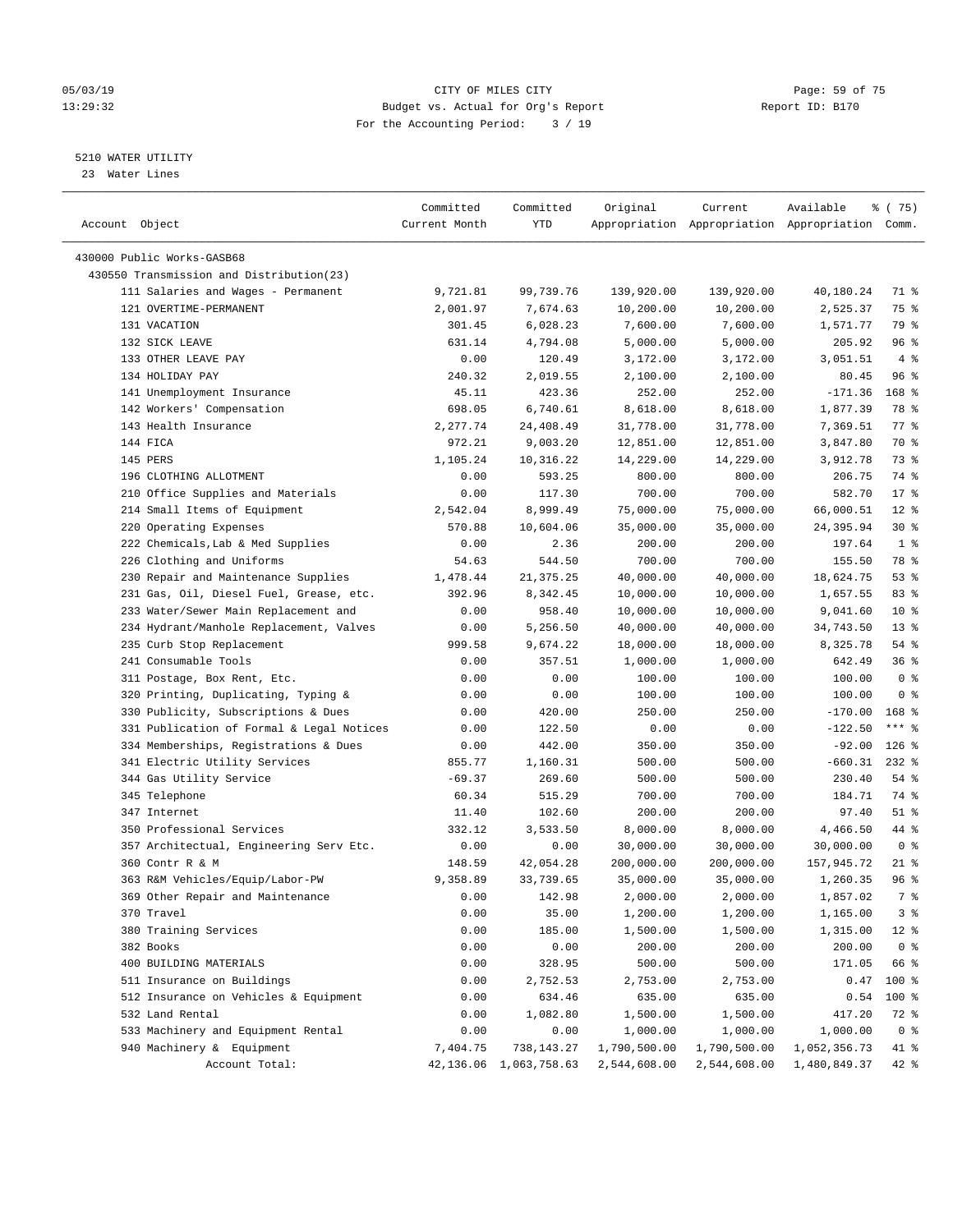#### 05/03/19 Page: 60 of 75 13:29:32 Budget vs. Actual for Org's Report Report ID: B170 For the Accounting Period: 3 / 19

### 5210 WATER UTILITY

23 Water Lines

| Account Object                             | Committed<br>Current Month | Committed<br><b>YTD</b>   | Original     | Current      | Available<br>Appropriation Appropriation Appropriation | % (75)<br>Comm. |  |
|--------------------------------------------|----------------------------|---------------------------|--------------|--------------|--------------------------------------------------------|-----------------|--|
| Account Group Total:                       | 42,136.06                  | 1,063,758.63              | 2,544,608.00 | 2,544,608.00 | 1,480,849.37                                           | $42*$           |  |
| 490000 DEBT SERVICE                        |                            |                           |              |              |                                                        |                 |  |
| 490200 Revenue Bonds                       |                            |                           |              |              |                                                        |                 |  |
| 611 Principal-NE Wtr Line Phase II         | 0.00                       | 9,000.00                  | 17,000.00    | 17,000.00    | 8,000.00                                               | 53%             |  |
| 615 Principal-Northeast Water Ln \$2.2     | 0.00                       | 32,000.00                 | 65,000.00    | 65,000.00    | 33,000.00                                              | 49 %            |  |
| 616 Principal-Carbon Hill Water Tank \$2.2 | 0.00                       | 32,000.00                 | 64,000.00    | 64,000.00    | 32,000.00                                              | $50*$           |  |
| 617 Principal - NE Wtr Line \$500k         | 0.00                       | 7,000.00                  | 15,000.00    | 15,000.00    | 8,000.00                                               | 47 %            |  |
| 618 Principal-Carbon Hill \$500k           | 0.00                       | 7,000.00                  | 15,000.00    | 15,000.00    | 8,000.00                                               | 47 %            |  |
| 622 Interest-NE Wtr Line Phase II          | 0.00                       | 735.00                    | 1,437.00     | 1,437.00     | 702.00                                                 | $51$ $%$        |  |
| 631 Interest - NE Wtr Line \$500k          | 0.00                       | 5,252.50                  | 10,409.00    | 10,409.00    | 5,156.50                                               | 50%             |  |
| 632 Interest - Carbon Hill Wtr Tank \$500k | 0.00                       | 5,252.50                  | 10,409.00    | 10,409.00    | 5,156.50                                               | 50%             |  |
| 634 Interest-Northeast Wtr Ln \$2.2        | 0.00                       | 25,575.00                 | 50,670.00    | 50,670.00    | 25,095.00                                              | 50%             |  |
| 638 Interest-Carbon Hill Tank \$2.2        | 0.00                       | 24,915.00                 | 49,350.00    | 49,350.00    | 24,435.00                                              | 50%             |  |
| Account Total:                             | 0.00                       | 148,730.00                | 298, 275.00  | 298,275.00   | 149,545.00                                             | 50%             |  |
| Account Group Total:                       | 0.00                       | 148,730.00                | 298, 275.00  | 298, 275.00  | 149,545.00                                             | 50%             |  |
| 520000 OTHER FINANCING USES                |                            |                           |              |              |                                                        |                 |  |
| 521000 Interfund Operating Transfers Out   |                            |                           |              |              |                                                        |                 |  |
| 820 Transfers to Other Funds               | 1,000.00                   | 9,000.00                  | 12,000.00    | 12,000.00    | 3,000.00                                               | 75 %            |  |
| Account Total:                             | 1,000.00                   | 9,000.00                  | 12,000.00    | 12,000.00    | 3,000.00                                               | 75 %            |  |
| Account Group Total:                       | 1,000.00                   | 9,000.00                  | 12,000.00    | 12,000.00    | 3,000.00                                               | 75 %            |  |
| Organization Total:                        |                            | 43, 136.06 1, 221, 488.63 | 2,854,883.00 | 2,854,883.00 | 1,633,394.37                                           | $43$ $%$        |  |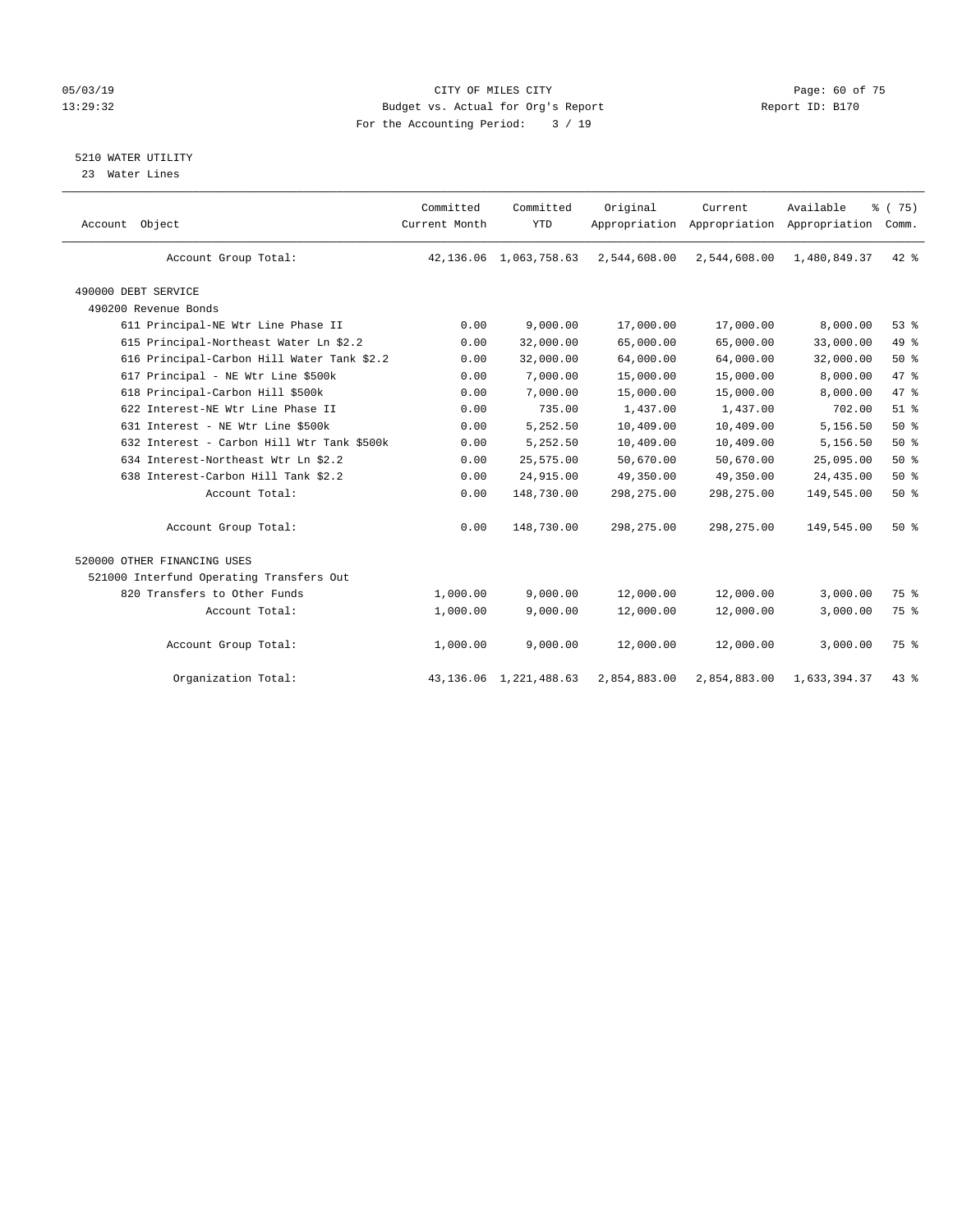#### 05/03/19 Page: 61 of 75 13:29:32 Budget vs. Actual for Org's Report Report ID: B170 For the Accounting Period: 3 / 19

#### 5210 WATER UTILITY

25 Water Administration

| Account Object                            | Committed<br>Current Month | Committed<br><b>YTD</b> | Original   | Current    | Available<br>Appropriation Appropriation Appropriation Comm. | % (75)          |
|-------------------------------------------|----------------------------|-------------------------|------------|------------|--------------------------------------------------------------|-----------------|
| 430000 Public Works-GASB68                |                            |                         |            |            |                                                              |                 |
| 430510 Water Administration(25)           |                            |                         |            |            |                                                              |                 |
| 111 Salaries and Wages - Permanent        | 2,004.78                   | 18,047.23               | 24,560.00  | 24,560.00  | 6,512.77                                                     | 73 %            |
| 121 OVERTIME-PERMANENT                    | 0.00                       | 0.00                    | 120.00     | 120.00     | 120.00                                                       | 0 <sup>8</sup>  |
| 131 VACATION                              | 41.74                      | 531.56                  | 1,700.00   | 1,700.00   | 1,168.44                                                     | 318             |
| 132 SICK LEAVE                            | 33.76                      | 670.38                  | 1,100.00   | 1,100.00   | 429.62                                                       | 61 %            |
| 133 OTHER LEAVE PAY                       | 0.00                       | 0.00                    | 155.00     | 155.00     | 155.00                                                       | 0 <sup>8</sup>  |
| 141 Unemployment Insurance                | 7.28                       | 67.74                   | 42.00      | 42.00      | $-25.74$                                                     | $161$ %         |
| 142 Workers' Compensation                 | 26.15                      | 243.54                  | 348.00     | 348.00     | 104.46                                                       | 70 %            |
| 143 Health Insurance                      | 406.91                     | 3,522.88                | 4,882.00   | 4,882.00   | 1,359.12                                                     | 72 %            |
| 144 FICA                                  | 159.13                     | 1,481.59                | 2,110.00   | 2,110.00   | 628.41                                                       | 70 %            |
| 145 PERS                                  | 178.28                     | 1,649.62                | 2,336.00   | 2,336.00   | 686.38                                                       | 71 %            |
| 196 CLOTHING ALLOTMENT                    | 0.00                       | 119.38                  | 125.00     | 125.00     | 5.62                                                         | 96%             |
| 210 Office Supplies and Materials         | 66.47                      | 731.27                  | 3,200.00   | 3,200.00   | 2,468.73                                                     | $23$ $%$        |
| 214 Small Items of Equipment              | 305.33                     | 431.66                  | 2,000.00   | 2,000.00   | 1,568.34                                                     | $22$ $%$        |
| 220 Operating Expenses                    | 138.38                     | 1,618.82                | 5,900.00   | 5,900.00   | 4,281.18                                                     | 27%             |
| 230 Repair and Maintenance Supplies       | 0.00                       | 0.00                    | 1,000.00   | 1,000.00   | 1,000.00                                                     | 0 <sup>8</sup>  |
| 311 Postage, Box Rent, Etc.               | 585.40                     | 5,549.55                | 7,000.00   | 7,000.00   | 1,450.45                                                     | 79 %            |
| 320 Printing, Duplicating, Typing &       | 0.00                       | 316.63                  | 1,500.00   | 1,500.00   | 1,183.37                                                     | $21$ %          |
| 330 Publicity, Subscriptions & Dues       | 98.59                      | 600.64                  | 1,300.00   | 1,300.00   | 699.36                                                       | 46 %            |
| 345 Telephone                             | 50.01                      | 410.61                  | 600.00     | 600.00     | 189.39                                                       | 68 %            |
| 347 Internet                              | 16.02                      | 104.70                  | 250.00     | 250.00     | 145.30                                                       | 42 %            |
| 350 Professional Services                 | 0.00                       | 4,972.63                | 5,000.00   | 5,000.00   | 27.37                                                        | 99 <sup>8</sup> |
| 360 Contr R & M                           | 140.90                     | 6,594.09                | 8,100.00   | 8,100.00   | 1,505.91                                                     | 81 %            |
| 370 Travel                                | 0.00                       | 0.00                    | 250.00     | 250.00     | 250.00                                                       | 0 <sup>8</sup>  |
| 380 Training Services                     | 0.00                       | 0.00                    | 250.00     | 250.00     | 250.00                                                       | 0 <sup>8</sup>  |
| 382 Books                                 | 0.00                       | 0.00                    | 125.00     | 125.00     | 125.00                                                       | 0 <sup>8</sup>  |
| 513 Liability                             | 0.00                       | 14,225.92               | 6,528.00   | 6,528.00   | $-7,697.92$                                                  | $218$ %         |
| 531 Building & Office Rental              | 500.00                     | 4,500.00                | 6,000.00   | 6,000.00   | 1,500.00                                                     | 75 %            |
| 810 Losses (Bad debt expense - Enterprise | 0.00                       | 0.00                    | 500.00     | 500.00     | 500.00                                                       | 0 <sup>8</sup>  |
| 920 Buildings                             | 0.00                       | 1,669.00                | 2,000.00   | 2,000.00   | 331.00                                                       | 83 %            |
| Account Total:                            | 4,759.13                   | 68,059.44               | 88,981.00  | 88,981.00  | 20,921.56                                                    | 76 %            |
| Account Group Total:                      | 4,759.13                   | 68,059.44               | 88,981.00  | 88,981.00  | 20,921.56                                                    | 76 %            |
| 520000 OTHER FINANCING USES               |                            |                         |            |            |                                                              |                 |
| 521000 Interfund Operating Transfers Out  |                            |                         |            |            |                                                              |                 |
| 820 Transfers to Other Funds              | 3,709.17                   | 39,486.53               | 56,718.00  | 56,718.00  | 17,231.47                                                    | 70 %            |
| Account Total:                            | 3,709.17                   | 39,486.53               | 56,718.00  | 56,718.00  | 17,231.47                                                    | 70 %            |
| Account Group Total:                      | 3,709.17                   | 39,486.53               | 56,718.00  | 56,718.00  | 17,231.47                                                    | 70 %            |
| Organization Total:                       | 8,468.30                   | 107,545.97              | 145,699.00 | 145,699.00 | 38, 153.03                                                   | 74 %            |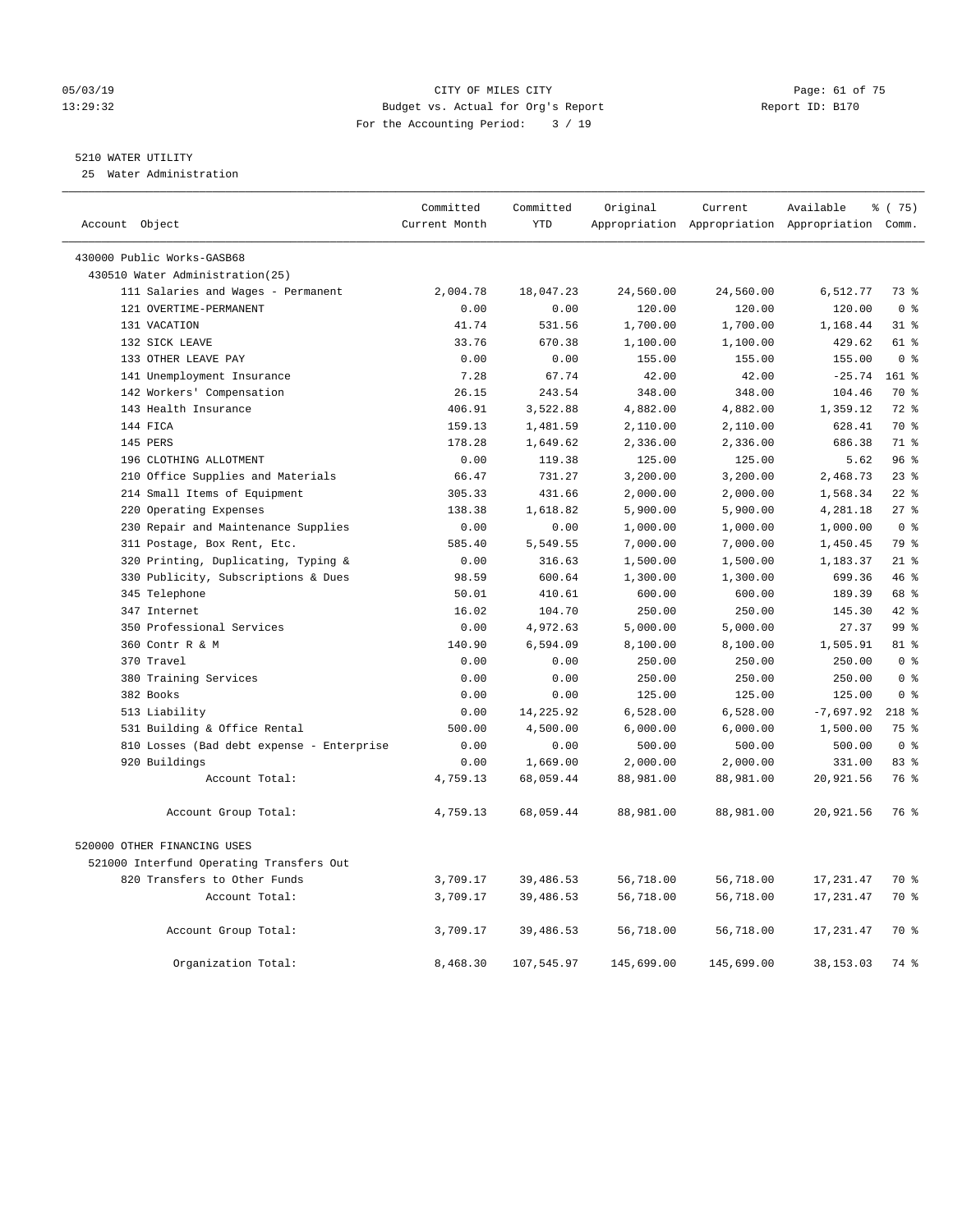#### 05/03/19 Page: 62 of 75 13:29:32 Budget vs. Actual for Org's Report Report ID: B170 For the Accounting Period: 3 / 19

# 5210 WATER UTILITY

80 Water Purification

| Account Object                          | Committed<br>Current Month | Committed<br><b>YTD</b> | Original   | Current<br>Appropriation Appropriation Appropriation Comm. | Available | 8 (75)          |
|-----------------------------------------|----------------------------|-------------------------|------------|------------------------------------------------------------|-----------|-----------------|
|                                         |                            |                         |            |                                                            |           |                 |
| 430000 Public Works-GASB68              |                            |                         |            |                                                            |           |                 |
| 430540 Water Purification and Treatment |                            |                         |            |                                                            |           |                 |
| 210 Office Supplies and Materials       | 5.94                       | 219.21                  | 400.00     | 400.00                                                     | 180.79    | 55%             |
| 214 Small Items of Equipment            | 0.00                       | 0.00                    | 6,000.00   | 6,000.00                                                   | 6,000.00  | 0 <sup>8</sup>  |
| 220 Operating Expenses                  | 34.06                      | 1,244.44                | 3,000.00   | 3,000.00                                                   | 1,755.56  | 41 %            |
| 222 Chemicals, Lab & Med Supplies       | 2,644.29                   | 33,035.21               | 60,000.00  | 60,000.00                                                  | 26,964.79 | 55%             |
| 226 Clothing and Uniforms               | 0.00                       | 214.24                  | 500.00     | 500.00                                                     | 285.76    | 43 %            |
| 230 Repair and Maintenance Supplies     | 1,379.71                   | 6,975.71                | 9,500.00   | 9,500.00                                                   | 2,524.29  | 73 %            |
| 231 Gas, Oil, Diesel Fuel, Grease, etc. | 88.86                      | 1,264.72                | 1,000.00   | 1,000.00                                                   | $-264.72$ | $126$ %         |
| 241 Consumable Tools                    | 0.00                       | 0.00                    | 150.00     | 150.00                                                     | 150.00    | 0 <sup>8</sup>  |
| 311 Postage, Box Rent, Etc.             | 2.11                       | 22.60                   | 150.00     | 150.00                                                     | 127.40    | 15 <sup>8</sup> |
| 320 Printing, Duplicating, Typing &     | 0.00                       | 0.00                    | 100.00     | 100.00                                                     | 100.00    | 0 <sup>8</sup>  |
| 330 Publicity, Subscriptions & Dues     | 0.00                       | 0.00                    | 400.00     | 400.00                                                     | 400.00    | 0 <sup>8</sup>  |
| 334 Memberships, Registrations & Dues   | 0.00                       | 0.00                    | 450.00     | 450.00                                                     | 450.00    | 0 <sup>8</sup>  |
| 352 Wtr/Swr Lab Testing                 | 463.50                     | 5,160.74                | 10,000.00  | 10,000.00                                                  | 4,839.26  | $52$ $%$        |
| 357 Architectual, Engineering Serv Etc. | 0.00                       | 0.00                    | 12,000.00  | 12,000.00                                                  | 12,000.00 | 0 <sup>8</sup>  |
| 360 Contr R & M                         | $-100.10$                  | 2,073.27                | 6,000.00   | 6,000.00                                                   | 3,926.73  | 35%             |
| 369 Other Repair and Maintenance        | 0.00                       | 0.00                    | 1,500.00   | 1,500.00                                                   | 1,500.00  | 0 <sup>8</sup>  |
| 370 Travel                              | 0.00                       | 869.97                  | 1,500.00   | 1,500.00                                                   | 630.03    | 58 %            |
| 380 Training Services                   | 124.75                     | 678.43                  | 1,400.00   | 1,400.00                                                   | 721.57    | 48 %            |
| 382 Books                               | 0.00                       | 0.00                    | 200.00     | 200.00                                                     | 200.00    | 0 <sup>8</sup>  |
| 533 Machinery and Equipment Rental      | 0.00                       | 0.00                    | 1,000.00   | 1,000.00                                                   | 1,000.00  | 0 <sup>8</sup>  |
| 940 Machinery & Equipment               | 0.00                       | 0.00                    | 5,000.00   | 5,000.00                                                   | 5,000.00  | 0 <sup>8</sup>  |
| Account Total:                          | 4,643.12                   | 51,758.54               | 120,250.00 | 120,250.00                                                 | 68,491.46 | 43.8            |
| Account Group Total:                    | 4,643.12                   | 51,758.54               | 120,250.00 | 120,250.00                                                 | 68,491.46 | 438             |
| Organization Total:                     | 4,643.12                   | 51,758.54               | 120,250.00 | 120,250.00                                                 | 68,491.46 | $43$ $%$        |

Fund Total: 93,810.42 1,791,654.29 3,887,380.00 3,887,380.00 2,095,725.71 46 %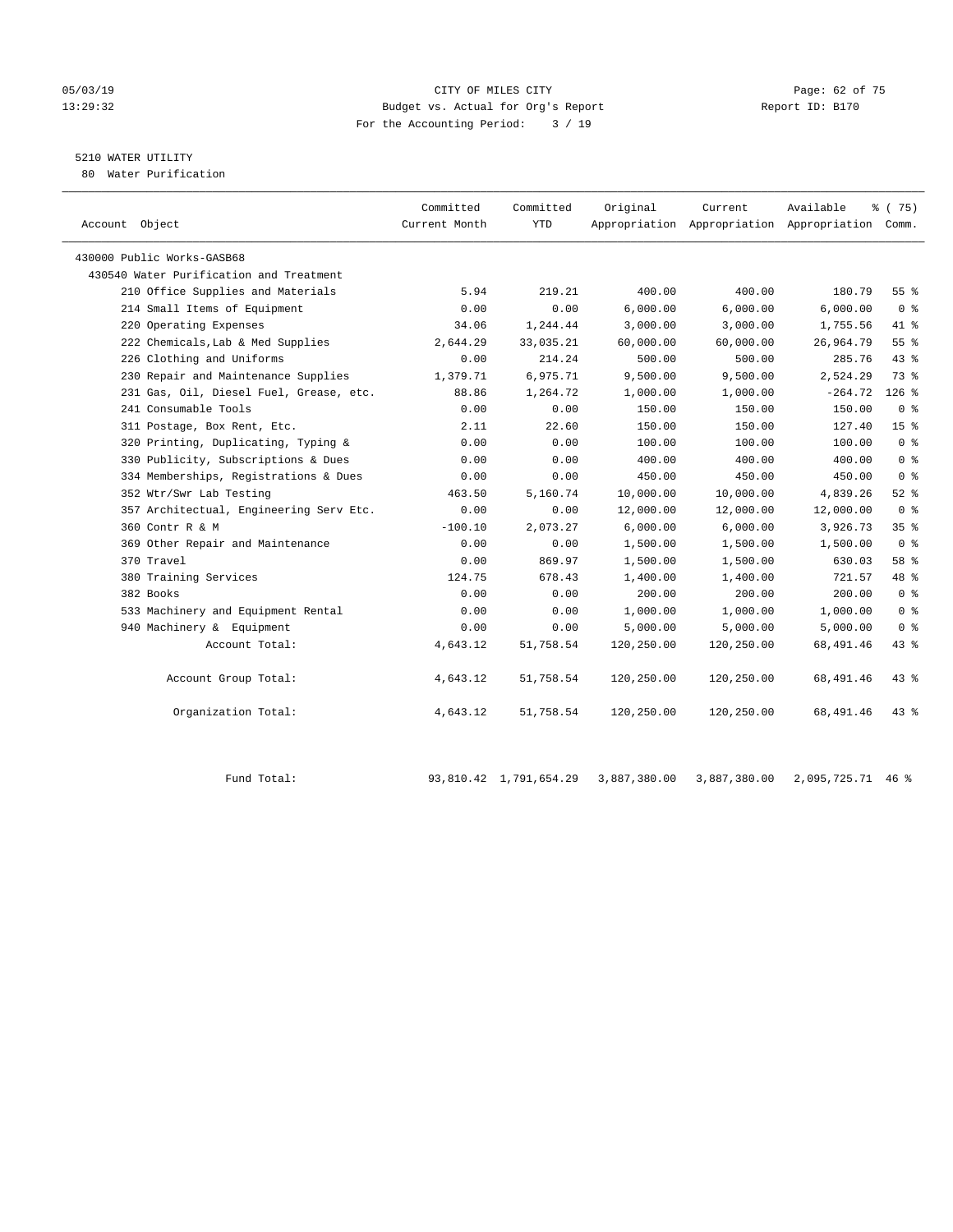#### 05/03/19 Page: 63 of 75 13:29:32 Budget vs. Actual for Org's Report Report ID: B170 For the Accounting Period: 3 / 19

————————————————————————————————————————————————————————————————————————————————————————————————————————————————————————————————————

#### 5310 SEWER UTILITY

29 Sewer Administration

|                                           | Committed     | Committed  | Original   | Current                                         | Available | 8 (75)         |
|-------------------------------------------|---------------|------------|------------|-------------------------------------------------|-----------|----------------|
| Account Object                            | Current Month | YTD        |            | Appropriation Appropriation Appropriation Comm. |           |                |
|                                           |               |            |            |                                                 |           |                |
| 430000 Public Works-GASB68                |               |            |            |                                                 |           |                |
| 430610 Sewer Administration(29)           |               |            |            |                                                 |           |                |
| 111 Salaries and Wages - Permanent        | 2,004.18      | 18,046.25  | 24,557.00  | 24,557.00                                       | 6,510.75  | 73 %           |
| 121 OVERTIME-PERMANENT                    | 0.00          | 0.00       | 120.00     | 120.00                                          | 120.00    | 0 <sup>8</sup> |
| 131 VACATION                              | 41.75         | 531.22     | 1,700.00   | 1,700.00                                        | 1,168.78  | 31 %           |
| 132 SICK LEAVE                            | 33.76         | 670.03     | 1,100.00   | 1,100.00                                        | 429.97    | 61 %           |
| 133 OTHER LEAVE PAY                       | 0.00          | 0.00       | 155.00     | 155.00                                          | 155.00    | 0 <sup>8</sup> |
| 141 Unemployment Insurance                | 7.29          | 67.81      | 42.00      | 42.00                                           | $-25.81$  | $161$ %        |
| 142 Workers' Compensation                 | 26.14         | 243.49     | 348.00     | 348.00                                          | 104.51    | 70 %           |
| 143 Health Insurance                      | 406.75        | 3,522.52   | 4,882.00   | 4,882.00                                        | 1,359.48  | 72 %           |
| 144 FICA                                  | 159.10        | 1,481.62   | 2,114.00   | 2,114.00                                        | 632.38    | 70 %           |
| 145 PERS                                  | 178.23        | 1,649.51   | 2,341.00   | 2,341.00                                        | 691.49    | 70 %           |
| 196 CLOTHING ALLOTMENT                    | 0.00          | 119.38     | 125.00     | 125.00                                          | 5.62      | 96%            |
| 210 Office Supplies and Materials         | 66.47         | 672.54     | 3,200.00   | 3,200.00                                        | 2,527.46  | $21$ %         |
| 214 Small Items of Equipment              | 305.33        | 431.67     | 2,000.00   | 2,000.00                                        | 1,568.33  | $22$ %         |
| 220 Operating Expenses                    | 138.38        | 1,679.28   | 5,900.00   | 5,900.00                                        | 4,220.72  | $28$ %         |
| 230 Repair and Maintenance Supplies       | 0.00          | 0.00       | 1,000.00   | 1,000.00                                        | 1,000.00  | 0 <sup>8</sup> |
| 311 Postage, Box Rent, Etc.               | 585.40        | 5,547.76   | 7,000.00   | 7,000.00                                        | 1,452.24  | 79 %           |
| 320 Printing, Duplicating, Typing &       | 0.00          | 316.63     | 1,500.00   | 1,500.00                                        | 1,183.37  | $21$ %         |
| 330 Publicity, Subscriptions & Dues       | 98.58         | 600.64     | 1,300.00   | 1,300.00                                        | 699.36    | 46 %           |
| 345 Telephone                             | 49.99         | 410.43     | 600.00     | 600.00                                          | 189.57    | 68 %           |
| 347 Internet                              | 19.51         | 175.59     | 250.00     | 250.00                                          | 74.41     | 70 %           |
| 350 Professional Services                 | 0.00          | 4,972.62   | 5,000.00   | 5,000.00                                        | 27.38     | 99 %           |
| 360 Contr R & M                           | 140.90        | 6,594.10   | 8,100.00   | 8,100.00                                        | 1,505.90  | 81 %           |
| 370 Travel                                | 0.00          | 0.00       | 250.00     | 250.00                                          | 250.00    | 0 <sup>8</sup> |
| 380 Training Services                     | 0.00          | 0.00       | 250.00     | 250.00                                          | 250.00    | 0 <sup>8</sup> |
| 382 Books                                 | 0.00          | 0.00       | 125.00     | 125.00                                          | 125.00    | 0 <sup>8</sup> |
| 531 Building & Office Rental              | 333.33        | 2,999.97   | 6,000.00   | 6,000.00                                        | 3,000.03  | 50%            |
| 810 Losses (Bad debt expense - Enterprise | 0.00          | 0.00       | 500.00     | 500.00                                          | 500.00    | 0 <sup>8</sup> |
| 920 Buildings                             | 0.00          | 1,669.00   | 2,000.00   | 2,000.00                                        | 331.00    | 83 %           |
| Account Total:                            | 4,595.09      | 52,402.06  | 82,459.00  | 82,459.00                                       | 30,056.94 | 64 %           |
| Account Group Total:                      | 4,595.09      | 52,402.06  | 82,459.00  | 82,459.00                                       | 30,056.94 | 64 %           |
|                                           |               |            |            |                                                 |           |                |
| 490000 DEBT SERVICE                       |               |            |            |                                                 |           |                |
| 490200 Revenue Bonds                      |               |            |            |                                                 |           |                |
| 608 Prpl-Wastewater Project Phase I       | 0.00          | 33,000.00  | 67,000.00  | 67,000.00                                       | 34,000.00 | 49 %           |
| 619 Principal-WWTP Phase II               | 0.00          | 256,000.00 | 259,000.00 | 259,000.00                                      | 3,000.00  | 99 %           |
| 626 Interest-Wastewater Project Phase I   | 0.00          | 17,205.00  | 33,915.00  | 33,915.00                                       | 16,710.00 | $51$ %         |
| 639 Interest-WWTP Phase II                | 0.00          | 124,638.89 | 143,338.00 | 143,338.00                                      | 18,699.11 | 87%            |
| Account Total:                            | 0.00          | 430,843.89 | 503,253.00 | 503,253.00                                      | 72,409.11 | 86 %           |
| Account Group Total:                      | 0.00          | 430,843.89 | 503,253.00 | 503,253.00                                      | 72,409.11 | 86 %           |
| 510000 MISCELLANEOUS                      |               |            |            |                                                 |           |                |
| 510330 Comprehensive Liability Insurance  |               |            |            |                                                 |           |                |
| 513 Liability                             | 0.00          | 8,430.89   | 8,431.00   | 8,431.00                                        |           | $0.11$ 100 %   |
| Account Total:                            | 0.00          | 8,430.89   | 8,431.00   | 8,431.00                                        |           | $0.11$ 100 %   |
|                                           |               |            |            |                                                 |           |                |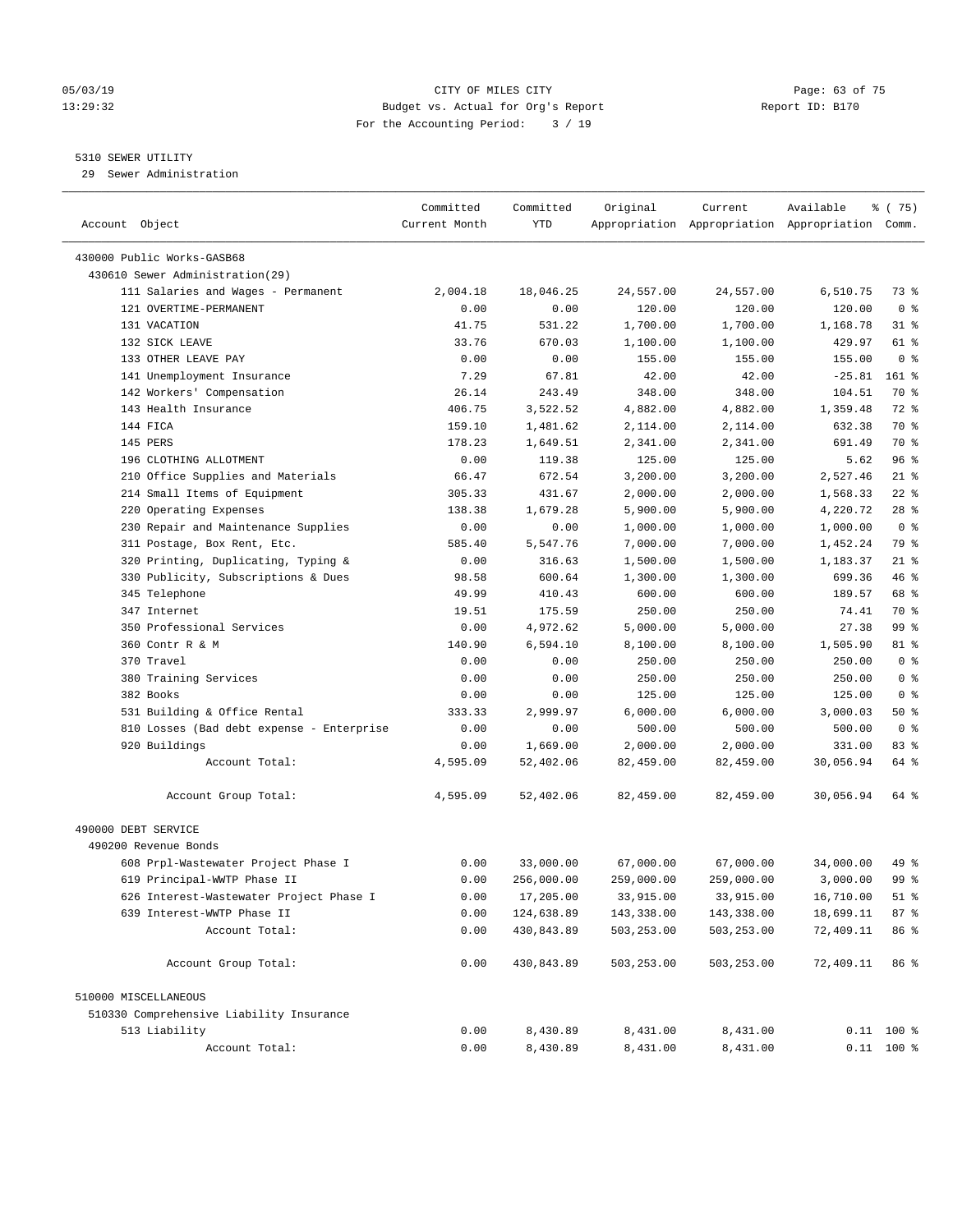#### 05/03/19 Page: 64 of 75 13:29:32 Budget vs. Actual for Org's Report Report ID: B170 For the Accounting Period: 3 / 19

# 5310 SEWER UTILITY

29 Sewer Administration

| Object<br>Account                                                       | Committed<br>Current Month | Committed<br><b>YTD</b> | Original<br>Appropriation | Current<br>Appropriation | Available<br>Appropriation | 8 (75)<br>Comm. |
|-------------------------------------------------------------------------|----------------------------|-------------------------|---------------------------|--------------------------|----------------------------|-----------------|
| Account Group Total:                                                    | 0.00                       | 8,430.89                | 8,431.00                  | 8,431.00                 |                            | $0.11$ 100 %    |
| 520000 OTHER FINANCING USES<br>521000 Interfund Operating Transfers Out |                            |                         |                           |                          |                            |                 |
| 820 Transfers to Other Funds<br>Account Total:                          | 2,673.92<br>2,673.92       | 30,169.28<br>30,169.28  | 44,295.00<br>44,295.00    | 44,295.00<br>44,295.00   | 14,125.72<br>14, 125. 72   | 68 %<br>68 %    |
| Account Group Total:                                                    | 2,673.92                   | 30,169.28               | 44,295.00                 | 44,295.00                | 14,125.72                  | 68 %            |
| Organization Total:                                                     | 7,269.01                   | 521,846.12              | 638,438.00                | 638,438.00               | 116,591.88                 | $82$ $%$        |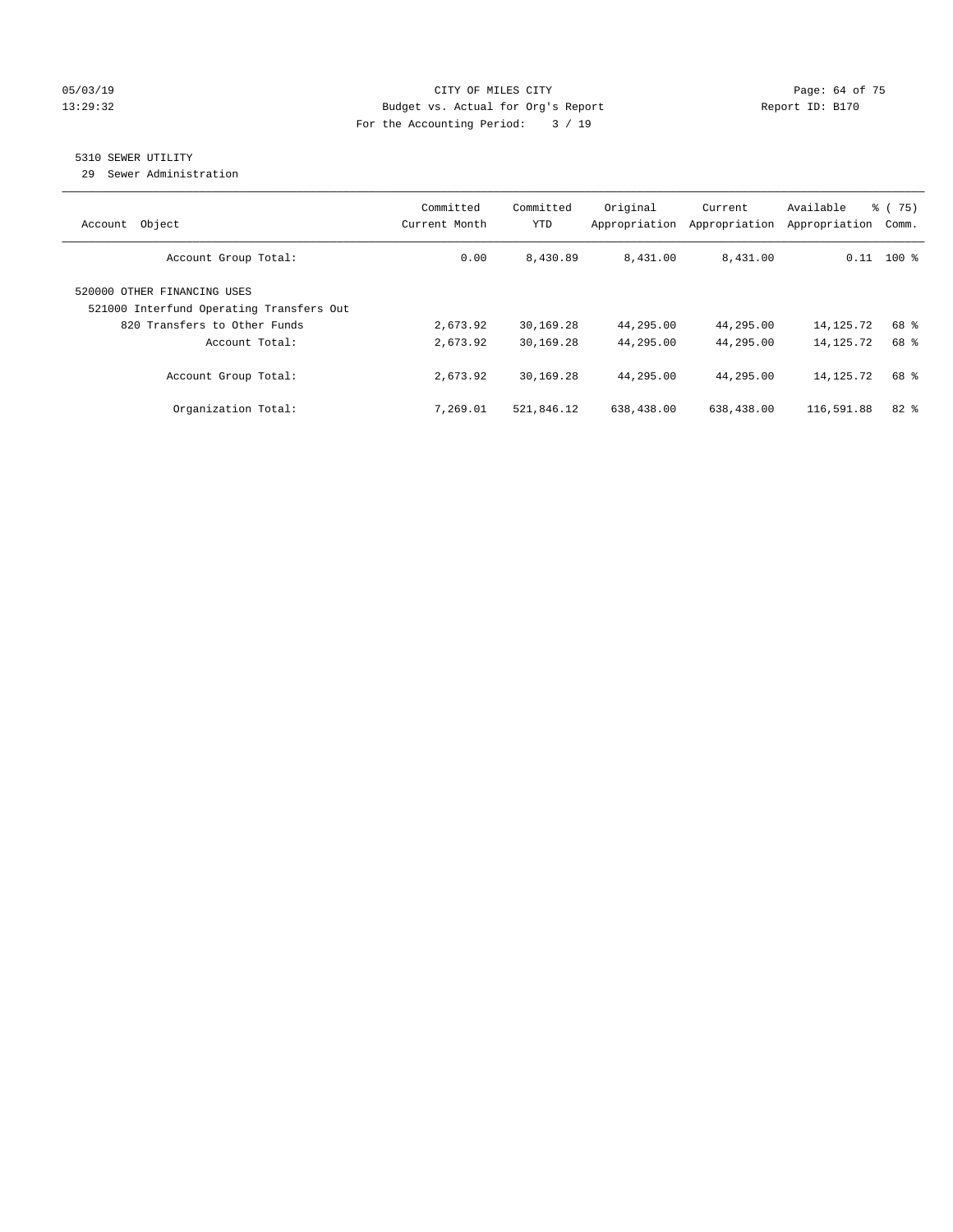#### 05/03/19 Page: 65 of 75 13:29:32 Budget vs. Actual for Org's Report Report ID: B170 For the Accounting Period: 3 / 19

————————————————————————————————————————————————————————————————————————————————————————————————————————————————————————————————————

#### 5310 SEWER UTILITY

31 Sewer Lines

|                                              | Committed     | Committed | Original   | Current    | Available                                       | 8 (75)             |
|----------------------------------------------|---------------|-----------|------------|------------|-------------------------------------------------|--------------------|
| Account Object                               | Current Month | YTD       |            |            | Appropriation Appropriation Appropriation Comm. |                    |
|                                              |               |           |            |            |                                                 |                    |
| 430000 Public Works-GASB68                   |               |           |            |            |                                                 |                    |
| 430550 Transmission and Distribution(23)     |               |           |            |            |                                                 |                    |
| 363 R&M Vehicles/Equip/Labor-PW              | $-716.28$     | 0.00      | 0.00       | 0.00       | 0.00                                            | 0 <sup>8</sup>     |
| Account Total:                               | $-716.28$     | 0.00      | 0.00       | 0.00       | 0.00                                            | 0 <sup>°</sup>     |
| 430630 Sewer Collection and Transmission(31) |               |           |            |            |                                                 |                    |
| 111 Salaries and Wages - Permanent           | 9,411.93      | 97,136.78 | 139,064.00 | 139,064.00 | 41,927.22                                       | 70 %               |
| 121 OVERTIME-PERMANENT                       | 2,000.72      | 7,669.05  | 10,200.00  | 10,200.00  | 2,530.95                                        | 75 %               |
| 131 VACATION                                 | 296.83        | 5,788.03  | 7,300.00   | 7,300.00   | 1,511.97                                        | 79 %               |
| 132 SICK LEAVE                               | 628.63        | 4,775.66  | 4,800.00   | 4,800.00   | 24.34                                           | 99 <sub>8</sub>    |
| 133 OTHER LEAVE PAY                          | 0.00          | 108.72    | 3,226.00   | 3,226.00   | 3,117.28                                        | 3 <sup>8</sup>     |
| 134 HOLIDAY PAY                              | 240.32        | 2,019.57  | 2,100.00   | 2,100.00   | 80.43                                           | 96%                |
| 141 Unemployment Insurance                   | 44.07         | 413.49    | 250.00     | 250.00     | $-163.49$                                       | $165$ %            |
| 142 Workers' Compensation                    | 681.43        | 6,590.39  | 8,540.00   | 8,540.00   | 1,949.61                                        | $77$ $\frac{6}{9}$ |
| 143 Health Insurance                         | 2,233.27      | 22,873.63 | 26,807.00  | 26,807.00  | 3,933.37                                        | 85%                |
| 144 FICA                                     | 949.98        | 8,792.75  | 12,752.00  | 12,752.00  | 3,959.25                                        | 69 %               |
| 145 PERS                                     | 1,078.00      | 10,069.71 | 14,119.00  | 14,119.00  | 4,049.29                                        | 71 %               |
| 196 CLOTHING ALLOTMENT                       | 0.00          | 584.25    | 410.00     | 410.00     | $-174.25$                                       | $143*$             |
| 210 Office Supplies and Materials            | 0.00          | 126.30    | 700.00     | 700.00     | 573.70                                          | 18 <sup>8</sup>    |
| 214 Small Items of Equipment                 | 149.99        | 630.96    | 20,000.00  | 20,000.00  | 19,369.04                                       | 3%                 |
| 220 Operating Expenses                       | 85.43         | 2,024.95  | 6,600.00   | 6,600.00   | 4,575.05                                        | $31$ %             |
| 222 Chemicals, Lab & Med Supplies            | 0.00          | 0.00      | 2,000.00   | 2,000.00   | 2,000.00                                        | 0 <sup>8</sup>     |
| 226 Clothing and Uniforms                    | 0.00          | 489.90    | 500.00     | 500.00     | 10.10                                           | 98 %               |
| 230 Repair and Maintenance Supplies          | 290.76        | 3,602.56  | 10,000.00  | 10,000.00  | 6,397.44                                        | 36%                |
| 231 Gas, Oil, Diesel Fuel, Grease, etc.      | 392.96        | 9,250.05  | 10,000.00  | 10,000.00  | 749.95                                          | $93$ $%$           |
| 233 Water/Sewer Main Replacement and         | 0.00          | 503.24    | 5,000.00   | 5,000.00   | 4,496.76                                        | $10*$              |
| 234 Hydrant/Manhole Replacement, Valves      | 0.00          | 3,529.27  | 8,000.00   | 8,000.00   | 4,470.73                                        | 44 %               |
| 241 Consumable Tools                         | 0.00          | 0.00      | 500.00     | 500.00     | 500.00                                          | 0 <sup>8</sup>     |
| 311 Postage, Box Rent, Etc.                  | 0.00          | 0.00      | 100.00     | 100.00     | 100.00                                          | 0 <sup>8</sup>     |
|                                              |               |           |            | 100.00     |                                                 | 0 <sup>8</sup>     |
| 320 Printing, Duplicating, Typing &          | 0.00          | 0.00      | 100.00     |            | 100.00                                          | 98 %               |
| 330 Publicity, Subscriptions & Dues          | 0.00          | 122.50    | 125.00     | 125.00     | 2.50                                            | *** %              |
| 331 Publication of Formal & Legal Notices    | 0.00          | 122.50    | 0.00       | 0.00       | $-122.50$                                       |                    |
| 334 Memberships, Registrations & Dues        | 0.00          | 0.00      | 1,500.00   | 1,500.00   | 1,500.00                                        | 0 <sup>8</sup>     |
| 341 Electric Utility Services                | $-112.95$     | 191.58    | 2,000.00   | 2,000.00   | 1,808.42                                        | $10*$              |
| 344 Gas Utility Service                      | $-69.37$      | 269.59    | 800.00     | 800.00     | 530.41                                          | $34$ $%$           |
| 345 Telephone                                | 60.34         | 515.17    | 650.00     | 650.00     | 134.83                                          | 79 %               |
| 347 Internet                                 | 11.40         | 102.60    | 170.00     | 170.00     | 67.40                                           | 60 %               |
| 350 Professional Services                    | 332.12        | 1,221.08  | 20,000.00  | 20,000.00  | 18,778.92                                       | 6 %                |
| 357 Architectual, Engineering Serv Etc.      | 0.00          | 0.00      | 10,000.00  | 10,000.00  | 10,000.00                                       | 0 <sup>8</sup>     |
| 360 Contr R & M                              | 148.59        | 1,125.28  | 8,000.00   | 8,000.00   | 6,874.72                                        | 14 %               |
| 363 R&M Vehicles/Equip/Labor-PW              | 10,075.17     | 33,518.87 | 30,000.00  | 30,000.00  | $-3,518.87$ 112 %                               |                    |
| 369 Other Repair and Maintenance             | 0.00          | 0.00      | 1,500.00   | 1,500.00   | 1,500.00                                        | 0 <sup>8</sup>     |
| 370 Travel                                   | 0.00          | 35.00     | 3,500.00   | 3,500.00   | 3,465.00                                        | 1 <sup>8</sup>     |
| 380 Training Services                        | 0.00          | 185.00    | 1,000.00   | 1,000.00   | 815.00                                          | 19 %               |
| 382 Books                                    | 0.00          | 0.00      | 150.00     | 150.00     | 150.00                                          | 0 <sup>8</sup>     |
| 400 BUILDING MATERIALS                       | 0.00          | 307.78    | 400.00     | 400.00     | 92.22                                           | $77$ $%$           |
| 512 Insurance on Vehicles & Equipment        | 0.00          | 1,616.55  | 1,617.00   | 1,617.00   | 0.45                                            | 100 %              |
| 513 Liability                                | 0.00          | 0.00      | 5,000.00   | 5,000.00   | 5,000.00                                        | 0 <sup>8</sup>     |
| 532 Land Rental                              | 0.00          | 811.03    | 1,200.00   | 1,200.00   | 388.97                                          | 68 %               |
| 940 Machinery & Equipment                    | 0.00          | 10,500.00 | 355,500.00 | 355,500.00 | 345,000.00                                      | 3%                 |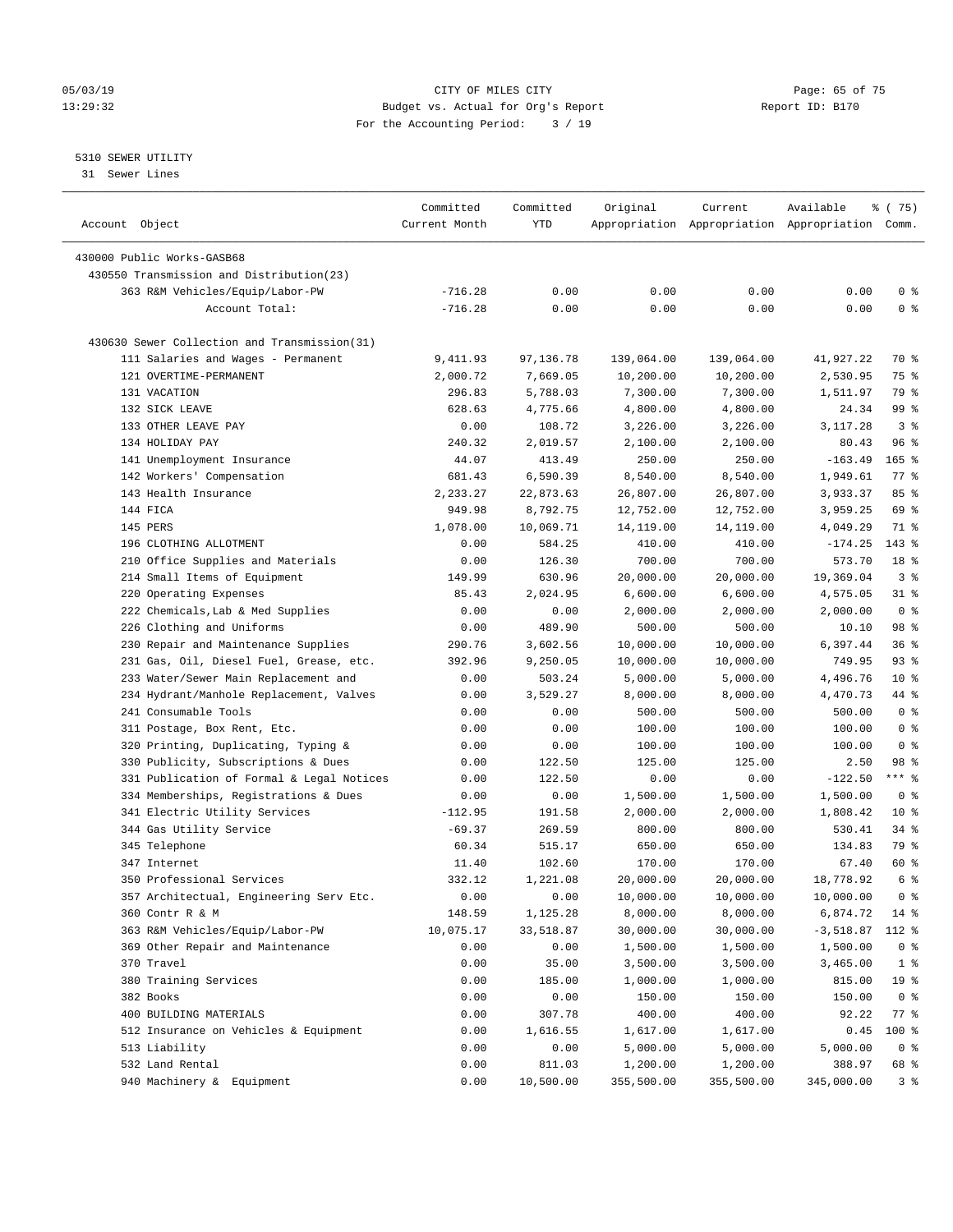#### 05/03/19 Page: 66 of 75 13:29:32 Budget vs. Actual for Org's Report Report ID: B170 For the Accounting Period: 3 / 19

# 5310 SEWER UTILITY

31 Sewer Lines

| Object<br>Account                                                       | Committed<br>Current Month | Committed<br><b>YTD</b> | Original<br>Appropriation | Current<br>Appropriation | Available<br>Appropriation | % (75)<br>Comm. |
|-------------------------------------------------------------------------|----------------------------|-------------------------|---------------------------|--------------------------|----------------------------|-----------------|
| Account Total:                                                          | 28,929.62                  | 237,623.79              | 736,180.00                | 736,180.00               | 498,556.21                 | $32*$           |
| Account Group Total:                                                    | 28, 213.34                 | 237,623.79              | 736,180.00                | 736,180.00               | 498,556.21                 | $32*$           |
| 520000 OTHER FINANCING USES<br>521000 Interfund Operating Transfers Out |                            |                         |                           |                          |                            |                 |
| 820 Transfers to Other Funds                                            | 1,000.00                   | 9,000.00                | 12,000.00                 | 12,000.00                | 3,000.00                   | 75 %            |
| Account Total:                                                          | 1,000.00                   | 9,000.00                | 12,000.00                 | 12,000.00                | 3,000.00                   | 75 %            |
| Account Group Total:                                                    | 1,000.00                   | 9.000.00                | 12,000.00                 | 12,000.00                | 3,000.00                   | 75 %            |
| Organization Total:                                                     | 29, 213.34                 | 246,623.79              | 748,180.00                | 748,180.00               | 501,556.21                 | 338             |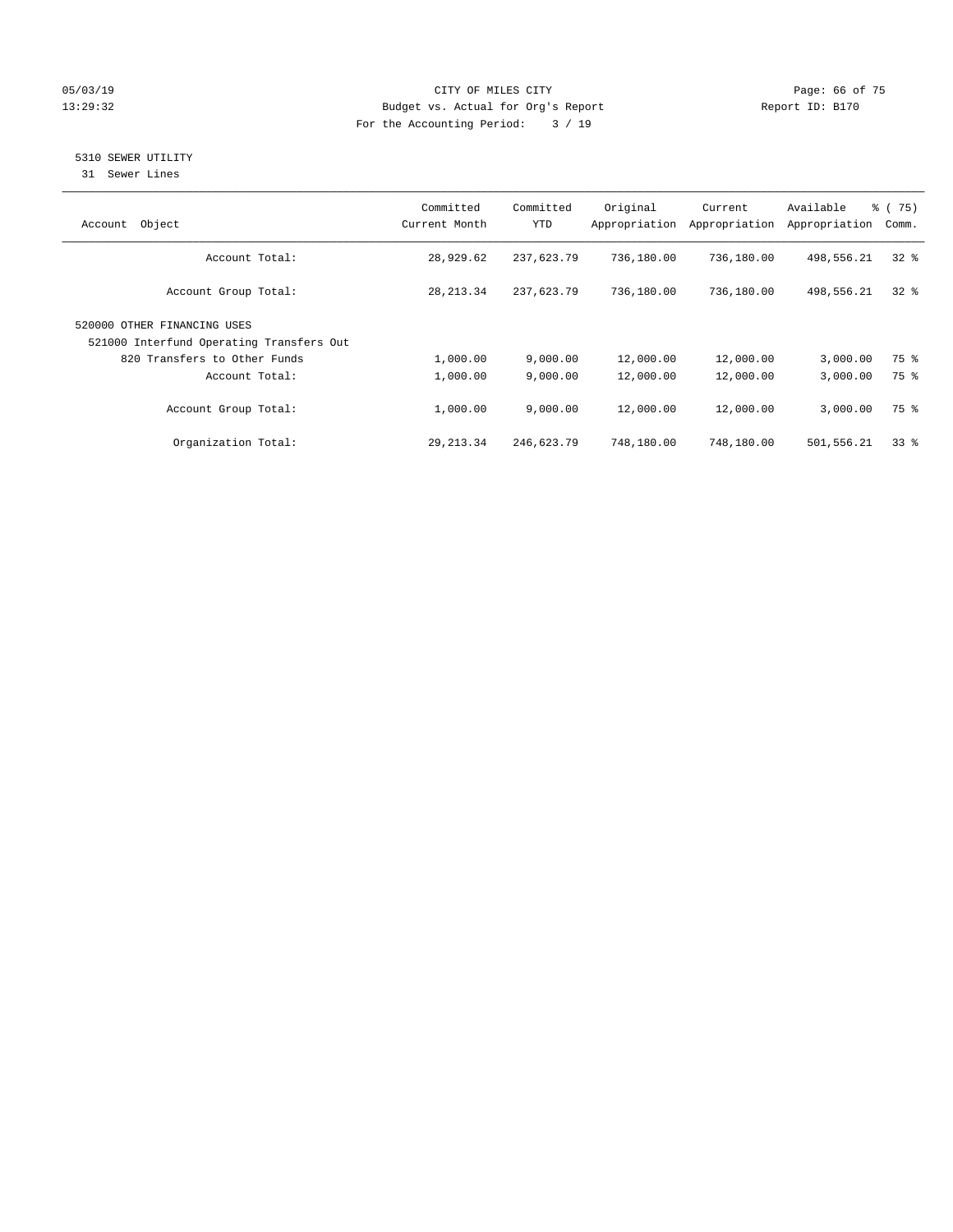#### 05/03/19 Page: 67 of 75 13:29:32 Budget vs. Actual for Org's Report Report ID: B170 For the Accounting Period: 3 / 19

#### 5310 SEWER UTILITY

32 Sewer Lifts

| Account Object |                                         | Committed<br>Current Month | Committed<br><b>YTD</b> | Original   | Current    | Available<br>Appropriation Appropriation Appropriation Comm. | 8 (75)          |                |
|----------------|-----------------------------------------|----------------------------|-------------------------|------------|------------|--------------------------------------------------------------|-----------------|----------------|
|                | 430000 Public Works-GASB68              |                            |                         |            |            |                                                              |                 |                |
|                | 430690 Sewer Lift Stations(32)          |                            |                         |            |            |                                                              |                 |                |
|                | 111 Salaries and Wages - Permanent      | 4,571.79                   | 49,049.25               | 66,376.00  | 66,376.00  | 17,326.75                                                    | 74 %            |                |
|                | 121 OVERTIME-PERMANENT                  | 323.38                     | 1,605.71                | 2,700.00   | 2,700.00   | 1,094.29                                                     | 59 %            |                |
|                | 131 VACATION                            | 519.76                     | 3,890.29                | 5,300.00   | 5,300.00   | 1,409.71                                                     | 73 %            |                |
|                | 132 SICK LEAVE                          | 103.76                     | 1,777.37                | 1,500.00   | 1,500.00   | $-277.37$                                                    | $118*$          |                |
|                | 133 OTHER LEAVE PAY                     | 0.00                       | 99.46                   | 793.00     | 793.00     | 693.54                                                       | $13*$           |                |
|                | 134 HOLIDAY PAY                         | 0.00                       | 1,401.72                | 1,400.00   | 1,400.00   | $-1.72$                                                      | $100*$          |                |
|                | 141 Unemployment Insurance              | 19.31                      | 202.86                  | 117.00     | 117.00     | $-85.86$                                                     | $173$ $%$       |                |
|                | 142 Workers' Compensation               | 350.43                     | 3,708.92                | 4,475.00   | 4,475.00   | 766.08                                                       | 83 %            |                |
|                | 143 Health Insurance                    | 998.55                     | 9,696.33                | 13,403.00  | 13,403.00  | 3,706.67                                                     | $72$ $%$        |                |
|                | 144 FICA                                | 399.81                     | 4,241.46                | 5,973.00   | 5,973.00   | 1,731.54                                                     | 71 %            |                |
|                | 145 PERS                                | 472.92                     | 4,878.56                | 6,612.00   | 6,612.00   | 1,733.44                                                     | 74 %            |                |
|                | 196 CLOTHING ALLOTMENT                  | 0.00                       | 250.50                  | 480.00     | 480.00     | 229.50                                                       | $52$ $%$        |                |
|                | 210 Office Supplies and Materials       | 0.00                       | 121.40                  | 150.00     | 150.00     | 28.60                                                        | 81 %            |                |
|                | 214 Small Items of Equipment            | 0.00                       | 350.00                  | 10,000.00  | 10,000.00  | 9,650.00                                                     |                 | $4\degree$     |
|                | 220 Operating Expenses                  | 119.95                     | 434.81                  | 1,000.00   | 1,000.00   | 565.19                                                       | 438             |                |
|                | 222 Chemicals, Lab & Med Supplies       | 0.00                       | 429.24                  | 1,500.00   | 1,500.00   | 1,070.76                                                     | 29%             |                |
|                | 226 Clothing and Uniforms               | 0.00                       | 156.24                  | 480.00     | 480.00     | 323.76                                                       | 33 <sup>8</sup> |                |
|                | 230 Repair and Maintenance Supplies     | 0.00                       | 4,383.72                | 15,000.00  | 15,000.00  | 10,616.28                                                    | 29%             |                |
|                | 231 Gas, Oil, Diesel Fuel, Grease, etc. | 71.09                      | 1,317.64                | 2,500.00   | 2,500.00   | 1,182.36                                                     | 53%             |                |
|                | 241 Consumable Tools                    | 0.00                       | 0.00                    | 100.00     | 100.00     | 100.00                                                       |                 | 0 <sup>8</sup> |
|                | 311 Postage, Box Rent, Etc.             | 0.00                       | 0.00                    | 50.00      | 50.00      | 50.00                                                        |                 | 0 <sup>8</sup> |
|                | 341 Electric Utility Services           | 1,699.62                   | 12,929.94               | 16,000.00  | 16,000.00  | 3,070.06                                                     | 81 %            |                |
|                | 344 Gas Utility Service                 | 118.43                     | 1,278.79                | 1,500.00   | 1,500.00   | 221.21                                                       | 85 %            |                |
|                | 346 Garbage Service                     | 0.00                       | 0.00                    | 300.00     | 300.00     | 300.00                                                       |                 | 0 <sup>8</sup> |
|                | 352 Wtr/Swr Lab Testing                 | 0.00                       | 0.00                    | 250.00     | 250.00     | 250.00                                                       | 0 <sup>8</sup>  |                |
|                | 360 Contr R & M                         | 0.00                       | 871.00                  | 2,500.00   | 2,500.00   | 1,629.00                                                     | 35%             |                |
|                | 369 Other Repair and Maintenance        | 0.00                       | 0.00                    | 1,000.00   | 1,000.00   | 1,000.00                                                     |                 | 0 <sup>8</sup> |
|                | 370 Travel                              | 0.00                       | 349.73                  | 600.00     | 600.00     | 250.27                                                       | 58 %            |                |
|                | 380 Training Services                   | 57.92                      | 279.77                  | 650.00     | 650.00     | 370.23                                                       | 43.8            |                |
|                | 382 Books                               | 0.00                       | 0.00                    | 50.00      | 50.00      | 50.00                                                        |                 | 0 <sup>8</sup> |
|                | 400 BUILDING MATERIALS                  | 0.00                       | 0.00                    | 100.00     | 100.00     | 100.00                                                       |                 | 0 <sup>8</sup> |
|                | 511 Insurance on Buildings              | 0.00                       | 1,549.05                | 1,550.00   | 1,550.00   | 0.95                                                         | $100*$          |                |
|                | 513 Liability                           | 0.00                       | 0.00                    | 3,750.00   | 3,750.00   | 3,750.00                                                     |                 | 0 <sup>8</sup> |
|                | 532 Land Rental                         | 0.00                       | 0.00                    | 700.00     | 700.00     | 700.00                                                       |                 | 0 <sup>8</sup> |
|                | 533 Machinery and Equipment Rental      | 0.00                       | 0.00                    | 150.00     | 150.00     | 150.00                                                       |                 | 0 <sup>8</sup> |
|                | Account Total:                          | 9,826.72                   | 105, 253.76             | 169,009.00 | 169,009.00 | 63,755.24                                                    | $62$ $%$        |                |
|                | Account Group Total:                    | 9,826.72                   | 105,253.76              | 169,009.00 | 169,009.00 | 63,755.24                                                    | 62 %            |                |
|                | Organization Total:                     | 9,826.72                   | 105, 253. 76            | 169,009.00 | 169,009.00 | 63,755.24                                                    | 62 %            |                |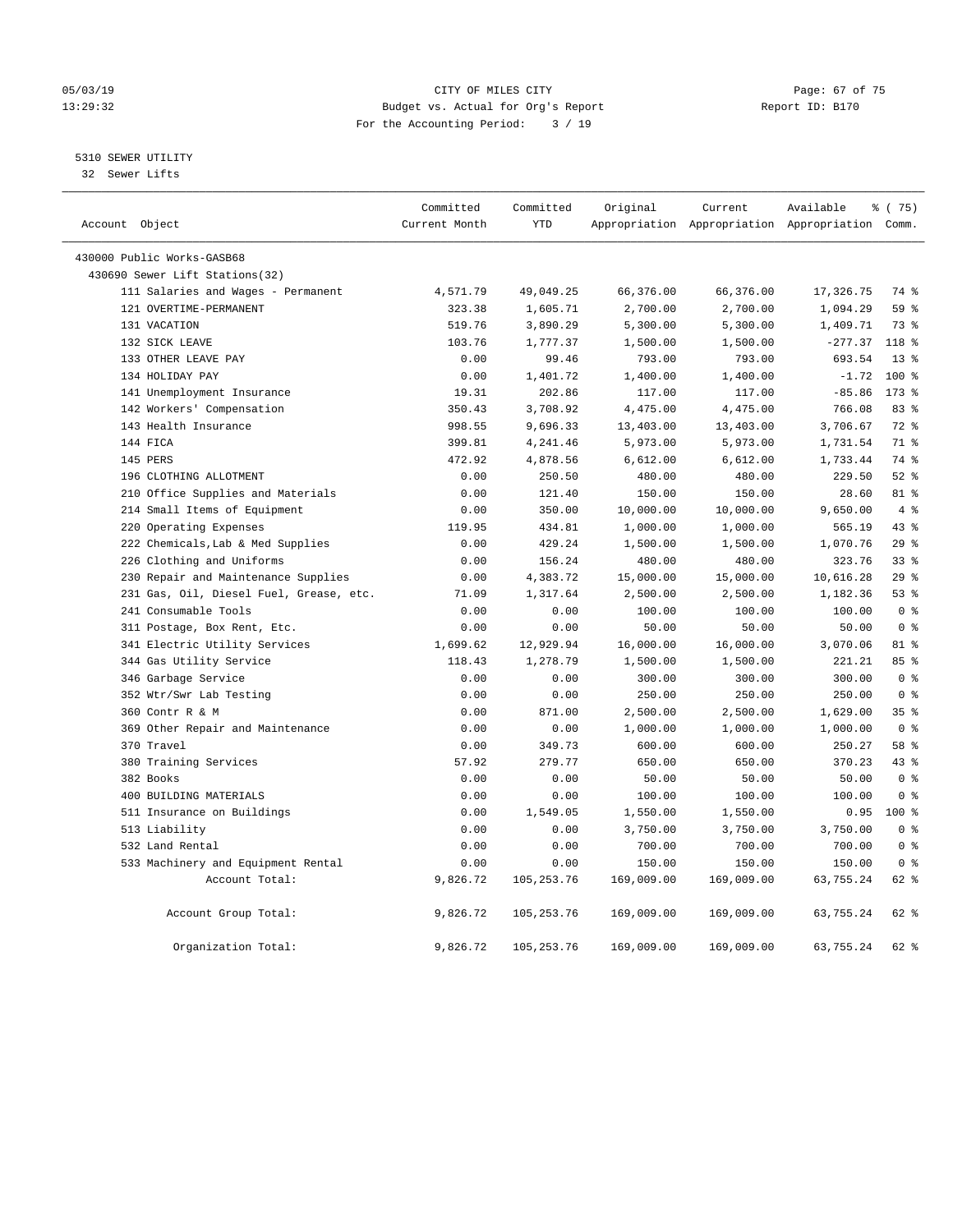#### 05/03/19 Page: 68 of 75 13:29:32 Budget vs. Actual for Org's Report Report ID: B170 For the Accounting Period: 3 / 19

————————————————————————————————————————————————————————————————————————————————————————————————————————————————————————————————————

#### 5310 SEWER UTILITY

33 Sewer Plant

|                                         | Committed     | Committed             | Original     | Current      | Available                                       | ៖ (75)          |
|-----------------------------------------|---------------|-----------------------|--------------|--------------|-------------------------------------------------|-----------------|
| Account Object                          | Current Month | YTD                   |              |              | Appropriation Appropriation Appropriation Comm. |                 |
|                                         |               |                       |              |              |                                                 |                 |
| 430000 Public Works-GASB68              |               |                       |              |              |                                                 |                 |
| 430640 Sewer Treatment and Disposal(33) |               |                       |              |              |                                                 |                 |
| 111 Salaries and Wages - Permanent      | 7,281.89      | 77,053.43<br>2,407.96 | 105,748.00   | 105,748.00   | 28,694.57                                       | 73 %            |
| 121 OVERTIME-PERMANENT                  | 485.68        |                       | 4,100.00     | 4,100.00     | 1,692.04                                        | 59 %            |
| 131 VACATION                            | 779.66        | 6,155.54              | 8,400.00     | 8,400.00     | 2,244.46                                        | 73 %            |
| 132 SICK LEAVE                          | 155.63        | 2,666.29              | 2,600.00     | 2,600.00     | $-66.29$                                        | $103$ %         |
| 133 OTHER LEAVE PAY                     | 0.00          | 166.84                | 1,483.00     | 1,483.00     | 1,316.16                                        | $11$ %          |
| 134 HOLIDAY PAY                         | 0.00          | 2,102.97              | 2,100.00     | 2,100.00     | $-2.97$                                         | $100*$          |
| 141 Unemployment Insurance              | 30.44         | 318.17                | 186.00       | 186.00       | $-132.17$                                       | 171 %           |
| 142 Workers' Compensation               | 550.03        | 5,782.55              | 7,195.00     | 7,195.00     | 1,412.45                                        | 80 %            |
| 143 Health Insurance                    | 1,553.26      | 15,044.40             | 21,481.00    | 21,481.00    | 6,436.60                                        | 70 %            |
| 144 FICA                                | 629.02        | 6,625.92              | 9,519.00     | 9,519.00     | 2,893.08                                        | 70 %            |
| 145 PERS                                | 745.82        | 7,645.07              | 10,539.00    | 10,539.00    | 2,893.93                                        | 73 %            |
| 196 CLOTHING ALLOTMENT                  | 0.00          | 387.00                | 480.00       | 480.00       | 93.00                                           | 81 %            |
| 210 Office Supplies and Materials       | 33.99         | 117.24                | 250.00       | 250.00       | 132.76                                          | 47 %            |
| 214 Small Items of Equipment            | 0.00          | 87.49                 | 2,500.00     | 2,500.00     | 2,412.51                                        | 3 <sup>8</sup>  |
| 220 Operating Expenses                  | 486.44        | 4,014.54              | 10,000.00    | 10,000.00    | 5,985.46                                        | 40 %            |
| 222 Chemicals, Lab & Med Supplies       | 30.00         | 5,367.20              | 30,000.00    | 30,000.00    | 24,632.80                                       | 18 <sup>°</sup> |
| 226 Clothing and Uniforms               | 54.64         | 208.41                | 600.00       | 600.00       | 391.59                                          | 35%             |
| 230 Repair and Maintenance Supplies     | 291.15        | 10,583.16             | 12,000.00    | 12,000.00    | 1,416.84                                        | 88 %            |
| 231 Gas, Oil, Diesel Fuel, Grease, etc. | 665.54        | 2,611.91              | 5,000.00     | 5,000.00     | 2,388.09                                        | $52$ $%$        |
| 241 Consumable Tools                    | 0.00          | 67.58                 | 200.00       | 200.00       | 132.42                                          | 34%             |
| 311 Postage, Box Rent, Etc.             | 2.15          | 19.84                 | 100.00       | 100.00       | 80.16                                           | $20*$           |
| 320 Printing, Duplicating, Typing &     | 0.00          | 0.00                  | 100.00       | 100.00       | 100.00                                          | 0 <sup>8</sup>  |
| 330 Publicity, Subscriptions & Dues     | 0.00          | 0.00                  | 100.00       | 100.00       | 100.00                                          | 0 <sup>8</sup>  |
| 334 Memberships, Registrations & Dues   | 0.00          | 155.00                | 600.00       | 600.00       | 445.00                                          | $26$ %          |
| 341 Electric Utility Services           | 10,055.07     | 61,147.80             | 120,000.00   | 120,000.00   | 58,852.20                                       | $51$ %          |
| 342 Water Utility Services              | 106.16        | 933.72                | 1,400.00     | 1,400.00     | 466.28                                          | 67%             |
| 345 Telephone                           | 37.86         | 301.26                | 800.00       | 800.00       | 498.74                                          | 38 <sup>8</sup> |
| 346 Garbage Service                     | 0.00          | 787.84                | 1,400.00     | 1,400.00     | 612.16                                          | 56%             |
| 347 Internet                            | 45.60         | 410.40                | 650.00       | 650.00       | 239.60                                          | 63 %            |
| 350 Professional Services               | 0.00          | 359.90                | 5,500.00     | 5,500.00     | 5,140.10                                        | 7 %             |
| 352 Wtr/Swr Lab Testing                 | 104.00        | 4,483.50              | 8,000.00     | 8,000.00     | 3,516.50                                        | 56 %            |
| 357 Architectual, Engineering Serv Etc. | 0.00          | 0.00                  | 5,000.00     | 5,000.00     | 5,000.00                                        | 0 <sup>8</sup>  |
| 360 Contr R & M                         | 33.20         | 1,887.06              | 7,000.00     | 7,000.00     | 5,112.94                                        | $27$ %          |
| 363 R&M Vehicles/Equip/Labor-PW         | 1,465.83      | 2,356.70              | 5,000.00     | 5,000.00     | 2,643.30                                        | 47 %            |
| 370 Travel                              | 0.00          | 409.86                | 1,000.00     | 1,000.00     | 590.14                                          | 41 %            |
| 380 Training Services                   | 89.11         | 555.16                | 1,000.00     | 1,000.00     | 444.84                                          | 56 %            |
| 382 Books                               | 0.00          | 31.85                 | 200.00       | 200.00       | 168.15                                          | 16 <sup>8</sup> |
| 400 BUILDING MATERIALS                  | 0.00          | 0.00                  | 500.00       | 500.00       | 500.00                                          | 0 <sup>8</sup>  |
| 511 Insurance on Buildings              | 0.00          | 10,012.56             | 10,013.00    | 10,013.00    | 0.44                                            | $100$ %         |
| 512 Insurance on Vehicles & Equipment   | 0.00          | 78.89                 | 79.00        | 79.00        | 0.11                                            | 100 %           |
| 513 Liability                           | 0.00          | 0.00                  | 2,000.00     | 2,000.00     | 2,000.00                                        | 0 <sup>8</sup>  |
| 533 Machinery and Equipment Rental      | 0.00          | 0.00                  | 2,000.00     | 2,000.00     | 2,000.00                                        | 0 <sup>8</sup>  |
| 940 Machinery & Equipment               | 6,841.08      | 259,906.02            | 1,000,355.00 | 1,000,355.00 | 740,448.98                                      | $26$ %          |
| Account Total:                          | 32,553.25     | 493, 251.03           | 1,407,178.00 | 1,407,178.00 | 913,926.97                                      | 35%             |
|                                         |               |                       |              |              |                                                 |                 |
| Account Group Total:                    | 32,553.25     | 493,251.03            | 1,407,178.00 | 1,407,178.00 | 913, 926.97                                     | 35 <sup>8</sup> |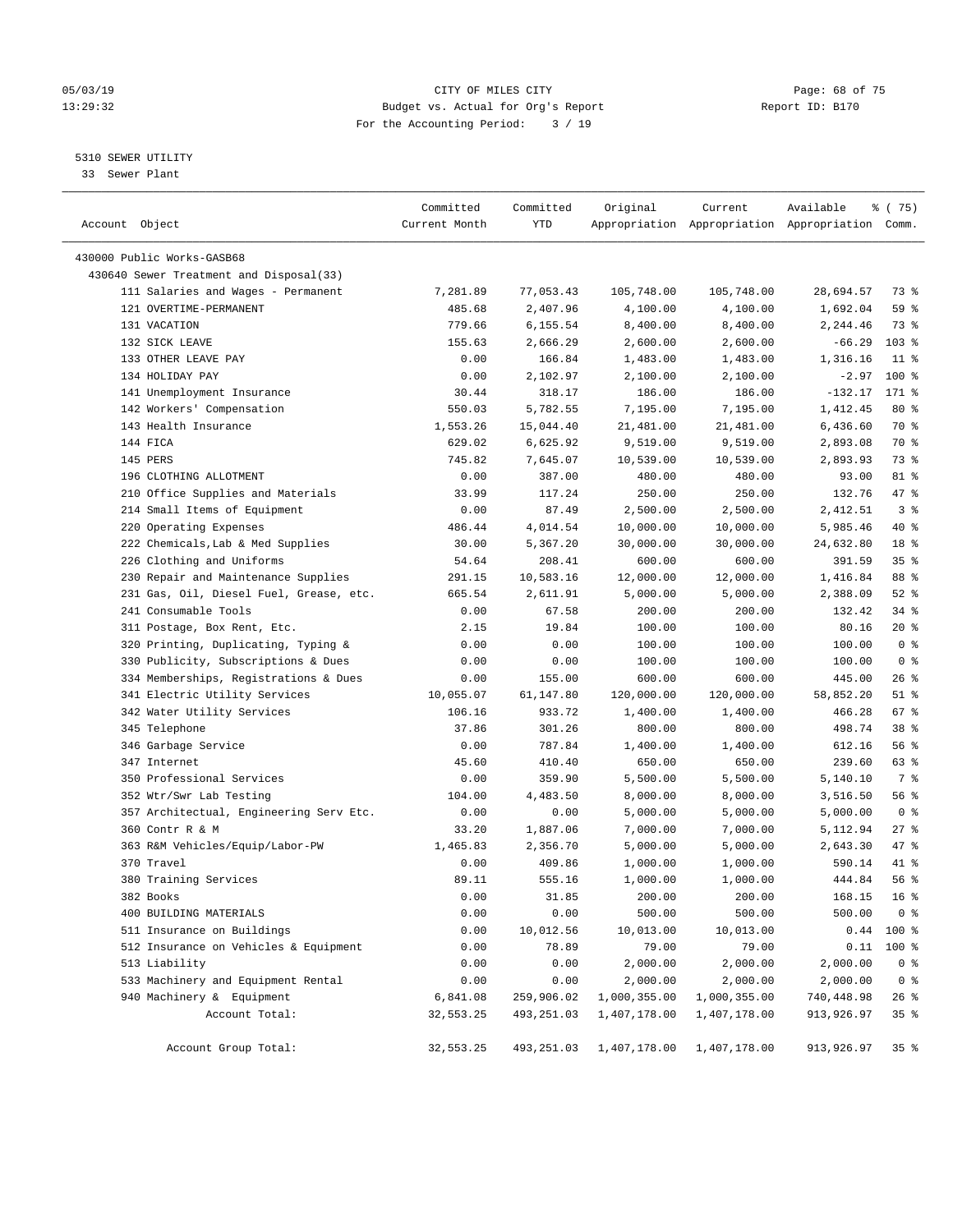#### 05/03/19 Page: 69 of 75 13:29:32 Budget vs. Actual for Org's Report Report ID: B170 For the Accounting Period: 3 / 19

# 5310 SEWER UTILITY

33 Sewer Plant

| Object<br>Account   | Committed<br>Current Month | Committed<br>YTD       | Original     | Current<br>Appropriation Appropriation | Available<br>Appropriation Comm. | 8 (75)          |
|---------------------|----------------------------|------------------------|--------------|----------------------------------------|----------------------------------|-----------------|
| Organization Total: | 32,553.25                  | 493,251.03             | 1,407,178.00 | 1,407,178.00                           | 913,926.97                       | 35 <sup>8</sup> |
| Fund Total:         |                            | 78,862.32 1,366,974.70 | 2,962,805.00 | 2,962,805.00                           | 1,595,830.30 46 %                |                 |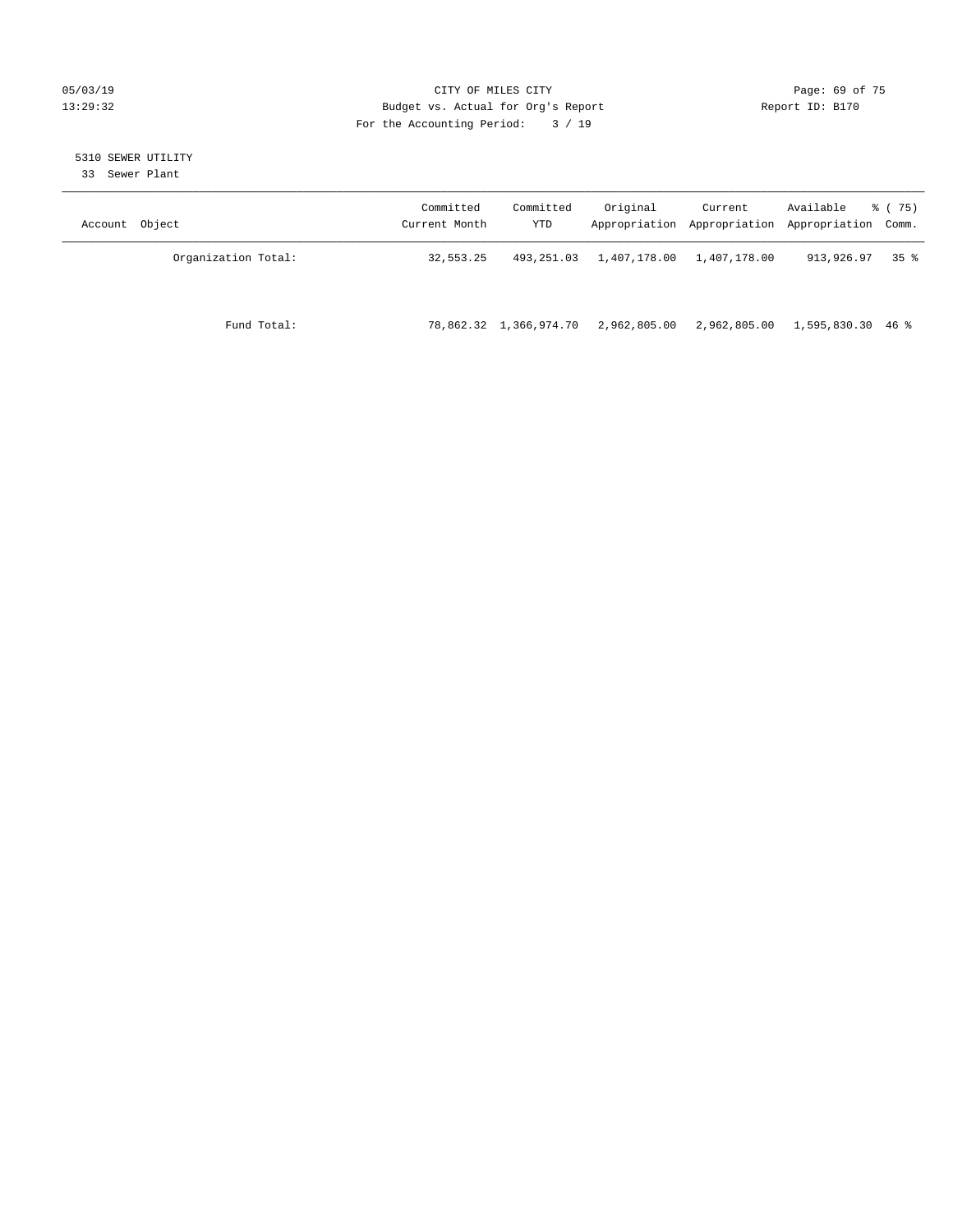#### 05/03/19 Page: 70 of 75 13:29:32 Budget vs. Actual for Org's Report Report ID: B170 For the Accounting Period: 3 / 19

————————————————————————————————————————————————————————————————————————————————————————————————————————————————————————————————————

### 5510 AMBULANCE FUND

10 Ambulance

|                                             | Committed     | Committed  | Original     | Current      | Available                                       | 8 (75)         |  |
|---------------------------------------------|---------------|------------|--------------|--------------|-------------------------------------------------|----------------|--|
| Account Object                              | Current Month | YTD        |              |              | Appropriation Appropriation Appropriation Comm. |                |  |
| 420000 PUBLIC SAFETY-GASB68                 |               |            |              |              |                                                 |                |  |
| 420730 Emergency Medical Services-Ambulance |               |            |              |              |                                                 |                |  |
| 111 Salaries and Wages - Permanent          | 25,789.03     | 187,636.31 | 233,296.00   | 233,296.00   | 45,659.69                                       | $80*$          |  |
| 112 SALARIES AND WAGES - PART PAID          | 1,164.00      | 12,423.00  | 20,000.00    | 20,000.00    | 7,577.00                                        | $62$ $%$       |  |
| 121 OVERTIME-PERMANENT                      | 2,948.24      | 18,732.76  | 19,200.00    | 19,200.00    | 467.24                                          | 98 %           |  |
| 131 VACATION                                | 4, 415.75     | 16,569.32  | 10,400.00    | 10,400.00    | $-6, 169.32$                                    | 159 %          |  |
| 132 SICK LEAVE                              | 2,656.08      | 9,664.46   | 4,200.00     | 4,200.00     | $-5, 464.46$                                    | $230*$         |  |
| 133 OTHER LEAVE PAY                         | 0.00          | 232.56     | 2,480.00     | 2,480.00     | 2,247.44                                        | 9 <sup>°</sup> |  |
| 134 HOLIDAY PAY                             | 177.20        | 5,156.69   | 4,700.00     | 4,700.00     | $-456.69$                                       | 110 %          |  |
| 141 Unemployment Insurance                  | 130.25        | 878.11     | 416.00       | 416.00       | $-462.11$                                       | $211$ %        |  |
| 142 Workers' Compensation                   | 1,418.37      | 9,414.38   | 9,665.00     | 9,665.00     | 250.62                                          | 97%            |  |
| 143 Health Insurance                        | 3,537.86      | 32,505.28  | 43,938.00    | 43,938.00    | 11,432.72                                       | 74 %           |  |
| 144 FICA                                    | 609.92        | 4,426.86   | 4,211.00     | 4,211.00     | $-215.86$                                       | $105$ %        |  |
| 147 Firemen's Pension                       | 2,838.85      | 27,403.38  | 39,386.00    | 39,386.00    | 11,982.62                                       | 70 %           |  |
| 210 Office Supplies and Materials           | 25.90         | 2,838.72   | 3,000.00     | 3,000.00     | 161.28                                          | 95%            |  |
| 214 Small Items of Equipment                | 35.98         | 919.08     | 7,600.00     | 7,600.00     | 6,680.92                                        | $12*$          |  |
| 220 Operating Expenses                      | 50.55         | 1,210.70   | 35,000.00    | 35,000.00    | 33,789.30                                       | 3 <sup>8</sup> |  |
| 222 Chemicals, Lab & Med Supplies           | 2,786.04      | 13,432.89  | 30,000.00    | 30,000.00    | 16,567.11                                       | 45 %           |  |
| 230 Repair and Maintenance Supplies         | 0.00          | 5.31       | 3,000.00     | 3,000.00     | 2,994.69                                        | 0 <sup>8</sup> |  |
| 231 Gas, Oil, Diesel Fuel, Grease, etc.     | 905.61        | 10,297.66  | 15,000.00    | 15,000.00    | 4,702.34                                        | 69 %           |  |
| 241 Consumable Tools                        | 144.29        | 3,074.73   | 5,000.00     | 5,000.00     | 1,925.27                                        | 61 %           |  |
| 300 PURCHASED SERVICES                      | 0.00          | 0.00       | 2,000.00     | 2,000.00     | 2,000.00                                        | 0 <sup>8</sup> |  |
| 311 Postage, Box Rent, Etc.                 | 2.00          | 7.76       | 100.00       | 100.00       | 92.24                                           | 8 %            |  |
| 320 Printing, Duplicating, Typing &         | 0.00          | 25.90      | 350.00       | 350.00       | 324.10                                          | 7 %            |  |
| 330 Publicity, Subscriptions & Dues         | 0.00          | 24.04      | 0.00         | 0.00         | $-24.04$                                        | $***$ $-$      |  |
| 334 Memberships, Registrations & Dues       | 0.00          | 59.75      | 0.00         | 0.00         | $-59.75$                                        | $***$ $-$      |  |
| 341 Electric Utility Services               | 217.83        | 1,562.45   | 2,000.00     | 2,000.00     | 437.55                                          | 78 %           |  |
| 342 Water Utility Services                  | 26.02         | 223.10     | 400.00       | 400.00       | 176.90                                          | 56 %           |  |
| 343 Sewer Utility Services                  | 29.22         | 261.84     | 325.00       | 325.00       | 63.16                                           | 81 %           |  |
| 344 Gas Utility Service                     | 292.37        | 829.79     | 1,200.00     | 1,200.00     | 370.21                                          | 69 %           |  |
| 345 Telephone                               | 144.96        | 1,119.38   | 1,750.00     | 1,750.00     | 630.62                                          | 64 %           |  |
| 346 Garbage Service                         | 0.00          | 356.62     | 1,064.00     | 1,064.00     | 707.38                                          | 34%            |  |
| 347 Internet                                | 28.24         | 339.54     | 500.00       | 500.00       | 160.46                                          | 68 %           |  |
| 350 Professional Services                   | 745.68        | 29, 429.81 | 47,000.00    | 47,000.00    | 17,570.19                                       | 63 %           |  |
| 360 Contr R & M                             | 0.00          | 614.73     | 5,000.00     | 5,000.00     | 4,385.27                                        | $12*$          |  |
| 364 R&M Vehicles - Fire/Amb                 | 2,191.11      | 4,480.00   | 15,000.00    | 15,000.00    | 10,520.00                                       | $30*$          |  |
| 370 Travel                                  | 0.00          | 87.59      | 2,500.00     | 2,500.00     | 2,412.41                                        | 4%             |  |
| 380 Training Services                       | 0.00          | 192.39     | 10,000.00    | 10,000.00    | 9,807.61                                        | 2 <sup>°</sup> |  |
| 382 Books                                   | 0.00          | 614.00     | 2,000.00     | 2,000.00     | 1,386.00                                        | $31$ %         |  |
| 400 BUILDING MATERIALS                      | 719.77        | 2,887.77   | 3,000.00     | 3,000.00     | 112.23                                          | 96 %           |  |
| 511 Insurance on Buildings                  | 0.00          | 327.52     | 328.00       | 328.00       | 0.48                                            | 100 %          |  |
| 512 Insurance on Vehicles & Equipment       | 0.00          | 1,229.53   | 1,230.00     | 1,230.00     | 0.47                                            | $100$ %        |  |
| 810 Losses (Bad debt expense - Enterprise   | 2,859.58      | 24,997.57  | 90,000.00    | 90,000.00    | 65,002.43                                       | $28$ %         |  |
| 811 Contractual Allowances (Ambl)           | 13,094.20     | 222,110.94 | 180,000.00   | 180,000.00   | $-42,110.94$                                    | $123$ %        |  |
| 940 Machinery & Equipment                   | 0.00          | 282,000.00 | 294,000.00   | 294,000.00   | 12,000.00                                       | 96%            |  |
| Account Total:                              | 69,984.90     | 930,604.22 | 1,150,239.00 | 1,150,239.00 | 219,634.78                                      | 81 %           |  |
|                                             |               |            |              |              |                                                 |                |  |
| Account Group Total:                        | 69,984.90     | 930,604.22 | 1,150,239.00 | 1,150,239.00 | 219,634.78                                      | 81 %           |  |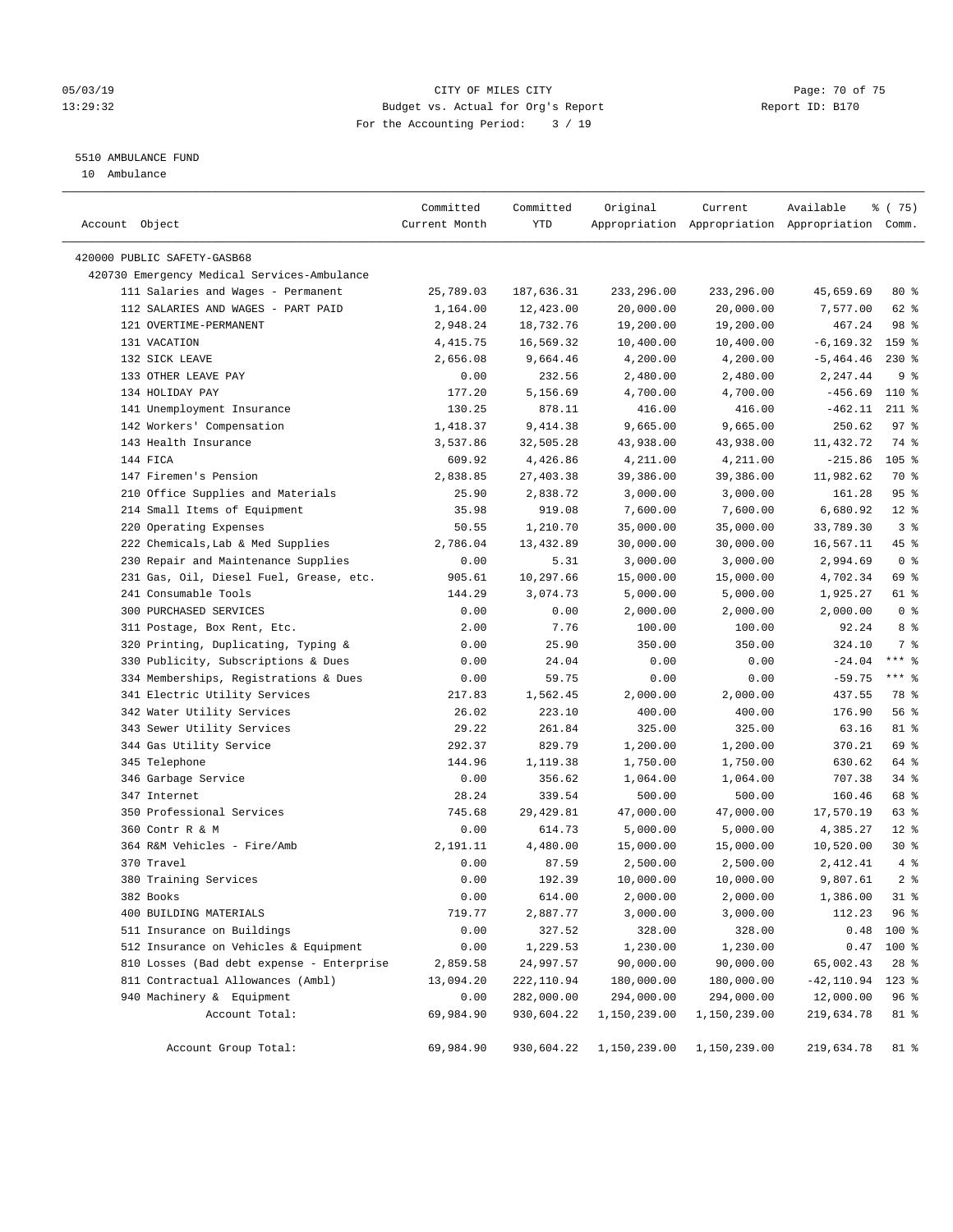#### 05/03/19 Page: 71 of 75 13:29:32 Budget vs. Actual for Org's Report Report ID: B170 For the Accounting Period: 3 / 19

### 5510 AMBULANCE FUND

10 Ambulance

|                                          | Committed     | Committed  | Original     |              |                                                        |                 |  |
|------------------------------------------|---------------|------------|--------------|--------------|--------------------------------------------------------|-----------------|--|
| Account Object                           | Current Month | <b>YTD</b> |              | Current      | Available<br>Appropriation Appropriation Appropriation | 8 (75)<br>Comm. |  |
| 510000 MISCELLANEOUS                     |               |            |              |              |                                                        |                 |  |
| 510330 Comprehensive Liability Insurance |               |            |              |              |                                                        |                 |  |
| 513 Liability                            | 0.00          | 3,433.71   | 3,434.00     | 3,434.00     | 0.29                                                   | 100 %           |  |
| Account Total:                           | 0.00          | 3,433.71   | 3,434.00     | 3,434.00     | 0.29                                                   | $100$ %         |  |
| Account Group Total:                     | 0.00          | 3,433.71   | 3,434.00     | 3,434.00     | 0.29                                                   | $100*$          |  |
| 520000 OTHER FINANCING USES              |               |            |              |              |                                                        |                 |  |
| 521000 Interfund Operating Transfers Out |               |            |              |              |                                                        |                 |  |
| 820 Transfers to Other Funds             | 2,143.67      | 24, 293.03 | 35,724.00    | 35,724.00    | 11,430.97                                              | 68 %            |  |
| Account Total:                           | 2,143.67      | 24, 293.03 | 35,724.00    | 35,724.00    | 11,430.97                                              | 68 %            |  |
| Account Group Total:                     | 2,143.67      | 24, 293.03 | 35,724.00    | 35,724.00    | 11,430.97                                              | 68 %            |  |
| Organization Total:                      | 72,128.57     | 958,330.96 | 1,189,397.00 | 1,189,397.00 | 231,066.04                                             | 81 %            |  |
| Fund Total:                              | 72,128.57     | 958,330.96 | 1,189,397.00 | 1,189,397.00 | 231,066.04 81 %                                        |                 |  |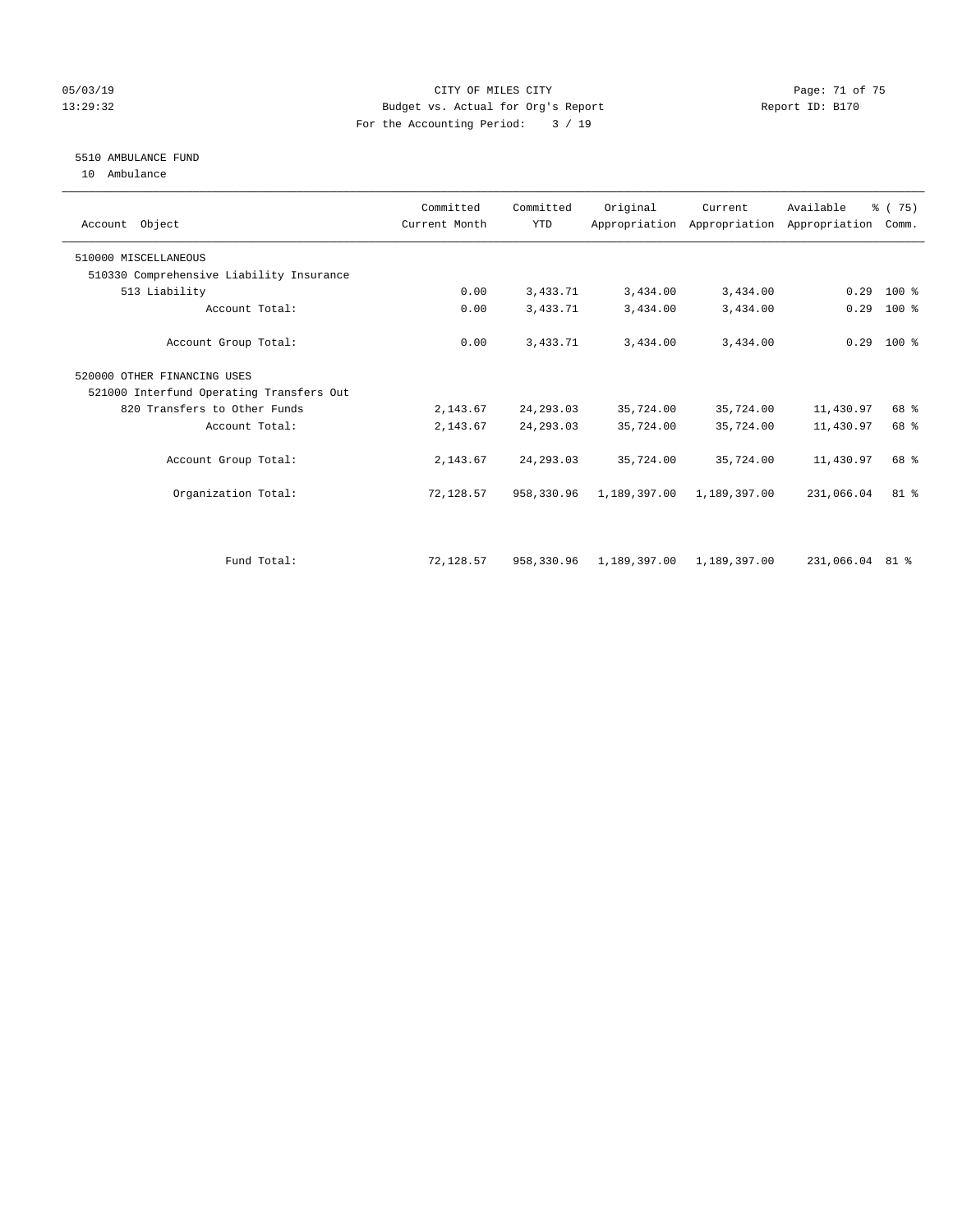#### 05/03/19 Page: 72 of 75 13:29:32 Budget vs. Actual for Org's Report Report ID: B170 For the Accounting Period: 3 / 19

————————————————————————————————————————————————————————————————————————————————————————————————————————————————————————————————————

#### 5610 AIRPORT OPERATING

87 Airport

|                                            | Committed     | Committed    | Original     | Current      | Available                                       | % (75)         |
|--------------------------------------------|---------------|--------------|--------------|--------------|-------------------------------------------------|----------------|
| Account Object                             | Current Month | YTD          |              |              | Appropriation Appropriation Appropriation Comm. |                |
| 430000 Public Works-GASB68                 |               |              |              |              |                                                 |                |
| 430300 Airport (87)                        |               |              |              |              |                                                 |                |
| 111 Salaries and Wages - Permanent         | 7,165.48      | 61,185.68    | 100,020.00   | 100,020.00   | 38,834.32                                       | 61 %           |
| 121 OVERTIME-PERMANENT                     | 559.13        | 1,491.01     | 2,800.00     | 2,800.00     | 1,308.99                                        | 53%            |
| 131 VACATION                               | 284.00        | 6,522.22     | 2,100.00     | 2,100.00     | $-4,422.22$                                     | 311 %          |
| 132 SICK LEAVE                             | 0.00          | 218.29       | 1,800.00     | 1,800.00     | 1,581.71                                        | $12*$          |
| 133 OTHER LEAVE PAY                        | 209.36        | 2,817.41     | 3,197.00     | 3,197.00     | 379.59                                          | 88 %           |
| 134 HOLIDAY PAY                            | 0.00          | 0.00         | 1,600.00     | 1,600.00     | 1,600.00                                        | 0 <sup>8</sup> |
| 141 Unemployment Insurance                 | 28.76         | 253.91       | 167.00       | 167.00       | $-86.91$                                        | 152 %          |
| 142 Workers' Compensation                  | 460.39        | 4,129.35     | 6,140.00     | 6,140.00     | 2,010.65                                        | 67%            |
| 143 Health Insurance                       | 1,479.05      | 13, 311.45   | 17,753.00    | 17,753.00    | 4,441.55                                        | 75 %           |
| 144 FICA                                   | 628.68        | 5,548.93     | 8,531.00     | 8,531.00     | 2,982.07                                        | 65 %           |
| 145 PERS                                   | 704.28        | 6,190.51     | 9,445.00     | 9,445.00     | 3,254.49                                        | 66 %           |
| 196 CLOTHING ALLOTMENT                     | 0.00          | 300.00       | 375.00       | 375.00       | 75.00                                           | $80*$          |
| 210 Office Supplies and Materials          | 0.00          | 610.40       | 600.00       | 600.00       | $-10.40$                                        | $102$ %        |
| 214 Small Items of Equipment               | 0.00          | 0.00         | 500.00       | 500.00       | 500.00                                          | 0 <sup>8</sup> |
| 220 Operating Expenses                     | 137.58        | 3,199.39     | 3,500.00     | 3,500.00     | 300.61                                          | 91 %           |
| 230 Repair and Maintenance Supplies        | 3,847.71      | 8,580.92     | 8,000.00     | 8,000.00     | $-580.92$                                       | 107 %          |
| 231 Gas, Oil, Diesel Fuel, Grease, etc.    | 804.67        | 2,517.66     | 2,000.00     | 2,000.00     | $-517.66$                                       | $126$ %        |
| 237 Aviation Fuel                          | 34, 298. 25   | 180,379.38   | 250,000.00   | 250,000.00   | 69,620.62                                       | $72$ $%$       |
| 239 Tires, Tubes Etc.                      | 0.00          | 138.34       | 2,500.00     | 2,500.00     | 2,361.66                                        | 6 %            |
| 250 Supplies for Resale                    | 0.00          | 526.93       | 1,000.00     | 1,000.00     | 473.07                                          | 53%            |
| 311 Postage, Box Rent, Etc.                | 55.00         | 124.25       | 300.00       | 300.00       | 175.75                                          | 41 %           |
| 319 Other Communication and Transportation | 114.20        | 814.37       | 1,000.00     | 1,000.00     | 185.63                                          | 81 %           |
| 330 Publicity, Subscriptions & Dues        | 60.00         | 1,082.99     | 1,000.00     | 1,000.00     | $-82.99$                                        | 108 %          |
| 334 Memberships, Registrations & Dues      | 0.00          | 490.00       | 500.00       | 500.00       | 10.00                                           | 98 %           |
| 341 Electric Utility Services              | 1,108.67      | 7,302.08     | 9,000.00     | 9,000.00     | 1,697.92                                        | 81 %           |
| 344 Gas Utility Service                    | 1,507.81      | 4,669.34     | 5,000.00     | 5,000.00     | 330.66                                          | 93%            |
| 345 Telephone                              | 162.70        | 1,431.84     | 3,500.00     | 3,500.00     | 2,068.16                                        | 41 %           |
| 347 Internet                               | 7.60          | 162.81       | 400.00       | 400.00       | 237.19                                          | 41 %           |
| 350 Professional Services                  | 0.00          | $-86.25$     | 1,500.00     | 1,500.00     | 1,586.25                                        | $-6$ %         |
| 363 R&M Vehicles/Equip/Labor-PW            | 105.76        | 7,476.72     | 6,000.00     | 6,000.00     | $-1,476.72$                                     | $125$ %        |
| 367 Plumbing, Heating, Electrical          | 0.00          | 0.00         | 1,000.00     | 1,000.00     | 1,000.00                                        | 0 <sup>8</sup> |
| 380 Training Services                      | 0.00          | 0.00         | 150.00       | 150.00       | 150.00                                          | 0 <sup>8</sup> |
| 511 Insurance on Buildings                 | 0.00          | 3,117.50     | 3,118.00     | 3,118.00     | 0.50                                            | $100$ %        |
| 512 Insurance on Vehicles & Equipment      | 0.00          | 1,853.42     | 1,854.00     | 1,854.00     | 0.58                                            | 100 %          |
| 513 Liability                              | 0.00          | 0.00         | 4,793.00     | 4,793.00     | 4,793.00                                        | 0 <sup>8</sup> |
| 911 FFA AIP17-2017                         | 0.00          | 175.74       | 0.00         | 0.00         | $-175.74$ *** %                                 |                |
| 925 Industrial Park Project-Airport        | 0.00          | 685.00       | 164,000.00   | 164,000.00   | 163,315.00                                      | 0 ‱            |
| 940 Machinery & Equipment                  | 0.00          | $-1, 249.99$ | 0.00         | 0.00         | 1,249.99                                        | *** 응          |
| 944 Snow Removal Enviironment Study        | 0.00          | 134,593.73   | 140,044.00   | 140,044.00   | 5,450.27                                        | 96 %           |
| Account Total:                             | 53,729.08     | 460,565.33   | 765,187.00   | 765,187.00   | 304,621.67                                      | 60 %           |
| 430320 Airport - Improvements              |               |              |              |              |                                                 |                |
| 360 Contr R & M                            | 0.00          | 0.00         | 280,000.00   | 280,000.00   | 280,000.00                                      | 0 <sup>8</sup> |
| 940 Machinery & Equipment                  | 0.00          | 1,249.99     | 0.00         | 0.00         | $-1, 249.99$                                    | $***$ $8$      |
| Account Total:                             | 0.00          | 1,249.99     | 280,000.00   | 280,000.00   | 278,750.01                                      | 0 <sup>8</sup> |
| Account Group Total:                       | 53,729.08     | 461,815.32   | 1,045,187.00 | 1,045,187.00 | 583, 371.68                                     | 44 %           |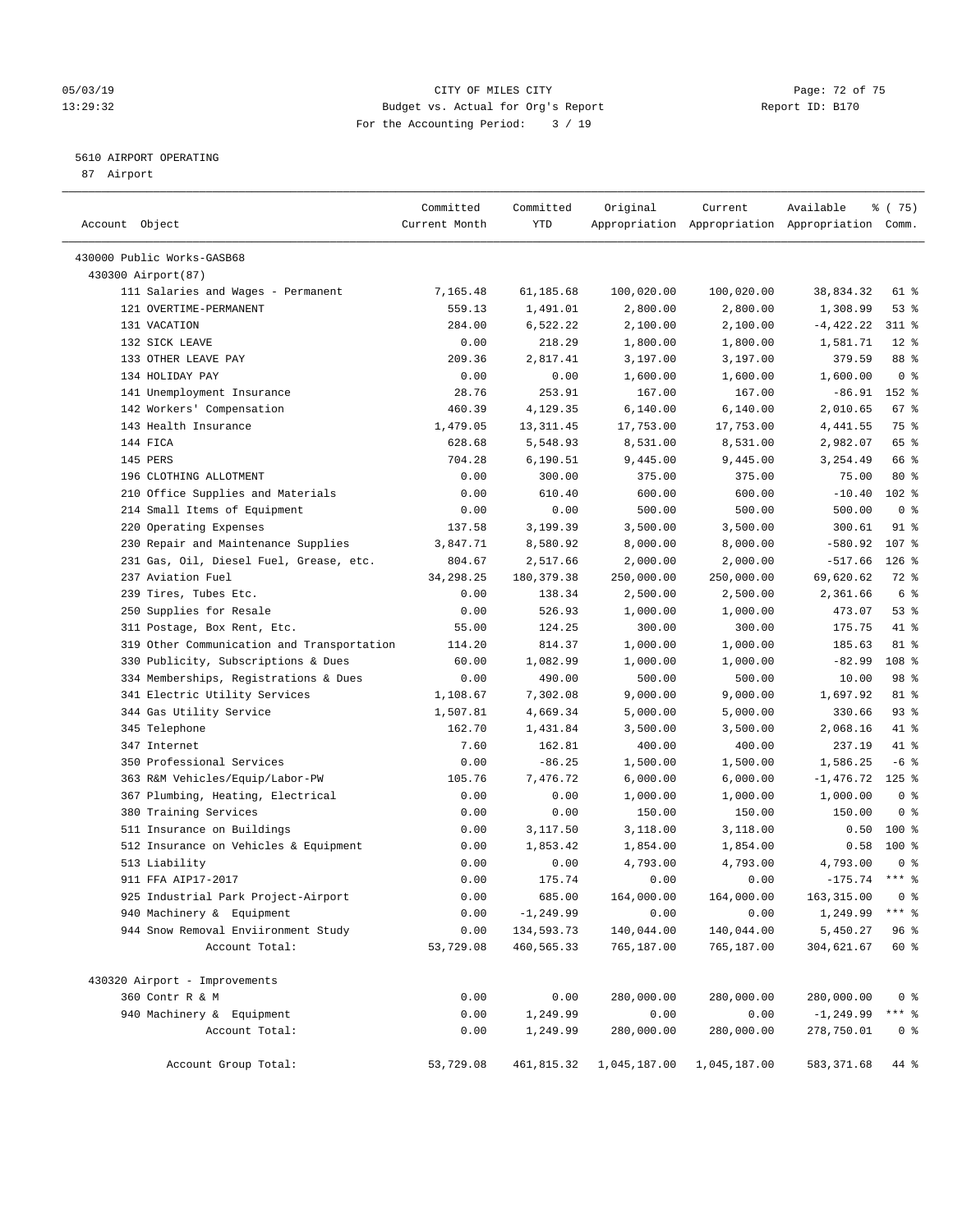## 05/03/19 Page: 73 of 75 13:29:32 Budget vs. Actual for Org's Report Report ID: B170 For the Accounting Period: 3 / 19

## 5610 AIRPORT OPERATING

87 Airport

| Account Object                           | Committed<br>Current Month | Committed<br>YTD | Original     | Current      | Available<br>Appropriation Appropriation Appropriation | % (75)<br>Comm. |  |
|------------------------------------------|----------------------------|------------------|--------------|--------------|--------------------------------------------------------|-----------------|--|
| 490000 DEBT SERVICE                      |                            |                  |              |              |                                                        |                 |  |
| 490500 Other Debt Service Payments       |                            |                  |              |              |                                                        |                 |  |
| 648 MT Aero Principle 06-2015            | 0.00                       | 16,953.00        | 16,953.00    | 16,953.00    | 0.00                                                   | $100*$          |  |
| 649 MT Aero Interest06-2015              | 0.00                       | 1,928.38         | 1,929.00     | 1,929.00     | 0.62                                                   | $100$ %         |  |
| Account Total:                           | 0.00                       | 18,881.38        | 18,882.00    | 18,882.00    | 0.62                                                   | 100 %           |  |
| Account Group Total:                     | 0.00                       | 18,881.38        | 18,882.00    | 18,882.00    |                                                        | $0.62$ 100 %    |  |
| 520000 OTHER FINANCING USES              |                            |                  |              |              |                                                        |                 |  |
| 521000 Interfund Operating Transfers Out |                            |                  |              |              |                                                        |                 |  |
| 820 Transfers to Other Funds             | 1,539.50                   | 13,855.50        | 18,474.00    | 18,474.00    | 4,618.50                                               | 75 %            |  |
| Account Total:                           | 1,539.50                   | 13,855.50        | 18,474.00    | 18,474.00    | 4,618.50                                               | 75 %            |  |
| Account Group Total:                     | 1,539.50                   | 13,855.50        | 18,474.00    | 18,474.00    | 4,618.50                                               | 75 %            |  |
| Organization Total:                      | 55,268.58                  | 494,552.20       | 1,082,543.00 | 1,082,543.00 | 587,990.80                                             | 46%             |  |
|                                          |                            |                  |              |              |                                                        |                 |  |
| Fund Total:                              | 55,268.58                  | 494,552.20       | 1,082,543.00 | 1,082,543.00 | 587,990.80                                             | $46*$           |  |